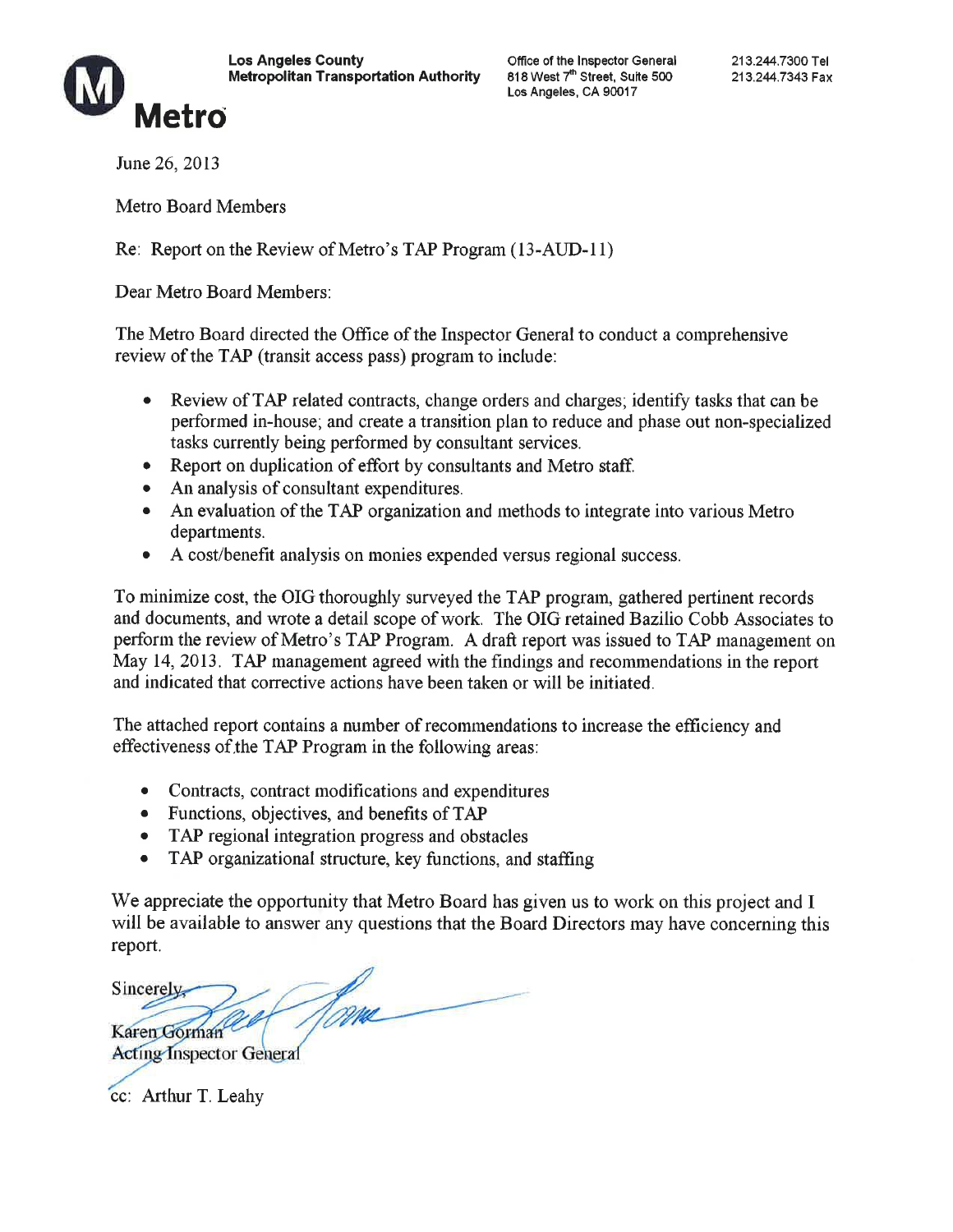

# **Review of Metro's TAP Program**

June 2013



**Certified Public Accountants and Consultants** 21250 Hawthorne Blvd. Suite 150 Torrance, CA 90503  $\mathbf{t}: (310)$  792-4640  $\mathbf{f}: (310)$  792-4140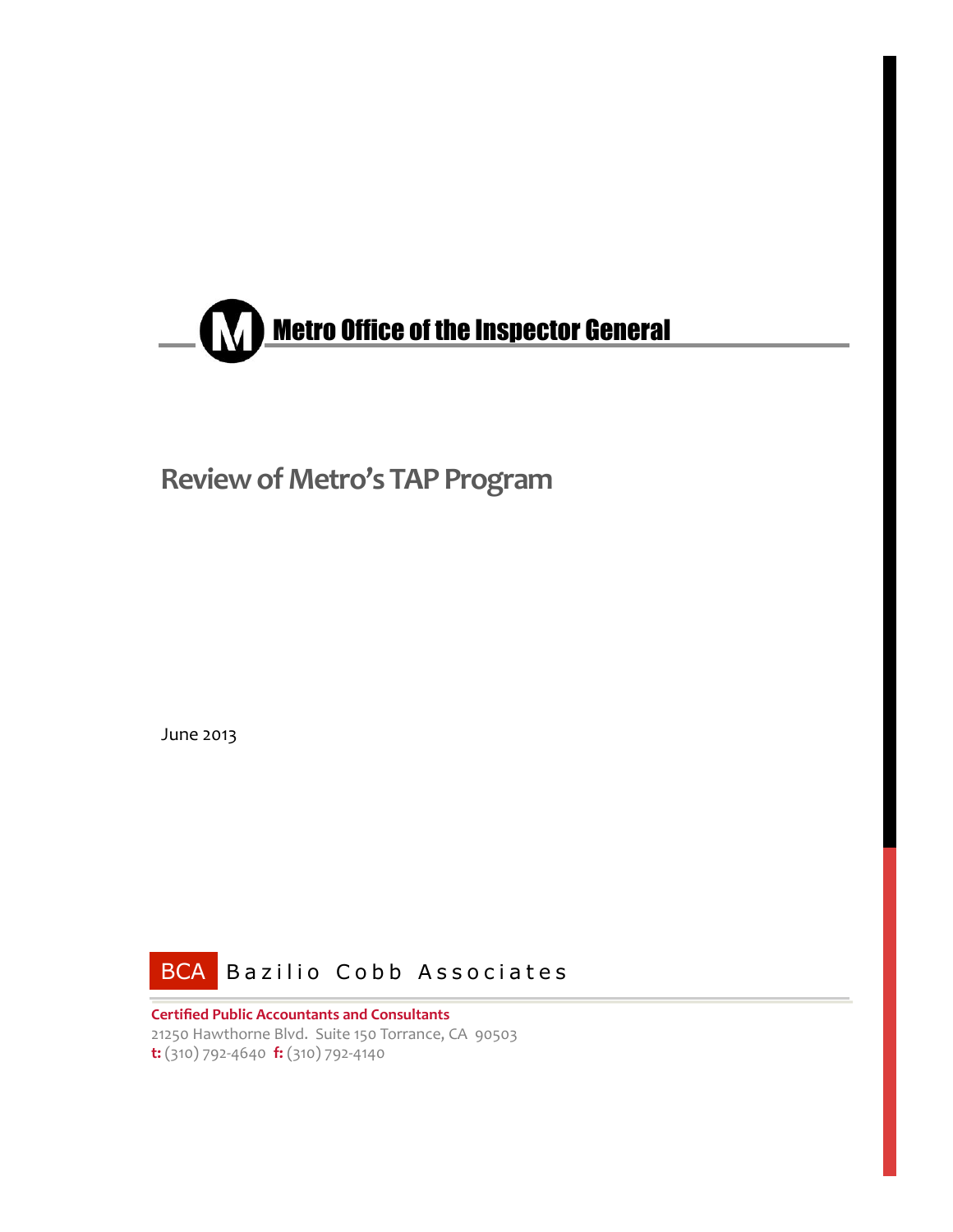

# **TABLE OF CONTENTS**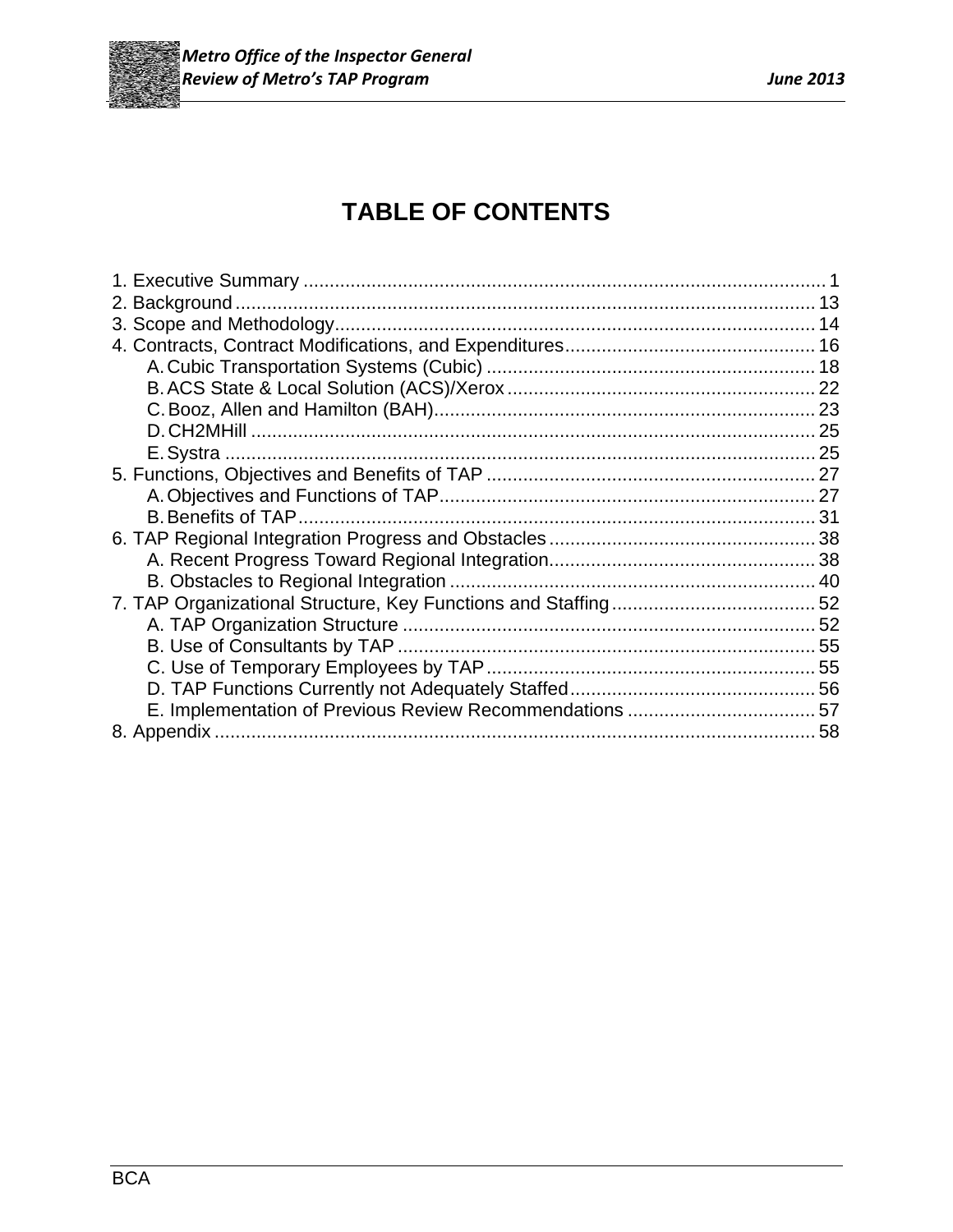

# **1. Executive Summary**

## **Background**

The Universal Fare System (UFS) and Transit Access Pass (TAP) projects are intended to create a regional smart card transit fare system for use by MTA and regional municipal partners. In June 2012, the MTA Board of Directors passed a motion directing the Inspector General to conduct a comprehensive audit of the TAP Program.

## **Scope and Methodology**

The scope of this audit focused on reviewing contracts and contract modifications, analyzing expenditures by contractors, reviewing duplication between contractors and staff, evaluating the TAP organizational structure, and evaluating the benefits of TAP and regional success. To complete this review we:

- Obtained and reviewed TAP contracts, contract modifications, and charges since the inception of the Program. We also reviewed a sample of contractor billings and expenditures for the past three fiscal years.
- Reviewed organization charts, job descriptions, work plans, and interviewed all MTA management, employees and consultants assigned to the TAP Program.
- Reviewed Board actions presentations, reports, and materials related to TAP.
- Conducted interviews with representatives of 17 transit agencies in the County.
- Reviewed the previous review report on TAP completed in 2009.
- Met with and discussed issues and information with TAP Program management.

## **Significant Findings and Recommendations**

Below we discuss the significant findings and recommendations of our review. More detail of these and other findings are contained in the body of this report.

### **Contracts, Contract Modifications and Expenditures**

The TAP Program has involved substantial contracts and work by five major contractors/consultants. These include Cubic, ACS/Xerox, Booz Allen and Hamilton, CH2MHill, and Systra. Since inception the MTA Board has authorized expenditures totaling \$255.3 million in TAP contract costs, with actual contract amounts totaling \$222.2 million. As of June 30, 2012, actual contract expenditures total \$198.6 million. Of the actual contract expenditures, \$145.8 million was funded by the TAP budget and \$52.8 million was funded by other Metro funding sources.

#### *Cubic*

The largest contractor for TAP is Cubic, with \$160.3 million under contract. Metro has had one contract with Cubic since March 2002, with a total of 96 contract modifications. These included changes to the base contract, as well as substantial increases to the original scope of work.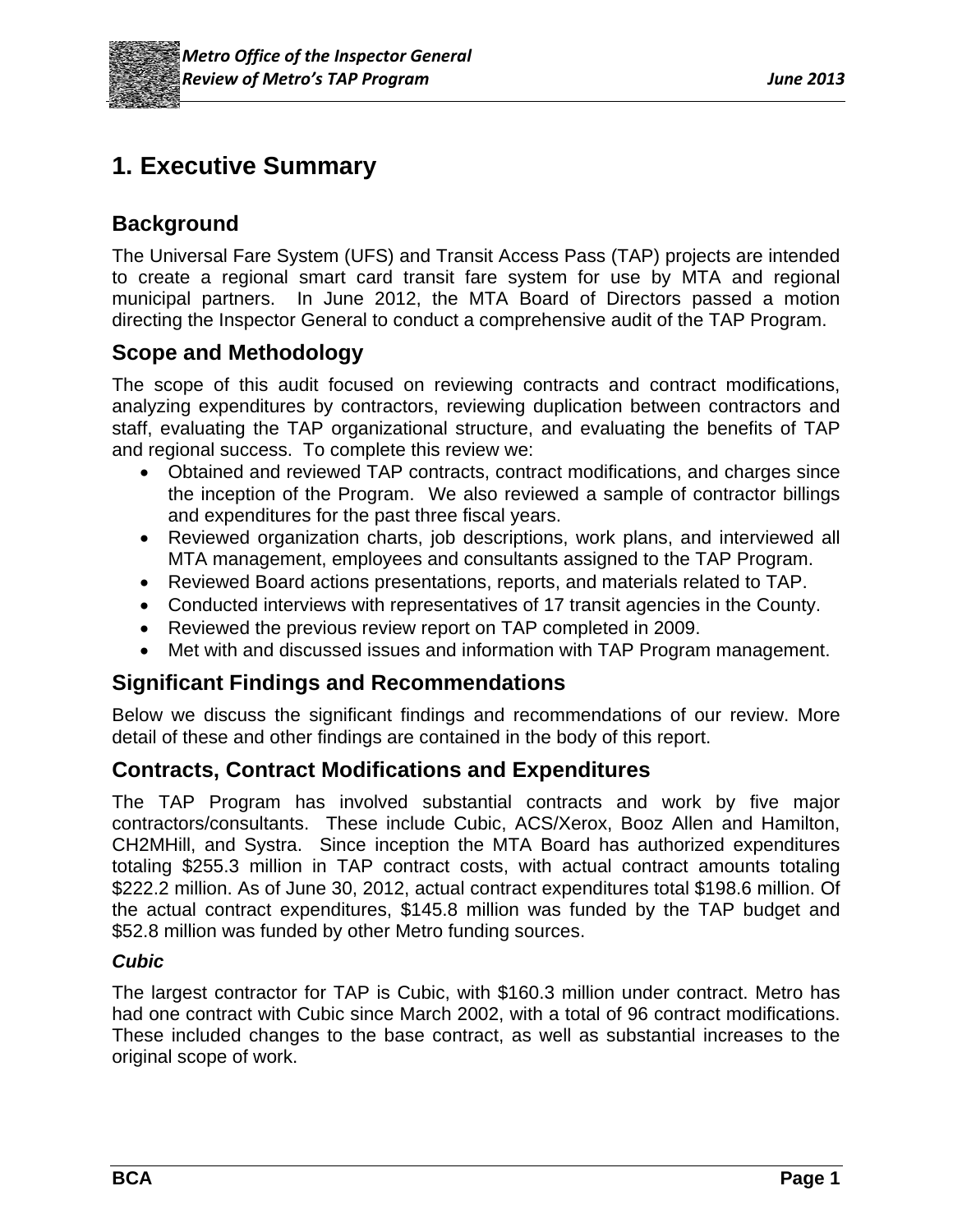- *Cubic Base Contract* was to design, engineer, construct and install Metro's automated fare collection system. The base contract was for \$84 million, with an additional \$5 million contingency. A total of 77 contract modifications have been issued on the base contract; 28 modifications had no cost impact, and 49 modifications had a total cost impact of \$4.2 million.
- *Increases to the Original Scope of Work* 19 contract modifications totaling \$76.3 million were issued due to significant increases in the scope of work from the base contract. Changes in the scope of work included:
	- Orange Line/Orange Line Extension (\$9.6 million)
	- Eastside Extension (3.9 million)
	- Expo Line (\$6.3 million)
	- Regional Central Computer Center (\$5.3 million)
	- Contract Operators Fare boxes (\$2.5 million)
	- Gates (\$10 million)
	- Maintenance and System Support (\$34.7 million)

Given the substantial number of contract modifications and increase in contract value, creating new contracts for the additional scope of work may have been more transparent for the Board and public.

#### **Recommendation**

We recommend TAP management consider closing out the current contract with Cubic and issuing new contracts for future work required.

#### *ACS / Xerox*

Affiliated Computer Systems (ACS), since purchased by Xerox, was contracted by TAP to design and develop a customer relationship management system, operate the financial clearinghouse for fare revenue, operate and maintain the Customer Service Center, and host the Regional Central Computer system. In 2006, the MTA Board authorized a contract in the amount of \$61.1 million. The actual contract amount to date totals \$46.6 million, with \$38.9 million expended as of June 30, 2012.

A total of 15 contract modifications were issued under the ACS contract. Eight modifications (\$.8 million) were for minor changes such as conducting a fare evasion study, purchasing card stock, and temporary staff for spikes in workload. Six modifications had no cost impact. One extended the period of performance for two years (\$14.2 million). The Board contracting authority for \$24.2 million was cancelled due to a decision to not exercise two options to extend the period of performance further.

#### *Booz, Allen and Hamilton (BAH)*

BAH was awarded three contracts for TAP totaling \$13 million.

 *Implementation Management -* In April 2001, a contract in the amount of \$4.5 million was issued to BAH to provide consultant services for program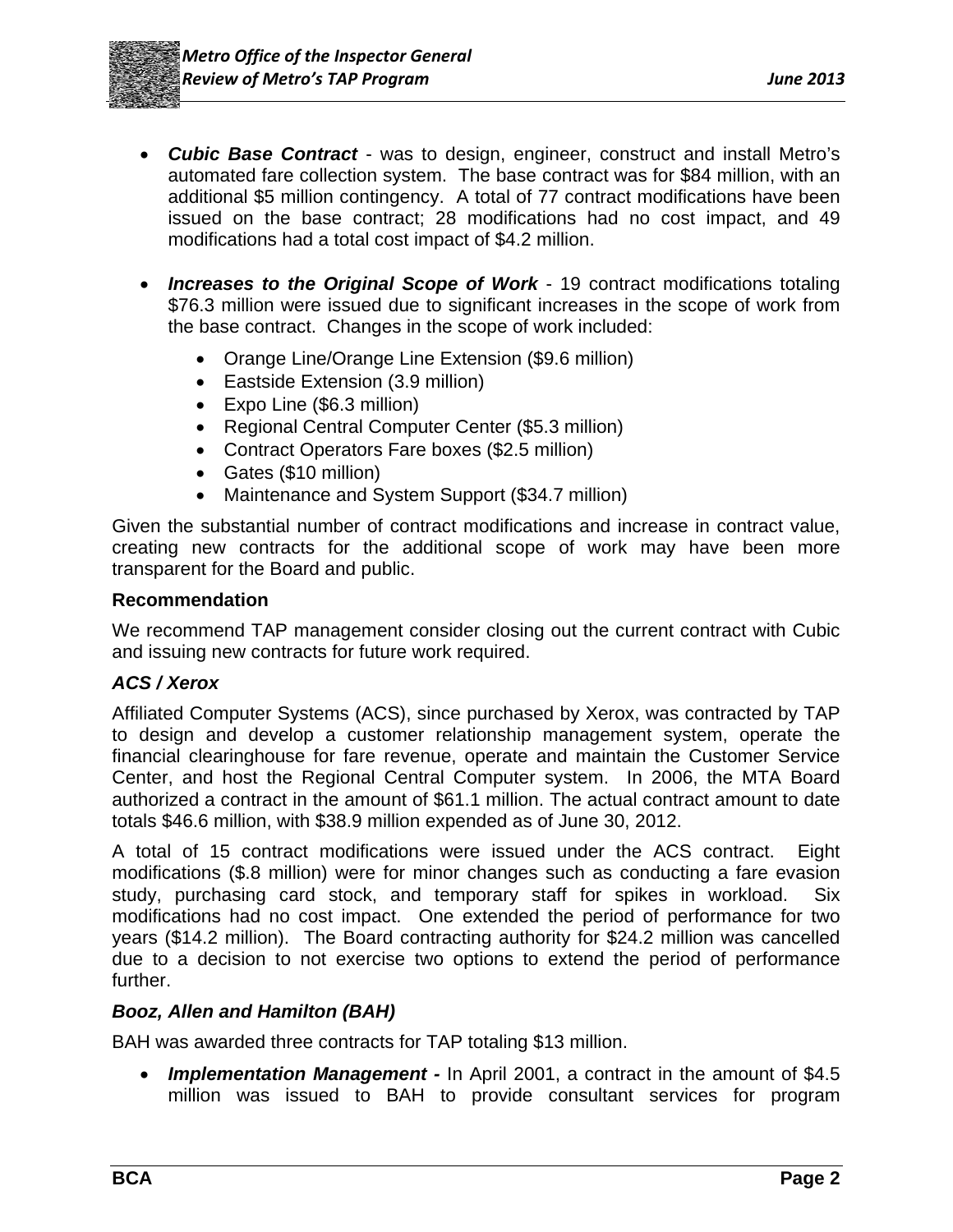

implementation. As of December 31, 2012, 13 modifications were executed increasing the contract amount from \$4.5 million to \$12.5 million. Contract modifications include:

- Regional TAP Support (\$3 million)
- Orange Line and Base Contract (\$1.3 million)
- Gating Study (\$.4 million)
- Gating Support for 24 months (\$1 million)
- Support Regional Integration (\$2.1 million)
- Four contract modifications with minor cost impacts (\$.2 million)
- Four contract modifications were extensions with no cost impact
- *TAP Support* In October 2009, Metro issued a bench contract for professional services, for a three-year period with two one-year options beginning on November 1, 2009.
- *Gating Technical Oversight* In July 2010, Metro issued a contract in the amount of \$.5 million for the period from July 1, 2010 to June 30, 2011.

#### *CH2MHill*

CH2MHill was issued two task orders under the Countywide Planning & Development Bench Contract totaling \$800,000.

- *Regional Fare Policy* September 2011 for \$300,000. One modification was issued for \$100,000 to develop a RFP for a new contractor for the TAP Regional Service Center. Actual task order expenditures through June 30, 2012 totaled \$400,000, with no funds remaining.
- *TAP Technical Support* January 2012 for \$400,000, with no contract modifications. Actual task order expenditures through June 30, 2012 totaled \$100,000, with \$300,000 remaining.

#### *Systra*

Systra was issued two task orders under a Countywide bench contract totaling \$770,000 to provide support in rail system tasks. Actual task order expenditures through June 30, 2012 totaled \$430,000 with \$340,000 remaining.

#### *Contract Expenditure Review*

We reviewed between 36% and 70% of the total value for invoices submitted by each of the contractors during FY 2010 to FY 2012. All expenditures under these contracts tested were found to be allowable and appropriate. We found minor recording errors.

### **Functions, Objectives and Benefits of TAP**

A majority of the original business objectives and functionalities of the Program have been implemented and are operational. The technology to support electronic fare media has significantly changed since the original objectives for TAP were defined, and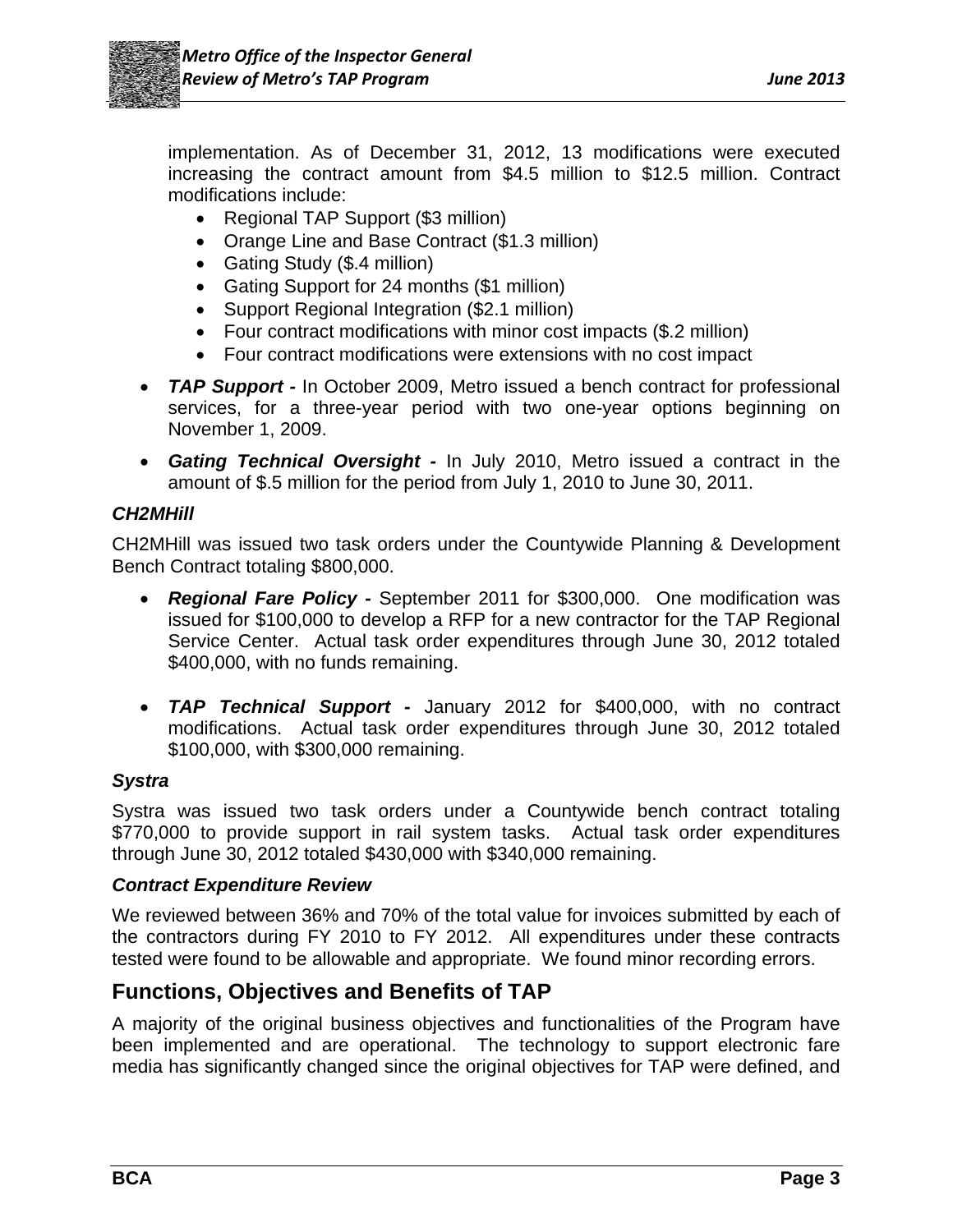

much has been learned on the issues and needs of the region. Thus, it is important that new business objectives for TAP be developed.

#### **Recommendation**

We recommend TAP Program management work with transit operators throughout the region to develop new business objectives, system functionalities, specific timelines, and measureable success criteria.

#### *Benefits of TAP*

Overall, it appears there have been substantial benefits achieved from the implementation of TAP. However, these benefits have not been well documented or analyzed, nor has enough been done to increase or maximize the potential benefit that could be achieved. The following are the key benefits of TAP.

- *Increased revenue due to reduced fraud, forgery and fare evasion* by replacing paper passes that were susceptible to forgery and fraud, and made it easier for bus operators to verify the validity of fare media presented.
- *Reduced fare payment time (Bus Dwell Time)* and the related time it takes to load passengers at each bus stop.
- *Improved data collection and analysis* provides more accurate passenger count information, improved information on passenger behavior, and improved information for system planning and scheduling.
- *Improved customer convenience and security* including auto-load capabilities, balance protection, and lowest fare guarantee programs.
- *Reduced cost of fare media, distribution, collection and counting* by automating fare tracking and reducing the use of cash.

#### **Recommendation**

We recommend the TAP Program develop and implement an ongoing approach and system for tracking and reporting on the impact of TAP on each of these benefits. We also recommend the TAP Program obtain specific customer feedback and satisfaction information to identify benefits of the system and target improvements to customer priorities.

### **TAP Regional Integration Progress and Obstacles**

The expectation of regional integration has been partially implemented, with 9 transit operators currently integrated, and the remaining 15 operators recently signing letters of intent to implement TAP. The positive progress toward regional integration has been the result of the following:

- *Change in Metro Leadership* seen as bringing a new attitude and approach, and improving communication and coordination with regional partners.
- *Mobile or Light Validator* significantly simplifies implementation for transit operators.
- *Metrolink TAP Compatible Ticketing* has been resolved through development of paper ticket stock with a TAP chip embedded.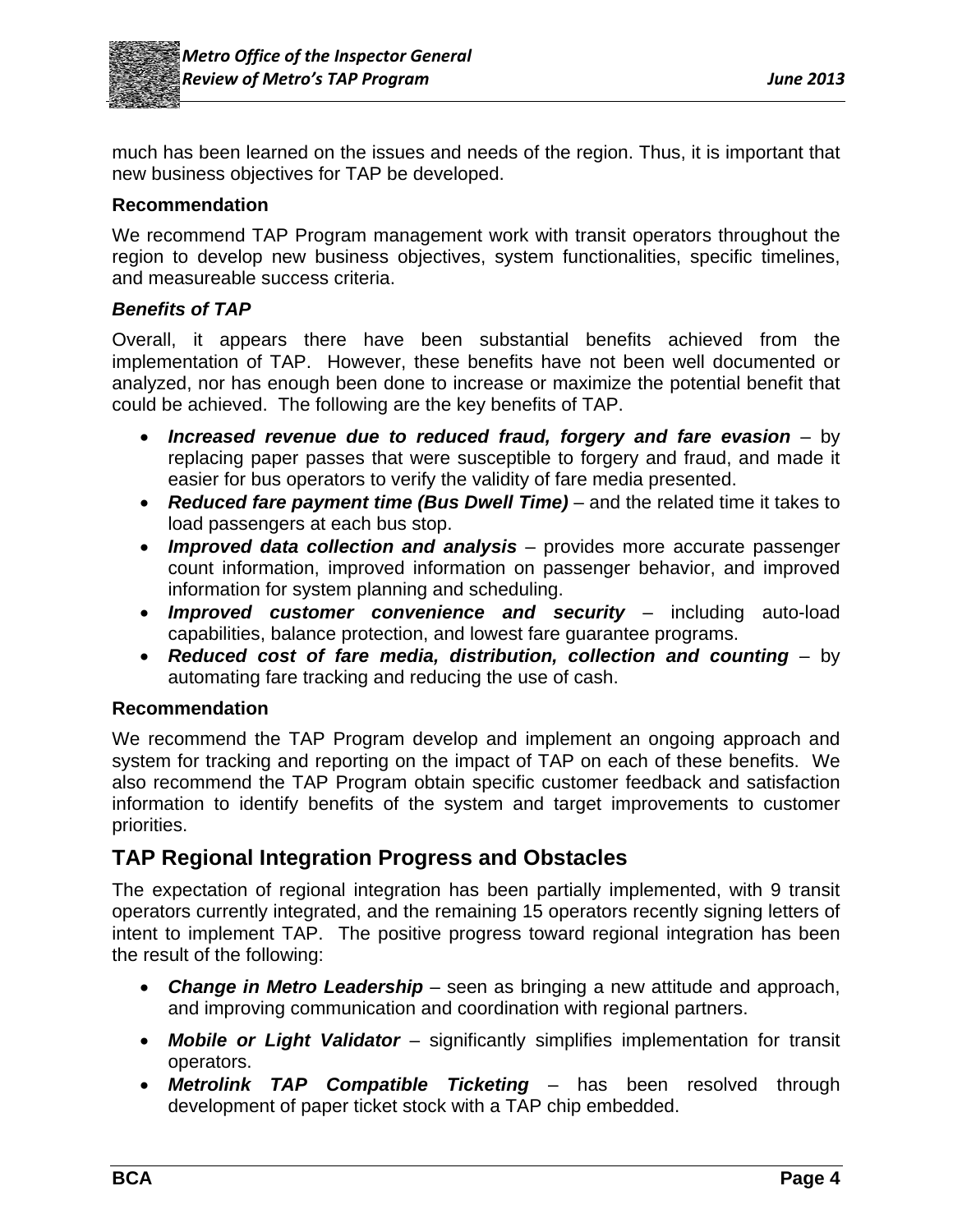*Gate Latching Initiatives* – gates for Metro rail lines have now been installed and gates are scheduled to be latched in June 2013 on the Metro Red and Purple lines.

Even with the positive momentum currently toward regional integration, there continue to be obstacles, including:

- *Allocation and Distribution of Fare Revenue* the lack of a capability for clearing, settlement, and distribution of actual fare revenues was historically a major obstacle. Transit operators on TAP expressed confidence in the financial clearinghouse. Those not on TAP expressed concern about its accuracy.
- *Comprehensive Business Rules and Agreements* several operators continue to be concerned about the lack of clarity in operating rules and agreements.
- *Future Allocation of TAP Back Office and Support Costs Among Operators* – many regional transit operators remain concerned about how these costs will be allocated in the future.
- *Capital, Operating and Maintenance Requirements and Costs* some transit operators remain concerned about these costs.
- *Interagency Transfer Approach Throughout the Region* limits the functionality and benefits of TAP.
- *Improved and More Flexible Reporting Capabilities* the current format and flexibility of TAP data reporting limits its usefulness.
- *Support Provided by the TAP Service Center* current contractor provided Service Center quality and level of support could be improved.
- *Marketing and Information on How to Use TAP* requiring a comprehensive and effective marketing and information campaign.
- *Involvement in TAP Planning and Decision-Making* regional transit operators have played a limited role in planning and actual decision making for TAP.

### **Recommendation**

We recommend TAP management work with regional transit agencies to address the above concerns and obstacles.

## **TAP Organizational Structure, Key Functions and Staffing**

An objective of this review was to evaluate the current TAP organizational structure, including its effectiveness, and the use of consultants versus Metro staff.

- *TAP Organizational Structure* does not provide appropriate clarity or distribution of authority and responsibility, spans of control, coverage of key functions, or resources.
- *Use of Consultants* the TAP Program has been reliant on consultants to perform key functions. Going forward, the Program would be more effective by having ongoing key functions performed by Metro employees.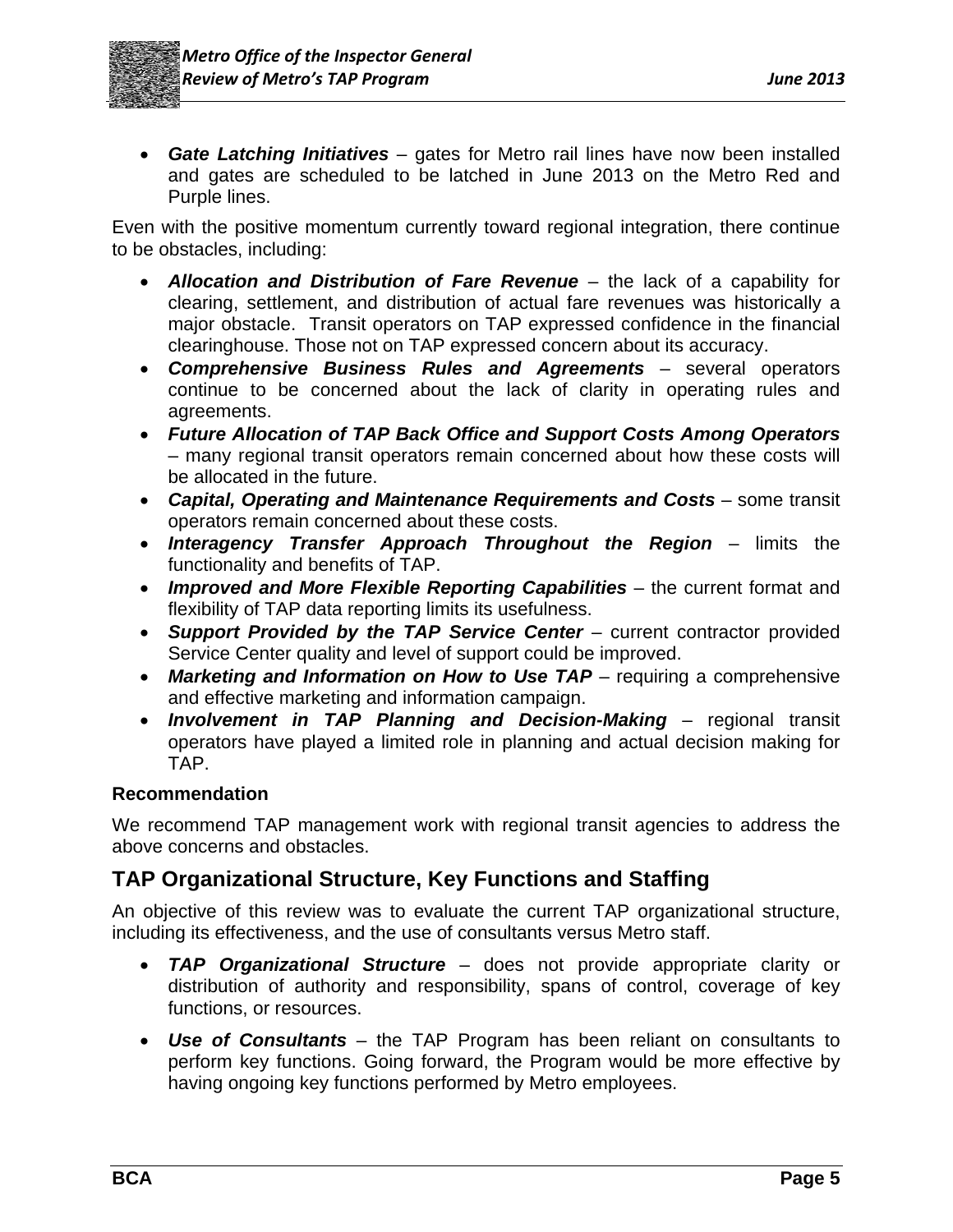

- *Use of Temporary Employees* who may not be able to be assigned or assume full-time responsibilities, and are limited in total work hours annually.
- *Functions Currently Not Adequately Staffed* including implementation support for regional transit agencies, resolution of regional fare policy issues, oversight of the TAP Service Center, and TAP Marketing and Information.

#### **Recommendation**

We recommend TAP management move forward with the proposed revised organizational structure, and plans to replace consultants with Metro employees, transition temporary employees to full-time employees, and augment current staff.

Management responses to all recommendations are presented in Exhibit 14 in the appendix of this report.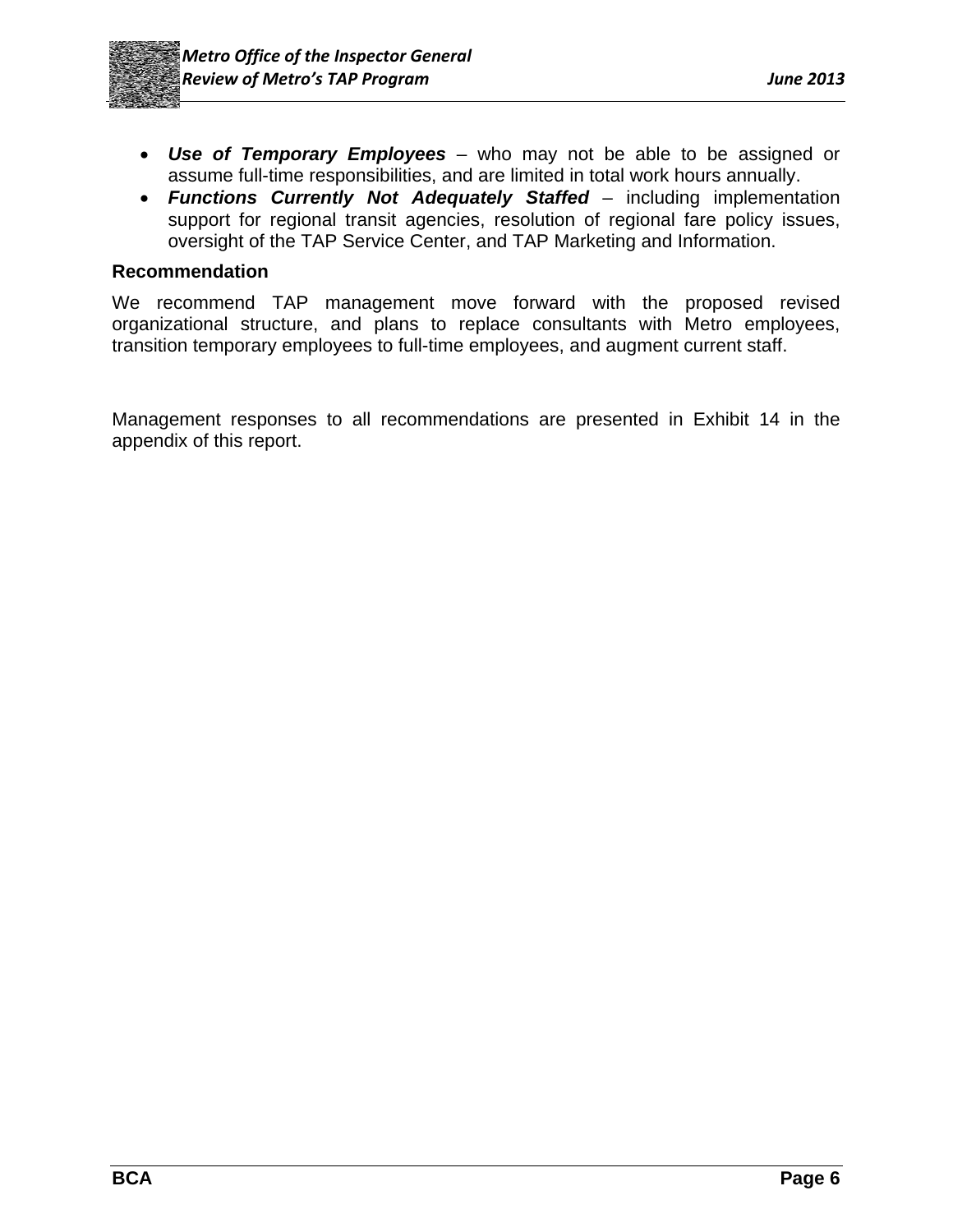

The following exhibit lists all the findings and recommendations contained in the report.

|                | <b>Exhibit 1</b><br><b>Summary of Findings and Recommendations</b>                                                                                                                                                  |                                                                                                                                                                                                                                                              |             |  |
|----------------|---------------------------------------------------------------------------------------------------------------------------------------------------------------------------------------------------------------------|--------------------------------------------------------------------------------------------------------------------------------------------------------------------------------------------------------------------------------------------------------------|-------------|--|
| No.            | <b>Finding</b>                                                                                                                                                                                                      | <b>Recommendation</b>                                                                                                                                                                                                                                        | <b>Page</b> |  |
| 1              | Substantial<br>increases<br>in<br>scope,<br>including system expansion, were<br>accomplished<br>through contract<br>modifications rather than separate<br>new contracts.                                            | TAP Program management should<br>consider closing-out the<br>current<br>contract with Cubic and issuing new<br>contracts for future work required.                                                                                                           | 19          |  |
| $\overline{2}$ | Cubic's base contract modification<br>value<br>exceeded<br><b>MTA</b><br><b>Board</b><br>approved amounts by \$401,591.                                                                                             | TAP Program management should<br>follow through on plans to use the<br>additional<br><b>Board</b><br>authority<br>for<br>miscellaneous changes to the Cubic<br>contract to cover previous contract<br>modifications that exceeded Board<br>approved amounts. | 20          |  |
| 3              | The total value for all contract<br>modifications is less than the MTA<br>Board approved amount.                                                                                                                    | TAP Program management should<br>seek board direction to re-allocate the<br>remaining MTA Board authorized<br>funds.                                                                                                                                         | 20          |  |
| 4              | Individual modification values and<br>payments for the Cubic contract are<br>the<br>tracked<br>in<br>Financial<br>not<br>Information System (FIS).                                                                  | TAP Program management should<br>work with other appropriate Metro<br>departments to include a tracking<br>number in the FIS system for each<br>modification that has a dollar value.                                                                        | 20          |  |
| 5              | All expenditures under the Cubic<br>contract tested were found to be<br>allowable and appropriate.                                                                                                                  |                                                                                                                                                                                                                                                              | 21          |  |
| 6              | Some Cubic billings were recorded<br>in the wrong fiscal year.                                                                                                                                                      | TAP Program management should<br>work with MTA Accounting staff to<br>expenditure<br>the<br>period<br>correct<br>recording error.                                                                                                                            | 21          |  |
| $\overline{7}$ | Documentation attached to Cubic<br>billing transactions in the Financial<br>Information System (FIS) did not<br>contain sufficient detail required to<br>verify if the invoiced amount was<br>adequately supported. | TAP Program management should<br>work with other appropriate Metro<br>departments to direct staff to scan<br>pertinent<br>documents<br>required<br>to<br>support billing amounts into FIS.                                                                   | 22          |  |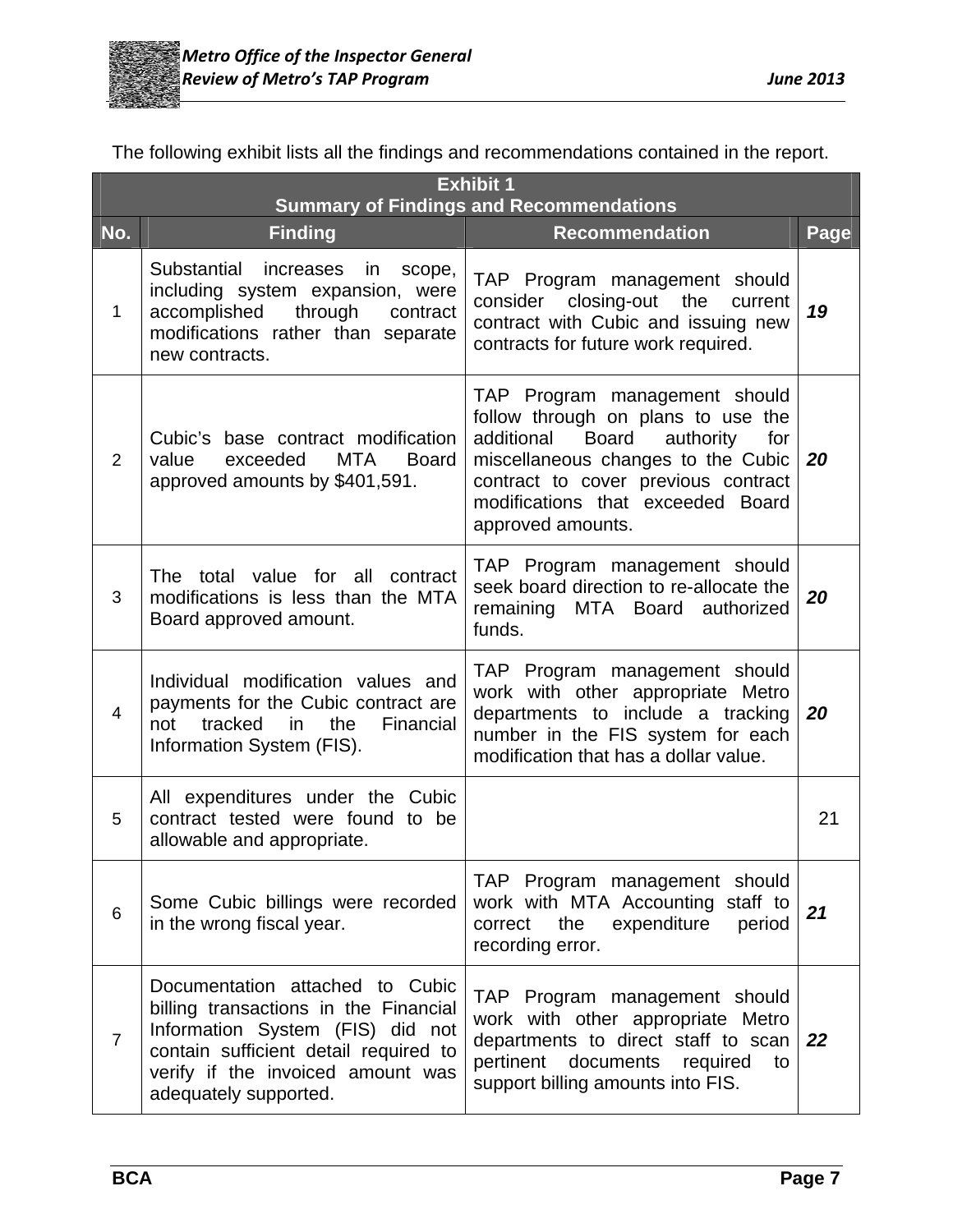

|     | <b>Exhibit 1</b><br><b>Summary of Findings and Recommendations</b>                                                                                                                                                                                 |                                                                                                                                                                                                                                                                                                       |      |  |
|-----|----------------------------------------------------------------------------------------------------------------------------------------------------------------------------------------------------------------------------------------------------|-------------------------------------------------------------------------------------------------------------------------------------------------------------------------------------------------------------------------------------------------------------------------------------------------------|------|--|
| No. | <b>Finding</b>                                                                                                                                                                                                                                     | <b>Recommendation</b>                                                                                                                                                                                                                                                                                 | Page |  |
| 8   | expenditures under<br>the<br>All<br>ACS/Xerox contract tested<br>were<br>found<br>be<br>allowable<br>to<br>and<br>appropriate.                                                                                                                     |                                                                                                                                                                                                                                                                                                       | 23   |  |
| 9   | Some<br>ACS/Xerox<br>billings<br>were<br>coded in the wrong fiscal year.                                                                                                                                                                           | TAP Program management should<br>work with MTA Accounting staff to<br>expenditure<br>correct the<br>period<br>recording error.                                                                                                                                                                        | 23   |  |
| 10  | All expenditures under the Booz,<br>Allen and Hamilton contract tested<br>were found to be allowable and<br>appropriate.                                                                                                                           |                                                                                                                                                                                                                                                                                                       | 24   |  |
| 11  | All expenditures under the CH2MHill<br>contract tested were found to be<br>allowable and appropriate.                                                                                                                                              |                                                                                                                                                                                                                                                                                                       | 25   |  |
| 12  | All expenditures under the Systra<br>contract tested were found to be<br>allowable and appropriate.                                                                                                                                                |                                                                                                                                                                                                                                                                                                       | 26   |  |
| 13  | A majority of the original business<br>objectives and functionalities of TAP<br>Program have been implemented<br>and are operational.                                                                                                              | TAP Program management should<br>work with transit operators throughout<br>the region to develop and publish new<br>objectives and<br>business<br>system<br>functionalities for TAP and regional<br>electronic fare collection, as well as<br>specific timelines and measureable<br>success criteria. | 27   |  |
| 14  | TAP has likely reduced the level of<br>fraud, forgery, and fare evasion on<br>the system, resulting in increased<br>fare revenue. However, quantifying<br>the increased fare revenue has not<br>effectively<br>tracked<br>been<br>nor<br>reported. | The TAP Program should work with<br>other appropriate Metro departments<br>to develop and implement an ongoing<br>approach and system for tracking and<br>reporting on the impact of TAP on<br>fare<br>media fraud, forgery,<br>fare<br>evasion and fare revenue.                                     | 32   |  |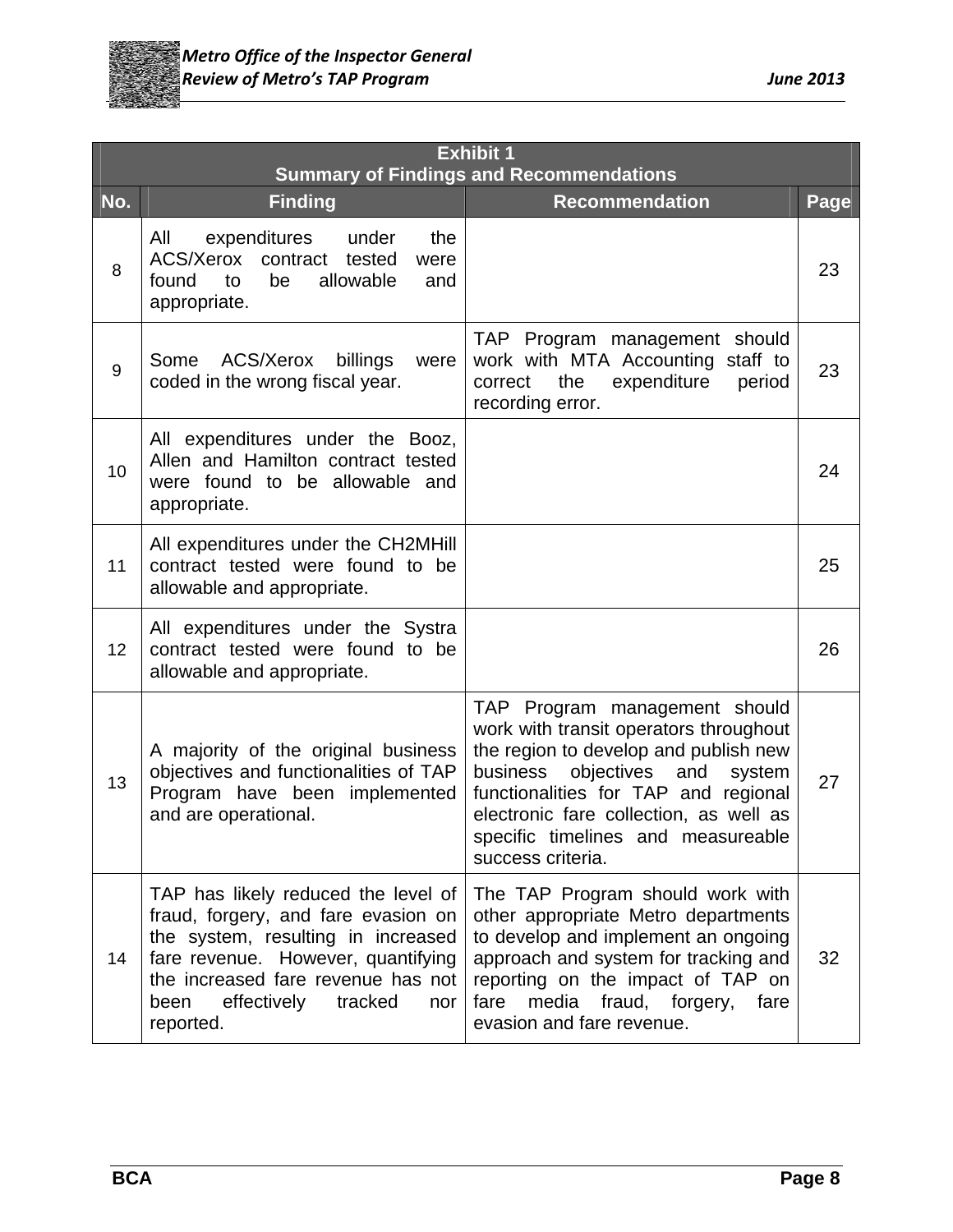

|     | <b>Exhibit 1</b><br><b>Summary of Findings and Recommendations</b>                                                                                                                                                                                                                                                                                                                                           |                                                                                                                                                                                                                                                                                                                                                                                                                                                                                                       |      |  |
|-----|--------------------------------------------------------------------------------------------------------------------------------------------------------------------------------------------------------------------------------------------------------------------------------------------------------------------------------------------------------------------------------------------------------------|-------------------------------------------------------------------------------------------------------------------------------------------------------------------------------------------------------------------------------------------------------------------------------------------------------------------------------------------------------------------------------------------------------------------------------------------------------------------------------------------------------|------|--|
| No. | <b>Finding</b>                                                                                                                                                                                                                                                                                                                                                                                               | <b>Recommendation</b>                                                                                                                                                                                                                                                                                                                                                                                                                                                                                 | Page |  |
| 15  | TAP has likely reduced the amount<br>of time it takes for passengers to pay<br>their fare, and the related time it<br>takes to load passengers at each<br>bus stop. However, the extent of<br>reduced fare payment time and bus<br>dwell time has not been effectively<br>tracked nor reported.                                                                                                              | TAP Program management should<br>work with other appropriate Metro<br>departments<br>to<br>develop<br>and<br>implement an ongoing approach and<br>system for evaluating and reporting<br>on the impact of TAP on passenger<br>fare payment time, related bus dwell<br>time, and overall impact on system<br>efficiency.                                                                                                                                                                               | 33   |  |
| 16  | TAP has had a substantial positive<br>impact on the amount and quality of<br>information<br>available<br>transit<br>to<br>operators. However, the potential<br>benefit from<br>the<br>use<br><b>of</b><br>this<br>information<br>fully<br>has<br>not been<br>utilized.                                                                                                                                       | TAP Program management should<br>work to identify current and potential<br>uses of the TAP data and information,<br>and should work with regional transit<br>agencies to increase the accessibility<br>and usefulness of this information,<br>studies<br>and<br>provide case<br>and<br>examples of how this data can be<br>used<br>improve<br>and<br>to<br>better<br>understand customer behaviors and<br>target marketing efforts, and<br>to<br>improve transit system operations and<br>efficiency. | 34   |  |
| 17  | TAP has likely produced substantial<br>transit<br>benefits<br>riders<br>to<br>and<br>customers throughout the region.<br>there<br>has<br>However,<br>been<br>no<br>initiative to identify the priorities and<br>concerns of transit customers, to<br>level of<br>identify the<br>customer<br>satisfaction or dissatisfaction with<br>the TAP system and services, and to<br>identify potential improvements. | TAP Program management should<br>develop and implement an ongoing<br>approach and system for collecting,<br>analyzing,<br>and using<br>customer<br>feedback and satisfaction information<br>to identify benefits of the system to<br>customers,<br>determine<br>levels<br>0f<br>satisfaction,<br>and<br>target<br>system<br>improvements to customer priorities.                                                                                                                                      | 36   |  |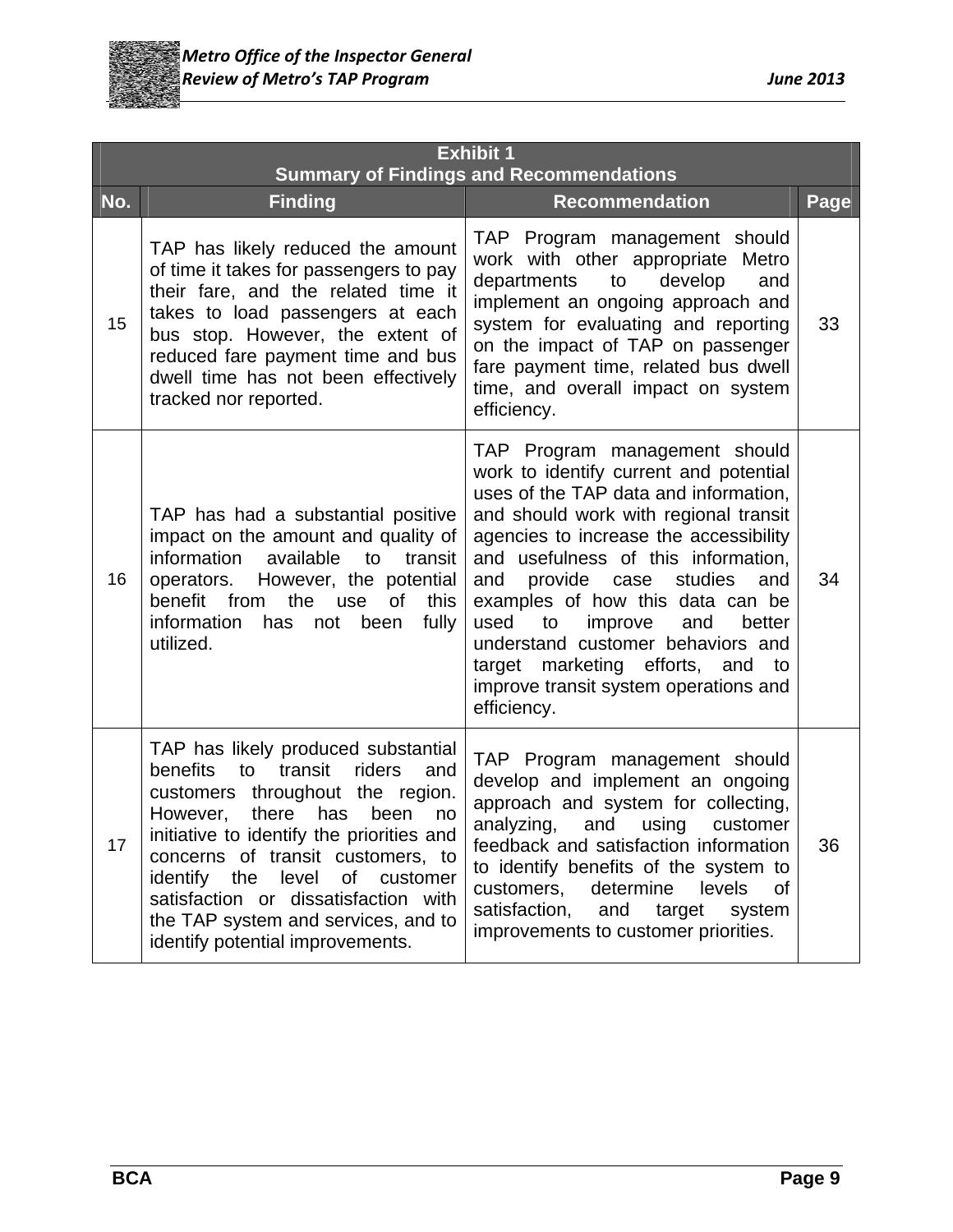

|     | <b>Exhibit 1</b><br><b>Summary of Findings and Recommendations</b>                                                                                                                                                                               |                                                                                                                                                                                                                                                                                                                          |      |  |  |
|-----|--------------------------------------------------------------------------------------------------------------------------------------------------------------------------------------------------------------------------------------------------|--------------------------------------------------------------------------------------------------------------------------------------------------------------------------------------------------------------------------------------------------------------------------------------------------------------------------|------|--|--|
| No. | <b>Finding</b>                                                                                                                                                                                                                                   | <b>Recommendation</b>                                                                                                                                                                                                                                                                                                    | Page |  |  |
| 18  | TAP has likely reduced the cost of<br>fare media, distribution, collection,<br>and counting. However, the extent<br>of this cost reduction has not been<br>effectively tracked nor reported.                                                     | TAP Program management should<br>work with other appropriate Metro<br>develop<br>and<br>departments<br>to<br>implement an ongoing approach and<br>system for evaluating and reporting<br>on the impact of TAP on cost of fare<br>media, distribution, collection, and<br>counting.                                       | 37   |  |  |
| 19  | Substantial progress has<br>recently<br>made<br>regional<br>been<br>toward<br>integration of TAP.                                                                                                                                                | TAP Program management should<br>continue to build on the positive<br>direction and momentum gained over<br>the past several months, and continue<br>move TAP toward regional<br>to<br>integration.                                                                                                                      | 38   |  |  |
| 20  | The lack of a capability for clearing,<br>settlement, and distribution process<br>for actual fare revenues among<br>Metro, municipal operators, and<br>regional partners was historically a<br>major obstacle to regional integration<br>of TAP. | TAP Program management should<br>continue to work with municipal<br>operators on TAP to improve the<br>financial clearinghouse function and<br>with operators that have not yet<br>implemented TAP to increase their<br>understanding<br>of<br>the<br>financial<br>clearinghouse<br>address<br>their<br>and<br>concerns. | 41   |  |  |
| 21  | An annual, independent review of<br>clearing,<br>settlement,<br>and<br>the<br>distribution process has not been<br>completed.                                                                                                                    | The TAP Program should<br>move<br>implementing<br>forward<br>with<br>the<br>Oversight Committee and the annual<br>independent review for the financial<br>clearinghouse function.                                                                                                                                        | 42   |  |  |
| 22  | Although<br>operating<br>rules<br>and<br>memoranda of understanding for the<br>TAP Program have been developed,<br>many regional transit operators<br>remain concerned about the lack of<br>clarity in these operating rules and<br>agreements.  | TAP Program management should<br>work with regional transit agencies to<br>review and revise the TAP rules and<br>memoranda of understanding<br>to<br>ensure they are fully understood and<br>agreed<br>to,<br>and<br>concerns<br>are<br>adequately addressed.                                                           | 43   |  |  |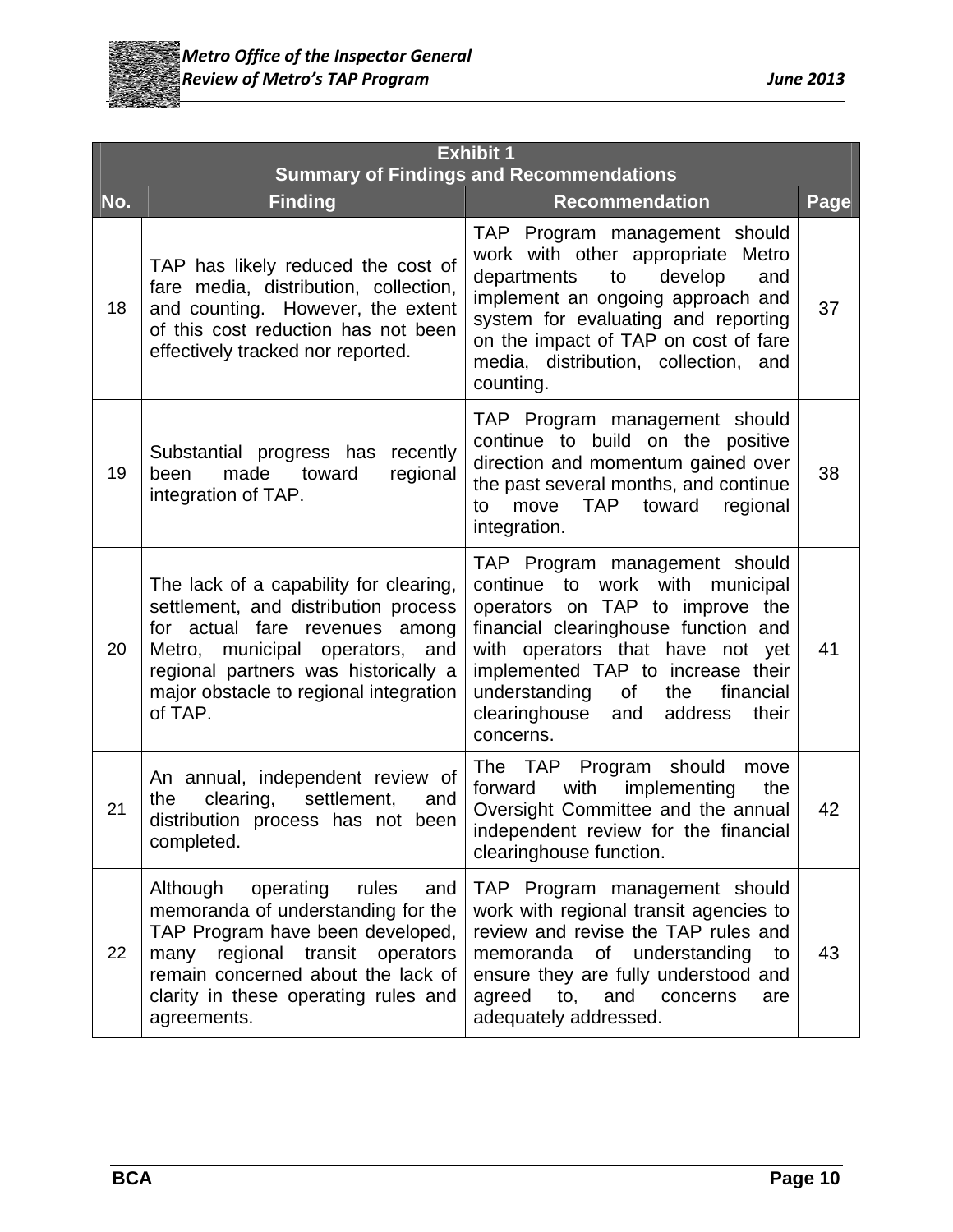

|     | <b>Exhibit 1</b><br><b>Summary of Findings and Recommendations</b>                                                                                                                                                                 |                                                                                                                                                                                                                                                                                                                |      |  |
|-----|------------------------------------------------------------------------------------------------------------------------------------------------------------------------------------------------------------------------------------|----------------------------------------------------------------------------------------------------------------------------------------------------------------------------------------------------------------------------------------------------------------------------------------------------------------|------|--|
| No. | <b>Finding</b>                                                                                                                                                                                                                     | <b>Recommendation</b>                                                                                                                                                                                                                                                                                          | Page |  |
| 23  | Although guidance on funding of<br>TAP Program and Service Center<br>costs have been developed, many<br>regional transit operators remain<br>concerned about how these costs<br>will be allocated in the future.                   | TAP Program management should<br>work with regional transit agencies to<br>review and revise the current and<br>future approach to allocating TAP<br>Service<br>Program<br>and<br>Center<br>operations costs, and ensure they are<br>fully understood and agreed to, and<br>concerns are adequately addressed. | 44   |  |
| 24  | Although Metro has committed to<br>fund most initial capital costs of<br>implementing TAP, some regional<br>transit agencies remain concerned<br>about ongoing capital, operating and<br>maintenance requirements<br>and<br>costs. | TAP Program management should<br>work with regional transit operators to<br>identify the potential ongoing capital,<br>operating, and maintenance costs<br>related to TAP and TAP equipment,<br>and provide technical assistance to<br>those agencies that request such<br>assistance.                         | 45   |  |
| 25  | Documentation on the use of funding<br>provided to regional transit agencies<br>to purchase TAP equipment and<br>implement TAP could not be located.                                                                               | TAP Program management should<br>that<br>obstacles<br><b>TAP</b><br>ensure<br>to<br>implementation<br>for<br>each<br>transit<br>agency are substantially resolved<br>prior to funding of TAP equipment<br>purchases.                                                                                           | 46   |  |
| 26  | The current approach to issuing<br>interagency transfers throughout the<br>region limits the functionality and<br>benefits of TAP.                                                                                                 | TAP Program management should<br>work with regional transit operators to<br>develop and implement a revised and<br>consistent interagency transfer policy<br>for the region.                                                                                                                                   | 47   |  |
| 27  | The format and flexibility of TAP data<br>reporting<br>capabilities<br>could<br>be<br>improved.                                                                                                                                    | TAP Program management should<br>work with regional transit operators to<br>identify and implement improvements<br>to data reporting capabilities on an<br>ongoing basis.                                                                                                                                      | 47   |  |
| 28  | The quality and level of support<br>provided by the TAP Service Center<br>could be improved.                                                                                                                                       | TAP Program management should<br>complete its efforts to review and<br>revise how TAP support services are<br>provided.                                                                                                                                                                                        | 48   |  |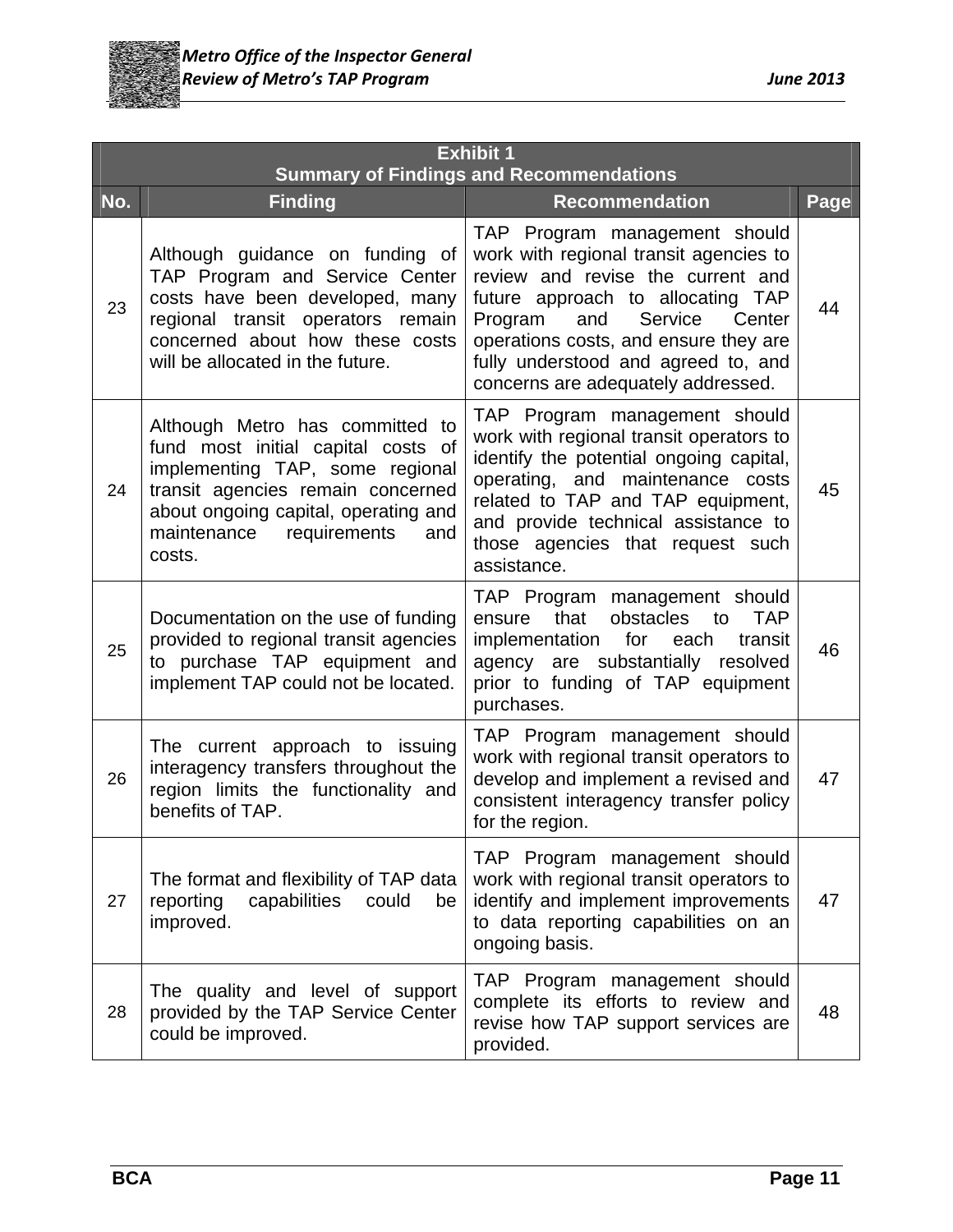

|     | <b>Exhibit 1</b><br><b>Summary of Findings and Recommendations</b>                                                                                                                                                                                                                                  |                                                                                                                                                                                                                       |      |  |
|-----|-----------------------------------------------------------------------------------------------------------------------------------------------------------------------------------------------------------------------------------------------------------------------------------------------------|-----------------------------------------------------------------------------------------------------------------------------------------------------------------------------------------------------------------------|------|--|
| No. | <b>Finding</b>                                                                                                                                                                                                                                                                                      | <b>Recommendation</b>                                                                                                                                                                                                 | Page |  |
| 29  | The<br>of<br>TAP,<br>marketing<br>and<br>information on how customers can<br>obtain and use TAP<br>could<br>be<br>improved.                                                                                                                                                                         | TAP Program management should<br>work with regional transit operators to<br>identify and implement improvements<br>to the TAP marketing and information<br>campaigns.                                                 | 49   |  |
| 30  | The TAP Program would be more<br>effective if TAP stakeholders were<br>more directly involved in planning<br>and decision making.                                                                                                                                                                   | TAP Program management should<br>identify and evaluate options for<br>increasing stakeholder involvement in<br>TAP planning and decision making<br>and present these options to the<br>Metro Board for consideration. | 50   |  |
| 31  | <b>TAP</b><br>The<br>Program<br>current<br>organizational structure does<br>not<br>provide<br>clarity<br>appropriate<br>or<br>authority<br>distribution<br>of<br>and<br>spans of control,<br>responsibility,<br>of key functions,<br>coverage<br>or<br>resources needed for TAP to be<br>effective. | TAP Program management should<br>move forward with implementation of<br>the proposed revised organization<br>structure.                                                                                               | 53   |  |
| 32  | The TAP Program would be more<br>effective if key ongoing functions<br>were performed by full-time Metro<br>employees rather than consultants.                                                                                                                                                      | TAP Program management should<br>move forward with plans to replace<br>consultant staff with full-time Metro<br>employees.                                                                                            | 55   |  |
| 33  | The TAP Program would be more<br>effective if key ongoing functions<br>were performed by permanent full-<br>time Metro employees rather than<br>temporary employees.                                                                                                                                | TAP Program management should<br>move forward with plans to convert<br>temporary staff position to full-time<br>Metro employee positions.                                                                             | 55   |  |
| 34  | Some key functions for TAP to be<br>successful,<br>and<br>integrated<br>throughout the region, are currently<br>not staffed within the TAP Program.                                                                                                                                                 | TAP Program management should<br>move forward with plans to augment<br>the TAP Program staff to address<br>staff shortages.                                                                                           | 56   |  |
| 35  | Most of the recommendations made<br>in the previous review of TAP report<br>have not been implemented.                                                                                                                                                                                              | TAP Program management should<br>complete the implementation of open<br>recommendations<br>made<br>the<br>in<br>previous review of TAP report.                                                                        | 57   |  |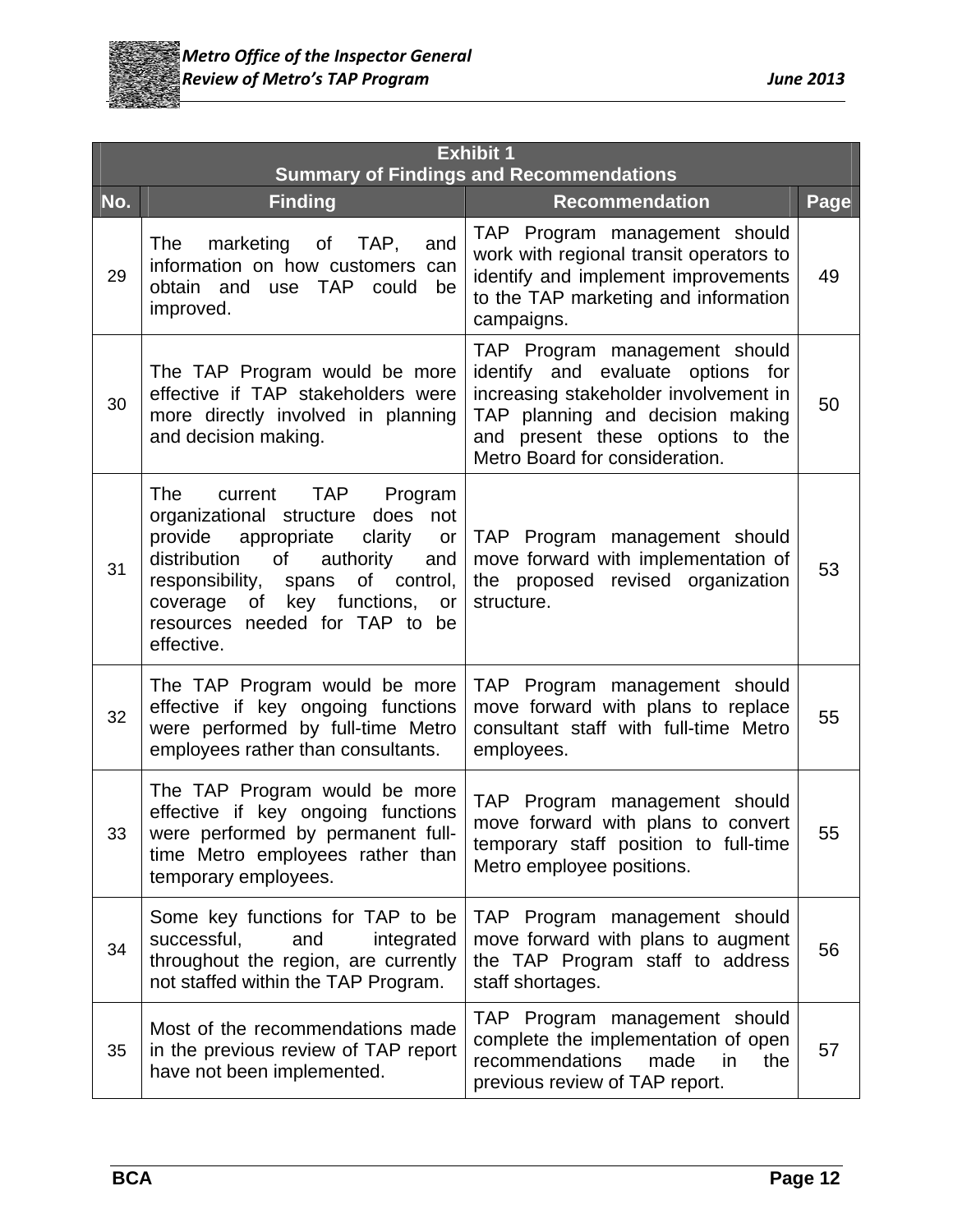

# **2. Background**

The Universal Fare System (UFS) and Transit Access Pass (TAP) projects are intended to create a regional smart card transit fare system for use by Metro and regional municipal partners. UFS is the regional automated fare collection system and equipment. TAP is the smart card based regional fare payment program including loading, payment, and boarding transactions using UFS fare boxes, ticket vending machines, and validation devices. These two projects have essentially merged, and today are generally referred to as TAP. We use the term TAP to refer to the two projects throughout this report.

These projects were initiated in 1997, and have included contracts for program implementation, equipment, and a customer relationship management system. These contracts have had substantial modifications, change orders, extensions, and revisions. Internal Metro staff has also expended substantial effort and resources toward implementing these programs. The original budget has been increased significantly and the scope of work for the TAP Program has been expanded substantially.

In June 2012, the Board of Directors passed a motion directing the Inspector General to conduct a comprehensive review of the TAP Program including contracts and contract modifications, potential for in-house task provision, duplication between consultants and Metro staff, expenditure analysis, organizational structure, and costs and benefits of the program within the region.

In July 2012, the Chief Executive Officer assigned responsibility for the TAP Program to the Executive Director of Management, Budget, and Local Programming. As part of this action a multi-department task force was created to assess 1) how the TAP Program functions can be integrated within the agency, 2) the efficiency of TAP Program organizational structure, and 3) the scope of work for consultants, staff assignments, and resource needs. The intent is for the TAP Program to become a fully integrated Metro Program. The Request For Proposals for this review recognized that there is overlap between the task force assessment and this review. Thus, this review was conducted in close coordination with the task force.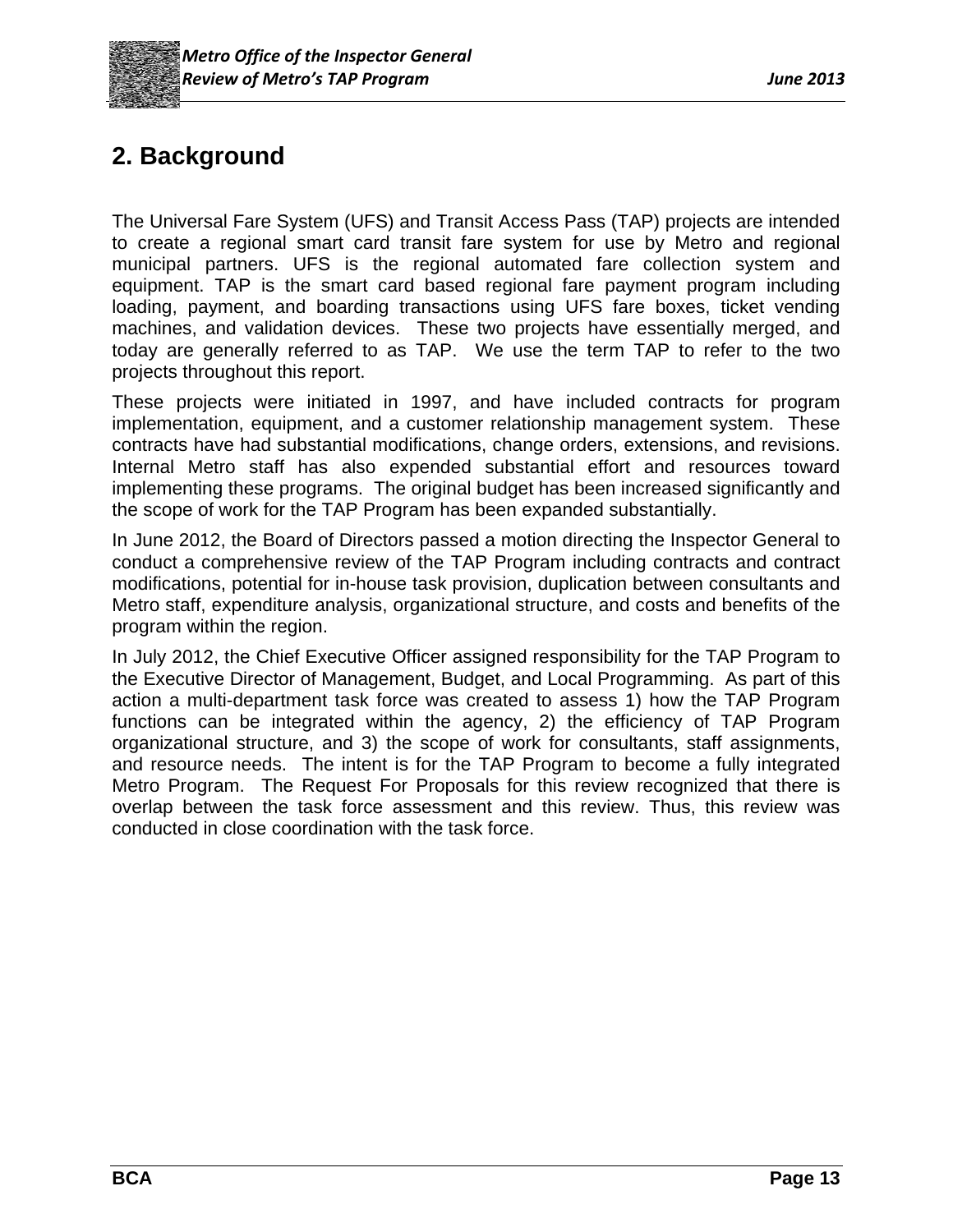

# **3. Scope and Methodology**

The scope of this review focused on the following objectives identified in the Request for Proposals:

- 1. Review contracts, contract modifications (change orders), and contract charges.
- 2. Report on duplication of effort and redundancy by consultants and Metro staff.
- 3. Conduct an analysis of expenditures by consultants, including type of work for the last three years.
- 4. Evaluate the TAP Program organizational structure and methods to integrate it into various Metro departments based on function.
- 5. Provide cost/benefit analysis on monies expended versus regional success.
- 6. Gather other information that would provide context, background, or insight to the Board regarding the implementation of the TAP Program.

To complete this review we conducted the following tasks:

- Obtained and reviewed the work of the task force.
- Obtained, reviewed, and summarized TAP related contracts, change orders, and charges from inception to June 30, 2012.
- Identified Metro employees who work on the TAP Program and summarized tasks, time spent, and costs.
- Obtained and reviewed consultant billing summaries for FY 2010 to 2012.
- Reviewed consultants' expenditures for the last three fiscal years from 2010 to 2012.
- Selected a sample of transactions (ranging from 36% to 70% of total billed amounts) from each consultant's invoices billed to Metro and performed a detailed analysis to verify if the expenditures were reasonable, allowable, and adequately supported.
- Reviewed the role of consultants to identify non-specialized tasks being performed by consultants that could be performed by Metro employees.
- Held discussions with MTA management on the role of consultants versus Metro employees.
- Reviewed organization charts, job descriptions and work plans for all TAP Program employees.
- Conducted interviews with current and former TAP Program management, and with OMB management.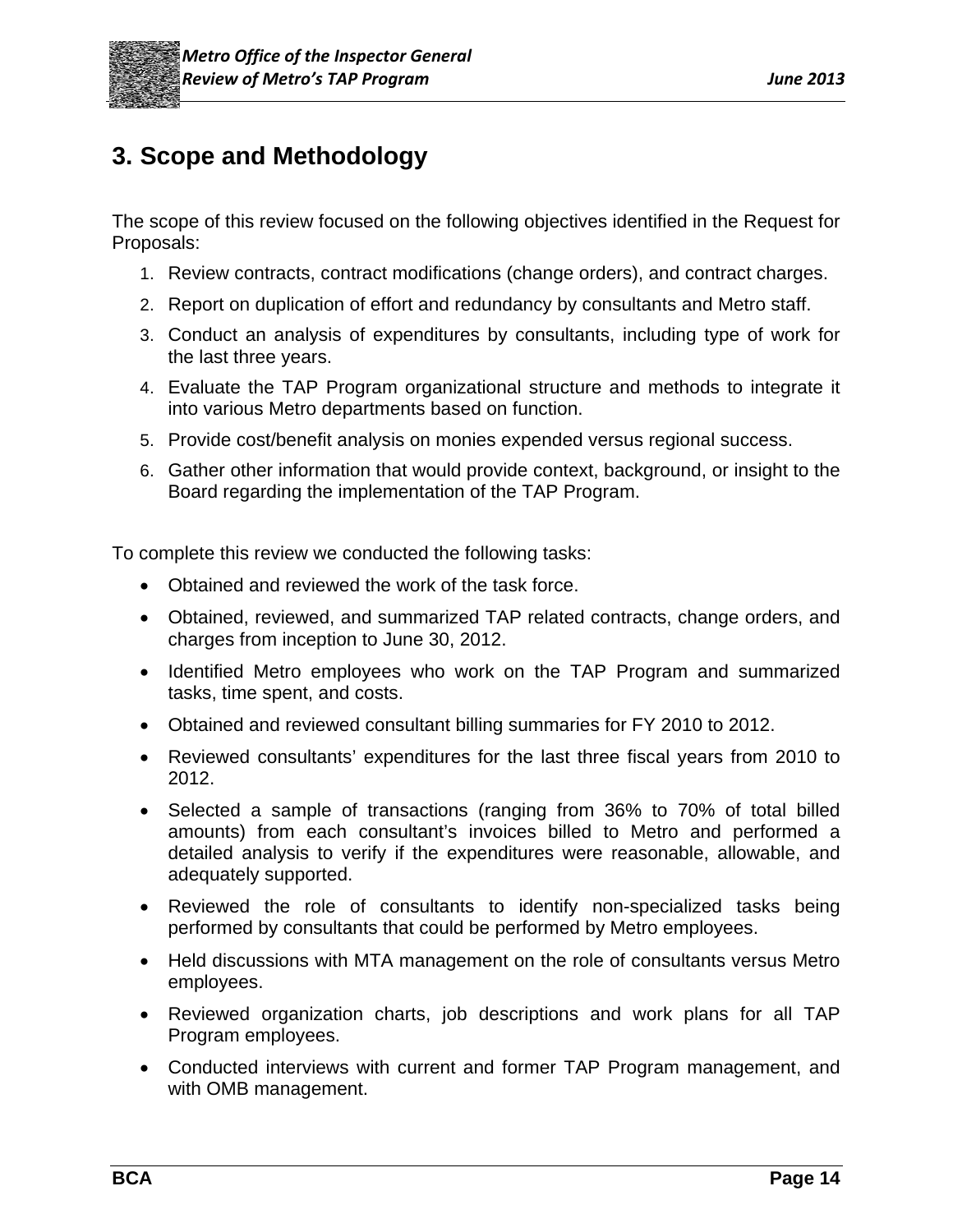

- Conducted individual interviews with all TAP employees and consultants.
- Conducted interviews with Metro management.
- Analyzed organization structure and functions of the TAP Program Office and other Metro departments involved.
- Evaluated the effectiveness of the current organizational structure based on TAP goals, objectives, current stage, and best practices.
- Discussed organization structure and options with TAP management.
- Reviewed Board actions, presentations, reports, and related materials to identify:
	- o Functions, objectives, and expectations,
	- o Potential benefits, and
	- o Expected regional implementation.
- Reviewed progress reports and conducted interviews with key personnel to identify the status of TAP functions, objectives and expectations.
- Conducted interviews with representatives of 17 transit agencies in the County.
- Reviewed the 1998 Board report allocating \$17.5 million to transit operators.
- Reviewed and summarized contracts provided between transit operators and Cubic to acquire and install fare box equipment.
- Contacted Cubic to obtain additional contracts not available from Metro.
- Contacted Capital Planning to follow up and determine if any documentation on the distribution and use of funds provided to transit operators exists.
- Reviewed the 2009 TAP review report conducted by KPMG, TAP Program management responses, and the implementation progress report.
- Developed and submitted questions and document requests regarding prior review management responses and implementation progress report.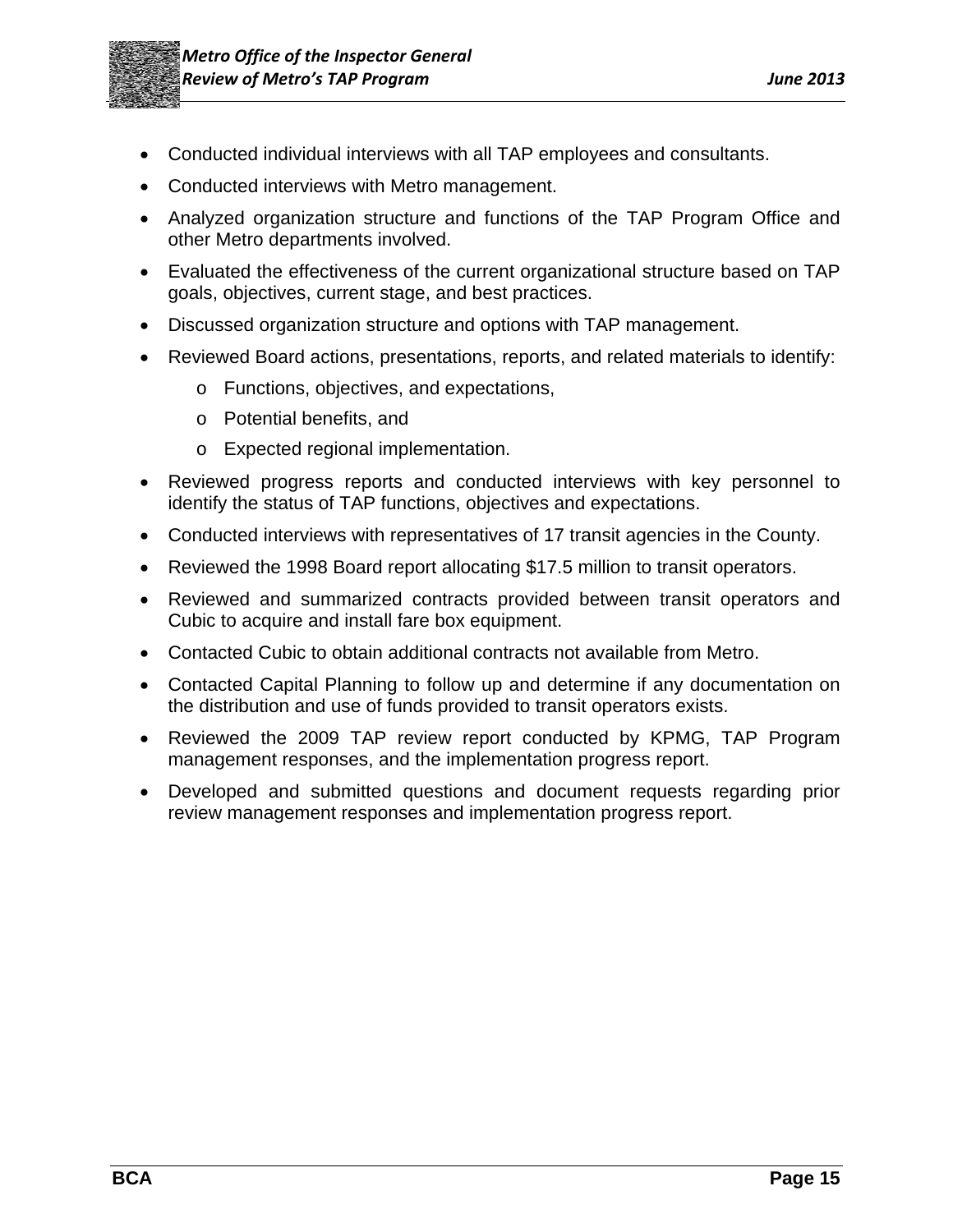# **4. Contracts, Contract Modifications, and Expenditures**

The TAP Program has involved substantial contracts and work by five major contractors/consultants. These include Cubic, ACS/Xerox, Booz Allen and Hamilton, CH2MHill, and Systra. For each of these we obtained, reviewed, and summarized TAP related contracts, contract modifications, and charges since the program was initiated in 1997.

For each of these contractors we also identified and summarized the type of work completed. In addition, we obtained and reviewed billing summaries for FY 2010 to 2012 and reviewed expenditures for the last three fiscal years from 2010 to 2012. A sample of transactions (ranging from 36% to 70% of total billed amounts) was selected from each contractor's invoices billed to Metro to verify if the expenditures were reasonable, allowable, and adequately supported.

As depicted on the following page, since inception the Board has authorized expenditures totaling \$255.3 million in TAP contract costs, with actual contract amounts totaling \$222.2 million. As of June 30, 2012, actual contract expenditures total \$198.6 million, with \$23.6 million remaining under contract. Of the actual contract expenditures, \$145.8 million is funded by the TAP budget, and \$52.8 million was funded by other Metro funding sources.

The sections following the exhibit on the next page provide information on the contracts with each of the five TAP contractors, describes the type of work performed by each contractor, and the results of our expenditure testing.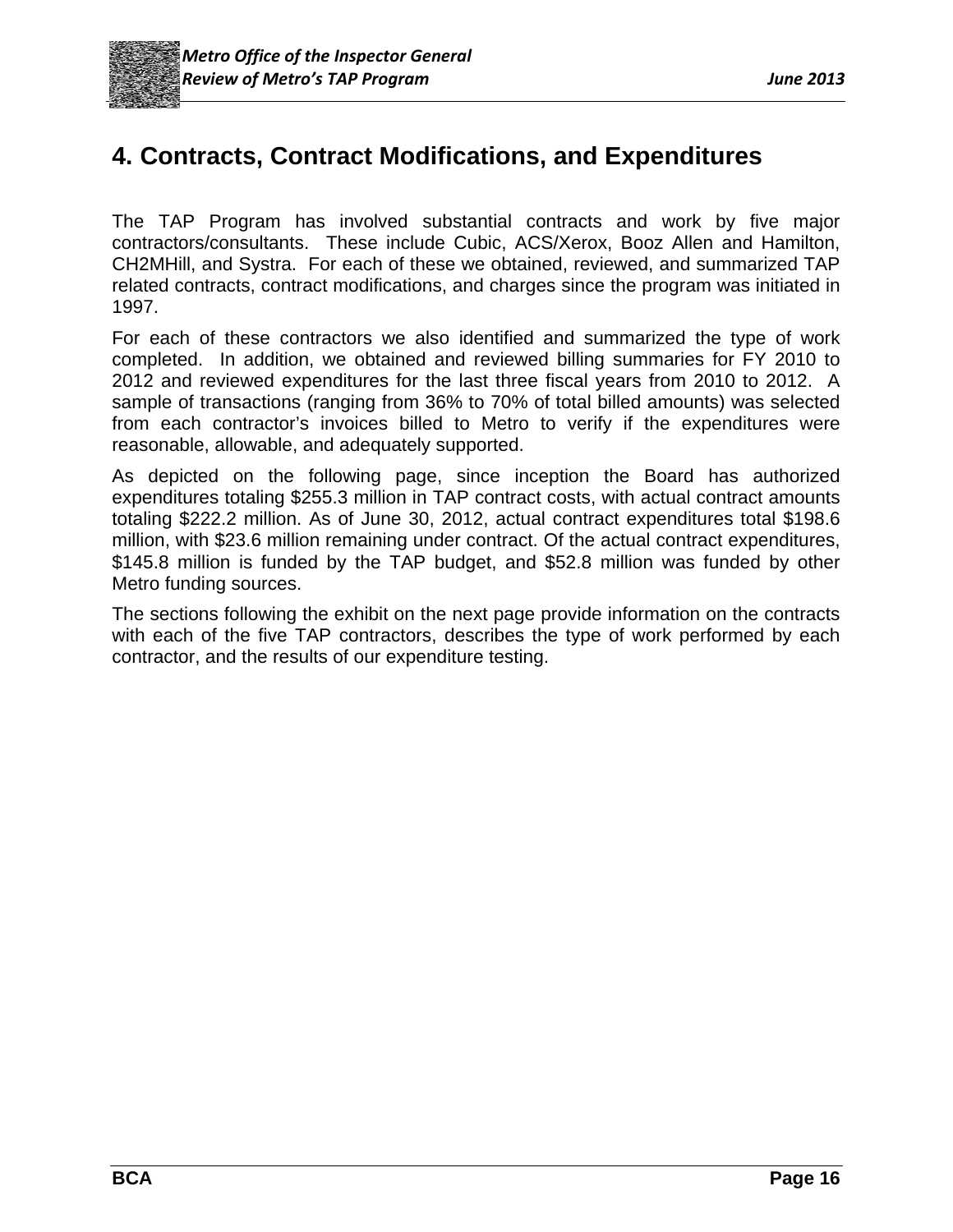

| <b>Exhibit 2</b><br><b>Summary of TAP Contracts, Modifications, and Amounts</b> |                                                                                  |                                                                                      |                       |                                                    |                                  |                                                      |                                                  |
|---------------------------------------------------------------------------------|----------------------------------------------------------------------------------|--------------------------------------------------------------------------------------|-----------------------|----------------------------------------------------|----------------------------------|------------------------------------------------------|--------------------------------------------------|
| <b>Contractor</b>                                                               | <b>Contract No.</b>                                                              | <b>Description</b>                                                                   | No. of<br><b>Mods</b> | <b>Board</b><br><b>Authorized</b><br><b>Amount</b> | <b>Contract</b><br><b>Amount</b> | <b>Amount</b><br><b>Booked</b><br>(June 30,<br>2012) | <b>Amount</b><br>Remaining<br>(June 30,<br>2012) |
| Cubic                                                                           | OP-02-4610-10                                                                    | Universal Fare System                                                                | 96                    | \$183,254,448                                      | \$160,465,080                    | \$145,731,837                                        | \$14,733,243                                     |
| ACS / Xerox                                                                     | PS33201664                                                                       | <b>Regional TAP Service</b><br>Center                                                | 15                    | 51,587,664                                         | 46,596,447                       | 38,870,459                                           | 7,725,988                                        |
| Booz, Allen and<br>Hamilton                                                     | PS-4610-1026                                                                     | <b>UFS</b> Implementation<br>Manager                                                 | 13                    | 12,425,693                                         | 12,524,309                       | 12,512,947                                           | 11,362                                           |
| Booz, Allen and<br>Hamilton                                                     | PS41602581                                                                       | <b>UFS Gating Technical</b><br>Oversight                                             | 0                     |                                                    | 499,639                          | 499,613                                              | 26                                               |
| Booz, Allen and<br>Hamilton                                                     | PS-4010-2178-11-<br>08                                                           | <b>TAP Support</b>                                                                   |                       | 500,000                                            | 495,196                          | 58,001                                               | 437,195                                          |
| <b>CH2MHill</b>                                                                 | PS40102178-16-05-<br>01A                                                         | Regional Fare Policy for<br><b>TAP</b>                                               |                       | 500,000                                            | 407,545                          | 402,173                                              | 5,372                                            |
| CH2MHill                                                                        | PS92402142-C14                                                                   | <b>TAP Technical Support</b>                                                         | 0                     | 5,000,000                                          | 443,955                          | 102,133                                              | 341,822                                          |
| Systra                                                                          | OP-39602112-02                                                                   | Rail Vehicle and Rail<br>Systems Engineering and<br><b>Consulting Services Bench</b> | $\overline{2}$        | 2,000,000                                          | 771,117                          | 427,678                                              | 343,439                                          |
|                                                                                 | <b>TOTALS</b><br>\$255,267,805<br>\$222,203,288<br>\$198,604,841<br>\$23,598,447 |                                                                                      |                       |                                                    |                                  |                                                      |                                                  |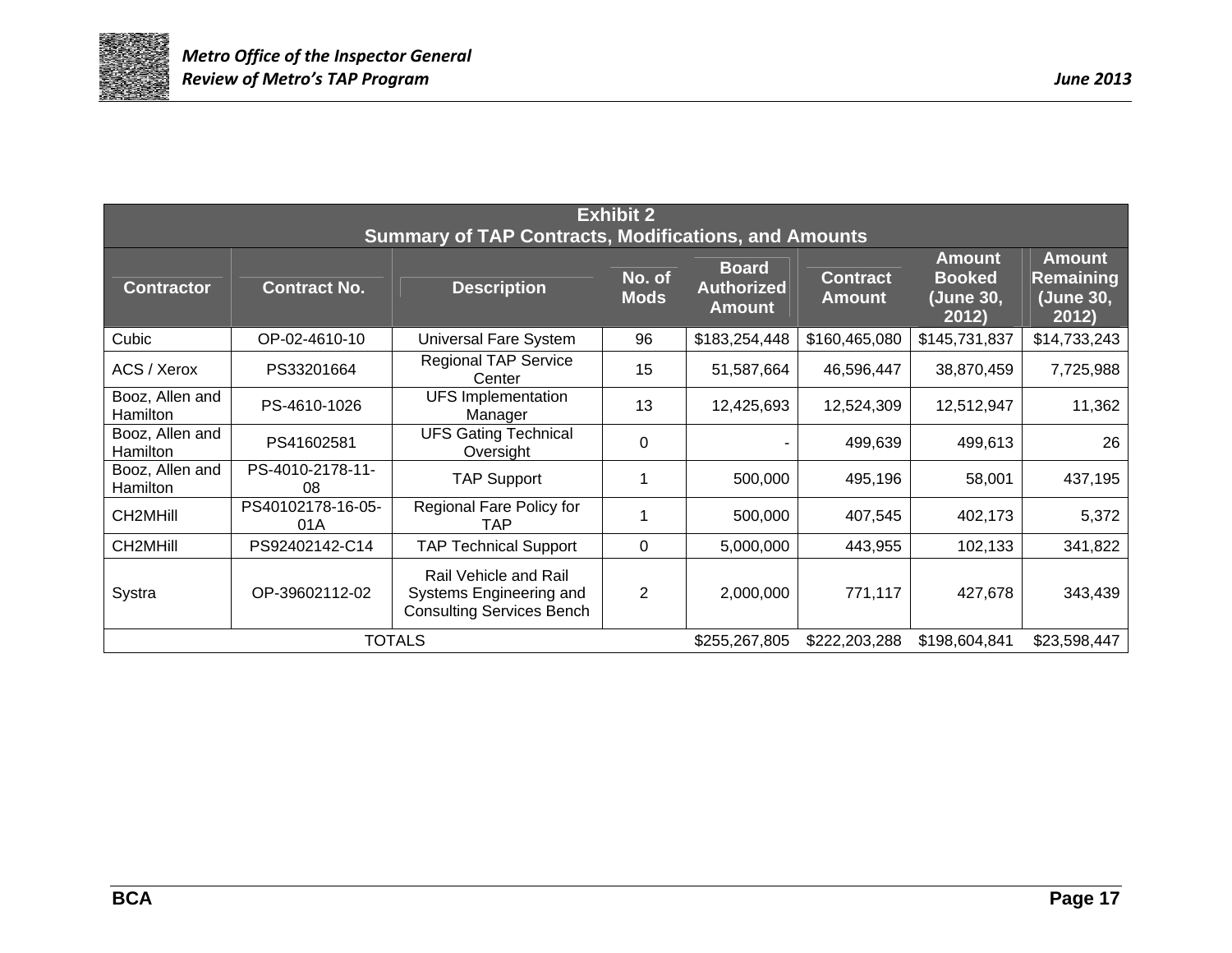

## **A. Cubic Transportation Systems (Cubic)**

Cubic is a wholly owned subsidiary of Cubic Corporation specializing in the Defense and Transportation industries. The following summarizes the type of work performed by Cubic.

- Universal Fare Collection System (UFS Project) Cubic was contracted by Metro for the development and implementation of the Universal Fare Collection System (UFS) project. Its work involved replacement of Metro Bus and Municipal Operator fare boxes, Metro Rail ticket vending machines, vaulting, and revenue reconciliation equipment. The work also required replacement of equipment at all fare media locations.
- Regional Central Data Collection System (Clearing House Project) Cubic provided preliminary and final design, installation of equipment and system integration and training for the establishment of the Regional Central Data Collection System (RCDCS). This system provided the regional back office and clearinghouse functions needed to perform funds settlement and financial reconciliation and manage data for the regional participants. The system was used to generate reports, perform credit/debit card transaction processing, and distribute TAP card information to the TAP services providers.
- Metro Rail Gating Project (Gating Project) Cubic provided the design and installation of rail gates at approximately 42 locations including all stations at Metro Red Line and Green Line, selected stations at Metro Blue Line and Gold Line.

After implementation, Cubic continued the installation and maintenance of the rail gates in accordance with the Board authorized lease and service agreements.

#### *Base Contract*

The base contract was to design, engineer, construct and install Metro's automated fare collection system. In March 2002, the Board authorized a base contract in the amount of \$84 million, with an additional \$5 million contingency for contract modifications. A total of 77 contract modifications have been issued on the base contract; 28 modifications had no cost impact, and 49 modifications had a total cost impact of \$4.2 million.

#### *Increases to Original Scope of Work*

A total of 19 contract modifications totaling \$72.3 million were issued due to significant increases in the scope of work from the base contract, including system expansion, system support, and maintenance. Changes in the scope of work included:

- Orange Line/Orange Line Extension (\$9.6 million)
- Eastside Extension (3.9 million)
- Expo Line (\$6.3 million)
- Regional Central Computer Center (\$5.3 million)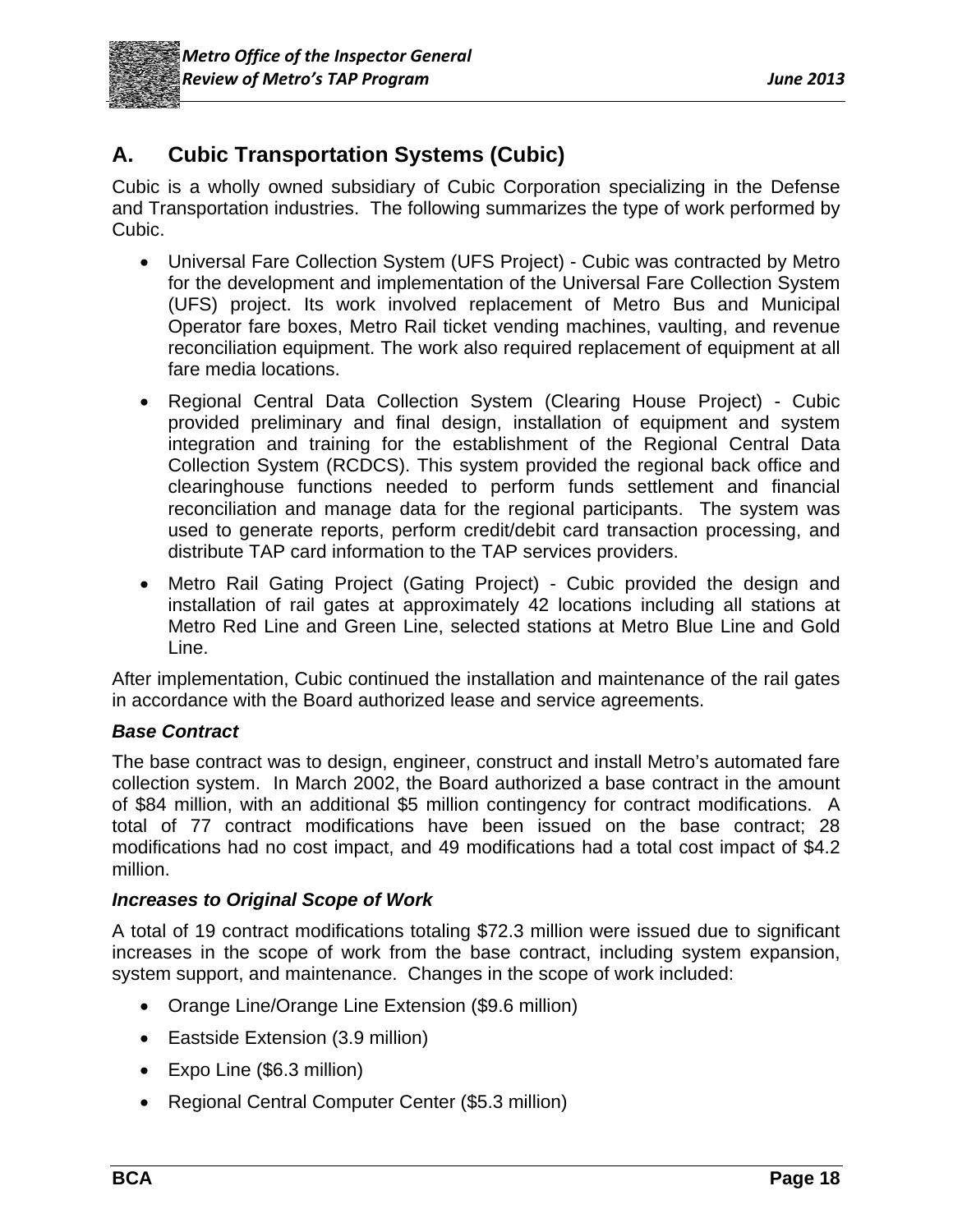- Contract Operators Fare boxes (\$2.5 million)
- Gates (\$10 million)
- Maintenance and System Support (\$34.7 million)

The exhibit below summarizes the contract modifications to the Cubic contract, including the base contract and changes due to substantial changes in the scope of work.

| <b>Exhibit 3</b><br><b>Summary of Cubic Contract Modifications</b> |                                              |              |  |
|--------------------------------------------------------------------|----------------------------------------------|--------------|--|
| <b>Change Type</b>                                                 | <b>Number</b><br><b>of</b><br><b>Changes</b> | \$ Amount    |  |
| <b>Changes to Base Contract</b>                                    |                                              |              |  |
| <b>Administrative Changes</b>                                      | 28                                           | \$<br>∩      |  |
| System, Equipment, Deductive Changes                               | 49                                           | 4,185,120    |  |
| Subtotal - Base Contract                                           | 77                                           | 4,185,120    |  |
|                                                                    |                                              |              |  |
| <b>Significant Changes in Scope</b>                                |                                              |              |  |
| Orange Line / Orange Line Extension                                | 4                                            | 9,602,732    |  |
| <b>Eastside Extension</b>                                          | 3                                            | 3,858,279    |  |
| Expo Line                                                          | 6                                            | 6,270,889    |  |
| <b>Regional Central Computer System</b>                            | $\overline{2}$                               | 5,333,900    |  |
| <b>Contract Operators Fare box</b>                                 |                                              | 2,499,916    |  |
| Gates                                                              | $\overline{2}$                               | 10,044,611   |  |
| Maintenance / System Support Services                              | 1                                            | 34,666,189   |  |
| Subtotal - Significant Changes in Scope                            | 19                                           | 72,276,516   |  |
| <b>Total Changes</b>                                               | 96                                           | \$76,461,636 |  |

Expenditures incurred as of June 30, 2012 totaled \$145.8 million of which \$93 million was funded from the TAP budget and \$52.7 million was funded from other Metro funding sources.

#### *Finding 1: Substantial increases in scope, including system expansion, were accomplished through contract modifications rather than separate new contracts.*

The original contract with Cubic was issued in March 2002, over eleven years ago. The contract has been modified 96 times, including 19 modifications for substantial increases in the scope of work. Maintaining the base contract requirements as well as adding significant changes to the scope of work on the same contract without competition created questions. Although there may not have been any other alternatives but to use Cubic for the additional scope of work, negotiating and creating new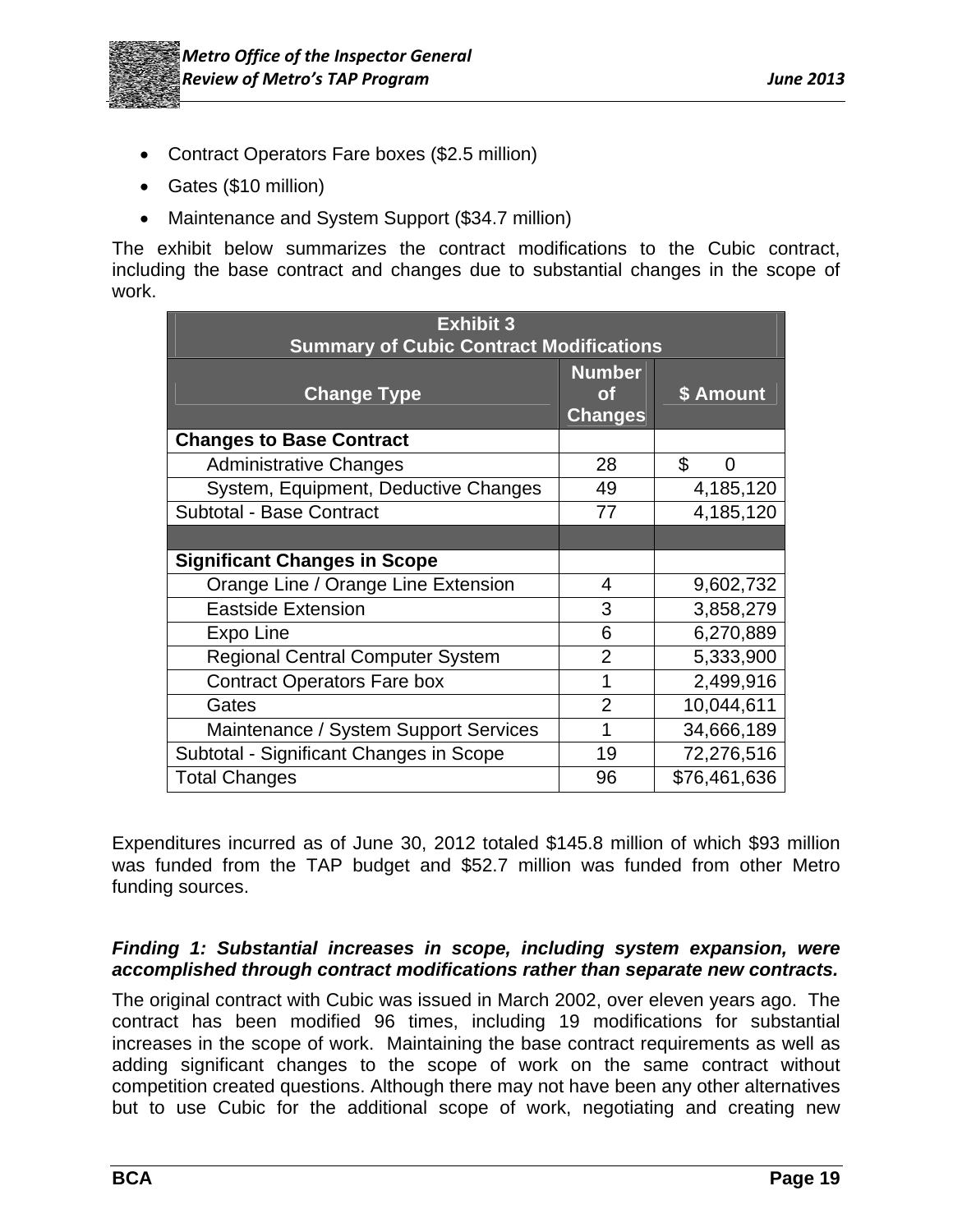

contracts for the additional scope of work may have been more transparent to the Board and public.

#### *Recommendation 1: TAP Program management should consider closing-out the current contract with Cubic and issuing new contracts for future work required.*

#### *Finding 2: Cubic's base contract modification value exceeded Board approved amounts by \$401,591.*

On February 28, 2002, the Board approved a base contract contingency amount of \$5 million for contract modifications. As of June 30, 2012, the total contract modification value, excluding modifications with separate delegated authority totaled \$5,401,591. We found no evidence of additional approval from the Board for the additional \$401,591 in expenditures over the Board approved amount as of June 30, 2012.

However, the Board did authorize an additional \$500,000 for miscellaneous changes to the Cubic contract on January 24, 2013. TAP Program management informed us that they plan to apply this additional Board authorized amount to cover the amount of fiscal year 2012 expenditures that were over the previous Board approved amounts.

#### *Recommendation 2: TAP Program management should follow through on plans to use the additional Board authority for miscellaneous changes to the Cubic contract to cover previous contract modifications that exceeded Board approved amounts.*

#### *Finding 3: The total value for all contract modifications is less than the Board approved amount.*

Since program inception, the Board has approved eight additional modifications to Contract No. OP-02-4610-10 for additional scope of work, including UFS equipment for new rail lines, regional central computer center, gating, system support and maintenance for a total amount of \$72.3 million. The total contract value for modifications No. 3, 25, 28, 40, 44, 61, 63 and 68 was \$71 million, \$4.8 million less than the Board approved amount. Per Metro's Contracting Officer, the remaining \$4.8 million cannot be used for other contract modification actions.

#### *Recommendation 3: TAP Program management should seek Board direction to re-allocate the remaining Board authorized funds.*

#### *Finding 4: Individual modification values and payments for the Cubic contract are not tracked in the Financial Information System (FIS).*

There were five purchase orders created in the FIS system for the Cubic contract. Invoices and payments are tracked in the FIS system by purchase order and project number. Individual modification values and payments are not tracked in the FIS system.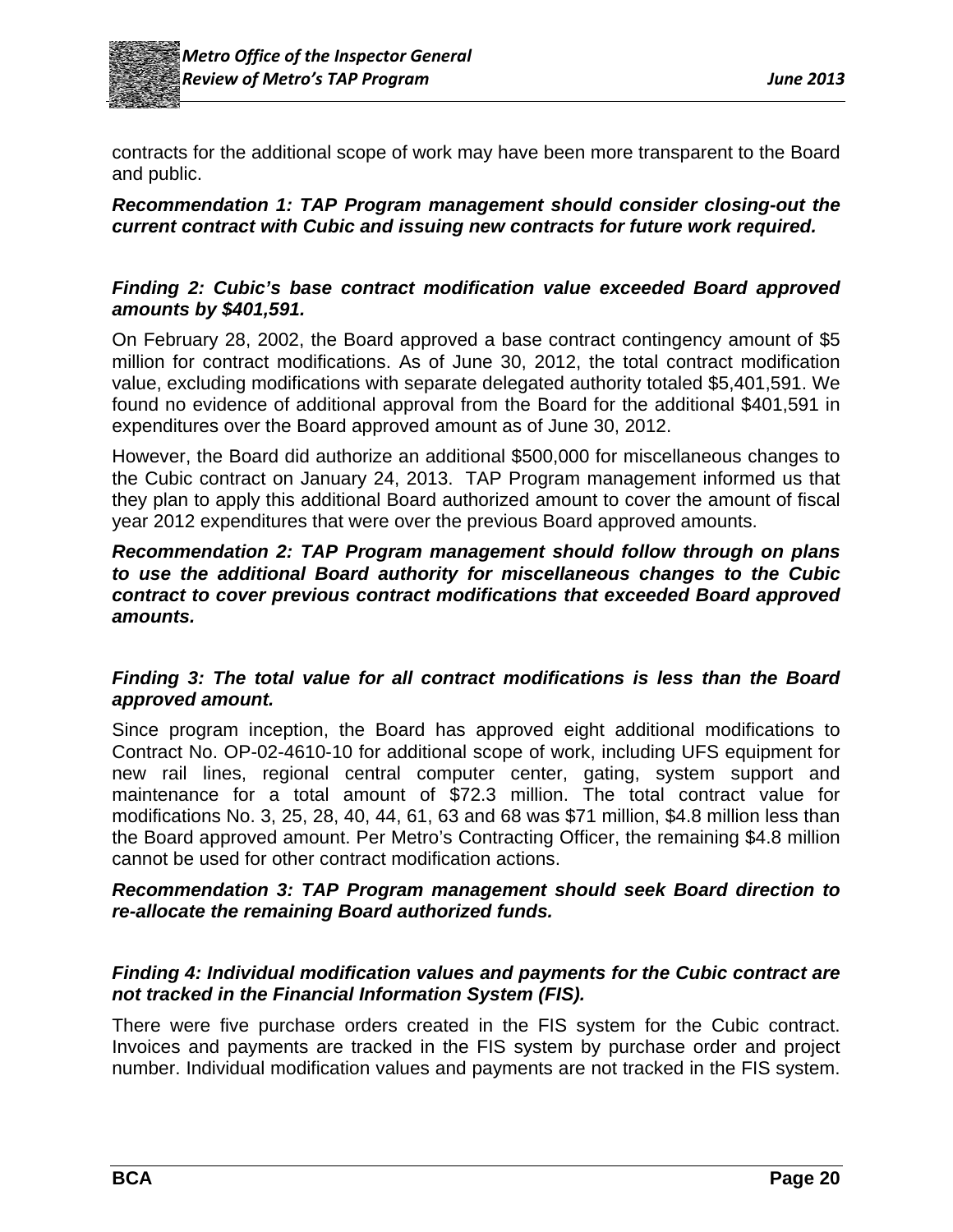

Some of the modifications are currently being tracked manually in Microsoft Excel spreadsheets by Construction Management staff.

Including a tracking number in the FIS system for each modification that has a dollar value would allow all modifications to be properly tracked. Construction Management staff would not have to track these manually. Also, since most of the modifications have a not-to-exceed amount, the Accounts Payable staff would be able to reject an invoice if it exceeds the purchase order amount for each individual modification before sending the invoice to management for review and approval.

#### *Recommendation 4: TAP Program management should work with other appropriate Metro departments to include a tracking number in the FIS system for each modification that has a dollar value.*

#### **Review of Cubic Invoices and Payments**

Cubic incurred a total of \$13.4 million in expenditures for the fiscal years 2010 to 2012. During this period, a total of 58 invoices were submitted by Cubic for payment. We reviewed invoices totaling \$5.9 million, or 44% of the total invoice value.

We verified expenditures incurred and billed were allowable according to appropriate contracts, contract modifications, approved budget, funding source types, and applicable federal and state laws and regulations. We also verified that expenditures were approved properly for payment, if the actual payment was recorded and paid, and if the expenditures were recorded with proper accounting codes in the system.

#### *Finding 5: All expenditures under the Cubic contract tested were found to be allowable and appropriate.*

Based on our sample testing of \$5.9 million of Cubic expenditures, we found that the expenditures incurred and billed were allowable according to appropriate contracts, contract modifications, approved budget, funding source types, and applicable federal and state laws and regulations. We also found that expenditures were approved properly for payment, the actual payment was recorded and paid, and the expenditures were recorded with proper accounting codes in the financial system.

#### *Finding 6: Some Cubic billings were recorded in the wrong fiscal year.*

In performing the invoice testing for Cubic expenditures, we noted some consultant billings were coded in the wrong fiscal year. We found expenditures of \$0.73 million that were incurred in fiscal year 2009 (February 2009 through June 2009), but were recorded in fiscal year 2010. Recording expenditures in the wrong accounting period results in inaccurate project financial reporting.

#### *Recommendation 5: TAP Program management should work with Metro Accounting staff to correct the expenditure period recording error.*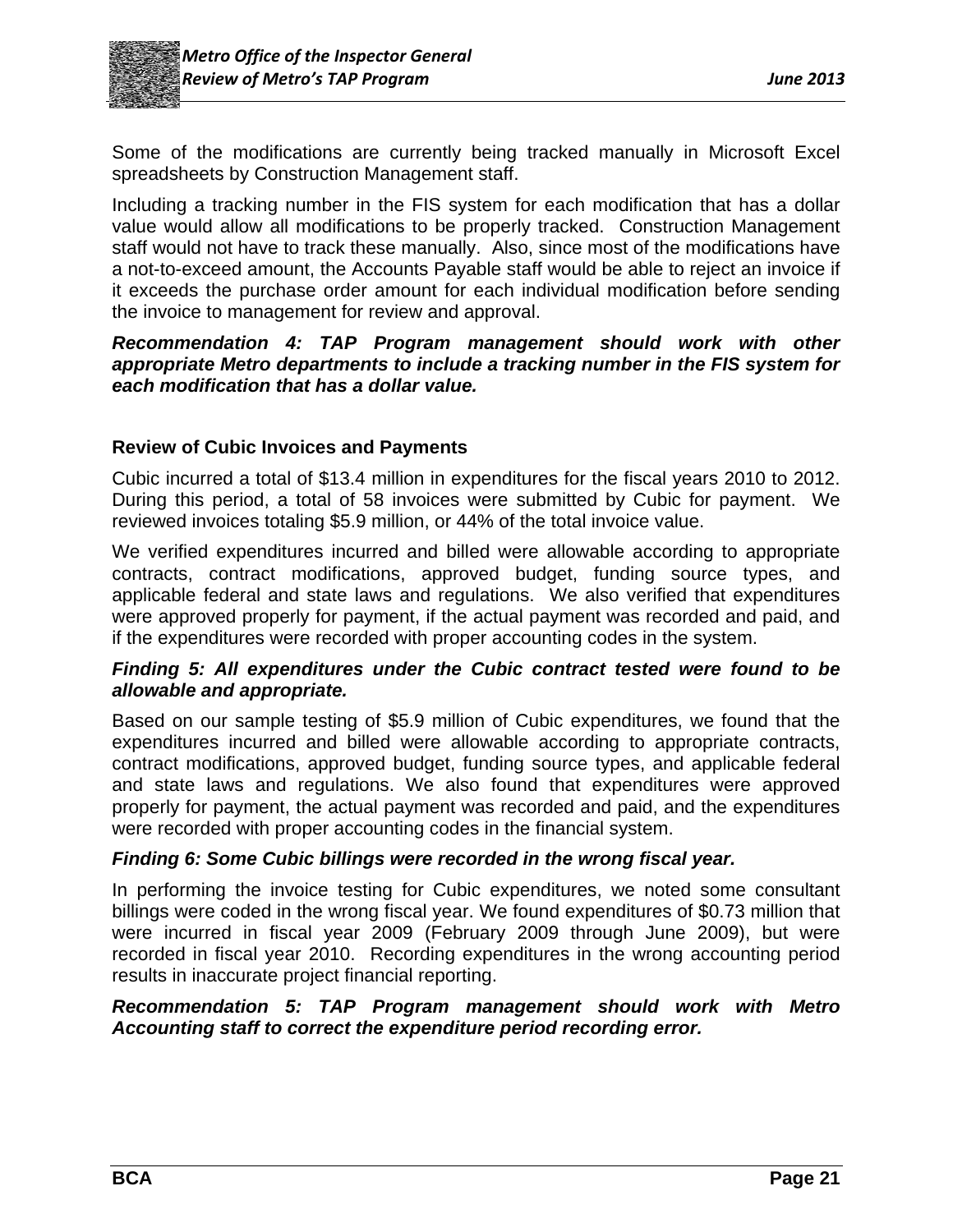

#### *Finding 7: Documentation attached to Cubic billing transactions in the Financial Information System (FIS) did not contain sufficient detail required to verify if the invoiced amount was adequately supported.*

During our review of Cubic's billing transactions in the FIS, we noted that the attached documents did not contain enough detail for us to verify if the invoiced amount was adequately supported. As a result, we had to request additional documents from Metro staff to verify if the billed amounts were adequately supported. Per TAP Program management, the department lacked sufficient labor resources to scan the supporting documents into FIS.

Scanning supporting documentation into FIS will result in avoiding the potential for loss of data due to change of personnel and create more efficiency in providing documents for management review and audit.

*Recommendation 6: TAP Program management should work with other appropriate Metro departments to scan pertinent documents required to support billing amounts into FIS.* 

## **B. ACS State & Local Solution (ACS)/Xerox**

ACS is a wholly owned subsidiary of Affiliated Computer Systems, Inc. that specializes in information technology and business process outsourcing solutions for both government and commercial sectors. ACS was recently purchased by Xerox Corporation.

The contract with ACS is to design and develop a customer relationship management system; operate the clearinghouse for the distribution of fare revenue funds; operation and maintenance of the Customer Service Center; and host the Regional Central Computer system. In 2006, the Board authorized a contract in the amount of \$61.1 million. The actual contract amount to date totals \$46.6 million, with \$38.9 million expended as of June 30, 2012. The original or base contract was issued for \$31.6 million.

A total of 15 contract modifications were issued under the ACS contract as follows:

- Eight contract modifications totaling \$0.8 million included conducting a fare evasion study, purchasing smart card stock, adding temporary staff for spikes in call volume and card processing, and settling a claim.
- Six contract modifications had no cost impact.
- One modification extended the period of performance from July 1 2011 to June 30, 2013, with a cost of \$14.2 million.

The Board contracting authority for \$24.2 million was cancelled due to a decision to not exercise two options to extend the period of performance further.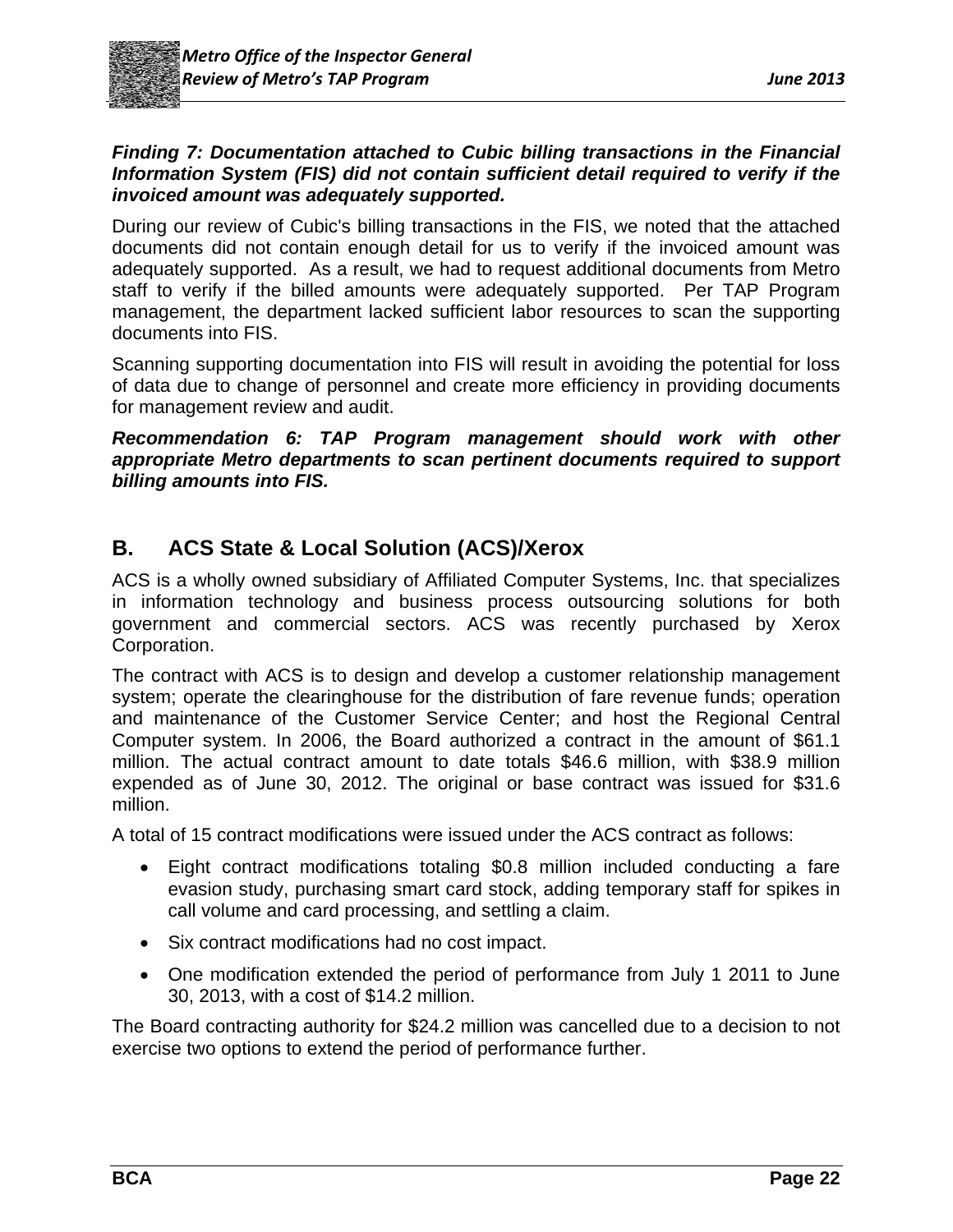

#### **Review of ACS/Xerox Invoices and Payments**

ACS/Xerox incurred a total of \$22.3 million in expenditures for the fiscal years 2010 to 2012. During this period a total of 59 invoices were submitted by ACS/Xerox for payment. We reviewed invoices totaling \$8.1 million, or 36% of the total invoice value.

We verified expenditures incurred and billed were allowable according to appropriate contracts, contract modifications, approved budget, funding source types, and applicable federal and state laws and regulations. We also verified that expenditures were approved properly for payment, if the actual payment was recorded and paid, and if the expenditure was recorded with proper accounting codes in the system.

#### *Finding 8: All expenditures under the ACS/Xerox contract tested were found to be allowable and appropriate.*

Based on our sample testing of \$8.1 million of ACS/Xerox expenditures, we found that the expenditures incurred and billed were allowable according to appropriate contracts, contract modifications, approved budget, funding source types, and applicable federal and state laws and regulations. We also found that expenditures were approved properly for payment, the actual payment was recorded and paid, and the expenditures were recorded with proper accounting codes in the financial system.

#### *Finding 9: Some ACS/Xerox billings were coded in the wrong fiscal year.*

In performing the invoice testing for ACS/Xerox expenditures, we noted some consultant billings were coded in the wrong fiscal year. We found expenditures of \$0.45 million that were incurred in fiscal year 2010 (March 2009 through February 2010), but were recorded in fiscal year 2011. Recording expenditures in the wrong accounting period results in inaccurate project financial reporting.

#### *Recommendation 7: TAP Program management should work with Metro* **Accounting staff to correct the expenditure period recording error.**

### **C. Booz, Allen and Hamilton (BAH)**

Booz, Allen and Hamilton (BAH) is a privately held corporation that provides strategy and technology consulting services to government clients around the world. BAH was awarded three contracts for TAP:

- Implementation Management (February 2001 to June 2010)
- Gating Technical Oversight (July 2010 to July 2011)
- TAP Support (November 2010 to November 2011)

#### *Implementation Management*

In April 2001, Contract No. PS-4610-1026 in the amount of \$4.5 million was awarded to BAH to provide consultant services for program implementation of the universal fare system project. As of December 31, 2012, 13 modifications were executed with a total value of \$8 million increasing the contract amount from \$4.5 million to \$12.5 million.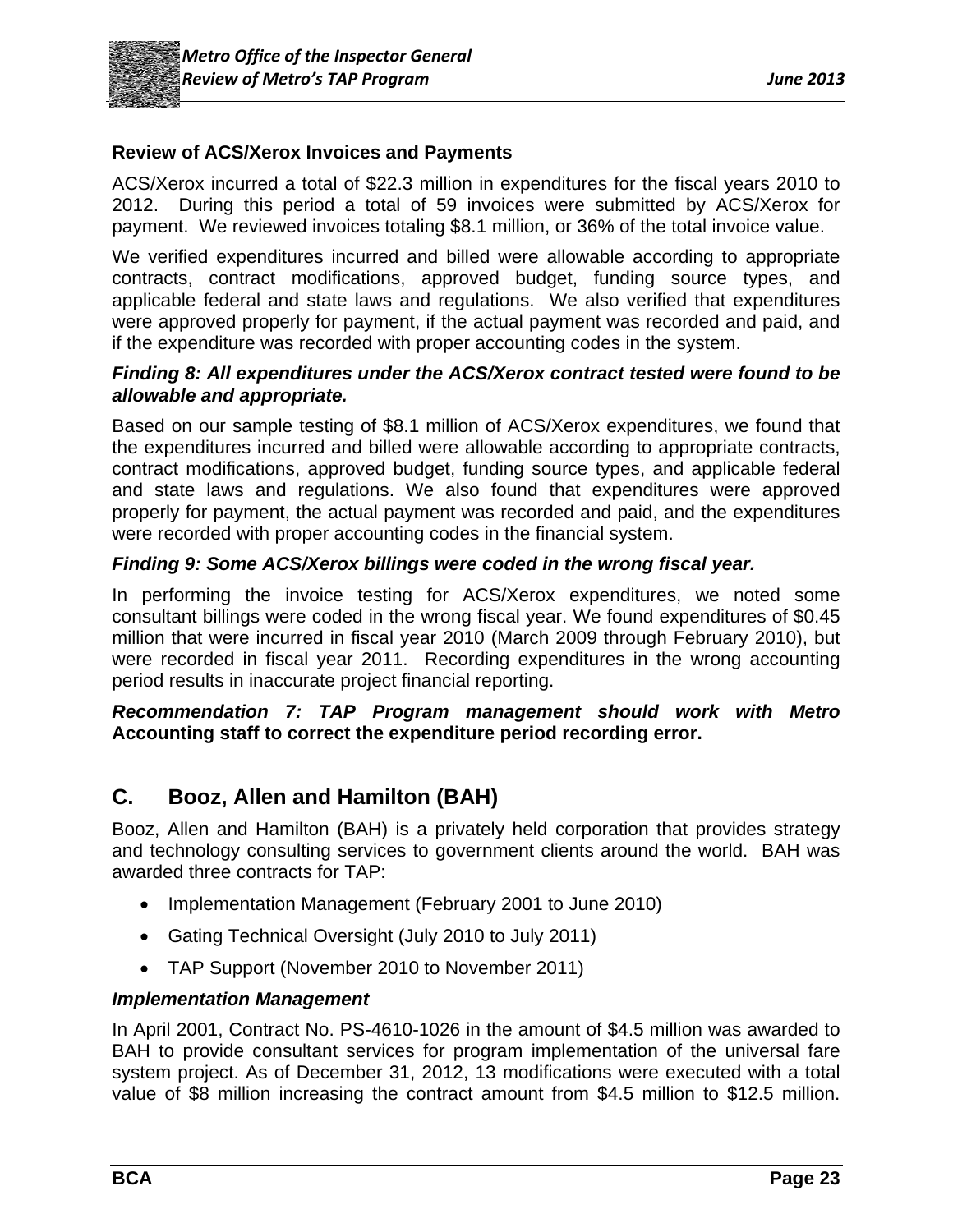

Total board authorized amounts increased from \$4.5 to \$12.4 million. Contract modifications include:

- Regional TAP Support (\$3 million)
- Orange Line and Base Contract (\$1.3 million)
- Gating Study (\$.4 million)
- Gating Support for 24 months (\$1 million)
- Support Regional Integration (\$2.1 million)
- Four contract modifications with minor cost impacts (\$.2 million)
- Four contract modifications were extensions with no cost impact

#### *Gating Technical Oversight*

In July 2010, MTA issued Contract No. PS46102581 to BAH to provide gating technical oversight services in the amount of \$.5 million for the period from July 1, 2010 to June 30, 2011.

#### *TAP Support*

In October 2009, the Board approved the Countywide Planning & Development Bench Contract PS-4010-2178 in an amount not to exceed \$20 million. This contract was for professional services for a three-year period with two one-year options beginning on November 1, 2009.

#### **Review of BAH Invoices and Payments**

BAH incurred a total of \$2.25 million in expenditures for the fiscal years from 2010 to 2012. During this period, a total of 29 invoices were submitted by BAH for payment. We reviewed invoices totaling \$1 million or 44% of the total invoice value.

We verified expenditures incurred and billed were allowable according to appropriate contracts, contract modifications, approved budget, funding source types, and applicable federal and state laws and regulations. We also verified that expenditures were approved properly for payment, if the actual payment was recorded and paid, and if the expenditure was recorded with proper accounting codes in the system.

#### *Finding 10: All expenditures under the Booz, Allen and Hamilton contract tested were found to be allowable and appropriate.*

Based on our sample testing of \$1 million of BAH expenditures, we found that the expenditures incurred and billed were allowable according to appropriate contracts, contract modifications, approved budget, funding source types, and applicable federal and state laws and regulations. We also found that expenditures were approved properly for payment, the actual payment was recorded and paid, and the expenditures were recorded with proper accounting codes in the financial system.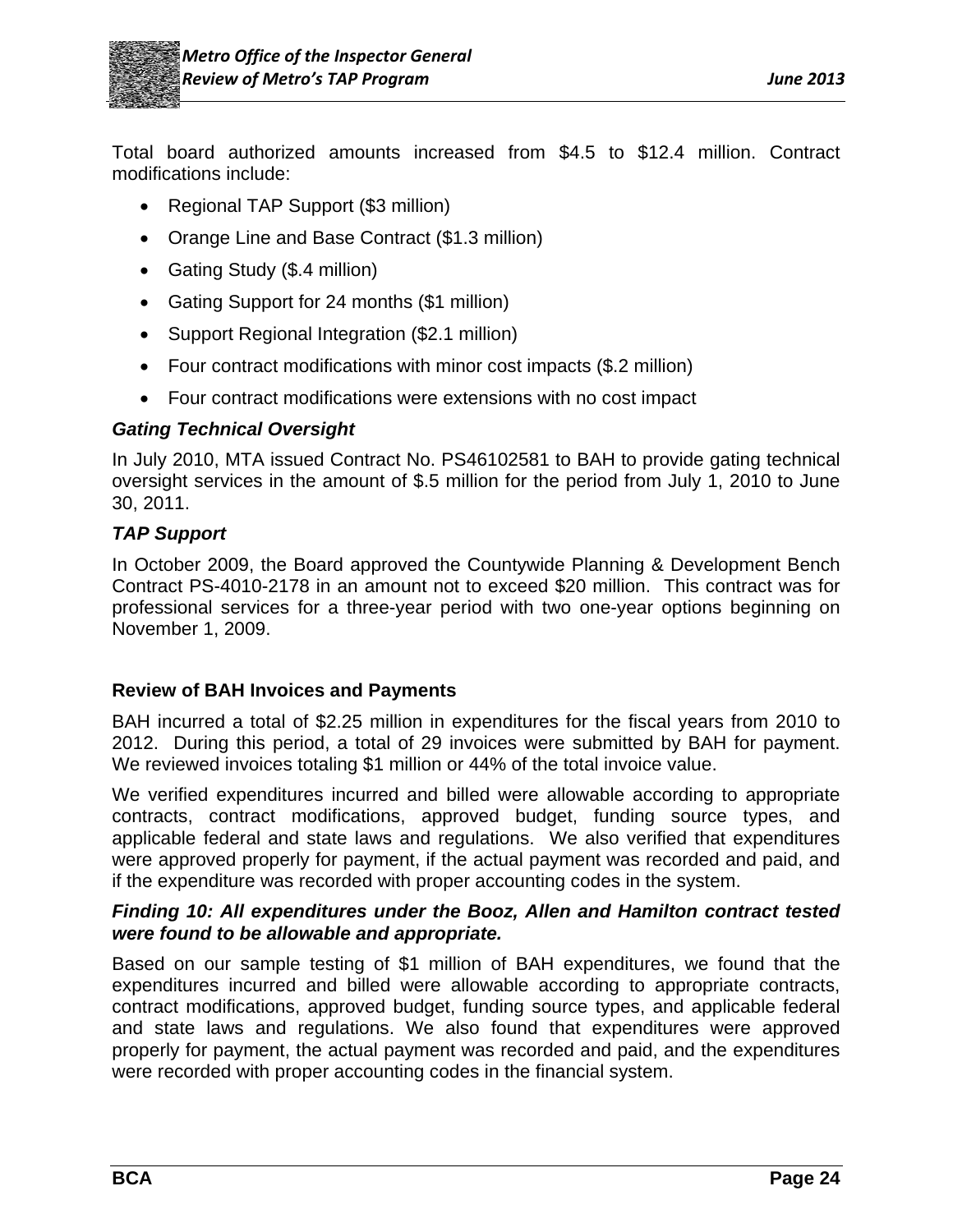

## **D. CH2MHill**

CH2MHill is an employee-owned, multinational firm providing engineering, construction, operations and related services to public and private clients. In 2010, CH2MHill acquired the transit practice of Booz, Allen and Hamilton that had been providing services to the TAP Program.CH2MHill was issued two task orders under the Countywide Planning & Development Bench Contract PS-4010-2178.

#### *TAP Technical Support*

A task order was issued in January 2012 for \$400,000 to provide system integration and technical system program management oversight. No contract modifications have been issued on this task order. Actual task order expenditures through June 30, 2012 totaled \$100,000, with \$300,000 remaining.

#### *Regional Fare Policy*

A task order was issued in September 2011 for \$300,000 to provide a regional fare policy program and to continue providing technical support for the TAP financial clearing systems. One task order modification was issued for \$100,000 to develop a RFP for a new contractor for the TAP Regional Service Center. Actual task order expenditures through June 30, 2012 totaled \$400,000, with no funds remaining.

#### **Review of CH2MHill Invoices and Payments**

CH2MHill incurred a total of \$560,000 in expenditures during FY 2012. During this period, a total of 9 invoices were submitted by CH2MHill for payment. We reviewed invoices totaling \$400,000 or 70% of the total invoice value.

We verified expenditures incurred and billed were allowable according to appropriate contracts, contract modifications, approved budget, funding source types, and applicable federal and state laws and regulations. We also verified that expenditures were approved properly for payment, if the actual payment was recorded and paid, and if the expenditure was recorded with proper accounting codes in the system.

#### *Finding 11: All expenditures under the CH2MHill contract tested were found to be allowable and appropriate.*

Based on our sample testing of \$400,000 of CH2MHill expenditures, we found that the expenditures incurred and billed were allowable according to appropriate contracts, contract modifications, approved budget, funding source types, and applicable federal and state laws and regulations. We also found that expenditures were approved properly for payment, the actual payment was recorded and paid, and the expenditures were recorded with proper accounting codes in the financial system.

### **E. Systra**

Systra is a planning engineering design, and construction management firm specializing in transportation systems and facilities. In March 2008, the Board approved a five-year bench contract with three firms for architectural and engineering services. These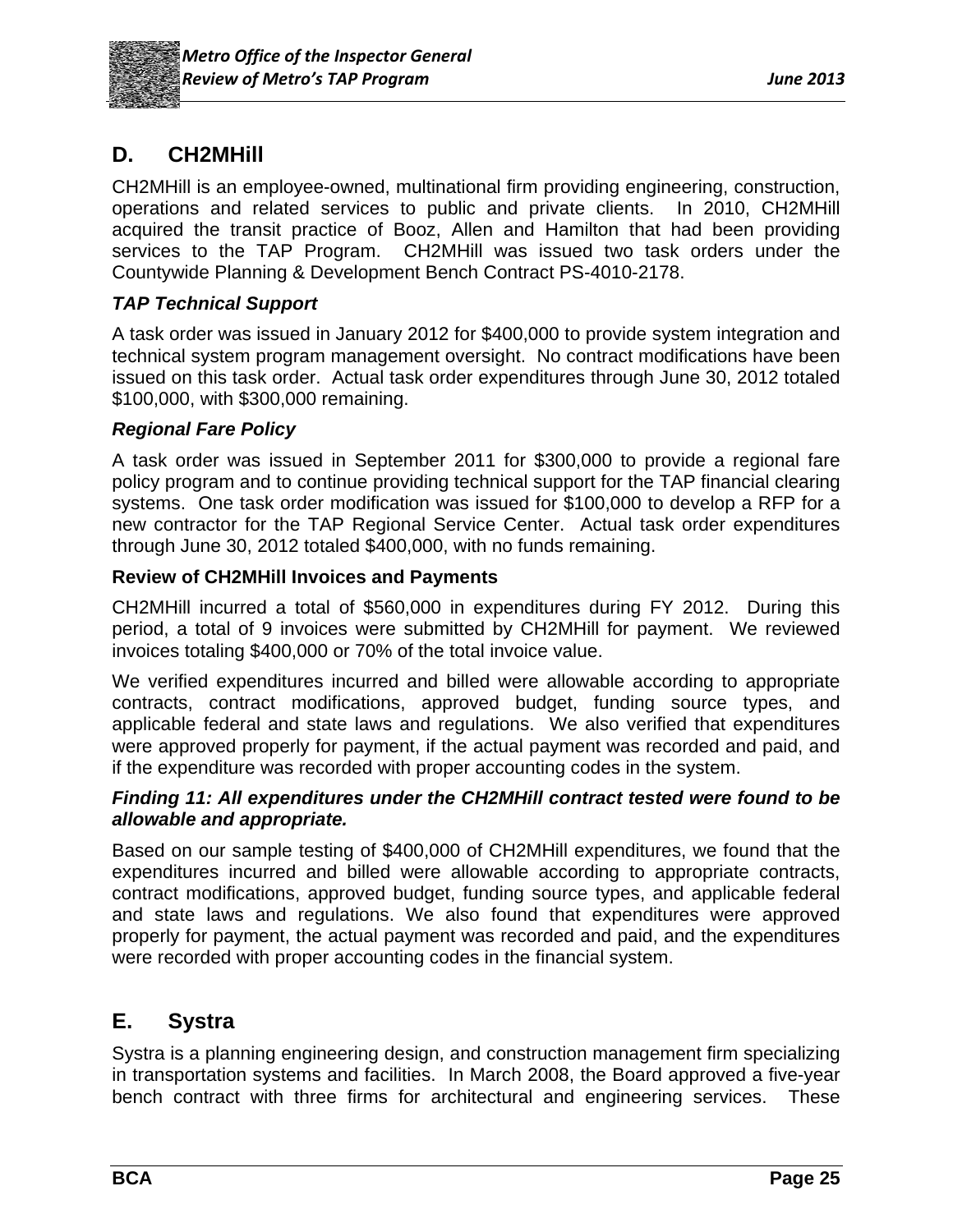

contracts provided for an amount not to exceed a cumulative value of \$10 million inclusive of two one-year options effective April 1, 2008.

The Board also approved task orders under the individual bench contracts for up to \$1 million per task order. Systra was issued two task orders under the bench contract for a total of \$770,000 to provide support in rail system tasks. Actual task order expenditures through June 30, 2012 totaled \$430,000 with \$340,000 remaining.

#### **Type of Work Performed by Systra**

Systra was contracted by Metro to provide TAP rail systems operations and engineering support under Contact No. OP-39602112-02. Systra hired CH2MHILL and Alinc Consulting, Inc. as the main subcontractors to provide technical support to this project. The services provided included the following:

- 1. Engineering support and construction management oversight.
- 2. Technical oversight and engineering support for gate locking.
- 3. Technical specifications for new smart card / phone applications.
- 4. Engineering support for TAP regional roll-out.
- 5. TAP management support.
- 6. Engineering support for Metrolink TAP integration.

#### **Review of Systra Invoices and Payments**

Systra incurred a total of \$430,000 in expenditures during FY 2012. During this time period a total of 4 invoices were submitted by Systra for payment. We reviewed invoices totaling \$250,000 or 58% of the total invoice value.

We verified expenditures incurred and billed were allowable according to appropriate contracts, contract modifications, approved budget, funding source types, and applicable federal and state laws and regulations. We also verified that expenditures were approved properly for payment, if the actual payment was recorded and paid, and if the expenditure was recorded with proper accounting codes in the system.

#### *Finding 12: All expenditures under the Systra contract tested were found to be allowable and appropriate.*

Based on our sample testing of \$250,000 of Systra expenditures, we found that the expenditures incurred and billed were allowable according to appropriate contracts, contract modifications, approved budget, funding source types, and applicable federal and state laws and regulations. We also found that expenditures were approved properly for payment, the actual payment was recorded and paid, and the expenditures were recorded with proper accounting codes in the financial system.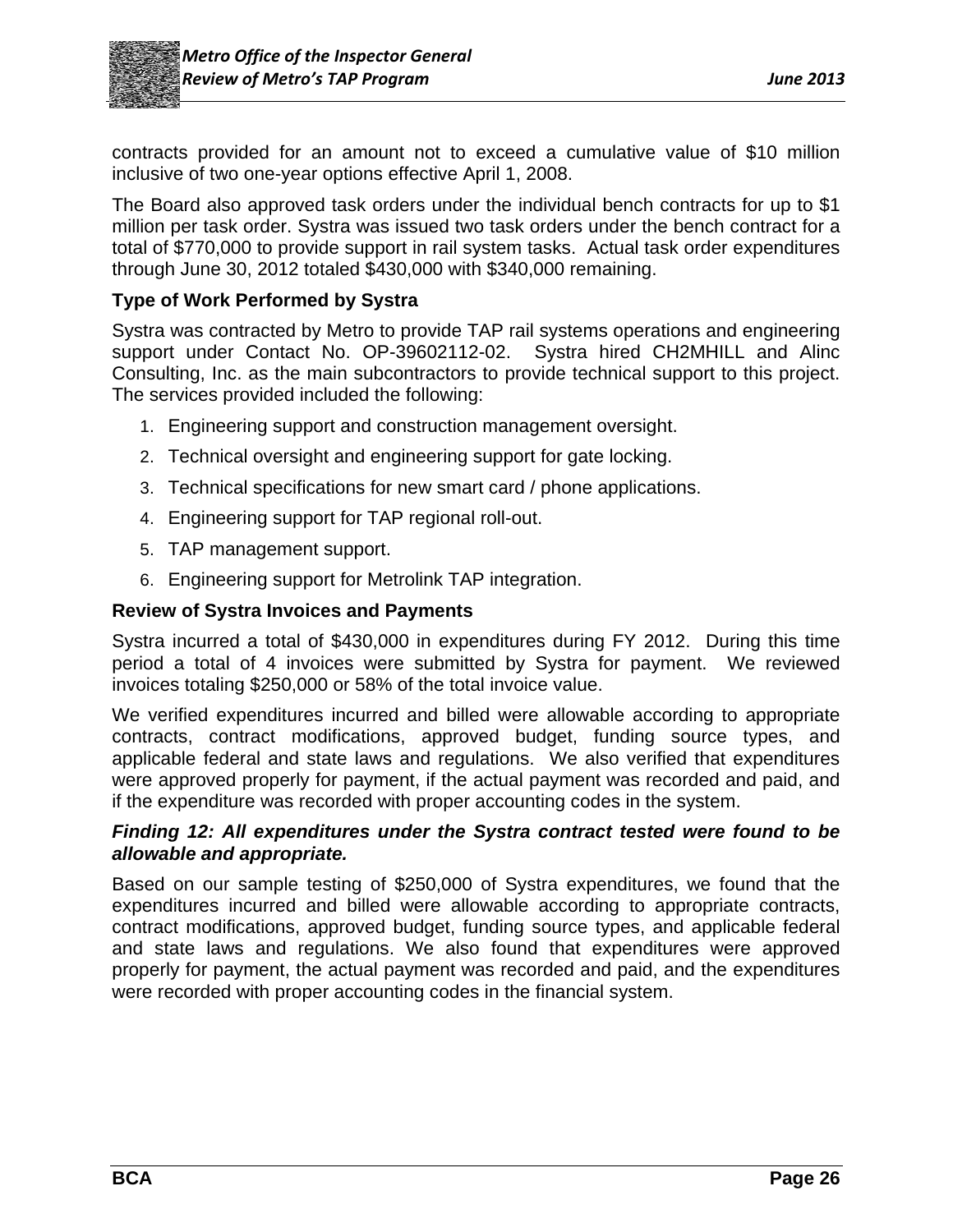# **5. Functions, Objectives and Benefits of TAP**

An objective of this review was to identify the original and any subsequent goals and objectives of the TAP Program, as well as the projected benefits. This included determining if the goals and objectives had been achieved, and if the benefits had been realized.

To identify the original and subsequent goals and objectives of the TAP Program we reviewed Board actions, presentations, reports, and related materials to identify:

- Functions, objectives, and expectations,
- Potential benefits, and
- Expected regional implementation.

To identify if the goals and objectives have been achieved, and if benefits have been realized we:

- Reviewed progress reports and conducted interviews with key personnel to identify the status of TAP functions, objectives and expectations.
- Conducted interviews with representatives of 17 transit agencies in Los Angeles County.
- Reviewed TAP management reports and information on operations.
- Interviewed TAP leadership and staff.

Progress toward achieving regional implementation or integration, along with obstacles to integration identified, is discussed in the next chapter of this report.

## **A. Objectives and Functions of TAP**

A complete list of the TAP business objectives and functions is provided in Exhibit 4 on the following page. The previous review of the TAP Program, conducted in 2009, also included a review of the business objectives and functions.

#### *Finding 13: A majority of the original business objectives and functionalities of TAP Program have been implemented and are operational.*

As shown in the Exhibit below, a majority of the original business objectives and functionalities of the TAP program have been implemented and are operational. Some original functionalities have been excluded due to system redesign and some original business objectives cannot be measured at this time.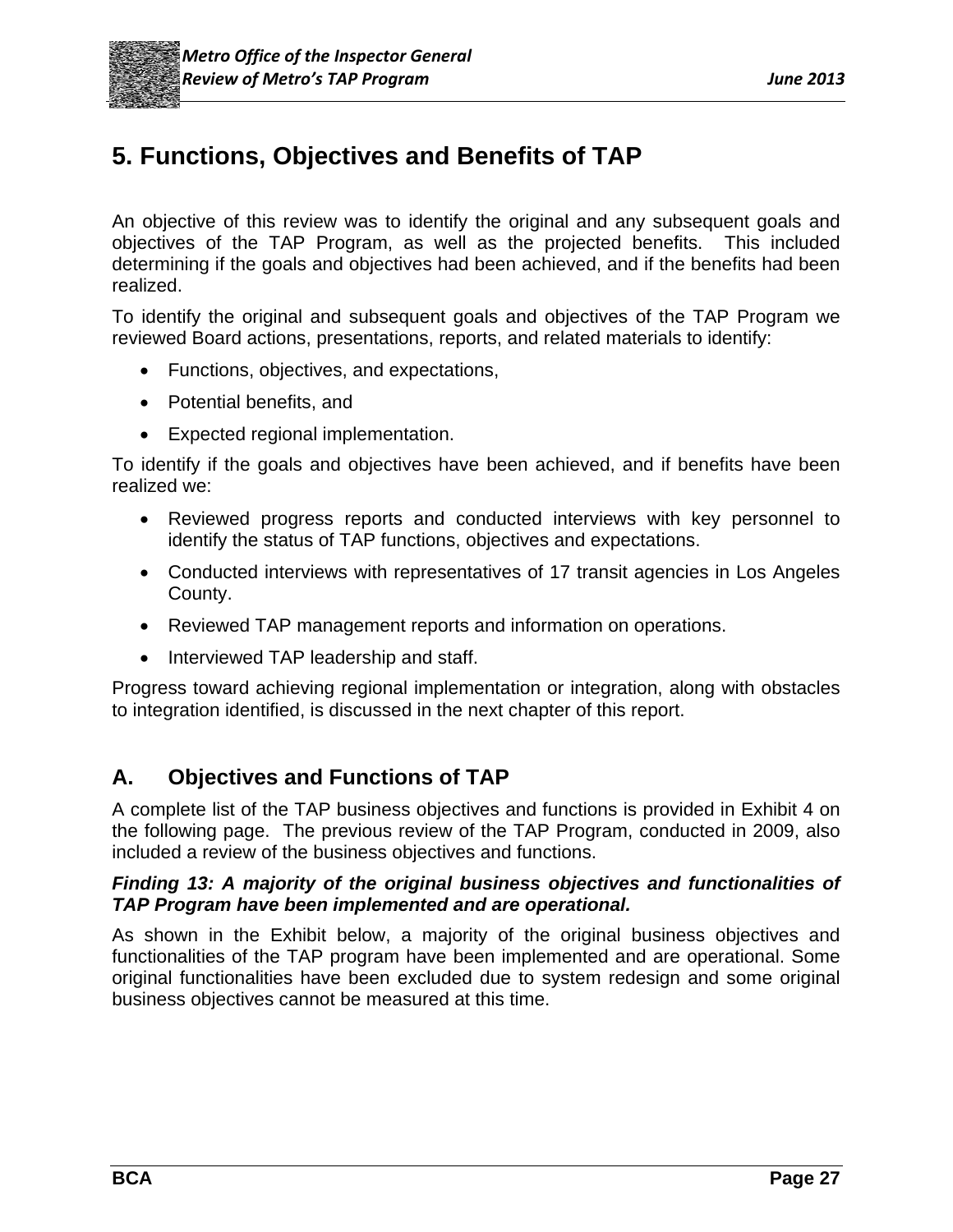

|                       | <b>Exhibit 4: TAP Business Objectives and Functionalities</b>                                                                                                                                                                                                                               |                                                                                                                                         |  |  |
|-----------------------|---------------------------------------------------------------------------------------------------------------------------------------------------------------------------------------------------------------------------------------------------------------------------------------------|-----------------------------------------------------------------------------------------------------------------------------------------|--|--|
|                       | <b>Planned Functionality Features</b>                                                                                                                                                                                                                                                       | Included / Excluded in Current System<br>Design                                                                                         |  |  |
|                       | A compatible system of hardware and fare<br>media.                                                                                                                                                                                                                                          | Included                                                                                                                                |  |  |
|                       | An integrated operator console to control<br>driver log-in, all cash and electronic fare<br>transactions and optional operator controlled<br>features.                                                                                                                                      | Included                                                                                                                                |  |  |
| Elements (1996)       | An integrated software system and regional<br>financial clearing-house to collect data from<br>cash and electronic transactions of all<br>participating operators, and reconcile<br>interagency transactions and product<br>integrated financial reports at the end of<br>each service day. | Included, but not delivered as of 2009<br>Delivered as of 2013                                                                          |  |  |
| High Level Functional | Convenient off-bus value restoration<br>systems for each electronic fare medium<br>accepted to allow high value, credit card and<br>debit card transfer to stored value fare<br>cards.                                                                                                      | Included, but not delivered as of 2009<br>Delivered as of 2013                                                                          |  |  |
|                       | The ability to electronically issue and accept<br>MetroCard transfers on the bus.                                                                                                                                                                                                           | Excluded in 2001                                                                                                                        |  |  |
|                       | An ergonomic design that replaces current<br>fare boxes.                                                                                                                                                                                                                                    | Included                                                                                                                                |  |  |
|                       | A system that is able to be procured,<br>operated, and maintained using traditional<br>and nontraditional financing.                                                                                                                                                                        | Included                                                                                                                                |  |  |
|                       | An optional on-bus MetroCard sales system.                                                                                                                                                                                                                                                  | Excluded in 2001                                                                                                                        |  |  |
|                       | Increased cost-effectiveness and<br>functionality.                                                                                                                                                                                                                                          | Cost effectiveness - Cannot be determined<br>from data available (See section of report<br>on TAP benefits)<br>Functionality - Included |  |  |
| (1998)                | Enable flexibility in fare pricing, enabling an<br>increased share of prepaid fare media.                                                                                                                                                                                                   | Included                                                                                                                                |  |  |
| Objectives            | Maximize fare revenue collected while<br>adhering to Consent Decree.                                                                                                                                                                                                                        | Cannot be determined from data available.                                                                                               |  |  |
|                       | Enable region-wide seamless fare collection<br>- across operators, modes and fare<br>structures.                                                                                                                                                                                            | Included, but not delivered as of 2009 or<br>2013                                                                                       |  |  |
| <b>Business</b>       | Increase the reliability of the fare system.                                                                                                                                                                                                                                                | Included                                                                                                                                |  |  |
|                       | Improve data collection and efficiency.                                                                                                                                                                                                                                                     | Included                                                                                                                                |  |  |
|                       | Improve passenger convenience in fare<br>payment.                                                                                                                                                                                                                                           | Cannot be determined from data available.                                                                                               |  |  |
|                       | Address shortcomings of the MetroCard<br>system while continuing to support its use.                                                                                                                                                                                                        | Excluded                                                                                                                                |  |  |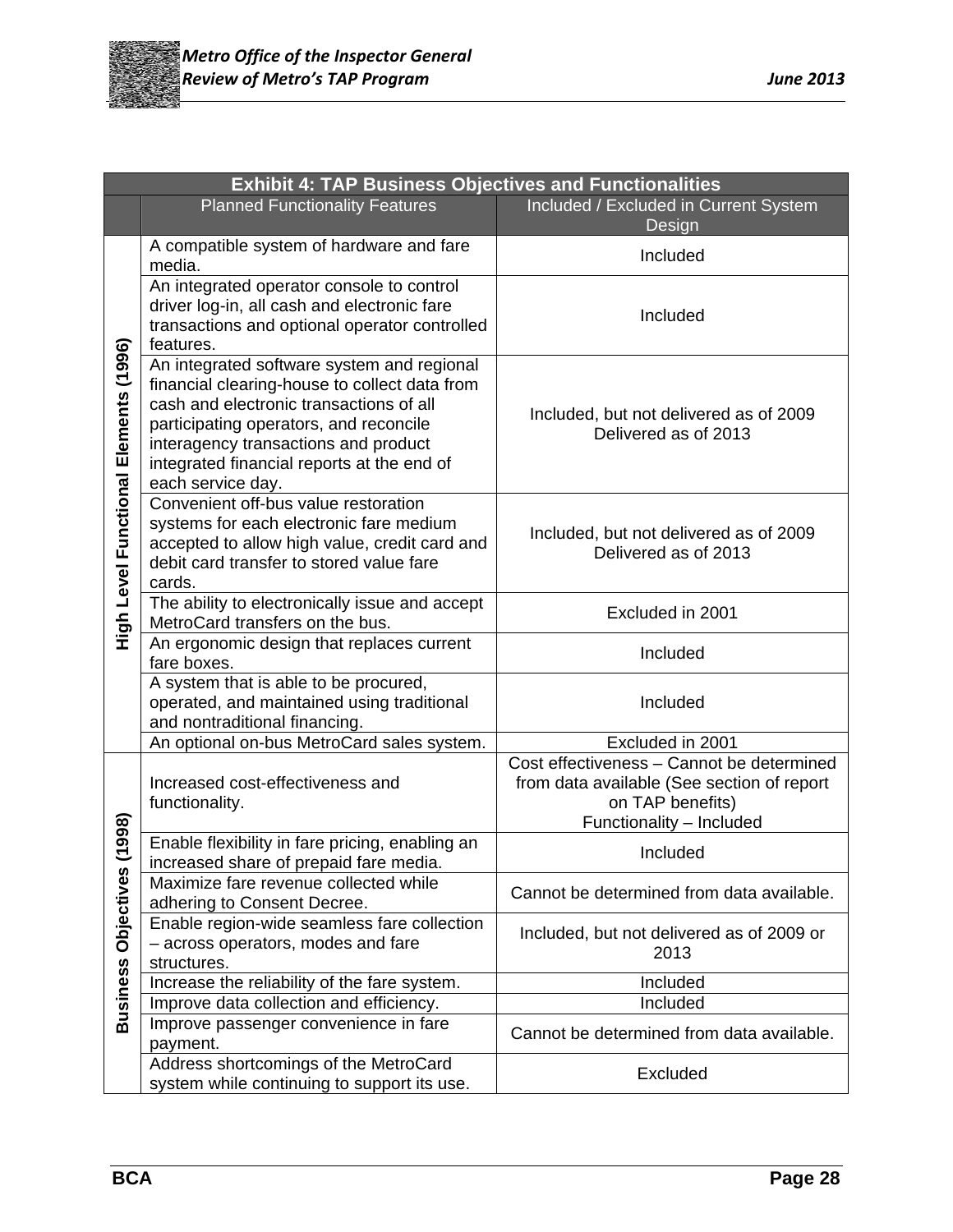

|               | <b>Exhibit 4: TAP Business Objectives and Functionalities</b>                                                                                         |                                                          |  |  |  |
|---------------|-------------------------------------------------------------------------------------------------------------------------------------------------------|----------------------------------------------------------|--|--|--|
|               | <b>Planned Functionality Features</b>                                                                                                                 | Included / Excluded in Current System<br>Design          |  |  |  |
|               | MetroCard magnetic stripe debit card.                                                                                                                 | Excluded in 2001                                         |  |  |  |
| (2001)        | A Smart Card.                                                                                                                                         | Included                                                 |  |  |  |
|               | Bus fareboxes.                                                                                                                                        | Included                                                 |  |  |  |
|               | Ticket vending machines.                                                                                                                              | Included                                                 |  |  |  |
|               | Card validators for rail stations.                                                                                                                    | Included                                                 |  |  |  |
| Functionality | Point of Sale devices to add value to Smart<br>Cards.                                                                                                 | Included, but not delivered in 2009<br>Delivered in 2013 |  |  |  |
| General       | A computer network to integrate the entire<br>system and to provide consolidated<br>reporting and interface to the regional<br>clearinghouse network. | Included                                                 |  |  |  |

The previous review concluded three objectives had yet to be implemented as of 2009. These three objectives have since been implemented, and are as follows:

- *Regional Financial Clearinghouse For Settlement And Distribution Of Fare Revenues* – was implemented in 2009. Based on feedback from those transit operators that are currently part of TAP it is working satisfactorily. The financial clearinghouse is discussed in more detail under Chapter 6 on Regional Integration and Obstacles.
- *Stored Value Fare Cards* The TAP cards are enabled to store value, and there is currently approximately \$2 million of stored value sales and use on the TAP system monthly.
- *Improved Data Utilization* TAP provides significant opportunity for improved data utilization. However, there is additional potential for improved use of data provided by TAP. This is discussed in more detail in a later section of this chapter of the report.

The previous review of the TAP Program recommended a planning process be established that includes defining clear and achievable objectives and measurable success criteria. The status of this recommendation is noted as "in-process" by the TAP Program. The response states that "the overall goal is to provide the region with a universal fare system allowing patrons to use one payment method. The objectives often change over time. However, this overall regional goal has stayed the same."

It is important that new business objectives for the TAP Program be developed, given that the original business objectives and functionalities have been implemented. The technology to support electronic fare media has significantly changed since the original business objectives were defined. In addition, much has been learned since 1998 on the issues and needs of the region.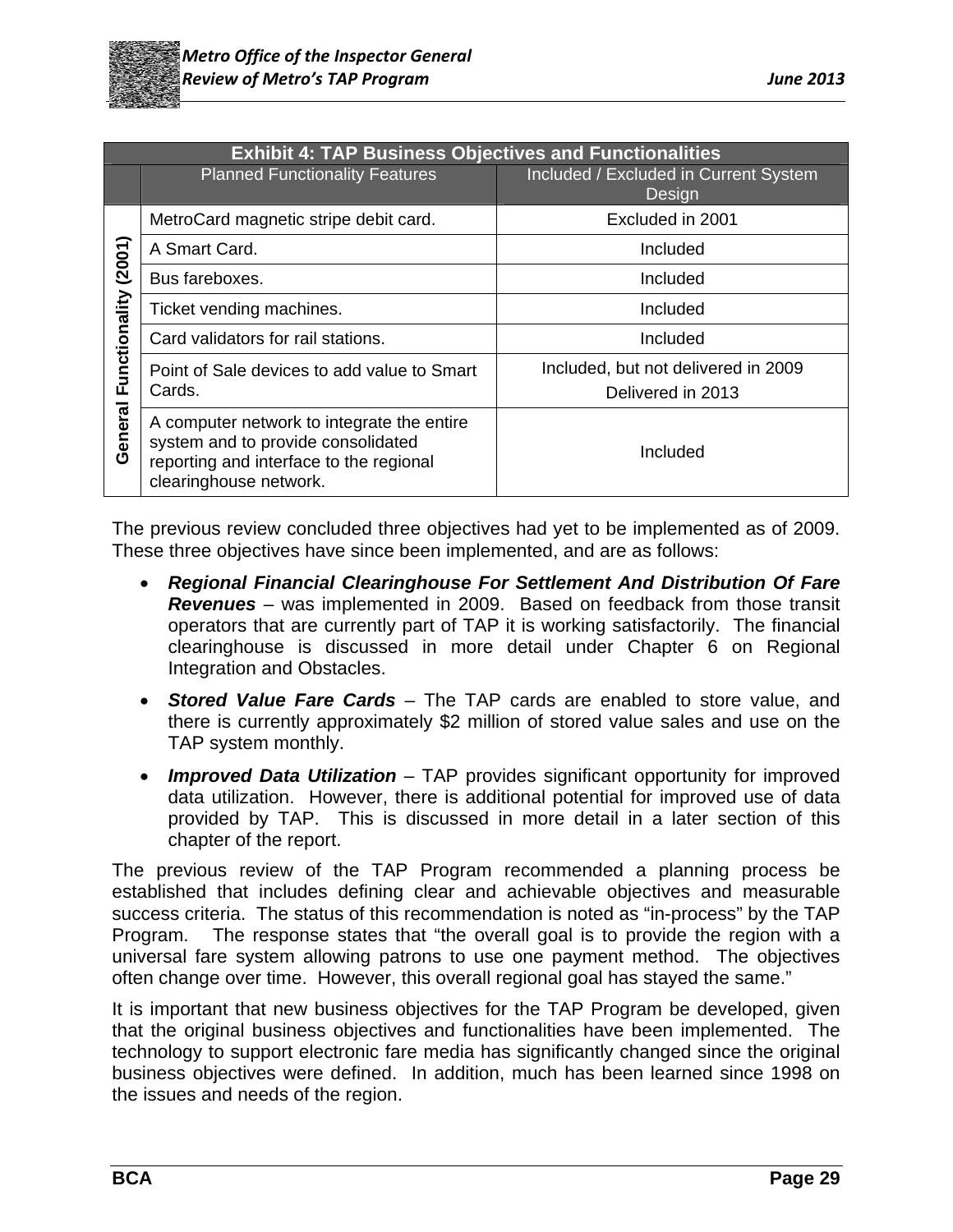

The following comments from representatives of the regional transit operators support the need for newly defined business objectives, and include:

- The hardware and infrastructure of TAP needs to be updated. Metro has been on TAP for 10 years. Some of the fare boxes and hardware are at the end of useful life. We need to be looking at replacement and updated hardware.
- Some have raised the concern that the TAP technology is old now. This raises questions about are we implementing a system that is now outdated?
- As a region we should be looking at moving toward a system that has a more open architecture – not so locked into one vendor.
- Big decision is whether to stick with current fare box system, or do we do this right and plan and come up with a true regional fare media that can be used everywhere, and has enough flexibility to be used by everyone. If we stick with the box, it will take a couple years to get all the policy issues resolved. Once up and running the current fare box will be at the end of its useful life. Huge regional decisions need to be made. Formally, the life of the box is about 8 years, we currently already beyond that. May be able to add a couple more years.
- Some other systems have already incorporated new technologies like Near Field Communication (NFC). If we implement the next generation of electronic fare collection correctly we can do something major for our customers in the region. We need to do this correctly. A key decision needs to be made. Do we move forward with TAP or design a new regional fare system?
- Biggest issue with implementation of TAP is mistrust. If Metro made a concerted effort to establish more trust and improve communication it would really help in moving things along. Would suggest ambassadors, or specific points of contact, for each agency.
- Need a task force to define the future of electronic fare collection. Bring all the agencies that have a stake in the system and work together to find the best solution. Have to think through from a very strategic perspective on how to move to the next level.
- There is no clarity on what is the next generation for electronic fare collection. How are we going to accommodate smart ticketing, smart phone technology, credit and debit cards when customers get on the bus? We need to learn about the options.
- Overall approach has to be more of a collaborative effort with all the participants being more involved in setting the scope of the approach. We need more consensus on the project from the region, with a regional grounds up approach to building the next generation. There are several subcommittees and such, but not sure the right structure is in place. The Muni's and Metrolink need to sit down together, and there needs to be a different governance structure put in place. Needs some more formal governance to make sure this gets done and done in a regionally correct way.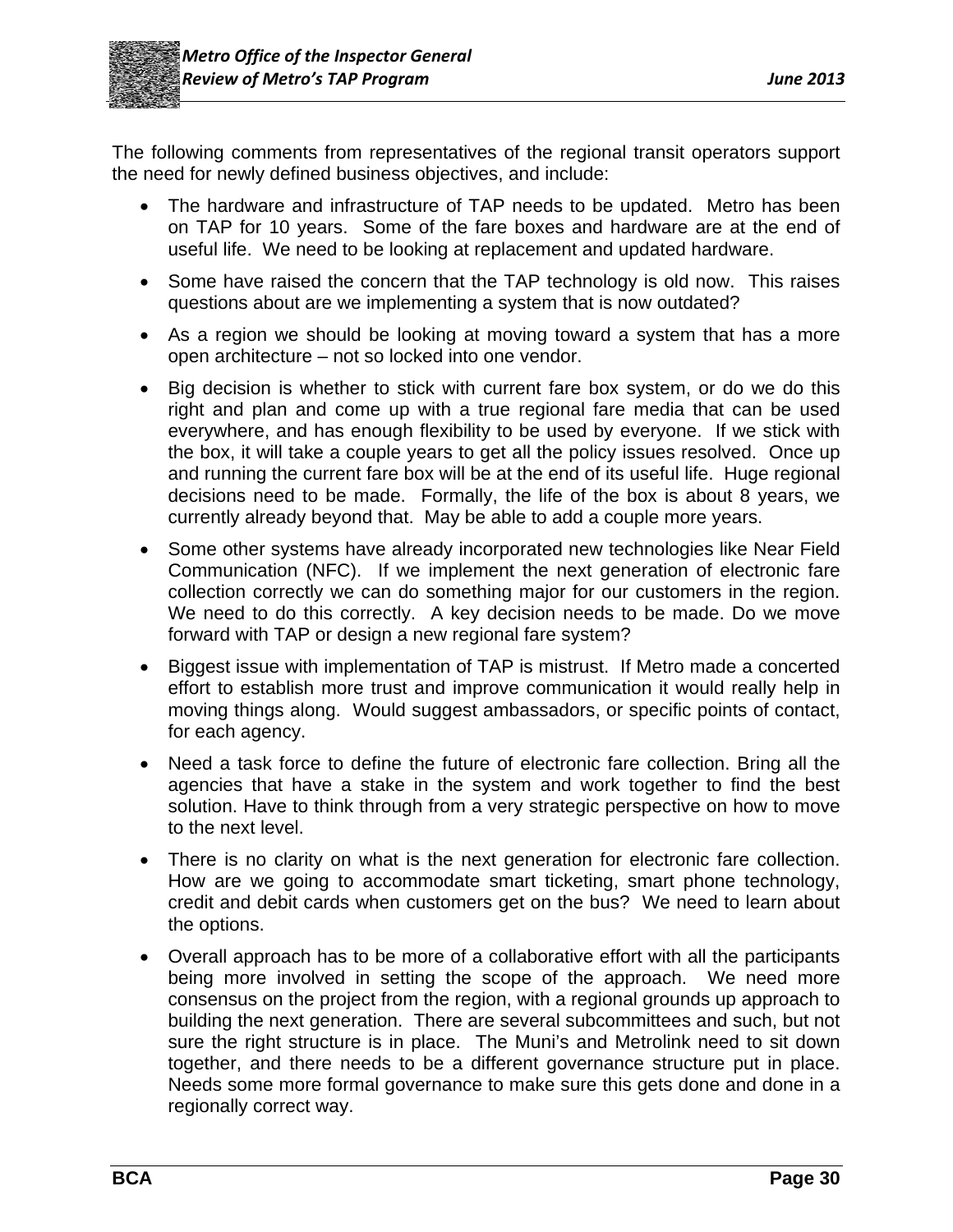- Need to be looking to the future on what should be developed. Need to be able to evolve to accommodate smartphones, and looking super-regionally. Need some type of open system from San Diego to Santa Barbara. Expect fare boxes to have about a 10 year life. If we do not take advantage of the opportunities, we will not have the opportunity for another 10 years.
- Need to be looking at emerging technologies including Near Field Communications (NFC) and other smart phone applications. Smartcard technology is getting toward the end of its product life. The equipment on the vehicles is the real expense. If you want it to change, you need a long lead time for planning.

*Recommendation 8: TAP Program management should work with transit operators throughout the region to develop and publish new business objectives and system functionalities for TAP and regional electronic fare collection, as well as specific timelines and measureable success criteria.* 

## **B. Benefits of TAP**

Overall, it appears there have been substantial benefits achieved from the implementation of TAP. However, these benefits have not been well documented or analyzed. In addition, little has been done to increase or maximize the potential benefits that could be achieved.

Below we discuss the benefits of the TAP program that were presented to the Board when decisions were made to implement TAP. The benefits of TAP include 1) increased revenue due to reduced fraud, forgery and fare evasion, 2) reduced fare payment time (bus dwell time), 3) improved data collection and analysis, 4) improved customer convenience and security, and 5) reduced cost of fare media, distribution, collection, and counting. In addition, we describe the information that is currently available on what benefits have been achieved, and recommendations to increase each of these benefits.

### **1. Increased Revenue Due To Reduced Fraud, Forgery and Fare Evasion**

Prior to implementation of TAP printed paper passes and paper transfers were the primary form of fare media throughout the region. The exception was the Metro Card, which was a magnetic stripe card in use by some transit agencies. The paper passes and transfers were fairly easy to forge. In addition, it was common for passengers to pass their paper passes and transfers to other passengers to use, reducing the amount of fare revenue collected.

Paper passes and transfers also relied heavily on review and verification by the bus operator of the validity of the pass. It was often difficult for operators to scrutinize and challenge paper passes when they were concentrating on loading passengers and safely operating the bus.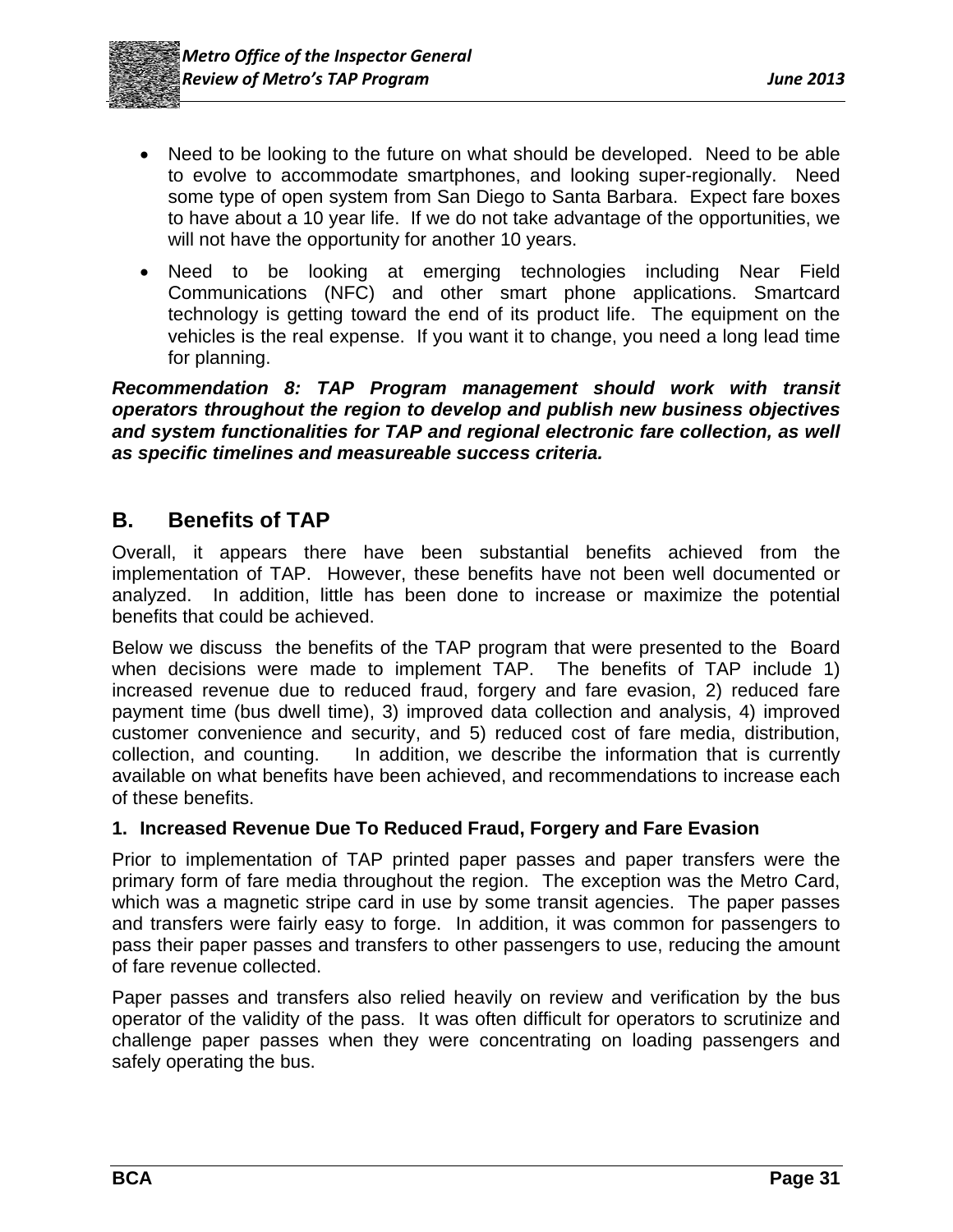

In addition, given the open design of the rail lines, fare evasion on the rail lines was a common occurrence. With no gates fare evaders would often take the risk of being caught by those assigned to verify riders had paid the fare and purchased passes.

Board presentations estimated that pass forgery and transfer fraud/abuse reduced passenger revenues by approximately \$3.8 million annually. The presentation to the Board stated that most of the loss due to pass forgery (\$2 million) could be eliminated by the TAP smartcard approach.

The presentation stated some of the transfer theft and abuse cost (\$1.8 million) could be eliminated, but the use of emergency and fare box printed transfers would still provide opportunities for transfer theft and abuse. It was estimated that nearly \$58 million in increased fare revenue from reduced fraud and forgery could be realized with the use of the TAP smart cards.

#### *Finding 14: TAP has likely reduced the level of fraud, forgery, and fare evasion on the system, resulting in increased fare revenue. However, quantifying the increased fare revenue has not been effectively tracked nor reported.*

TAP has made it much easier for bus operators to verify the validity of the fare media presented. When a boarding passenger passes their TAP card over the fare box the fare box emits two different distinctive tones indicating if the card is valid or not valid. The bus operator does not have to view the card, and is able to concentrate more fully on loading passengers and operating the bus.

Bus operators for Metro and for the other regional transit operators interviewed are instructed to take limited action to enforce a fare when the fare media is identified as not valid. Operators are required to "state the fare" and then allow the passenger to proceed to board if they choose. Metro buses are equipped with a system that allows the invalid fare to be recorded, and this information can be used to target the fare enforcement efforts of the Sheriff's Department. In addition, the functionality of the handheld device used by the Sheriff's Department to validate TAP cards could potentially be enhanced to allow fare enforcement personnel to issue citations and move toward an automated and paperless citation process.

Comments from representatives of the transit operators regarding the impact of TAP on forgery, fraud, and fare evasion include:

- Have seen a substantial increase in fare revenue and decrease in fare evasion. With paper passes it was easy for riders to just wave a piece of paper, difficult for operators to check the paper.
- TAP will help reduce fare evasion and forging tickets. Currently doing an audit of fare evasion. Current fare evasion is a little less than 3%. Would hope to be able to reduce the fare evasion by about 50%, with TAP as one of the solutions.
- One of the challenges is the customer will approach the fare box, box says the TAP card is not valid, but the operator cannot really enforce or resolve. The bus operators are instructed challenge and state the fare, and then let them ride. The operators are to try to get the customer to pay but not to escalate the situation.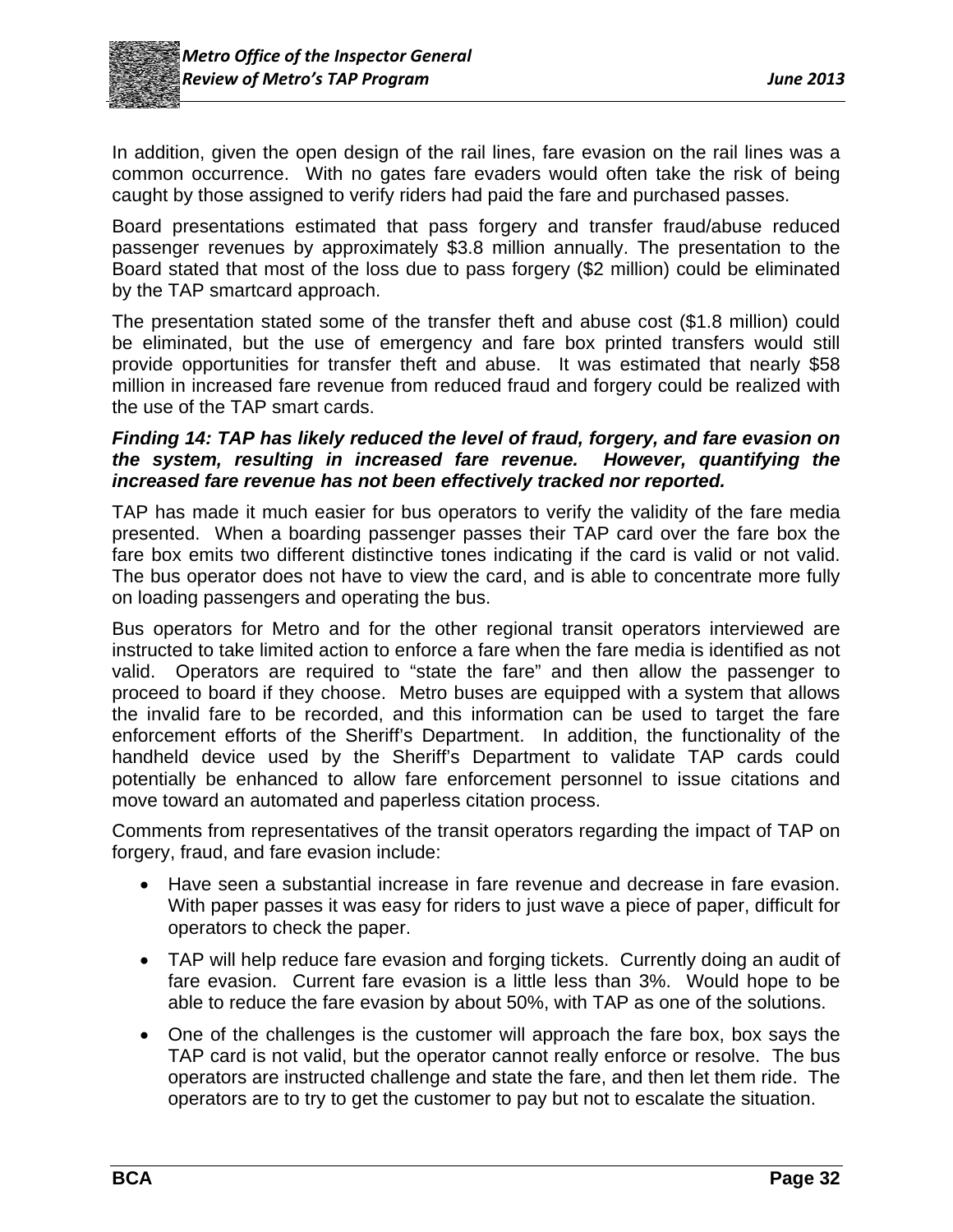TAP has improved security over forgery or fraud. We did a contract with LASD as a sub with Metro focused on fraud with ASI TAP cards. Over the last year we have had over 400 convictions for fraudulent use of cards. The TAP has also pretty much eliminated forgery.

The previous review of TAP, conducted in 2009, recommended that a process for obtaining and analyzing information from TAP to evaluate trends in fare revenue be implemented. The review also recommended analysis of actual fare evasion based on site studies be conducted. The status of this recommendation is noted as "in-process" by TAP Program management.

The response states that site studies of actual fare evasion are underway, and the program is working with the Sheriff's Department to evaluate fare evasion on the system. The TAP Program has conducted analysis of fare evasion on the Red, Green, and Purple rail lines, and calculated the level of actual fare evasion. The primary purpose of this analysis is to support efforts to gate the entries and exits from the stations for these lines. The analysis has shown that net fare evasion rates range from 11% to 18% for these lines.

*Recommendation 9: The TAP Program should work with other appropriate Metro departments to develop and implement an ongoing approach and system for tracking and reporting on the impact of TAP on fare media fraud, forgery, fare evasion and fare revenue.* 

#### **2. Reduced Fare Payment Time (Bus Dwell Time)**

Fare payment time is the time it takes for a passenger boarding a bus to make payment of their fare. The amount of time it takes to pay fares directly impacts the amount of time each bus must spend at a bus stop loading passengers.

In Board presentations, the average fare payment time using TAP was estimated to be reduced from the 3.07 seconds to between 2.27 and 2.68 seconds depending on how transfers were handled with the TAP smart card. By reducing the fare payment time, the amount of time buses take to load passengers, or bus dwell time, could be reduced. According to the 2001 analysis and presentation, reduced bus dwell time could reduce the number of bus operators required by Metro. The cost savings from the reduced bus operators ranged from \$.5 million to \$2.2 million depending on how transfers were handled with the TAP smart card.

#### *Finding 15: TAP has likely reduced the amount of time it takes for passengers to pay their fare, and the related time it takes to load passengers at each bus stop. However, the extent of reduced fare payment time and bus dwell time has not been effectively tracked nor reported.*

The TAP Program has not completed any analysis of the impact of TAP on passenger fare payment and loading time, nor the impact on overall system efficiency. As part of this review we met with and discussed passenger loading and bus dwell time with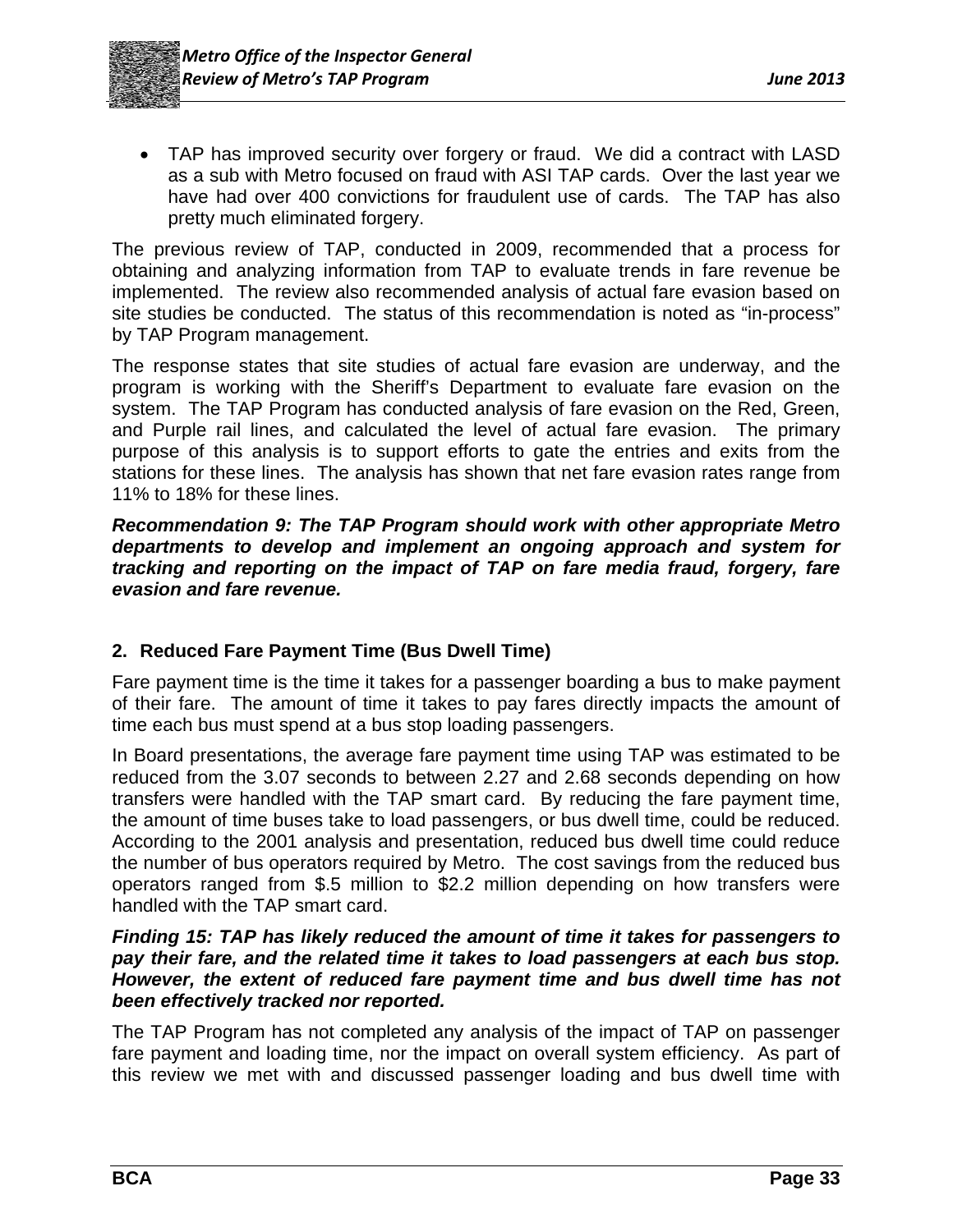

Metro's System Performance Analysis (SPA) group. We were told that SPA had attempted to evaluate the impact of TAP on bus dwell time and system efficiency.

Specifically, they attempted to determine if there was any correlation between increased use of TAP for fare payment and the amount of time it takes to load passengers. They stated they were unable to reach any definitive conclusions because there were too many other variables involved. For example, even if a bus loads its passengers more quickly, it may still delay leaving the stop to avoid going off schedule.

Taking advantage of the TAP's potential benefit of faster boarding time may take more concerted effort, including analyzing in detail the impact on boarding time, and making appropriate changes in schedules. The TAP Program should work with SPA to develop and implement an approach to tracking the impact on bus loading and dwell time, and develop approaches to take advantage of this potential benefit.

Comments from representatives of the transit operators include:

- TAP improves boarding time on buses. Have seen a major difference in bus loading time using TAP, and have also received feedback from operators that TAP speeds bus loading.
- Hoping implementing TAP will speed boarding time, and decrease bus dwell time.

*Recommendation 10: TAP Program management should work with other appropriate Metro departments to develop and implement an ongoing approach and system for evaluating and reporting on the impact of TAP on passenger fare payment time, related bus dwell time, and overall impact on system efficiency.* 

# **3. Improved Data Collection and Analysis**

The data from TAP has three primary uses 1) to provide more accurate passenger count information, including by time and route, 2) to provide improved information on rider behavior and response to marketing efforts, and 3) to provide improved information for system planning and scheduling.

#### *Finding 16: TAP has had a substantial positive impact on the amount and quality of information available to transit operators. However, the potential benefit from the use of this information has not been fully utilized.*

Prior to implementation of TAP, Metro and the other regional transit systems mostly relied on operators to count passengers, and to provide information on different types of fares or passes used. This approach was not very accurate given the multiple responsibilities of the operators. TAP has essentially automated the counting of passengers, including recording specific information on the type of fare or pass used. This provides much more accurate, detailed, and useful information on passengers.

Comments from representatives of the transit operators regarding the impact of TAP on information captured include: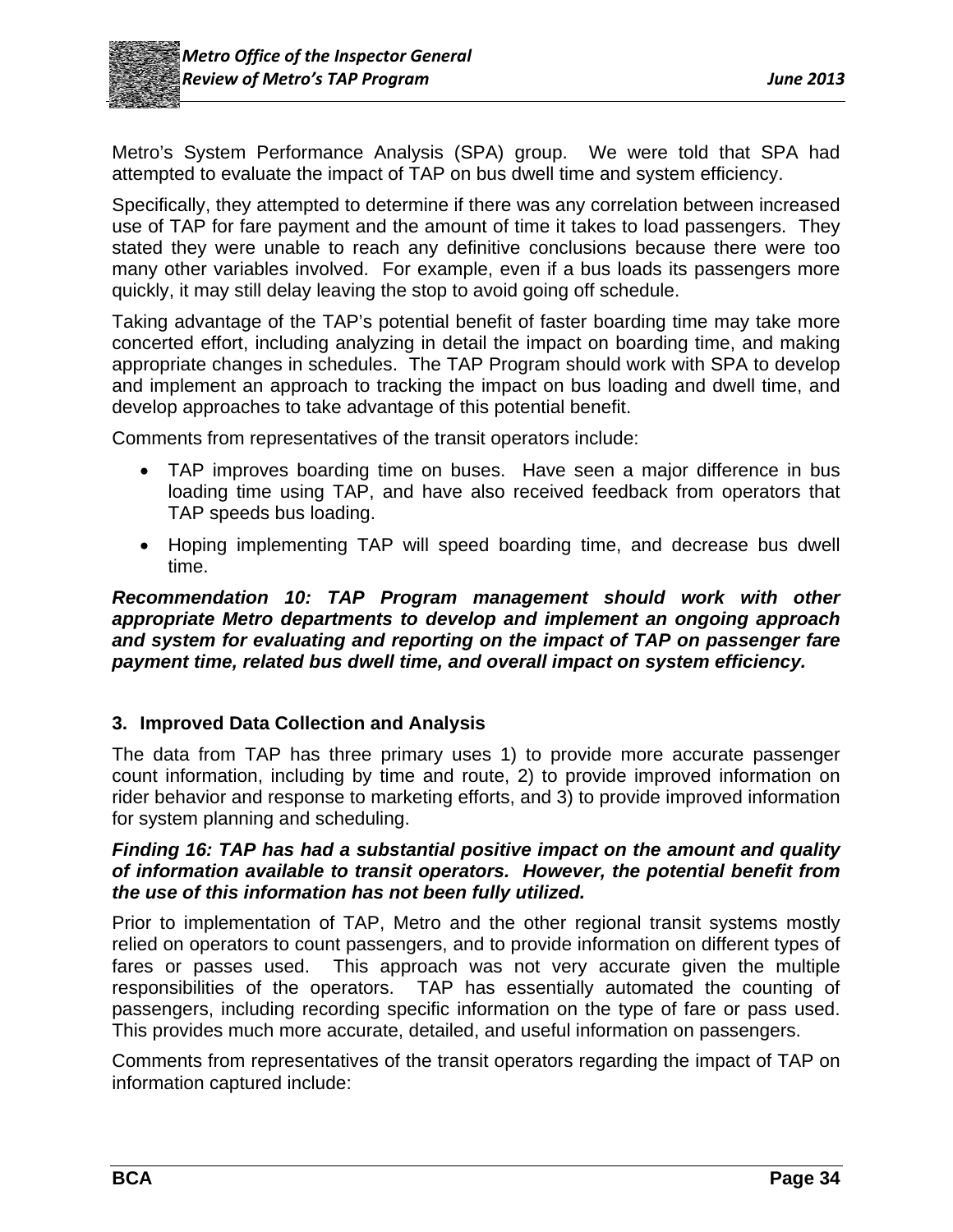

- TAP allowed us to capture better data. Before TAP, we had to rely on the operators to push the correct button. With TAP, we have better data and more confidence in the data. Primarily, it has helped with passenger count, but also counting by type of fare and by route.
- Internally, the primary benefit of TAP is tracking. We know how much customers are using the various systems, and information provides detailed transaction details by operator. This has really cleaned up and protected relationship on funding reimbursements.
- If there is ever any kind of question about use of TAP, the TAP data helps answer customer questions about service.
- Passenger counts are currently not accurate using electronic eyes and such to do the counting. Expect that when TAP is implemented the passenger count data accuracy will improve substantially.
- The only way to count passengers currently is for the operator to do the count. If we can move the counts into TAP, it would automate the count, and the count would be much more accurate. We are audited annually for EZPass. If we could remove the human factor the passenger count and accuracy will be much cleaner.

TAP data also has the potential to obtain and use better information on actual customer behavior, and the ability to segment that data by different customer groups or markets. This could allow Metro and other transit operators the ability to evaluate the outcomes and effectiveness of targeted marketing campaigns, as well as to determine if efforts to effect customer behaviors were working.

Comments from representatives of the transit operators regarding the impact of TAP on understanding different customer groups and market segmentation include:

- TAP allows us to know how different customer groups are paying and provides market segmentation data. A few years ago, we did a big push with the local school district. We worked with the school district to get TAP machines at bigger schools. This has really helped in getting the students on board and getting them familiar with the technology.
- TAP has the potential to provide much improved data. This includes origin and destination information for system planning, data to determine Return on Investment (ROI) on marketing efforts based on targeted marketing and driving the ridership. Right now there are too many unknowns. Currently, there is no market segmentation data; we may find out they would be better off marketing in areas where there is no current marketing, because they do not have the data.

As mentioned in the above comment, TAP data also has the potential to provide important origin and destination information to improve system planning and efficiency. Passengers using TAP are currently only required to use their TAP cards when boarding or at their origin. However, this information can be used to determine both the origin and destination for their trip.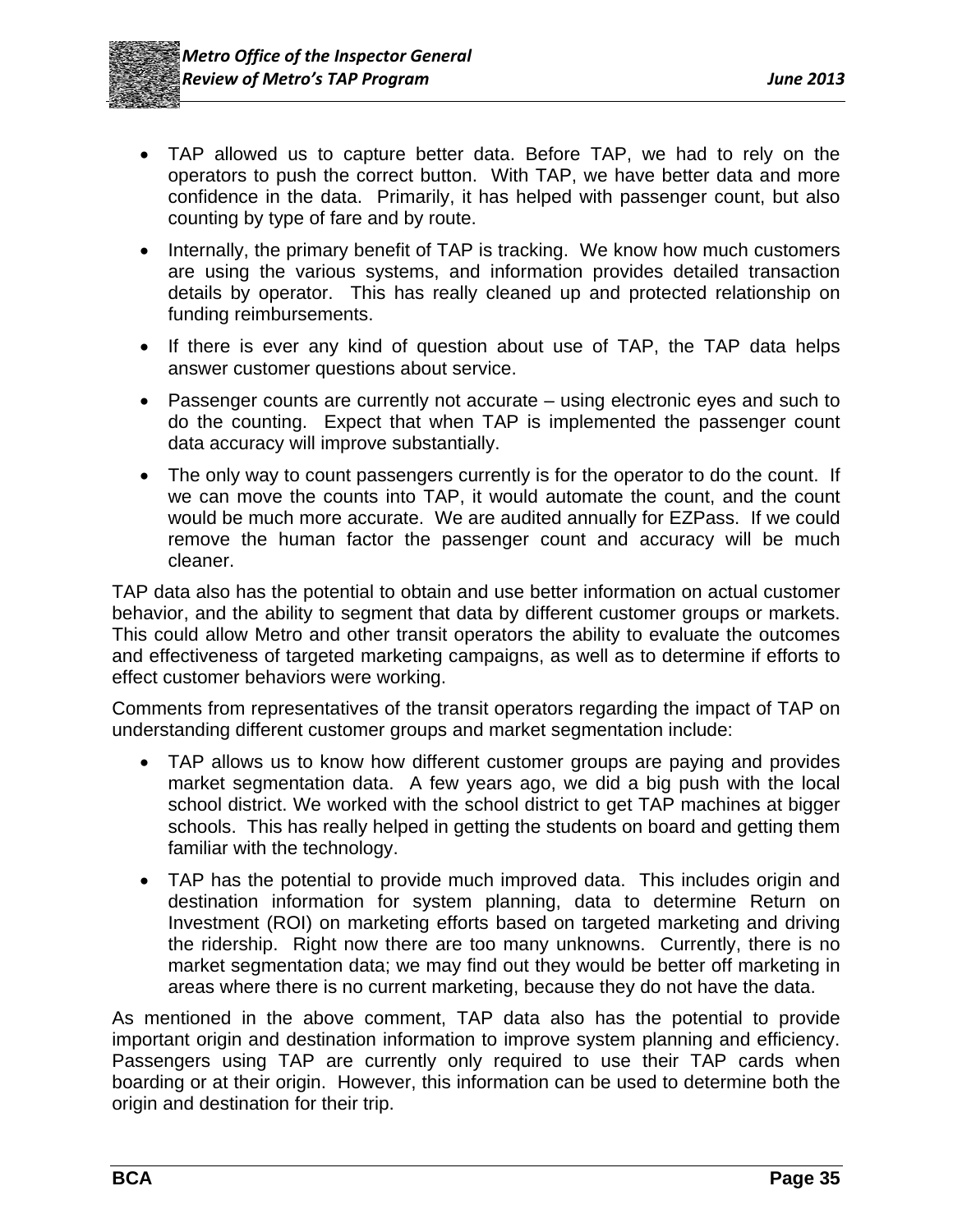

As part of this review we met with and discussed origin and destination information with Metro's System Performance Analysis (SPA) group. We were told that SPA had begun using the information collected through TAP to identify both the origin and destination of passengers.

This is accomplished by making the reasonable assumption that the next time a passenger uses their TAP card it will be from the destination of their previous tip. For example, if a passenger boards in the Antelope Valley you can track that as their original destination. When the same passenger boards next at Union Station it can be extrapolated that Union Station was that passenger's destination during their initial trip.

While there may be some exceptions to this, and the assumption may not be accurate in all cases, it provides a reasonable proxy for actual destination data. Staff from the SPA group informed us that they were using this origin and destination data to identify travel patterns throughout the County that could potentially be served in much more direct and efficient ways.

Once the efforts to lock the gates at the rail stations are implemented, the amount of actual origin and destination data, where those lines are part of the passenger trip, will increase. The use of this data, and the potential to expand on requiring passengers to "TAP" out of the system when exiting could provide additional valuable origin and destination data. This could potentially facilitate not only improved service, but allow for changes in fare policy including distance based fares.

*Recommendation 11: TAP Program management should work to identify current and potential uses of the TAP data and information, and should work with regional transit agencies to increase the accessibility and usefulness of this information, and provide case studies and examples of how this data can be used to improve and better understand customer behaviors and target marketing efforts, and to improve transit system operations and efficiency.* 

# **4. Improved Customer Convenience and Security**

Presentations to the Board regarding TAP stated that substantial benefits could be provided to customers under the TAP smart card system, including auto-load capabilities, balance protection (through card registration), lowest fare guarantee programs and third-party applications.

#### *Finding 17: TAP has likely produced substantial benefits to transit riders and customers throughout the region. However, there has been no initiative to identify the priorities and concerns of transit customers, to identify the level of customer satisfaction or dissatisfaction with the TAP system and services, and to identify potential improvements.*

Comments from representatives of the transit operators all included the perspective that TAP provides a major customer convenience, making it easy to transfer among systems, more flexible payment options, increased security over fare payments, and other key benefits.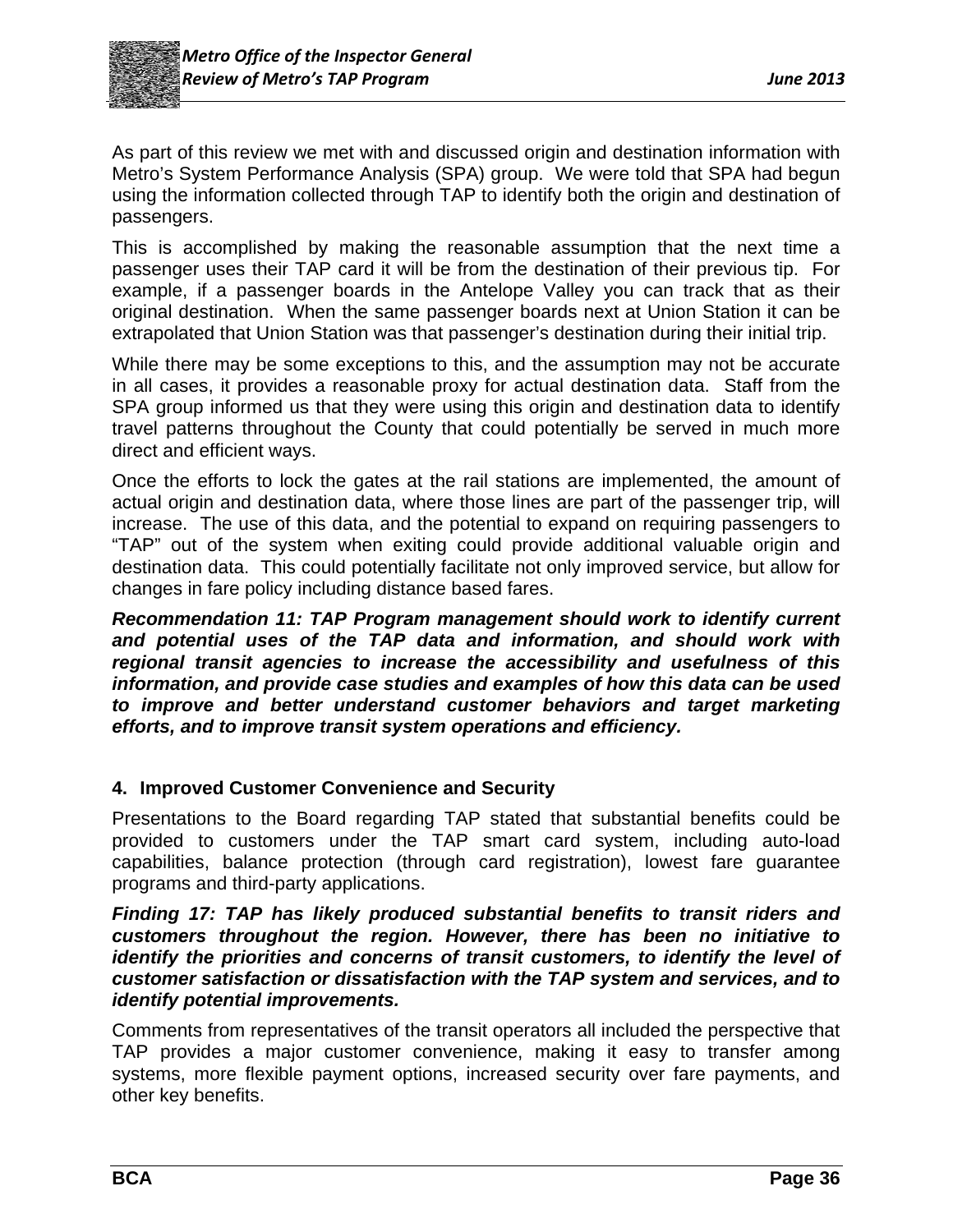

As with any customer based service, information from the customer's served is essential for establishing priorities and determining the timing of various elements of the customer service. It is also essential for obtaining feedback on what elements of the service are working well, which are not working satisfactorily, and how the service could most be improved from the perspective of those using it.

*Recommendation 12: TAP Program management should develop and implement an ongoing approach and system for collecting, analyzing, and using customer feedback and satisfaction information to identify benefits of the system to customers, determine levels of satisfaction, and target system improvements to customer priorities.* 

# **5. Reduced Cost of Fare Media, Distribution, Collection, and Counting**

Board presentations regarding TAP estimated the annual costs for collection, counting, fare media, and distribution could be reduced by about \$1.2 million annually using the TAP smart card. These cost savings were mostly due to estimated reduced cash room processing costs.

#### *Finding 18: TAP has likely reduced the cost of fare media, distribution, collection, and counting. However, the extent of this cost reduction has not been effectively tracked nor reported.*

Some information indicates that these potential benefits have been accomplished. However, there is no objective analysis of the extent of each of these benefits. Operator interviews have provided substantial positive information on the benefits of TAP. Some of the transit operators interviewed stated that there is less administrative work needed with TAP. Prior to TAP there was a lot of manual work required, including manually counting passes. Since implementation of TAP this is no longer required, and the administrative workload has been reduced.

*Recommendation 13: TAP Program management should work with other appropriate Metro departments to develop and implement an ongoing approach and system for evaluating and reporting on the impact of TAP on cost of fare media, distribution, collection, and counting.*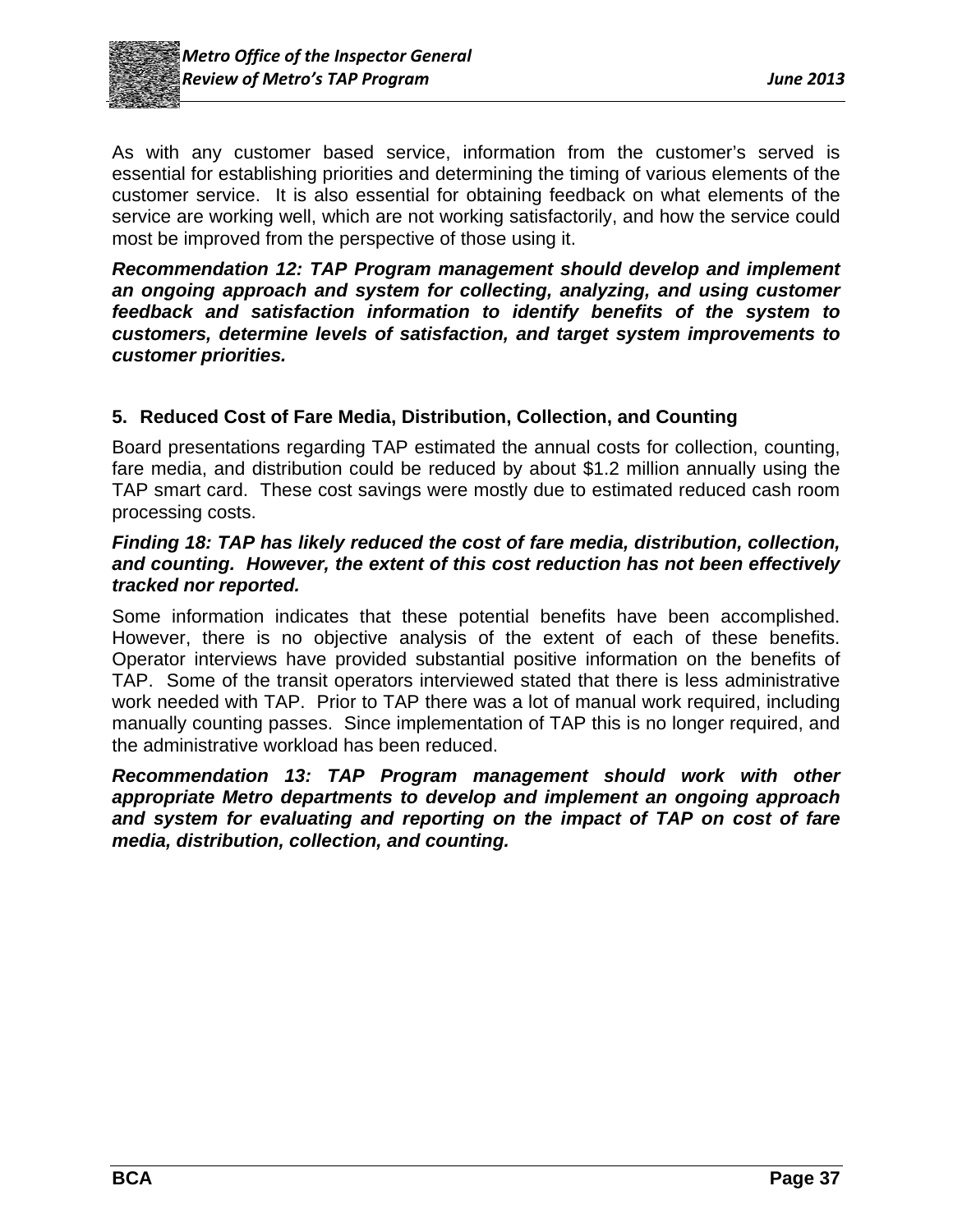# **6. TAP Regional Integration Progress and Obstacles**

The overall objective of the TAP Program was "to enable seamless, coordinated, intermodal and interagency transit travel in Los Angeles County." An objective of this review was to identify progress made toward the regional integration of the TAP Program. This included identifying obstacles to regional integration.

To identify expectations for regional integration we reviewed Board actions, presentations, reports, and related materials. To identify progress toward regional integration we:

- Reviewed progress reports and conducted interviews with key personnel to identify the status of TAP functions, objectives and expectations.
- Conducted interviews with representatives of 17 transit agencies in Los Angeles County.
- Reviewed TAP management reports and information on operations.
- Interviewed TAP leadership and staff.

# **A. Recent Progress Toward Regional Integration**

As early as 2001 the municipal operators supported the implementation of TAP under specific conditions. In 2001, a letter to the Metro Board included the following conditions:

- Allow the cash paying customer the ability to transfer to another system without having to pay another full fare.
- Provide funding to upgrade the Municipal Operators fare collection systems.
- Allow integration with the Municipal Operators fare collections systems.
- Provide for the development of a Smart Card Clearinghouse Procedures with the Municipal Operators prior to the installation of new equipment on buses.

The expectation of regional implementation has been partially implemented, with 9 transit operators currently participating. The remaining 15 transit operators have recently signed letters of intent to implement TAP.

#### *Finding 19: Substantial progress has recently been made toward regional integration of TAP.*

The positive progress toward regional integration of TAP has been the result of 1) a change in leadership and approach for TAP, 2) use of the mobile or light validator for TAP, 3) resolution of Metrolink TAP compatible ticketing, and 4) completion and testing of gate latching initiatives. Each of these is discussed in the following sections.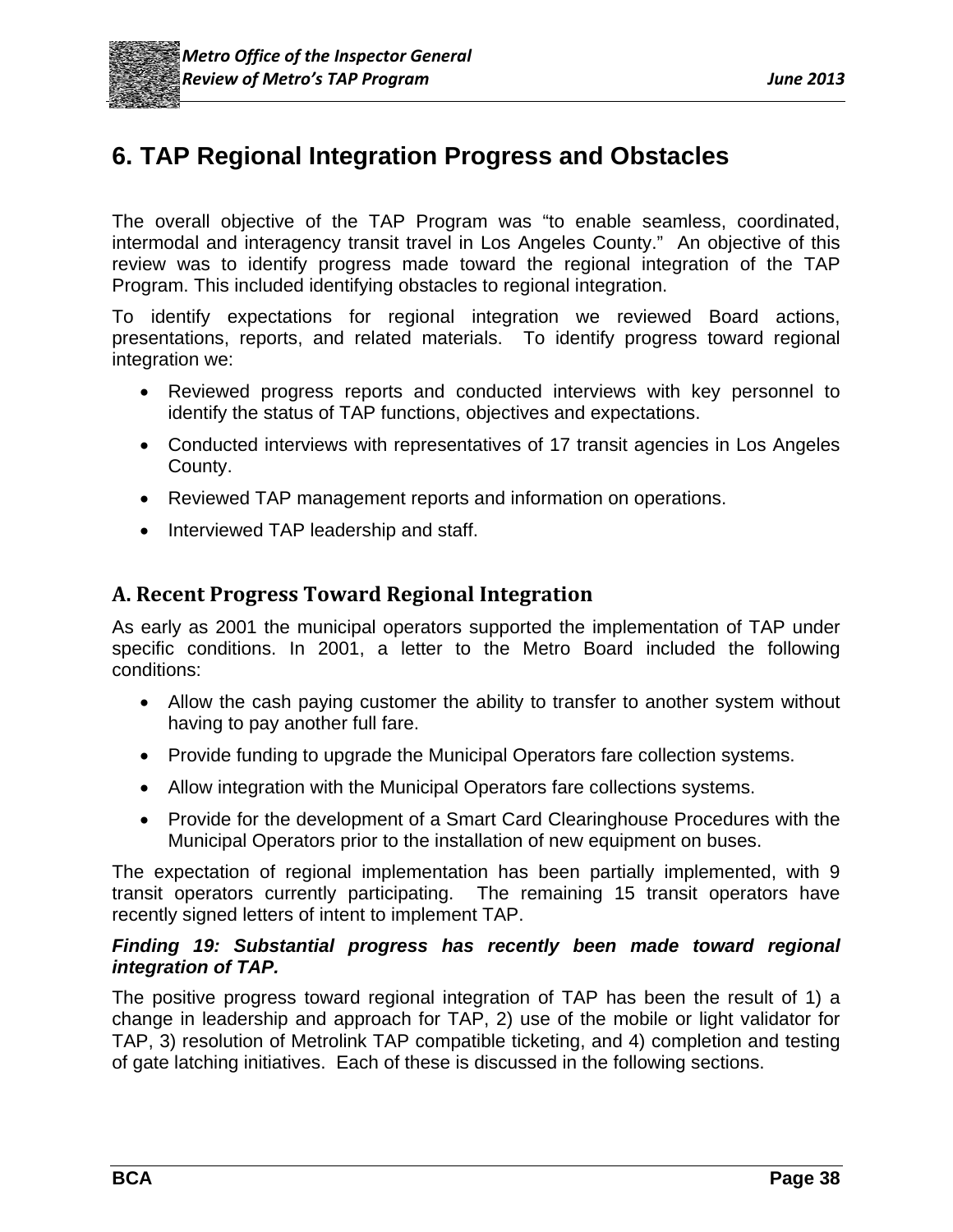

# **1. Change in Leadership of TAP**

The change in leadership at Metro for the TAP Program, implemented in October 2012, has had substantial positive impact on regional integration progress.

Comments from representatives of the transit operators regarding the recent leadership changes include:

- Have seen a major change in the attitude and approach by TAP management. There are now a lot of people supporting TAP that were not supporters in the past.
- Munis were recently given more input and control, which has created the increased momentum toward regional implementation. Previously, Metro made all the decisions and expected the Munis to come along. Should have done more policy work at the front end before designing the system – instead designed the system first.
- Communication and coordination is better now. TAP has been reorganized, and a better team is in place. They meet more frequently with the Munis, and the Transit Operators Group (TOG) and other working group helps with getting the word out.
- The change in TAP management has been very positive.
- New leadership at the helm TAP is working much better because the new leader listens. That is what got us to join TAP. Under the new leadership we have meetings, are able to express concerns, and come up with amicable solutions. The new leader also understands the importance of accurately distributing the fare revenue.
- The new leader is very fair and practical. Whatever bugs or issues come up now are handled efficiently. Previously, there was one way and you either towed the line or you did not. Now there is much more of a partnership in terms of working with the municipal operators. When it comes to money (fare revenue) people need to have faith there is integrity in the system and their voices will be heard.
- Changes made in TAP management have really been fantastic. My agency would not be on board if changes had not been made. Before there was no desire before to work with us.

# **2. Mobile or Light Validator for TAP**

The standard approach for transit operators to implement TAP was to replace the entire fare box on each of their transit vehicles with a TAP enabled fare box. This required a major capital expense, and limited the choice of transit operators in terms of fare box equipment available. Recently, this approach has been modified to allow for implementation using a mobile or light validator for TAP. This is a much smaller piece of equipment that can be used with existing fare box equipment to validate and accept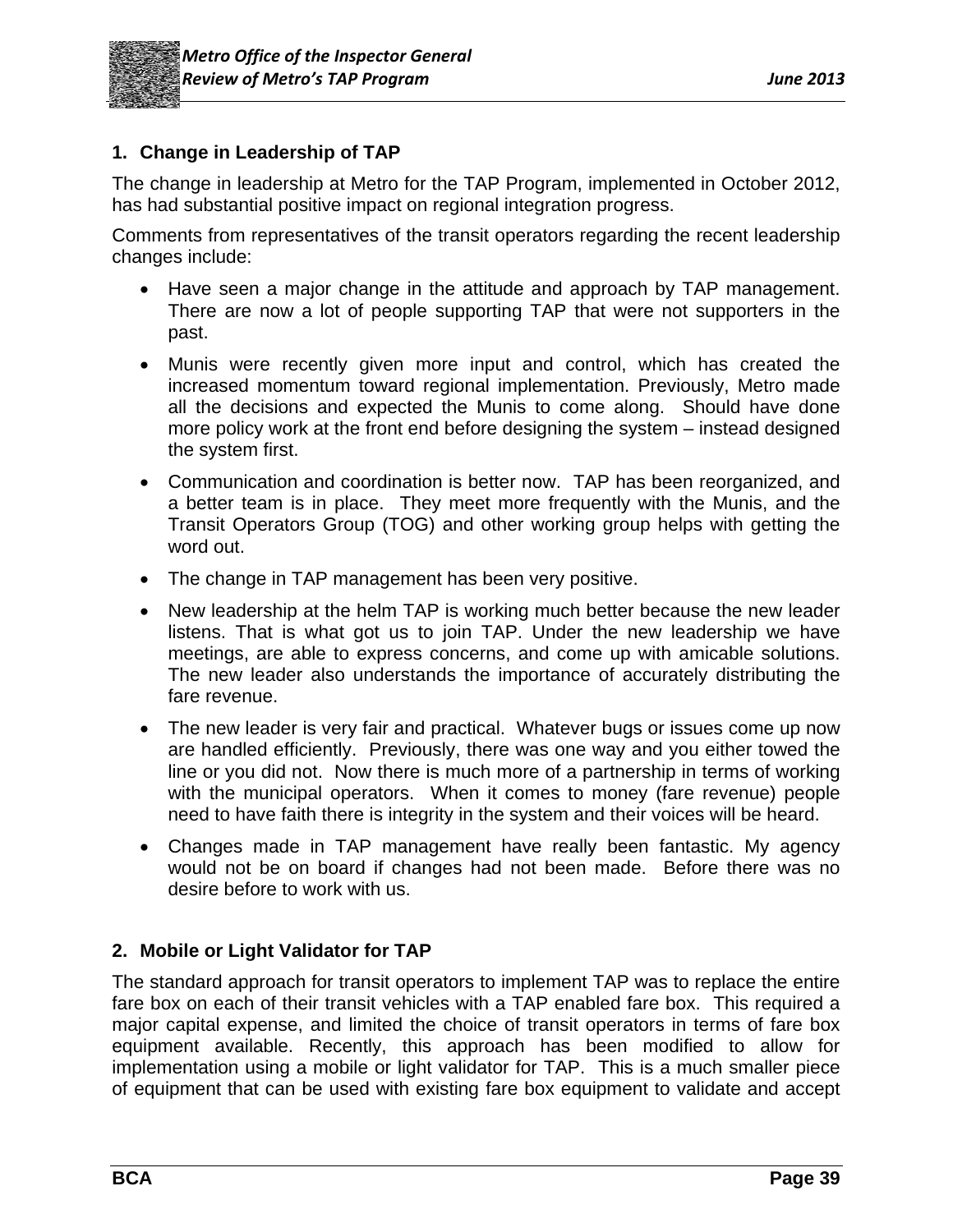

TAP cards.

While there are still implementation hurdles to overcome, the mobile validator significantly simplifies implementation for transit operators. All transit operators in the County that were not already part of TAP have expressed an interest in becoming part of TAP using the mobile validators.

# **3. Metrolink TAP Compatible Ticketing**

A long-term obstacle to implementation of TAP by Metrolink was the lack of compatibility between paper issued Metrolink tickets and plastic TAP cards. These obstacles have recently been resolved through the development of paper ticket stock with a TAP chip embedded inside. This ticket stock works in the existing Metrolink ticket vending machine, and tickets issued using this stock can be used as TAP cards. The TAP enabled paper tickets were recently tested, and worked without failure. Metrolink plans to become part of TAP in June 2013 using the TAP embedded paper ticket stock.

# **4. Gate Latching Initiatives**

The TAP Program, along with several other Metro departments, has been working several years toward latching the gates for Metro rail lines. The gates have now been installed. Standard operating procedures for responding to gate help phones and issues have been developed, and staff within the Rail Operations Center has been augmented and trained to respond to gate related calls. The gate latching and procedures were tested. This successful test, along with the TAP enabled Metrolink tickets, allows for the latching of the gates in June 2013 on the Metro Red and Purple lines.

*Recommendation 14: TAP Program management should continue to build on the positive direction and momentum gained over the past several months, and continue to move TAP toward regional integration.* 

# **B. Obstacles to Regional Integration**

Even with the substantial positive momentum currently behind regional integration of TAP there continue to be obstacles that must be overcome. Obstacles to regional integration of TAP, both historically and currently, are discussed below and include 1) fair and accurate allocation and distribution of fare revenue, 2) clarity in TAP program business rules and agreements, 3) unknown future allocation of TAP back office and support costs among operators, 4) unknown capital, operating, and maintenance requirements and costs, 5) efficiency of interagency transfer approach throughout the region, 6) improved and more flexible reporting capabilities, 7) improved support provided by the TAP Service Center, 8) improved marketing and information on how to use TAP, and 9) more regional involvement in TAP planning and decision- making.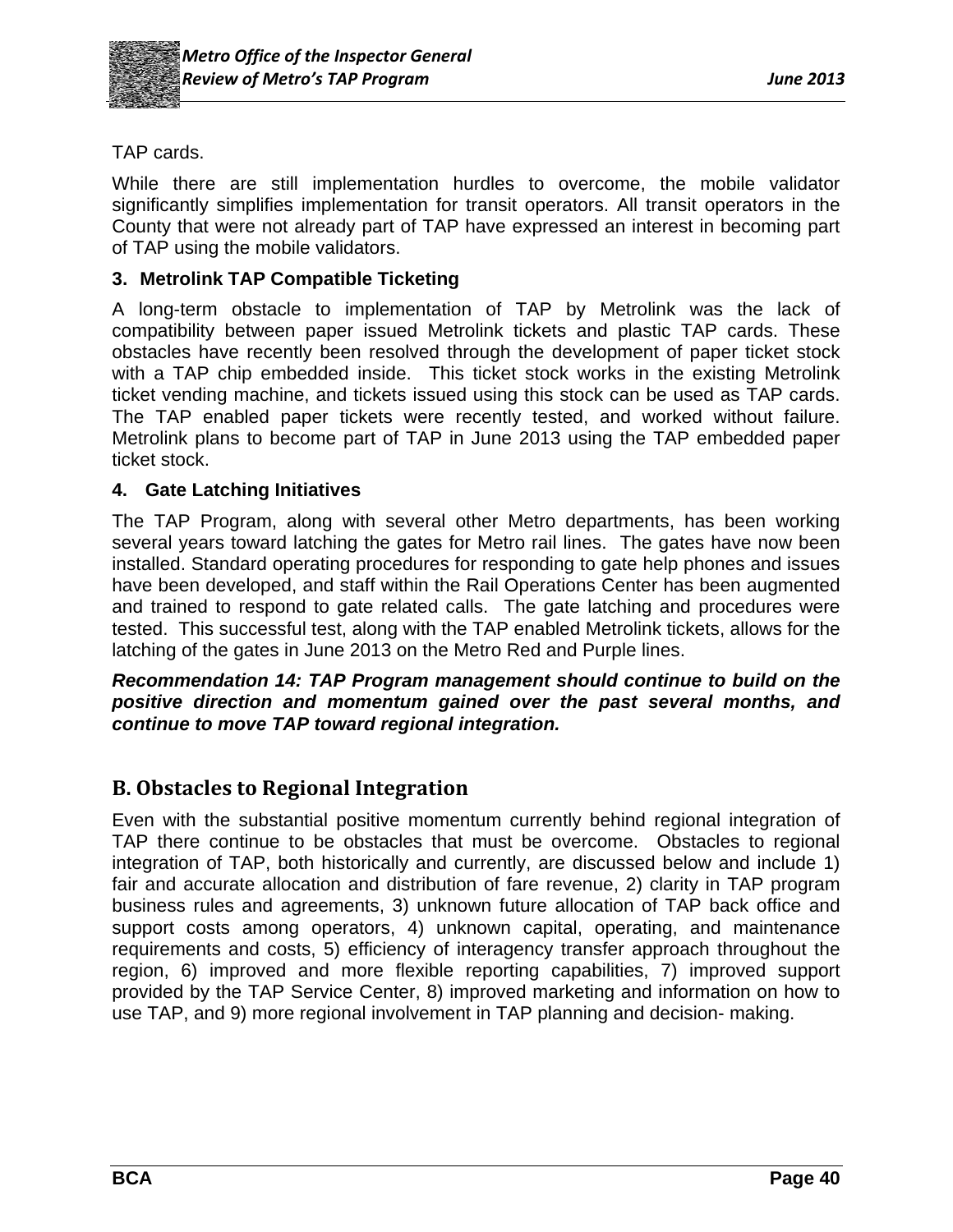

# **1. Allocation and Distribution of Fare Revenue**

Municipal operators depend on the fare revenue generated. They reasonably require an accurate and transparent fare revenue collection, allocation, and distribution process. Reduction or variations in fare revenue could have a substantial impact on these operators.

#### *Finding 20: The lack of a capability for clearing, settlement, and distribution process for actual fare revenues among Metro, municipal operators, and regional partners was historically a major obstacle to regional integration of TAP.*

As discussed previously, the development of a financial clearinghouse for fare revenue was identified as a condition of implementation of TAP by municipal operators in 2001. In February 2005, the contract with Cubic was modified to include providing a regional central data collection system for the financial clearinghouse. This system and clearinghouse was still not implemented in 2009 when the previous review was completed, noting that the financial clearinghouse was one of three original TAP objectives that had not been accomplished. The financial clearinghouse has since been implemented.

We interviewed representatives of 17 of the County's municipal transit operators. The municipal operators that are currently part of TAP expressed confidence in the financial clearinghouse function and the accuracy of the regional allocation of fare revenues. Several stated they had conducted thorough reviews of the financial clearinghouse processes, data, and results. They stated there was still room for improvement, but were satisfied with the accuracy and fairness of the regional fare revenue allocation and distribution.

Comments from representatives of the transit operators that are already part of TAP include:

- All issues with the financial clearinghouse have been resolved. No longer hearing any problems. New leadership of TAP has been able to resolve the concerns with the clearinghouse.
- Previously, had the issue with the clearinghouse, and how the system was going to reimburse revenue from prepaid fares. Primary concern was with the allocation and distribution of revenue. If assured that good data and a transparent system for allocating and distributing fare revenue would feel better about TAP.
- We get a report from the financial clearinghouse every month and they reconcile. We are satisfied with the information tying back to our reports. There could be some other reports generated that could improve accuracy. The financial clearinghouse approach and process makes sense. We have gone through the system and reviewed it thoroughly, and are satisfied with its accuracy. The data is verifiable within reason.
- Accounting has been reconciled on a monthly basis, and we have trued up every month and have not had any difficulties on the reconciliation. Generally, we receive the money owed and are comfortable generally with how it works.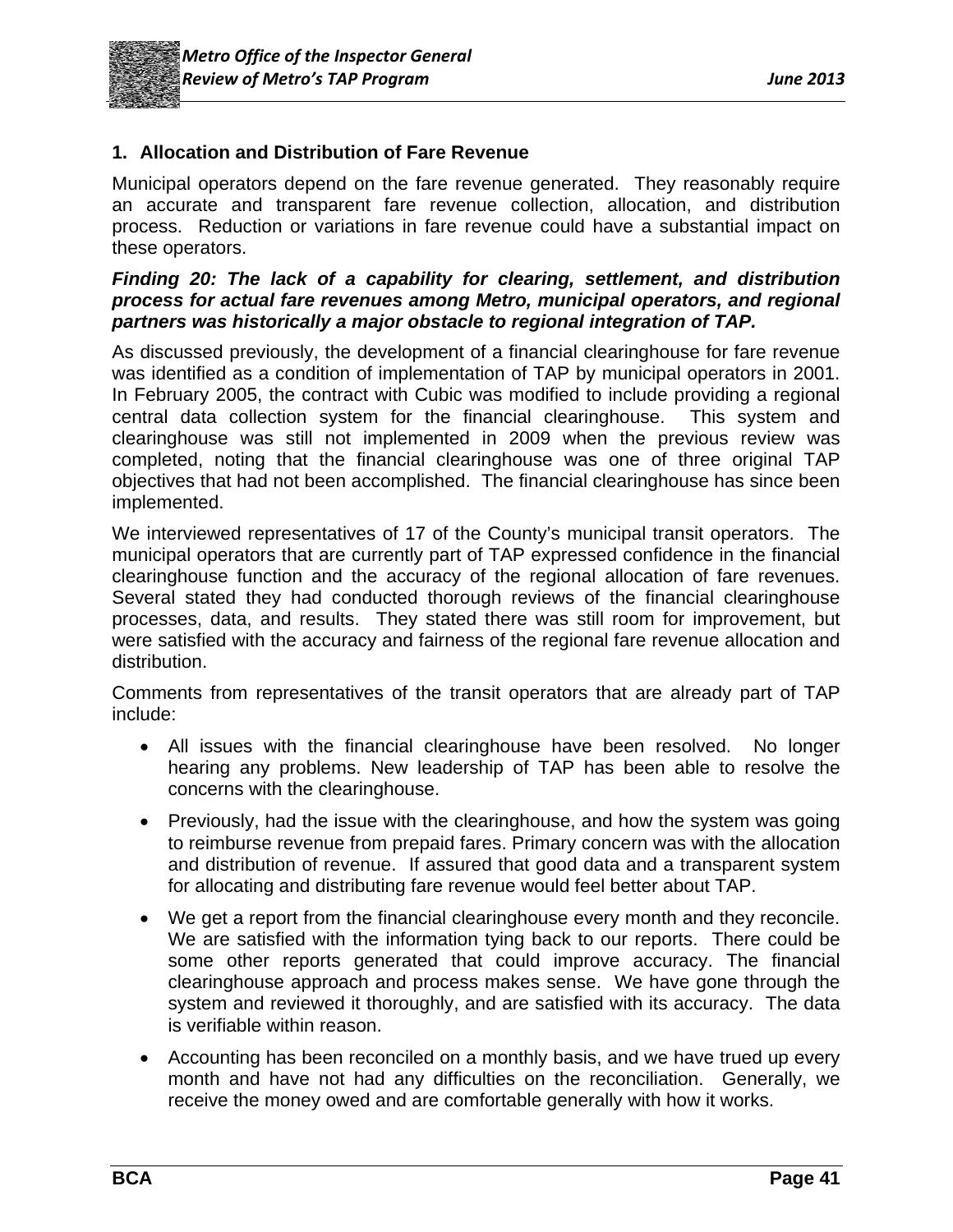

- So far have not had any problems with the clearinghouse. Revenue allocation and distribution is properly functioning.
- Allocation and distribution of revenue has been a big concern with TAP. The issues are with the policies of the program, not the program itself. Been an earlier adopter of TAP, but one of the barriers we have seen is the apprehension or reluctance to adopt because transit operators are not confident they will get what is owed to them. Finalizing business rules and clearinghouse procedures would help resolve the matter.

Operators not yet part of TAP were also interviewed as part of this review. Several also stated they had reviewed the clearinghouse function and felt confident in its accuracy. Other expressed a lack of understanding of the clearinghouse, concerns about its accuracy, and the potential for negative impact on their fare revenue.

Comments from representatives of the transit operators that are not yet part of TAP include:

- Primary obstacle to implementation of TAP has been people are not willing to give up control without knowing how they will get their money back.
- We have ongoing concerns about the allocation and distribution of fare revenue. Need further clarification.
- The financial clearinghouse remains a concern. Still not sure how it all works. Need to be provided a better understanding of how the clearinghouse works.
- The financial clearinghouse and accounting or revenue collection and distribution process needs to be clarified. It seems too complicated, and we are not sure its accurate and fair.

#### *Recommendation 15: TAP Program management should continue to work with municipal operators on TAP to improve the financial clearinghouse function and*  with operators that have not yet implemented TAP to increase their *understanding of the financial clearinghouse and address their concerns.*

#### *Finding 21: An annual, independent review of the clearing, settlement, and distribution process has not been completed.*

The prior review of TAP recommended that the process for clearing, settlement, and distribution of fare revenue collected through TAP be conducted annually. TAP Program management has stated that this review has not been scheduled. A planned financial workshop to provide information to municipal operators on the clearinghouse process has also not been scheduled.

TAP management also stated that they would be recommending establishing an Oversight Committee over the clearinghouse function, and if approved the annual review would be implemented as part of the Oversight Committee responsibilities. The Oversight Committee, and the annual independent review of the clearinghouse function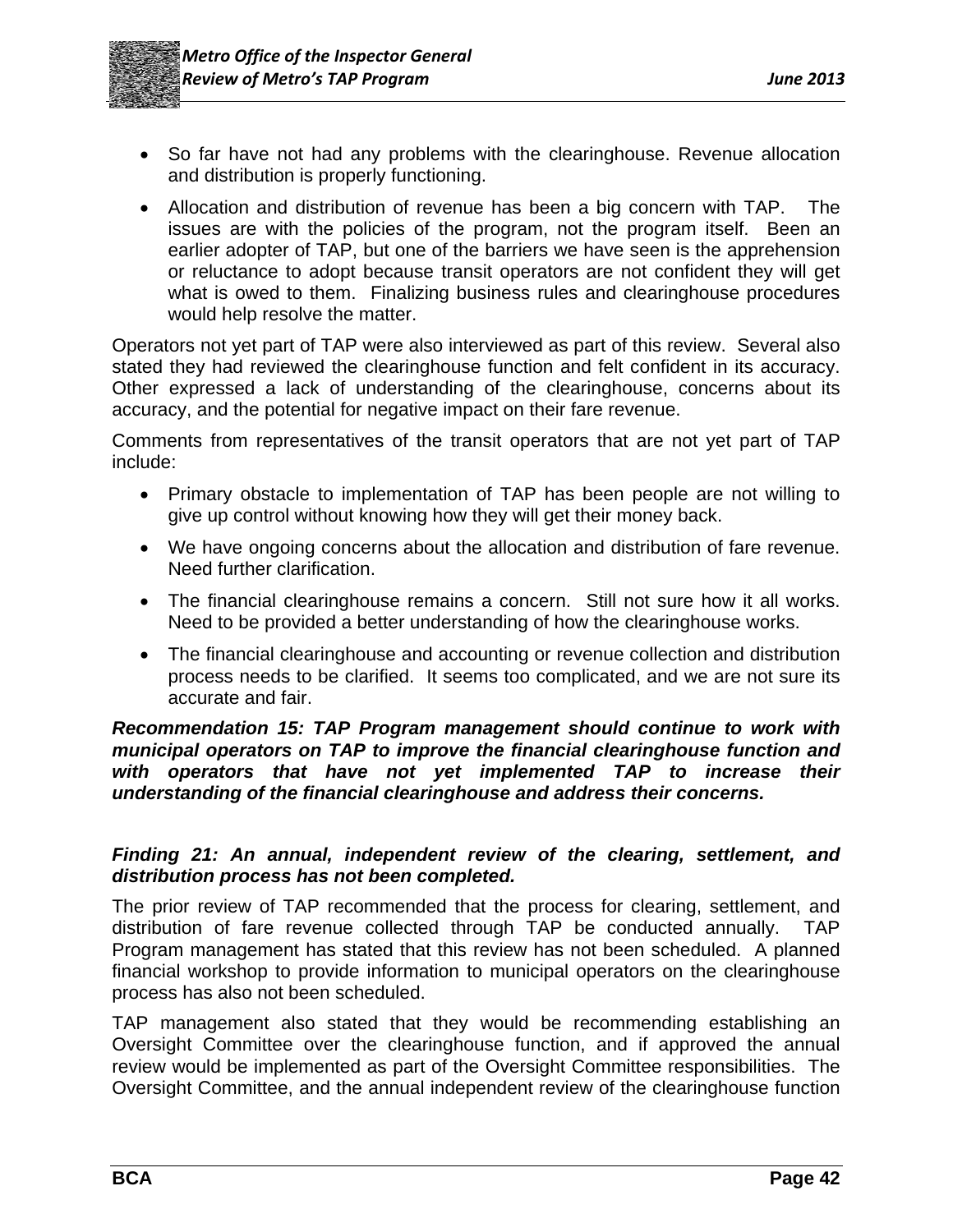

and processes would be positive steps, and would contribute to the level of confidence municipal operators would have in the allocation and distribution of fare revenue.

#### *Recommendation 16: The TAP Program should move forward with implementing the Oversight Committee and the annual independent review for the financial clearinghouse function.*

# **2. Comprehensive Business Rules and Agreements**

As a regional system of electronic fare collection TAP requires participation from a wide variety of agencies and entities. It is important to establish clear rules and guidelines on the responsibilities of each agency, how these agencies will interact with the TAP Program, and how potential incidents and disagreements will be addressed and resolved. These rules and guidelines should be developed cooperatively, and documented in a signed Memoranda of Understanding.

#### *Finding 22: Although operating rules and memoranda of understanding for the TAP Program have been developed, many regional transit operators remain concerned about the lack of clarity in these operating rules and agreements.*

Comments from representatives of the transit operators on TAP business rules and agreements include:

- We have been working on a handshake agreement with TAP. If something were to happen we need a documented policy or agreement that outlines a process for resolving. This would also eliminate some of the barriers to other agencies.
- We feel like we are working on a project without a contract. We are operating on good faith, but would be better if things were more fully documented. There is still a high level of uncertainty.
- Giving up control of the fare revenue is giving up a lot of their day-to-day activity, without knowing how issues or procedures will be resolved.
- There are a lot of unknowns with TAP. Metro would do a good service by describing what is involved in implementing TAP, including costs and better describing why it is beneficial.
- Unclear who should be responsible for recovering fare revenue due to bad TAP cards. Bus operators have to allow patrons to board for free. Have about 100- 150 per month, which adds up over time. We should be able to bill Metro for these.

The TAP Program has developed a set of rules and guidelines for the Program. These rules, titled the Regional TAP Program and Service Center Operating Rules state:

*These operating rules establish operating parameters and procedures for the operation and maintenance of the Transit Access Pass (TAP) system. This document identifies transit operators' responsibilities related to implementation, operation, and maintenance of the system, Metro's*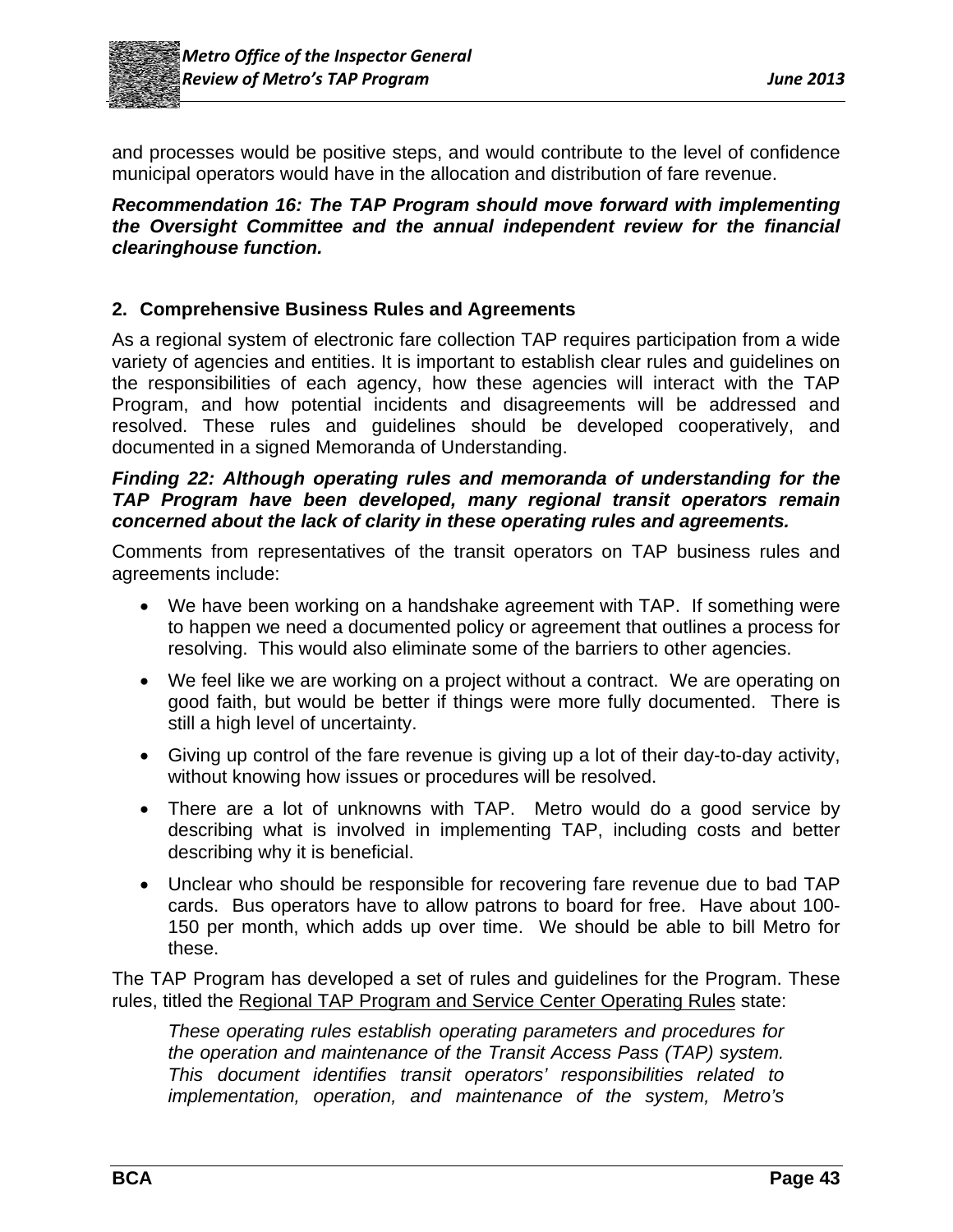

*responsibilities related to implementation, operation and maintenance of the system, the TAP Service Center's responsibilities related to implementation, operation and maintenance of the system, and system policies. The rules and policies contained in this document are not intended to describe procedures for every scenario that will arise related to the implementation, operation and maintenance of the TAP system.* 

The rules are very comprehensive, and appear to address the necessary elements for a program such as TAP. However, it is unclear the extent to which these rules are understood and accepted by the regional transit agencies.

*Recommendation 17: TAP Program management should work with regional transit agencies to review and revise the TAP rules and memoranda of understanding to ensure they are fully understood and agreed to, and concerns are adequately addressed.* 

# **3. Future Allocation of TAP Back Office and Support Costs among Operators**

Metro incurs substantial costs to support the TAP Program. This includes the TAP Program Office within Metro as well as the currently contracted TAP Service Center.

The TAP Program consists of Metro staff and contractors that support the development, implementation, and operation of TAP. This program currently is budgeted for \$9 Million in annual expenditures.

The Service Center, currently operated under contract by ACS/Xerox, also provides support services for TAP. This includes operation and maintenance of the Customer Service Center, operating the clearinghouse of the distribution of fare revenue funds, and hosting of the Regional Central Computer system. The cost of these services is currently approximately \$10 million annually.

#### *Finding 23: Although guidance on funding of TAP Program and Service Center costs have been developed, many regional transit operators remain concerned about how these costs will be allocated in the future.*

The Regional TAP Program and Service Center Operating Rules provide guidance on how the costs of the Regional TAP Service Center are to be funded as follows:

*Annual operating cost of the Regional TAP Service Center is estimated at \$10 million per year for full regional operations based on an independent Engineers Estimate that was completed before the Request for Proposal (RFP) was issued for the Regional TAP Service Center. These costs are to be funded as follows:* 

- *Metro 70%*
- *Municipal Operator Participants 15% (to be paid from Prop C 40% Discretionary funds)*
- *Cost recovery 15% (card fees, surcharges, other TAP applications)*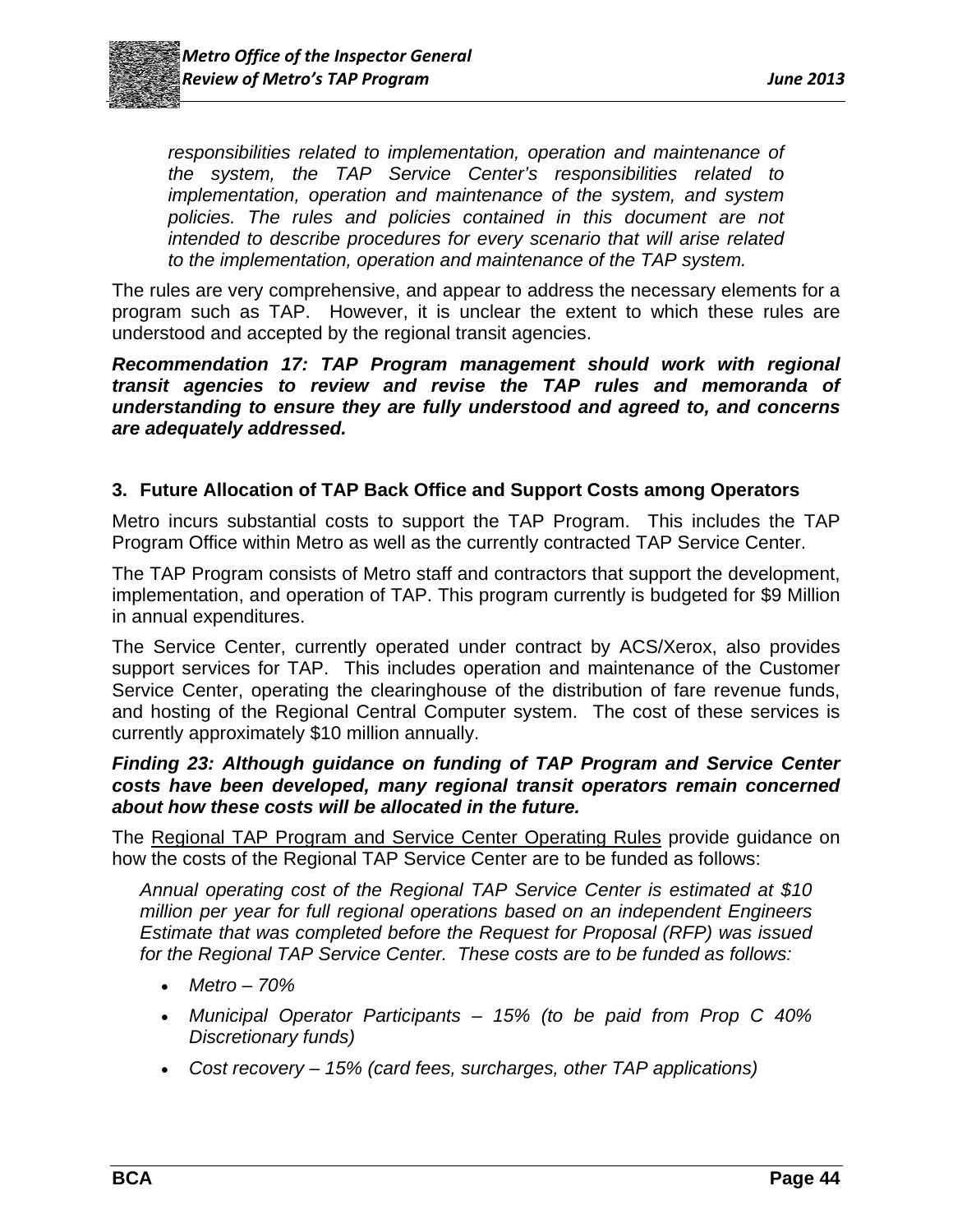

*Revisions to this cost model will be considered as necessary in future years when participant agencies have fully deployed TAP card capabilities. An assessment of operating costs can be determined annually once the regional participants and Metro have been in a "steady state" of operation.* 

Comments from representatives of the transit operators concerns on how future back office and service center operation costs will be allocated include:

- The question of who pays back office and future expenses still has not been answered.
- Would like to know what the future costs will be.
- At the beginning the TAP cards were free, now we have to pay for them. What is next, what else will we have to pay for, such as the marketing? How will that allocated among agencies?

*Recommendation 18: TAP Program management should work with regional transit agencies to review and revise the current and future approach to allocating TAP Program and Service Center operations costs, and ensure they are fully understood and agreed to, and concerns are adequately addressed.* 

#### **4. Capital, Operating, and Maintenance Requirements and Costs**

Implementation of TAP by regional transit agencies requires substantial capital expenditures to acquire and install the TAP equipment. This includes the TAP equipment itself, as well as the infrastructure to support TAP, and to link each agency's TAP equipment to the central TAP computer center. TAP installations will also incur some ongoing operating and maintenance costs.

#### *Finding 24: Although Metro has committed to fund most initial capital costs of implementing TAP, some regional transit agencies remain concerned about ongoing capital, operating and maintenance requirements and costs.*

Comments from representatives of the transit operators concerned about ongoing capital, operating, and maintenance requirements and costs include:

- The main roadblocks to implementing TAP are the capital cost of the equipment and concerns about the ongoing maintenance costs. Not sure what the ongoing costs are, but probably pretty high.
- We expressed interest in the mobile validators, but did not commit. We gave them the number needed for the fleet, but expressed concerns about the maintenance and operating costs. We have very little understanding of what the commitment is.
- Need to see some metrics on the proposed mobile validator. The information is not there to make us comfortable that this is a good viable solution. There are too many unknowns, including who is currently using the mobile validator, and the issues and challenges. Also do not want one more piece of equipment on a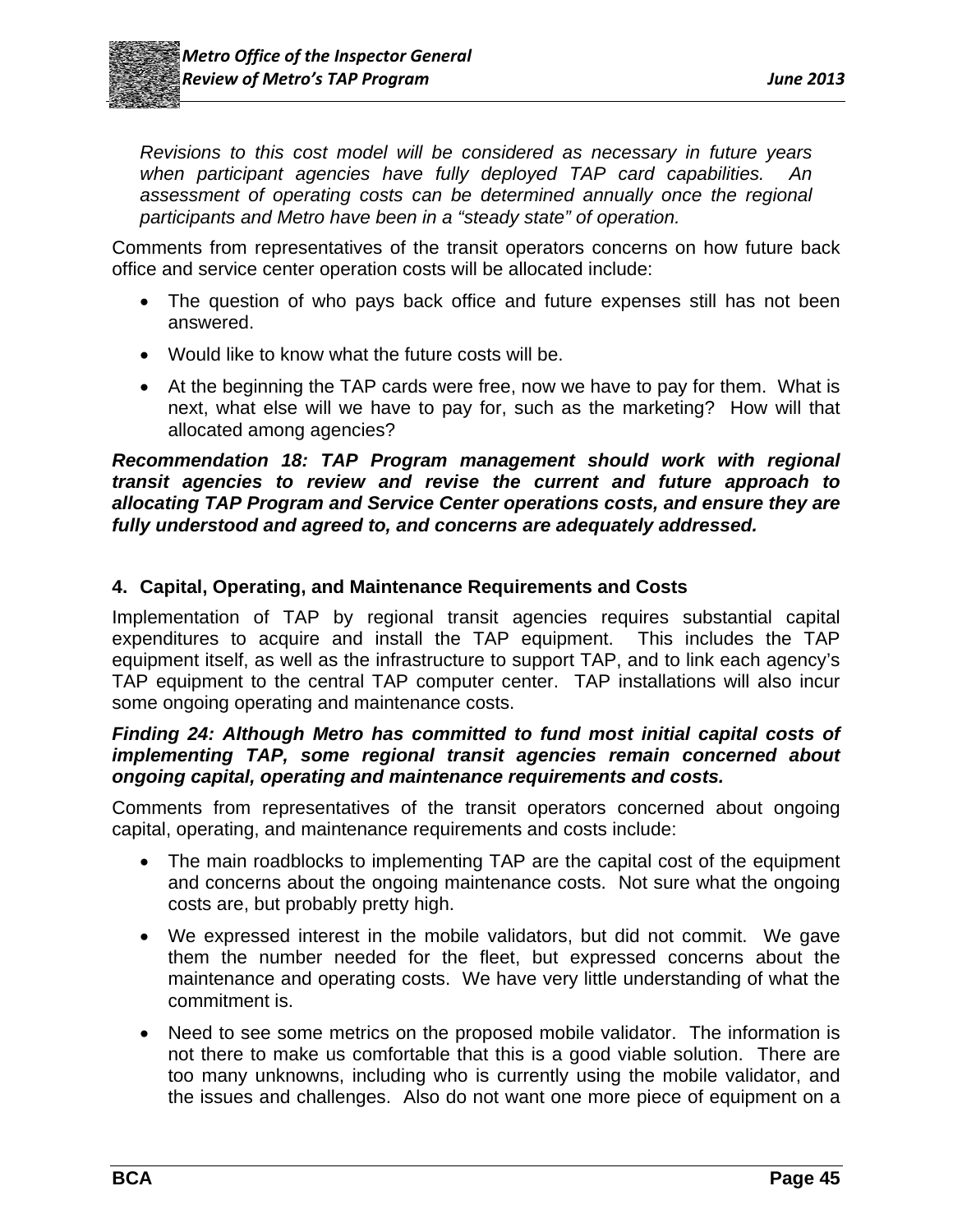

highly technical vehicle. How will this impact our maintenance costs down the road, and who will fund that long term? There is information on how it will be funded upfront, but no information on installation, operations, maintenance requirements and costs.

- The major obstacle to joining TAP has always been the implementation cost, including buying the fare box equipment. If it were not for the local match we would have joined before.
- Still do not have enough information on what technology issues we should be concerned with to implement TAP. What do we need to be doing to make sure we have adequate infrastructure and personnel to take care of the mobile validators? Metro has never provided this information. We are moving forward with the Mobile validators – how do you turn down free equipment? Hope is that they will not just provide free equipment – will provide actual technical assistance.

#### *Recommendation 19: TAP Program management should work with regional transit operators to identify the potential ongoing capital, operating, and maintenance costs related to TAP and TAP equipment, and provide technical assistance to those agencies that request such assistance.*

#### *Finding: 25: Documentation on the use of funding provided to regional transit agencies to purchase TAP equipment and implement TAP could not be located.*

In November 1998, the Metro Board approved \$17.5 million for the regional operators to purchase equipment to facilitate TAP implementation. As part of this review we attempted to obtain documentation on the amounts allocated to different agencies, and on the actual use of those funds.

From interviews, we have learned that funds provided to transit operators was Federal funding (FTA) distributed through the Regional Transportation Improvement Program (RTIP). The FTA RTIP funds were distributed through Metro Capital Planning. No written documentation on distribution, use, or follow-up on funds provided to transit operators could be located by Metro Capital Planning. The timing of this distribution is beyond the record retention period.

We discussed these funds with TAP and transit agency staff. The consensus was that these funds were used appropriately to purchase and install equipment to support implementation of TAP. However, other obstacles and issues prevented implementation of TAP. The primary obstacle was the lack of a financial clearinghouse for allocation and distribution of fare revenue discussed previously in this report. In retrospect, it would have been advisable to ensure obstacles to TAP implementation were resolved prior to providing funding for equipment.

#### *Recommendation 20: TAP Program management should ensure that obstacles to TAP implementation for each transit agency are substantially resolved prior to funding of TAP equipment purchases.*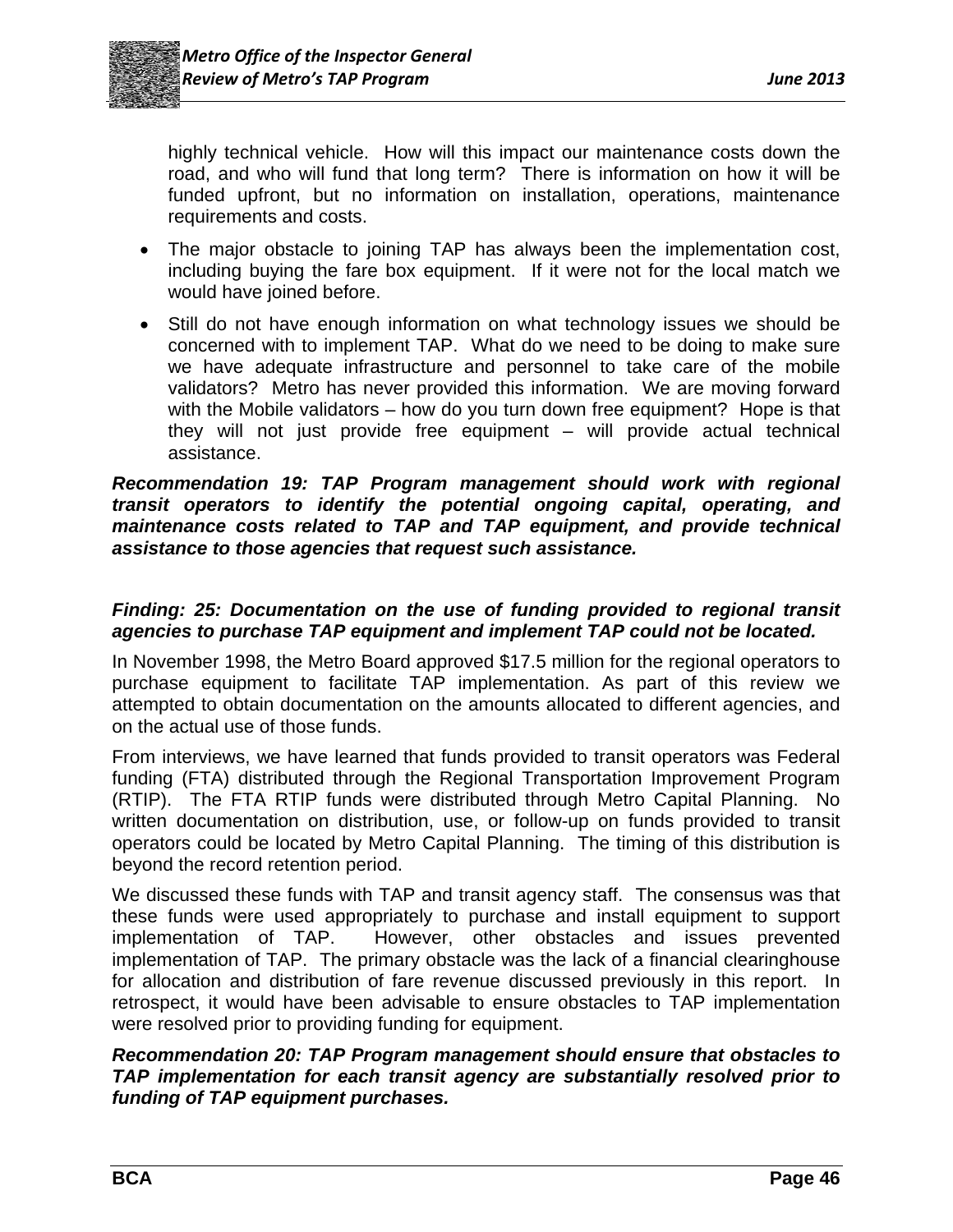

# **5. Interagency Transfer Approach throughout the Region**

Currently, transit agencies require passengers to purchase any needed transfers on their first boarding. This requires bus operators for some agencies to use the fare box to issue a paper transfer. Other agencies, including Metro, have bus operators issue manual paper transfers.

#### *Finding: 26: The current approach to issuing interagency transfers throughout the region limits the functionality and benefits of TAP.*

The use of these paper transfers take passengers outside the TAP system and provides little information on the use of transfers. It also significantly slows passenger loading. TAP could be used to accommodate transfers, and some paper transfers could be eliminated if transfers were recorded and paid for on a passenger's second boarding.

Comments from representatives of the transit operators regarding the current interagency transfer policies include:

- TAP should be able to provide better fare media for the customer and for the transit agencies. When passengers order transfers the operators have to print them, punch them correctly, and the passenger has to give it to the next driver. If regionally able to move to the second boarding as transfer those issues could be eliminated
- There are some fare policies that should be streamlined. This includes the transfer policy and senior fares. If these were streamlined would make it much easier to administer. Not all transit agencies are willing to give up the control over fares. Also comes down to money because it could result in lower revenue for some.
- There has been talk in the Region about doing the interagency transfers on the second bus. Starting to get together and work toward resolving regional fare issues.

#### *Recommendation 21: TAP Program management should work with regional transit operators to develop and implement a revised and consistent interagency transfer policy for the region.*

# **6. Improved and More Flexible Reporting Capabilities**

As discussed in the previous chapter, increased and improved data is one of the primary benefits provided by TAP. This includes more accurate passenger count information, information on passenger behavior and their response to marketing efforts, and improved information for system planning and scheduling.

#### *Finding: 27: The format and flexibility of TAP data reporting capabilities could be improved.*

Comments from representatives of the transit operators regarding TAP information and reporting include: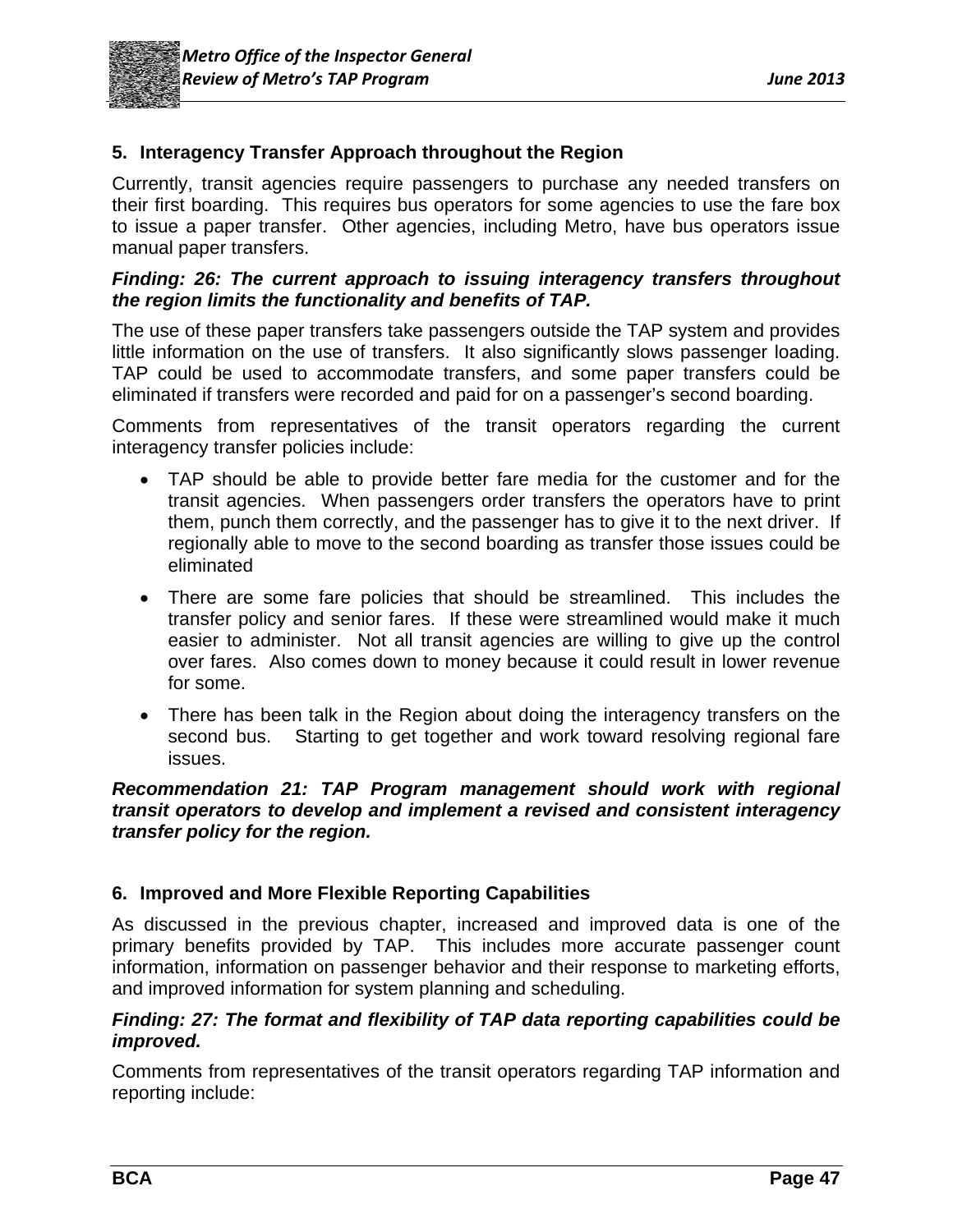- Have some wishes for improvements of reporting that have been incorporated into the latest change orders. The TAP reports are used on a daily basis. Would like the reporting system to be easier to customize. We have to go back to Metro to design any specific report for our needs. Would be nice if the system would allow adding and removing different categories to the reports without having to become part of the standard reporting system.
- Thought that we would be able to manipulate the data from TAP more. The reports can be exported to Comma Separated Value (CSV) format, but cannot customize them to meet our individual needs. Would like much more flexibility.

The primary concern is that the TAP data is currently provided primarily in comma separated value (CSV) format. Using this format results in substantial effort to reformat and clean up the data provided. The TAP Program has initiated efforts to improve data reporting capabilities.

#### *Recommendation 22: TAP Program management should work with regional transit operators to identify and implement improvements to data reporting capabilities on an ongoing basis.*

# **7. Support Provided By the TAP Service Center**

The TAP Service Center, currently provided under contract with ACS/Xerox, is responsible for supporting TAP. This includes operating the TAP customer service center for TAP customers to obtain information and resolve issues and concerns. The TAP Service Center also supports TAP participating agencies, providing TAP cards, marketing materials, and other support services. The Service Center is also responsible for supporting the third-party vendor network of TAP cards.

#### *Finding: 28: The quality and level of support provided by the TAP Service Center could be improved.*

Comments from representatives of the transit operators regarding the TAP Service Center include:

- Customer service center provides poor service. It takes too much time to get through to them, and need to provide a better response, and deal with issues raised more effectively. May need more manpower to handle the calls when something new is implemented. Passengers get frustrated and ended up calling us.
- The support provided by the TAP Operations Center is very slow. It is taking about 4 months to process the new Senior / Disabled cards, and temporary cards are only good for 3 months. Also need to reduce the time it takes to load TAP cards online. Transactions do not load onto TAP cards for 24 or 48 hours. The customer may miss the first day or 2 of use because the added fare does not take effect for up to 2 days.
- Takes a long time to get materials from the TAP service center took several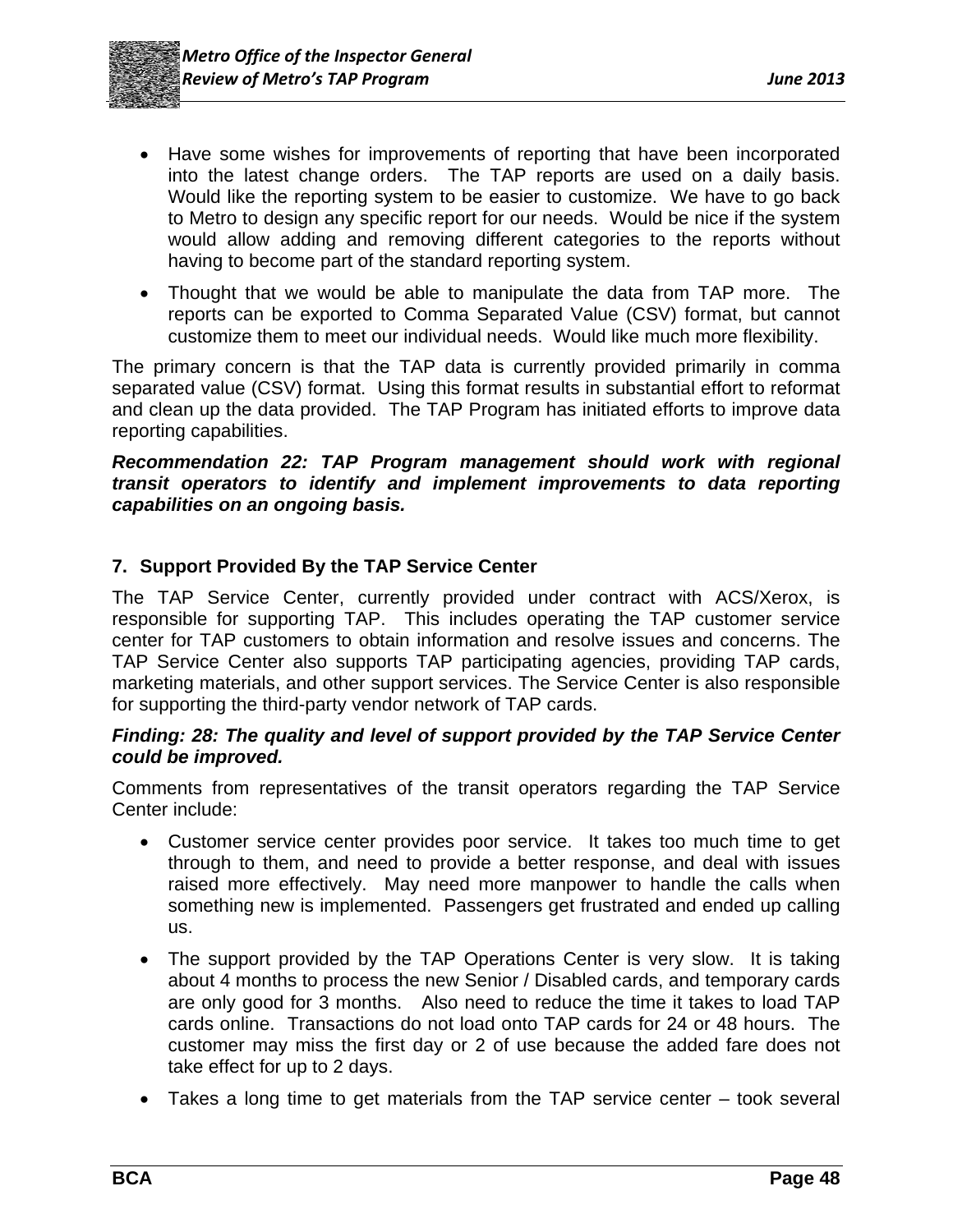

months to get TAP brochures. The few times we had to work with the TAP service center staff it has not been good.

- Would need more places to obtain a TAP. Right now TAP is available at just Ralphs markets and a few cash checking companies.
- There are not many locations in our service area. Adding vendors and locations selling TAP cards will be important.

The TAP Program has contracted with a firm (Luminor) to develop a Request for Proposals (RFP) to obtain a new contract and potentially new contractor to provide TAP Service Center services. This includes reviewing which of these services should be provided by Metro departments and staff.

#### *Recommendation 23: TAP Program management should complete its efforts to review and revise how TAP support services are provided.*

# **8. Marketing and Information on How to Use TAP**

The TAP Program is very complex, encompassing a large number of regional fare options as well as accommodating the various fares of each of the regional transit operators. Understanding all the various fare options, and how to obtain and use TAP is not always straightforward for customers. Given this, it is very important to have a comprehensive and effective marketing and information campaign.

#### *Finding: 29: The marketing of TAP, and information on how customers can obtain and use TAP could be improved.*

Comments from representatives of the transit operators regarding marketing and providing customers with information on how to use TAP include:

- TAP created a lot of confusion among customers. Still get a lot of questions about how to load TAP, how to use it. Need to do heavy marketing to make sure customers understand how TAP works and how to use it.
- Marketing still needs improvement. Some fares were not eligible, which made customers confused and angry.
- Ticket vending machines creates confusion. Metro is working on making better signage, more information on how to use and how to get TAP.
- Communication to the riders is a major hurdle for implementing TAP. We need a strong strategic marketing plan to let the riders know what to expect.
- Bottom line, we need to make TAP easy for customers to use the system. It seems the approach and system is overly complex. We need to make it much simpler.
- Better and more marketing of the TAP program overall is needed. There have been efforts underway, but his is a big program and has not been publicized as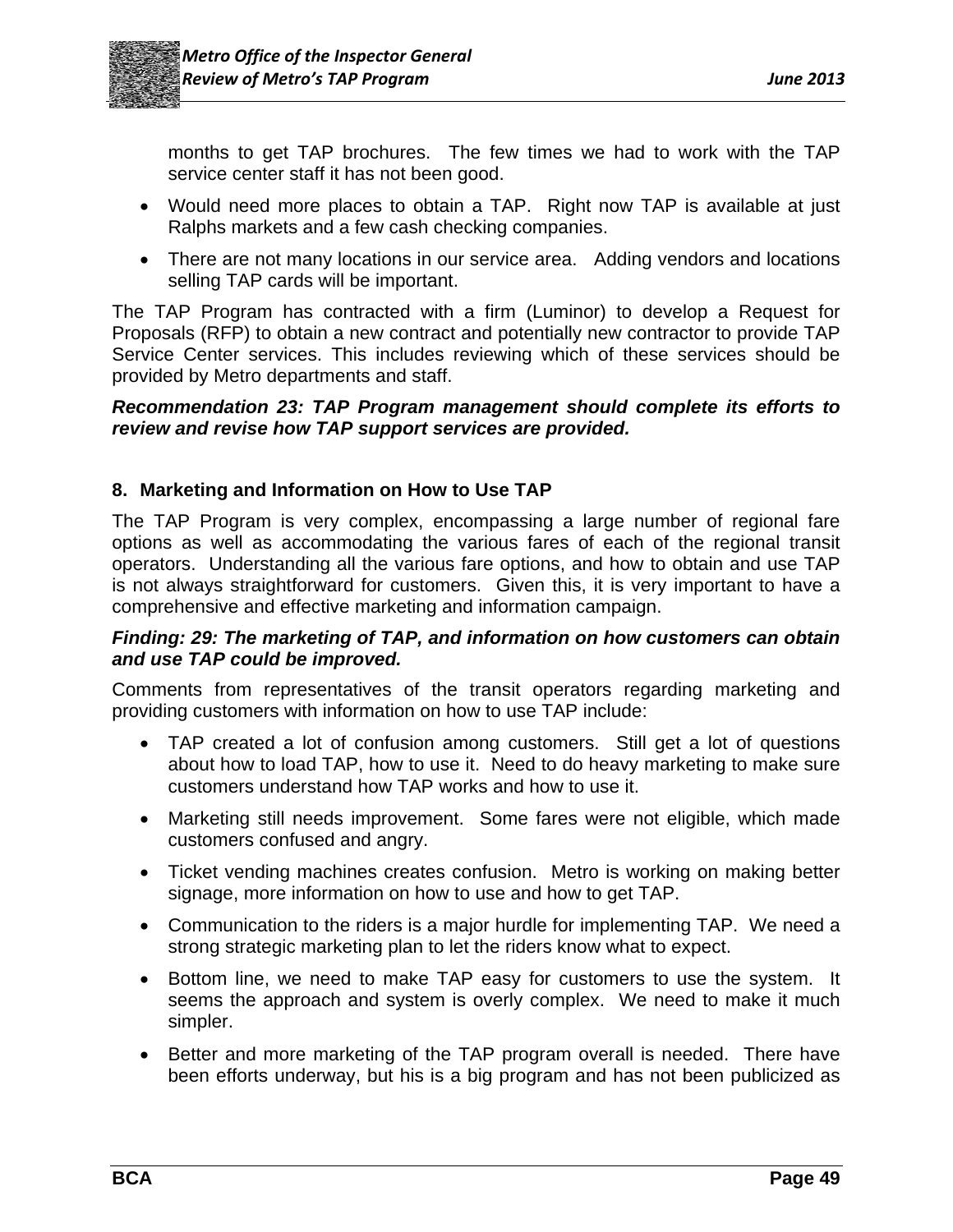

much as it should be. The region would capture more ridership with better marketing. The lack of marketing results in lower penetration rates.

- Concerned about marketing TAP, and explaining to customers how to use TAP.
- Clarity to passengers regarding what is accepted many instances where people receive a citation from the Sheriff when they say it was confusing.

#### *Recommendation 24: TAP Program management should work with regional transit operators to identify and implement improvements to the TAP marketing and information campaigns.*

# **9. Involvement in TAP Planning and Decision Making**

As a regional program TAP has numerous stakeholders. As with any such program, long-term success is more likely if these stakeholders play a significant role in the planning and decision making for TAP.

#### *Finding: 30: The TAP Program would be more effective if TAP stakeholders were more directly involved in planning and decision making.*

The TAP Program has established the Transit Operators Group (TOG) which is comprised of representatives from many of the transit agencies in the region. However, the primary purpose of this group appears to be information exchange, with a very limited role in planning and actual decision making.

Comments from representatives of the transit operators include:

- Because fully implemented in TAP, there are some things that we have wanted to do that have not been able to do because the TAP program was initially designed around Metro and then included to others. Ticket vending machines – looked at installing at local transit centers – the only problem is that the TVMs were designed and programmed to work solely for Metro – would have to pay for all the development work themselves and buy the equipment. The TVMs were not designed to be used by the region – need more open architecture. More of a criticism of how it was designed and developed initially.
- The future needs to provide more open architecture for payment, going beyond smartcard for the next generation.
- More flexibility within the programming and structure created. Sometimes it feels like everything is designed around Metro and you have to fit into Metro's box to make the system work. Incorporating unique features of current operations by smaller agencies would be beneficial. Metro's policies and approach does not work well in the other communities.
- At Metro's level, sometimes, the flow of information is not adequate for outside agencies. Most of the key portions of the program are being managed by outside consultants. Begin to question where their loyalties stand. Hard to get detailed information. Need to have a better in-house staff to help the Muni's coming on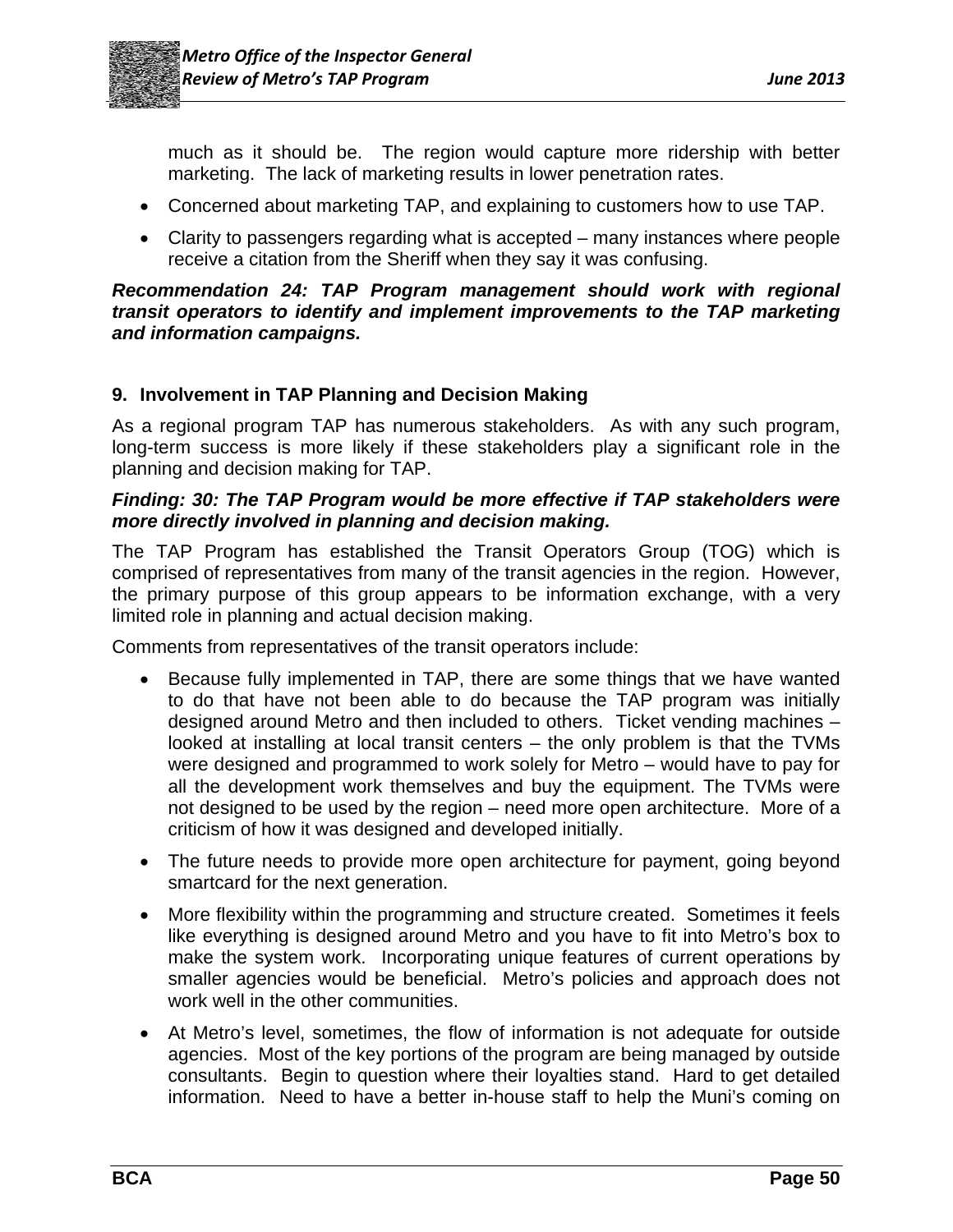

board. TAP Program staff are stretched thin. Need to look at internal structure to better meet needs and benefit participants.

*Recommendation 25: TAP Program management should identify and evaluate options for increasing stakeholder involvement in TAP planning and decision making and present these options to the Metro Board for consideration.*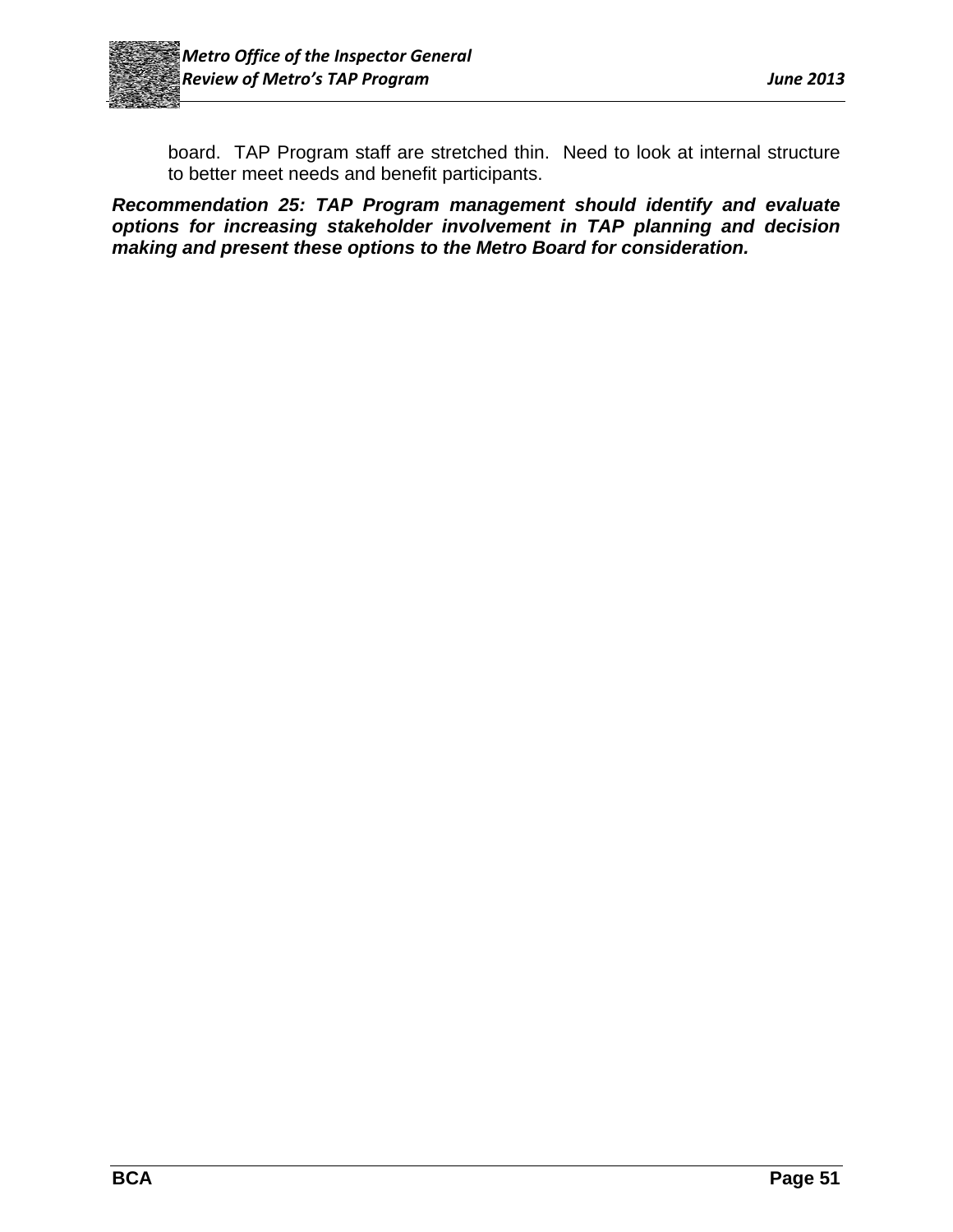# **7. TAP Organizational Structure, Key Functions and Staffing**

An objective of this review was to evaluate the current TAP organizational structure. This included evaluating the effectiveness of the current organizational structure, identifying tasks performed by consultants that can be performed in-house, and to determine if tasks or function of the TAP Program should be moved to other departments.

To evaluate the current TAP organizational structure, key functions and staffing we:

- Obtained and reviewed the work performed by the task force.
- Reviewed organization charts, job descriptions and work plans for all TAP employees.
- Conducted interviews with current and former TAP Program management, and with OMB management.
- Conducted individual interviews with all TAP employees and consultants.
- Conducted interviews with MTA management.
- Analyzed organization structure and functions of the TAP Program Office and other MTA departments involved.
- Evaluated the effectiveness of the current organizational structure based on TAP goals, objectives, current stage, and best practices.
- Discussed organization structure and options with TAP management.

# **A. TAP Organization Structure**

An organization's structure should provide a framework of functional areas within which individuals can achieve the organization's goals. An effective organization structure clearly reflects the priorities of the organization, facilitates effective service delivery and problem solving, ensures consistency of direction and management control, minimizes obstacles and barriers to performance, and stimulates a culture of shared accomplishment and teamwork. In addition, an organization must have the staff resources and capabilities to effectively achieve its goals.

The TAP Program is currently staffed with nine full-time employees. The full-time employees are supplemented by five consultants and four temporary employees. The following exhibit shows the current organization structure of the TAP Program.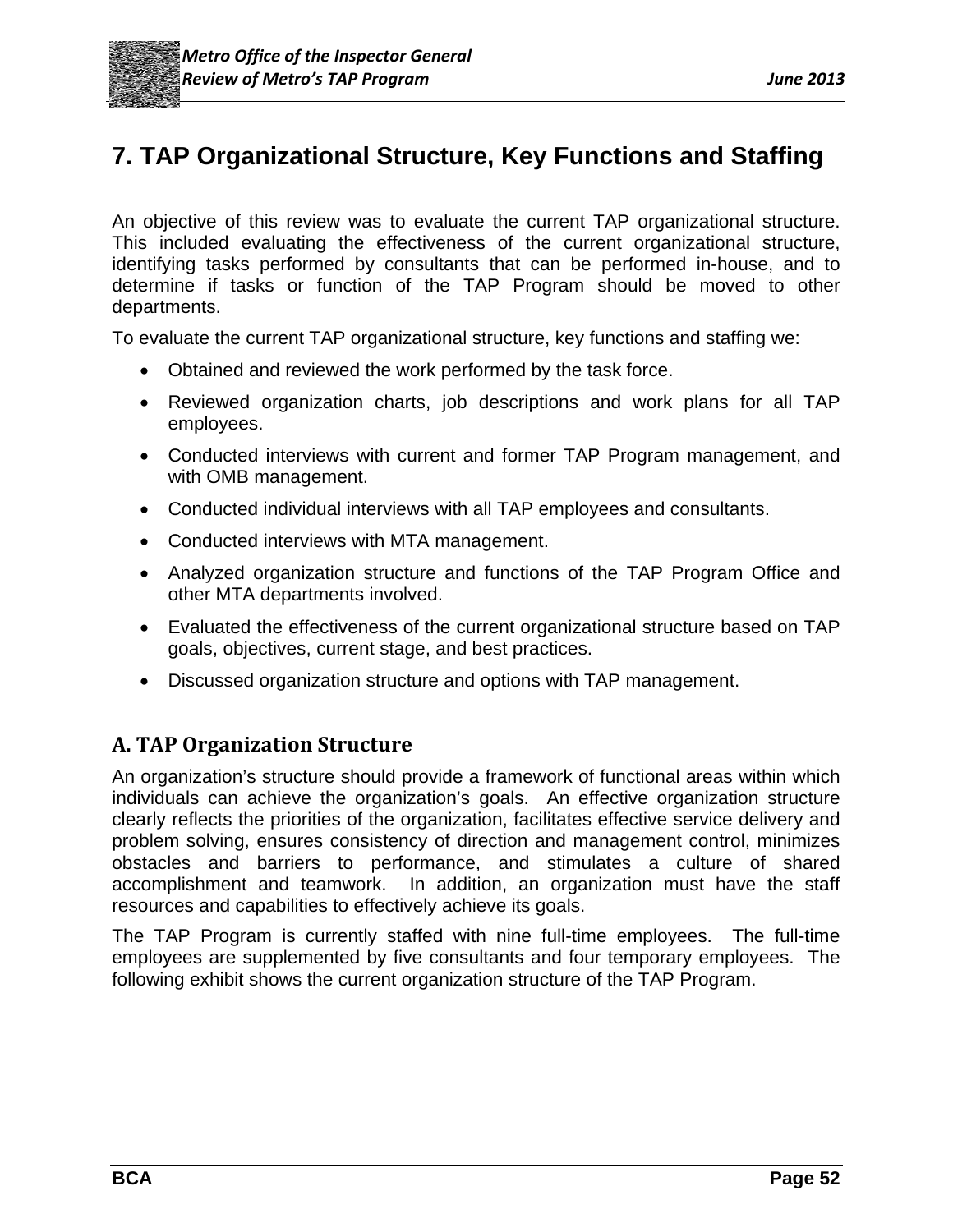



#### *Finding 31: The current TAP Program organizational structure does not provide appropriate clarity or distribution of authority and responsibility, spans of control, coverage of key functions, or resources needed for TAP to be effective.*

The TAP Program has three primary functions:

- Planning, Development and Implementation
- Operating and Maintaining
- Customer and Partner Management

Under the current organizational structure, only one of these primary functions is adequately staffed and supported. The planning, development and implementation functions have been supported somewhat by consultants. However, much of this function has not been accomplished. The previous review of TAP identified the lack of overall planning for TAP as a major issue and concern. The review also expressed concerns about the lack of an integrated program management plan, and detailed operating strategy. The review further identified a general lack of program and project management tools and staff capabilities. These concerns have not been addressed by TAP due to inadequate staffing.

The key TAP function of customer and partner management has also been inadequately staffed and supported. The staff of this function is limited to one Director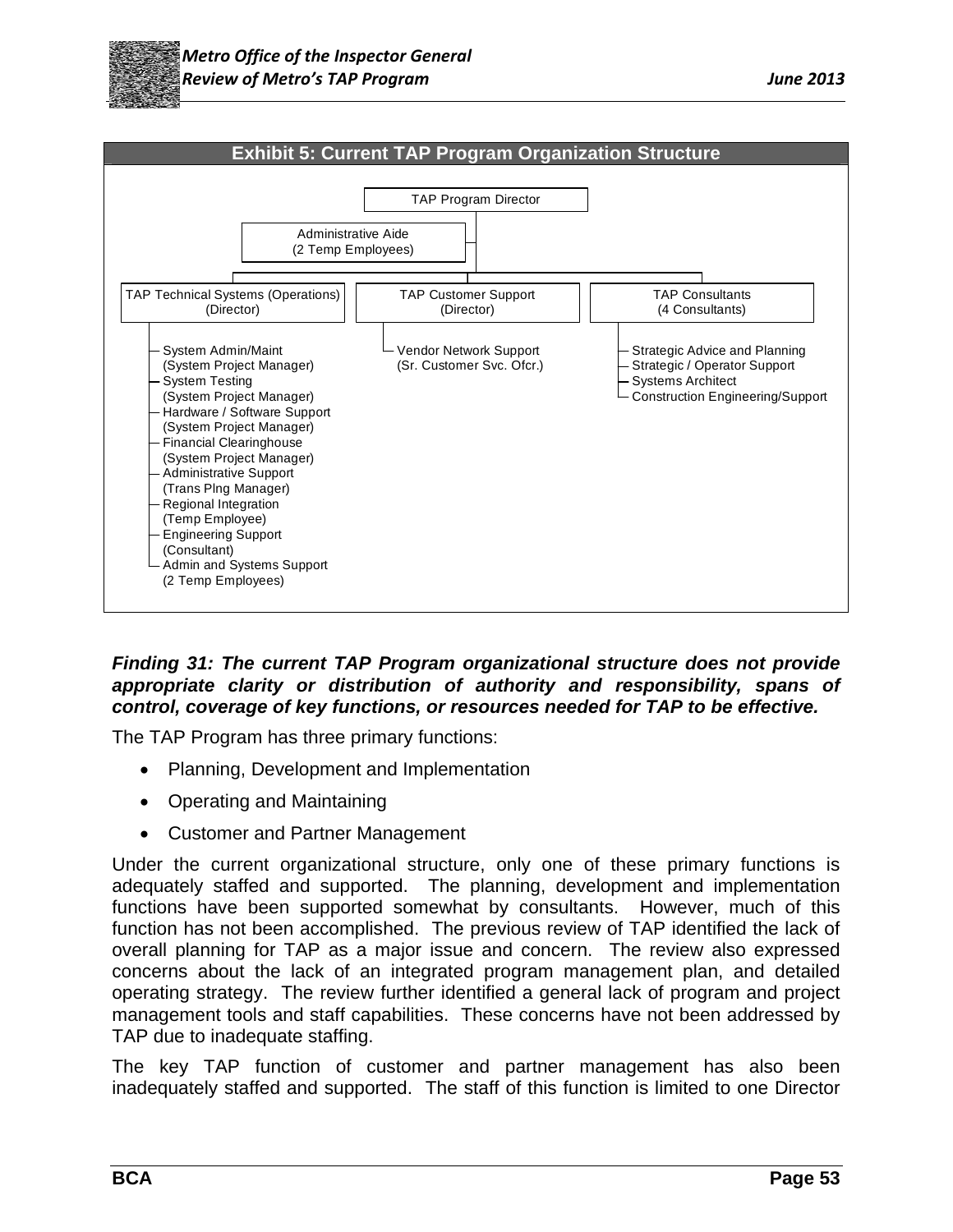

and one Senior Customer Service Officer. Many of the issues and obstacles to regional integration of TAP identified by regional transit agencies are the result of this lack of staff and capability within the TAP Program.

The revised TAP Program organizational structure proposed by TAP management and OMB address the issues and weaknesses of the current organizational structure, and is consistent with best management practices. During this review, we provided feedback on earlier proposed versions of the revised organizational structure. This feedback has been incorporated into the proposed revised structure.

The following exhibit shows the proposed revised organization structure for the TAP Program.



*Recommendation 26: TAP Program management should move forward with implementation of the proposed revised organization structure.*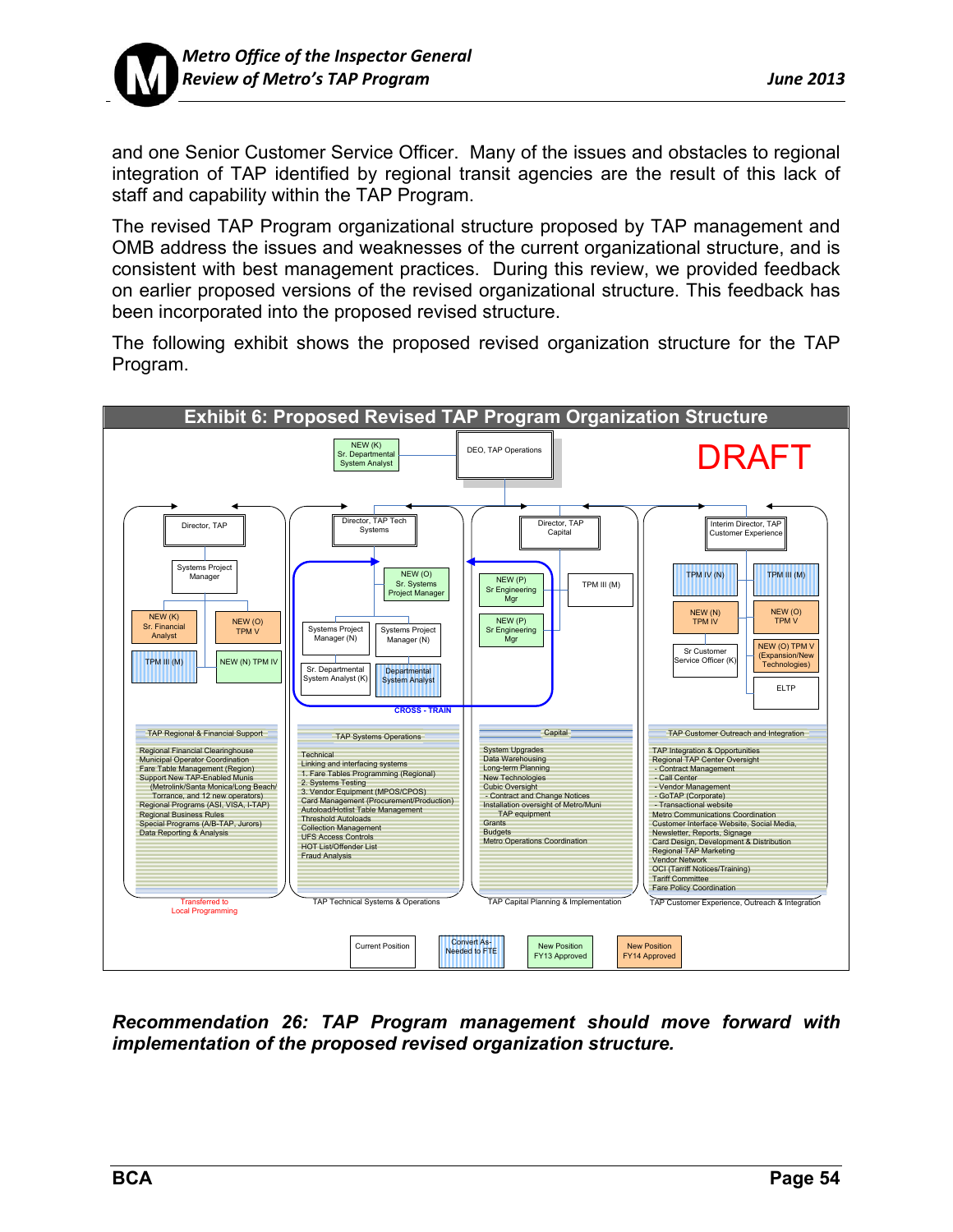

# **B. Use of Consultants by TAP**

Consultants can be of substantial value to a program such as TAP. This value is created when consultants possess special knowledge and expertise. It is also created when specific short-term objectives require this special knowledge and expertise. Typically, consultants should be used for short-duration projects, to supplement existing staff, or to conduct short-term analysis to support decision-making or program development.

#### *Finding 32: The TAP Program would be more effective if key ongoing functions were performed by full-time Metro employees rather than consultants.*

The TAP Program has been reliant on consultants to perform key functions from essentially the beginning of the Program. Initially, consultants were used primarily to evaluate alternative approaches and technology, and to develop preliminary plans for the development and implementation of TAP. The analysis provided was very valuable, and provided much needed support and direction for the Board's decision making, and for Program design. The TAP Program became reliant on the consultant staff, and lacked regular staff required to do much of the work of the Program. We found no duplication of functions and efforts between TAP Program consultants and Metro staff.

The TAP Program has developed a plan to eliminate 4 consultants and replace them with 5 new full-time Metro employee positions. The TAP Program estimated savings of approximately \$1.25 million from discontinuing the consultant services, which will more than cover the costs of the new employee positions. The TAP Program plans to maintain the current consultants through the end of FY 2013 in order to train and provide transition assistance for the new employees.

#### *Recommendation 27: TAP Program management should move forward with plans to replace consultant staff with full-time Metro employees.*

# **C. Use of Temporary Employees by TAP**

Temporary employees are intended to fill in when seasonal work or work of a limited duration needs to be accomplished. Temporary employees can also be very useful during transition periods when one employee has left a position and time is needed to recruit, select, and hire a new employee.

#### *Finding 33: The TAP Program would be more effective if key ongoing functions were performed by permanent full-time Metro employees rather than temporary employees.*

The TAP Program currently has five temporary or "as-needed" employees. Some of these employees have been part of the program for over 5 years. The advantage of such temporary employees is that they do not carry the same overhead costs for benefits as regular full-time employees.

The disadvantage of temporary employees is that they may not be able to be assigned or assume full-time responsibilities. Some of these employees are limited in the total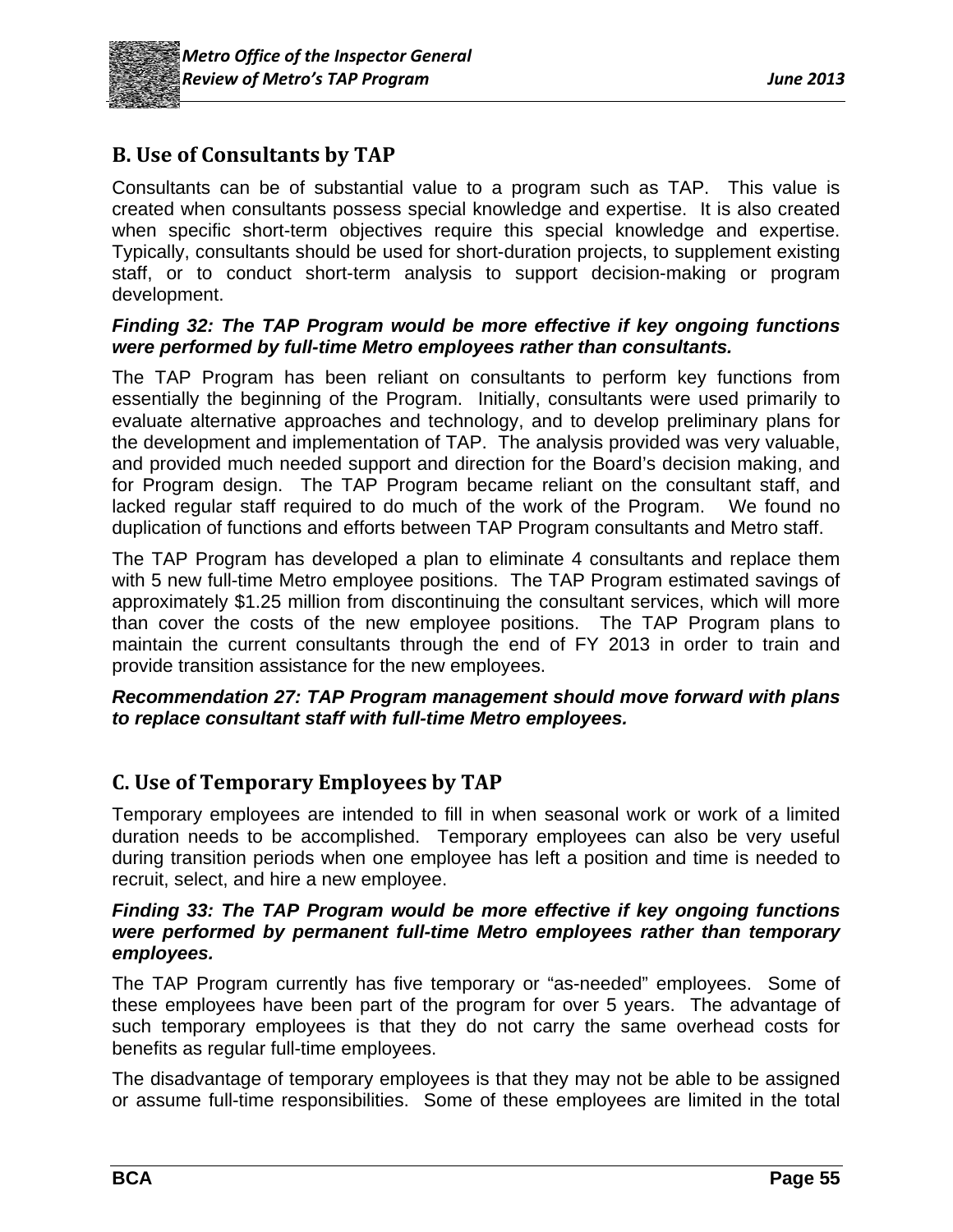

number of hours they are allowed to work each year, and are essentially half-time employees. Some have been off work for two to three months at a time due to the limits on the number of hours they are allowed to work each year.

The TAP Program has developed a plan to convert 4 current temporary employee positions to new full-time Metro employee positions. The TAP Program estimates the \$1.25 million in savings from discontinuing the consultant services discussed in the previous finding will cover the costs of these new full-time employee positions.

#### *Recommendation 28: TAP Program management should move forward with plans to convert temporary staff position to full-time Metro employee positions.*

# **D. TAP Functions Currently not Adequately Staffed**

The previous review of TAP stated that: "The internal staffing of the program management office does not appear sufficient to manage a program of this magnitude." In reviewing the functions and activities required to implement the TAP program, including regional integration, we agree.

#### *Finding 34: Some key functions for TAP to be successful, and integrated throughout the region, are currently not staffed within the TAP Program.*

The following functions do not currently appear to be adequately staffed:

- *Implementation Support for Regional Transit Agencies* Several transit agencies have expressed a need for assistance in identifying the potential ongoing capital, operating, and maintenance costs related to TAP and TAP equipment. They also have expressed a desire to better understand the financial clearinghouse for allocating and distributing fare revenue, and a better understanding of TAP operating rules and agreements. TAP has had limited staff resources available to provide this assistance.
- *Resolution of Regional Fare Policy Issues* A substantial obstacle to regional integration of TAP has been the need to resolve some regional fare policy issues, including the handling of interagency transfers. TAP has had limited staff resources available to address these policy issues.
- *Oversight of the TAP Service Center* The TAP Service Center is key in supporting the TAP system and regional transit agencies on TAP. The Service Center currently costs approximately \$10 Million annually. TAP has not had staff resources devoted to providing ongoing oversight of this contracted service, nor to addressing and resolving ongoing issues and concerns about the services being provided.
- *TAP Marketing and Information* TAP can be complex and not always easily understood or used by customers. Effective marketing and information campaigns are critical to ensuring customers have a positive experience using TAP, and regional transit agency partners have a positive experience being part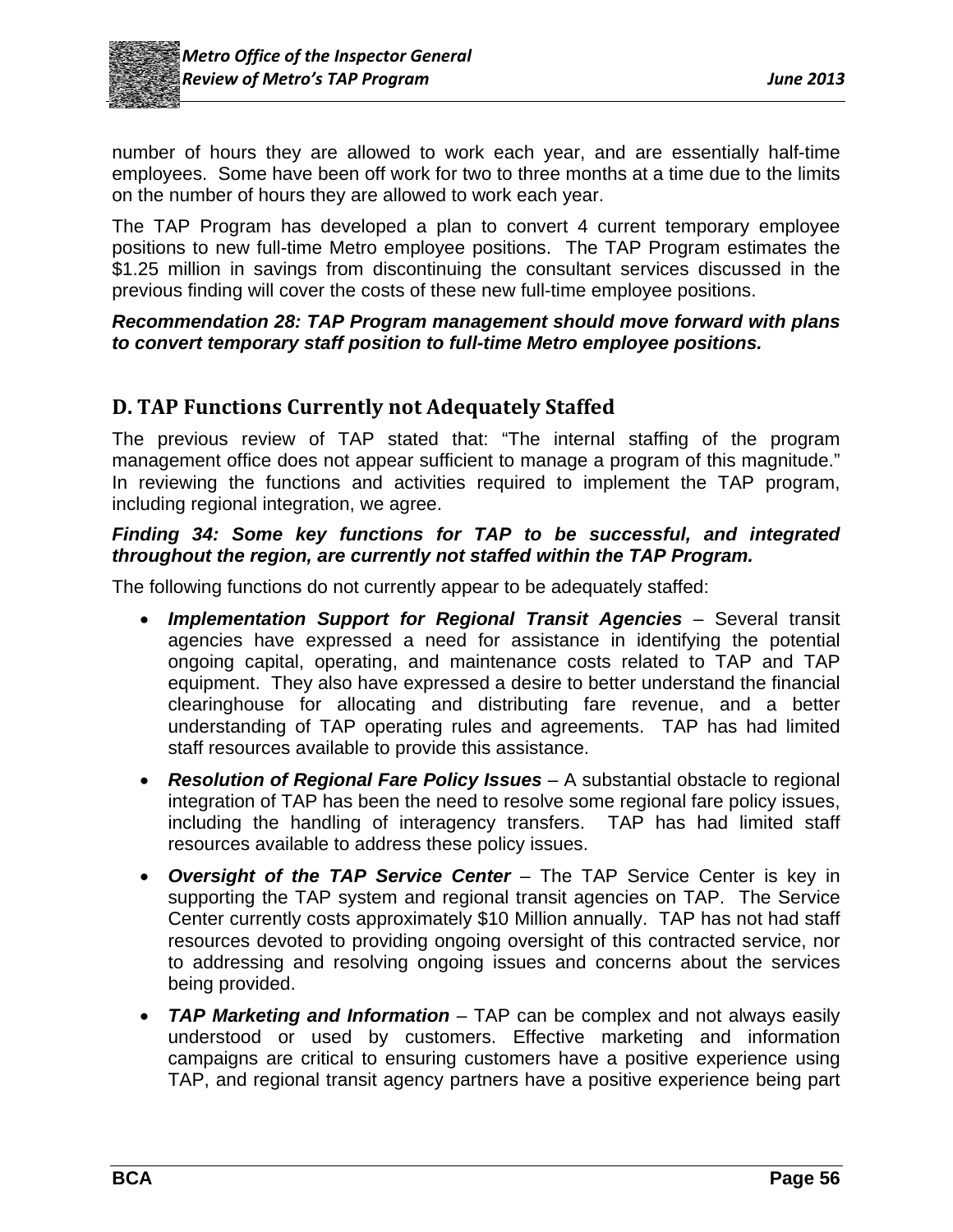

of TAP. TAP staff resources coordinating and overseeing TAP marketing and information sharing has been very limited.

*Recommendation 29: TAP Program management should move forward with plans to augment the TAP Program staff to address staff shortages in the functions listed above.* 

# **E. Implementation of Previous Review Recommendations**

#### *Finding 35: Most of the recommendations made in the previous review of TAP report have not been implemented.*

The previous review of TAP, conducted in 2009, included a total of thirteen recommendations to improve the operations and effectiveness of TAP. The TAP Program has implemented 2 of the 13 recommendations made as part of the previous review, largely due to lack of staff and capability to effectively implement these recommendations. The specific recommendations, their status, actions taken by TAP to implement, and actions to be completed are listed in the appendix of this report.

*Recommendation 30: TAP Program management should complete the implementation of open recommendations made in the previous review of TAP report.*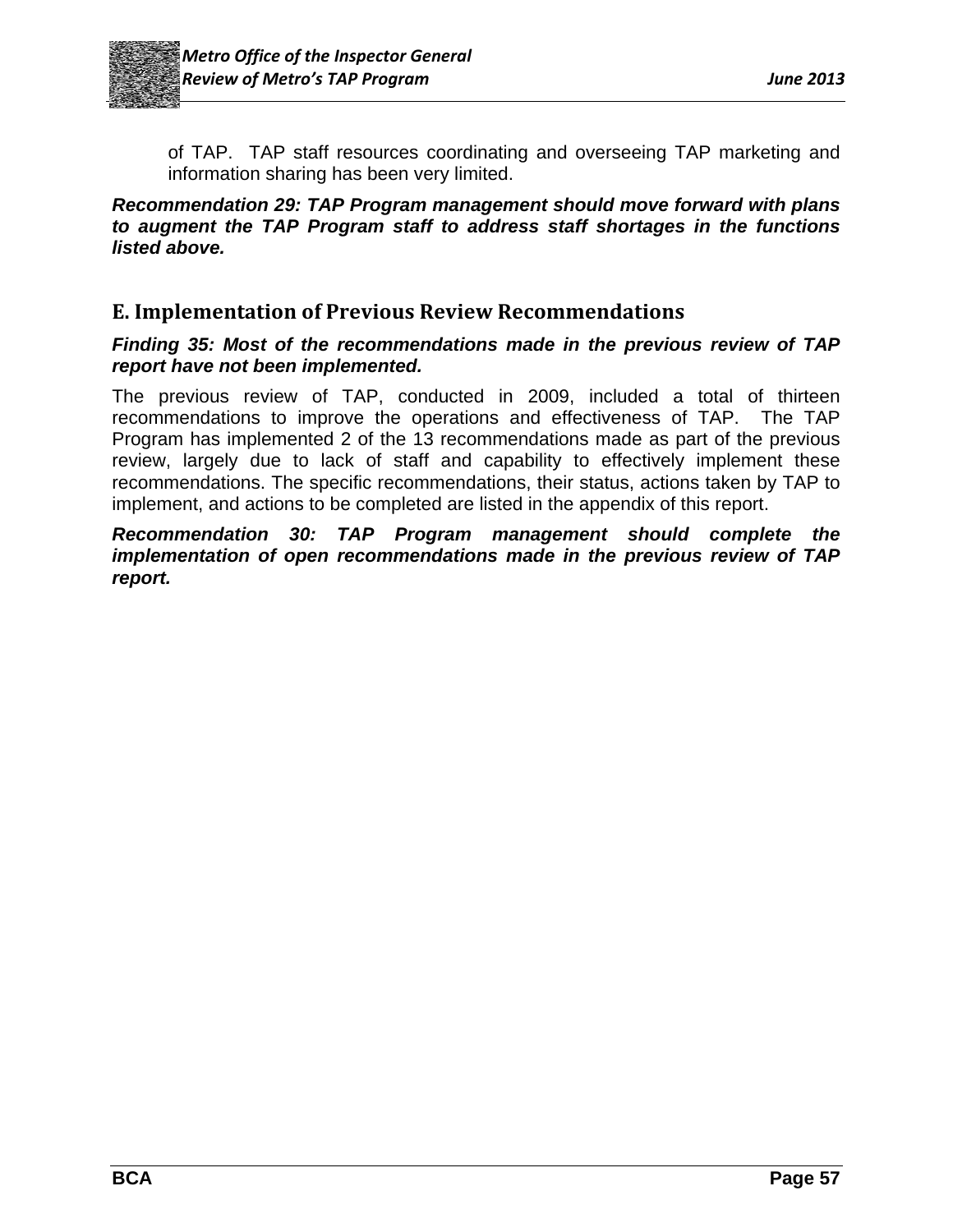

# **8. Appendix**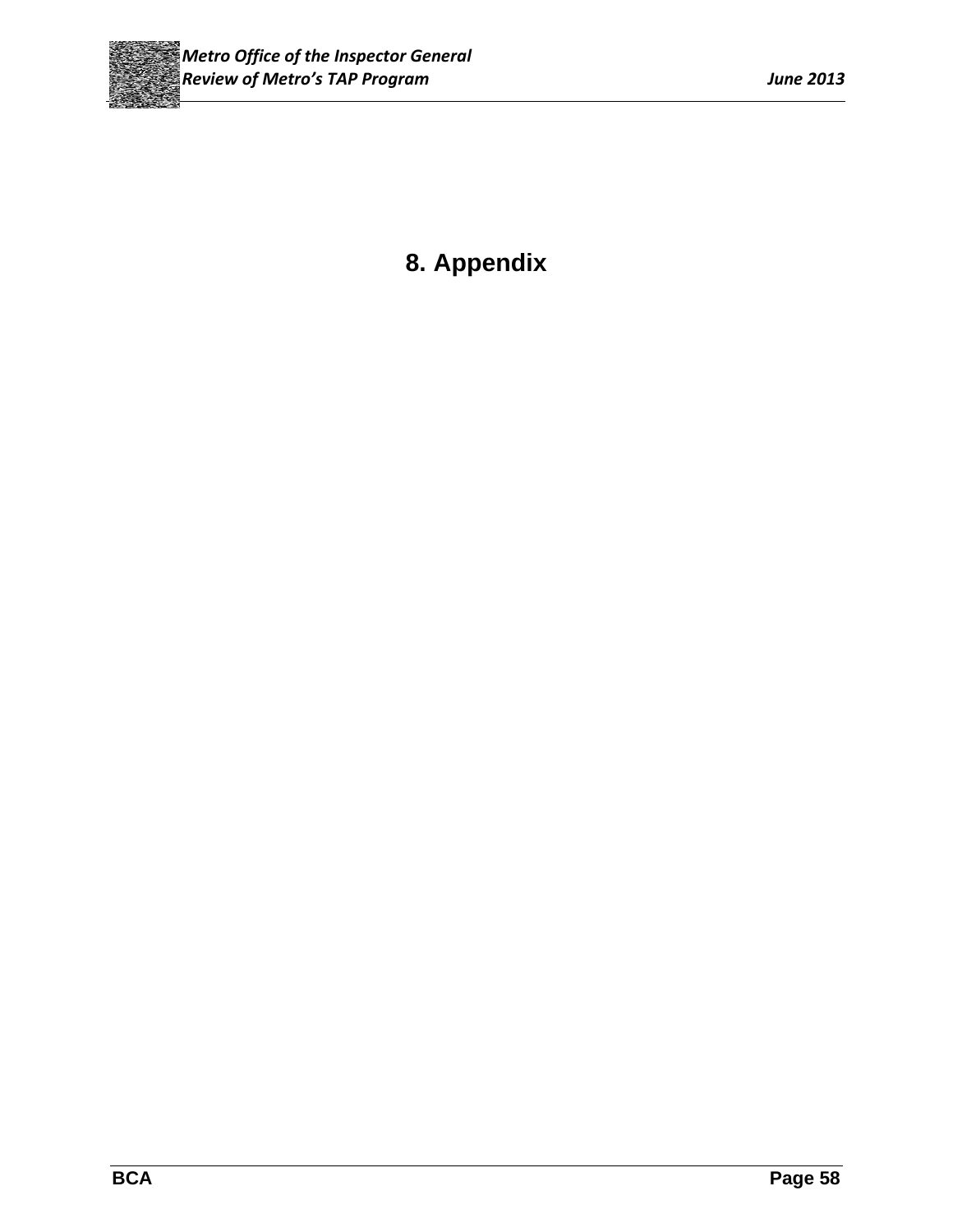

| <b>Exhibit 7: Summary of Contract and Modifications</b><br><b>Cubic Transportation Company</b> |                                                          |                             |                                                    |                                  |                                                                 |
|------------------------------------------------------------------------------------------------|----------------------------------------------------------|-----------------------------|----------------------------------------------------|----------------------------------|-----------------------------------------------------------------|
|                                                                                                | <b>Description</b>                                       | <b>Board</b><br><b>Date</b> | <b>Board</b><br><b>Authorized</b><br><b>Amount</b> | <b>Contract</b><br><b>Amount</b> | Remaining<br><b>Board</b><br><b>Authorized</b><br><b>Amount</b> |
| <b>Original Contract:</b>                                                                      | <b>Universal Fare System</b>                             | 2/28/02                     | \$84,003,444                                       | \$84,003,444                     |                                                                 |
| <b>Modification</b>                                                                            |                                                          |                             |                                                    |                                  |                                                                 |
| 5                                                                                              | Third Coin Hopper                                        |                             |                                                    | 416,858                          |                                                                 |
| 11                                                                                             | <b>SCADA Cable Installation on PGL</b>                   |                             |                                                    | 48,476                           |                                                                 |
| 18                                                                                             | Deletion of Printer from Hand Held Unit                  |                             |                                                    | (35, 252)                        |                                                                 |
| 19                                                                                             | Add Variable Message Indicator                           |                             |                                                    | 243,828                          |                                                                 |
| 22                                                                                             | Data Transmission System                                 |                             |                                                    | 675,000                          |                                                                 |
| 23                                                                                             | Mifare Card Initialization and Verification              |                             |                                                    | 9,629                            |                                                                 |
| 24                                                                                             | Farebox Mounting Adapter for NABI Buses                  |                             |                                                    | 32,485                           |                                                                 |
| 26                                                                                             | Remove Requirement for Focus Group for TVM<br>and SAV    |                             |                                                    | (111, 704)                       |                                                                 |
| 27                                                                                             | <b>Farebox Rotation</b>                                  |                             |                                                    | 74,967                           |                                                                 |
| 29                                                                                             | <b>Stainless Panels</b>                                  |                             |                                                    | 45,521                           |                                                                 |
| 30                                                                                             | Metro Orange Line Data COMS cabling                      |                             |                                                    | 41,560                           |                                                                 |
| 32                                                                                             | Add Spare parts for Eastside Extension                   |                             |                                                    | 15,480                           |                                                                 |
| 33                                                                                             | Mifare Card Functionality on UFS                         |                             |                                                    | 33,105                           |                                                                 |
| 35                                                                                             | <b>OCU Mount</b>                                         |                             |                                                    | 87,634                           |                                                                 |
| 37.01                                                                                          | <b>PGL Betterments</b>                                   |                             |                                                    | (33, 116)                        |                                                                 |
| 38                                                                                             | Willow Station, Installation of third TVM and two<br>SAV |                             |                                                    | 10,084                           |                                                                 |
| 39                                                                                             | Upgrade CDCS to Fiber Disk Storage                       |                             |                                                    | 20,000                           |                                                                 |
| 43                                                                                             | HHV, MPOS, CPOS, Interim Maint. Deduct                   |                             |                                                    | (162, 628)                       |                                                                 |
| 45                                                                                             | Replace Go-Cards with Mi-Fare Cards                      |                             |                                                    |                                  |                                                                 |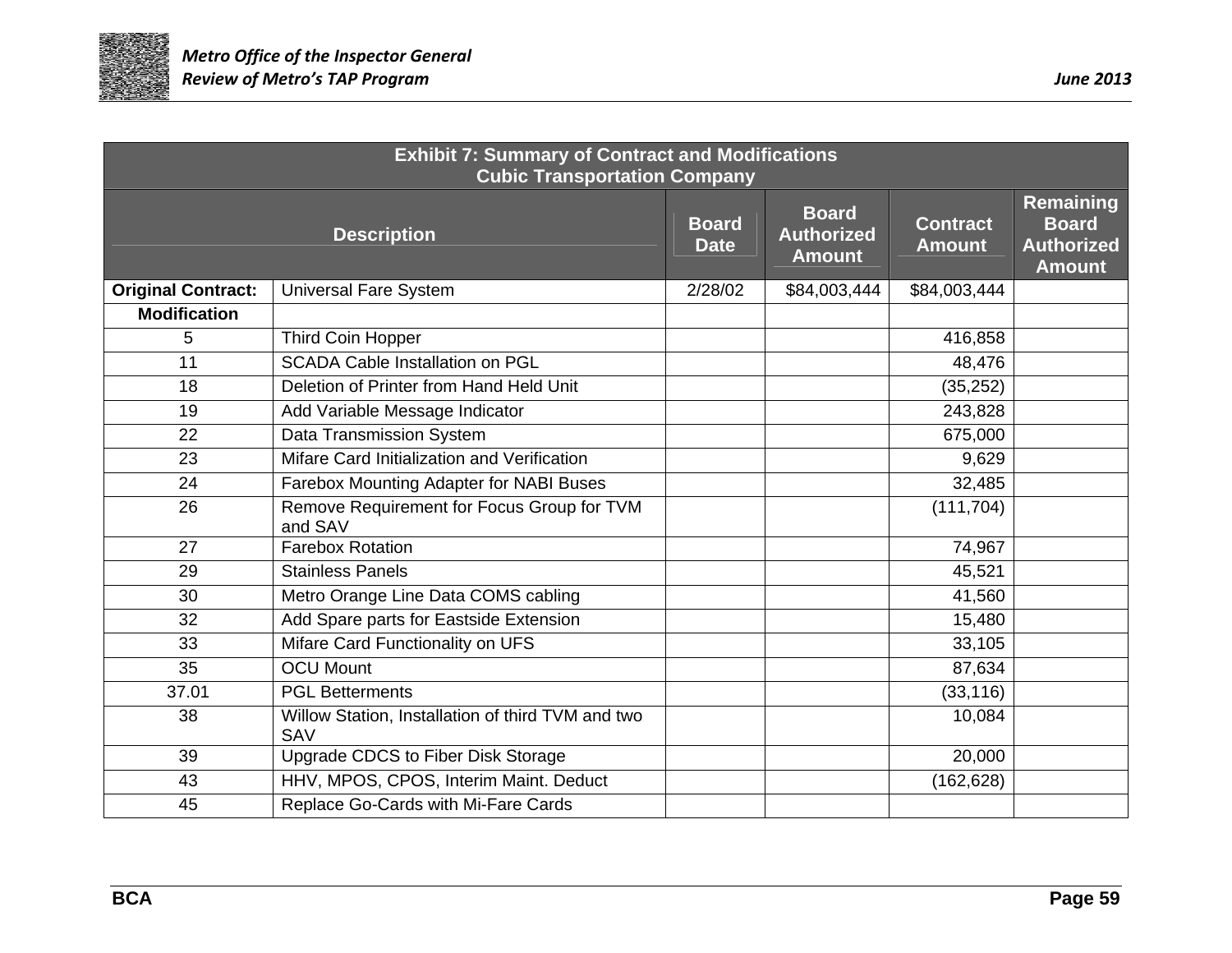

| <b>Exhibit 7: Summary of Contract and Modifications</b><br><b>Cubic Transportation Company</b> |                                                                                                                           |                             |                                                    |                                  |                                                                        |
|------------------------------------------------------------------------------------------------|---------------------------------------------------------------------------------------------------------------------------|-----------------------------|----------------------------------------------------|----------------------------------|------------------------------------------------------------------------|
|                                                                                                | <b>Description</b>                                                                                                        | <b>Board</b><br><b>Date</b> | <b>Board</b><br><b>Authorized</b><br><b>Amount</b> | <b>Contract</b><br><b>Amount</b> | <b>Remaining</b><br><b>Board</b><br><b>Authorized</b><br><b>Amount</b> |
| 46                                                                                             | Relocate Data Probes & Receiver Vault Conduit<br>at Div. 7                                                                |                             |                                                    | (1, 157, 850)                    |                                                                        |
| 47                                                                                             | Revision to UFS Base & Regional Manuals for<br>release to ACS                                                             |                             |                                                    | 29,787                           |                                                                        |
| 48                                                                                             | Expo Line - Pico Station Infrastructure                                                                                   |                             |                                                    | 46,000                           |                                                                        |
| 49.01                                                                                          | Relocation of UFS Lab Equip to UFG 4th Floor                                                                              |                             |                                                    | 18,542                           |                                                                        |
| 50 & 50.01                                                                                     | Expo Line - 7th and Metro, additional<br>infrastructure                                                                   |                             |                                                    | 106,905                          |                                                                        |
| 51                                                                                             | <b>Handheld Validator Holster</b>                                                                                         |                             |                                                    | 51,546                           |                                                                        |
| 52                                                                                             | Installation and Testing of Farebox at<br><b>Transportation Concepts</b>                                                  |                             |                                                    | 6,184                            |                                                                        |
| 53.01                                                                                          | Relocated OCU's on Ford Cutaways and MST<br><b>Buses at Contracted Services</b>                                           |                             |                                                    | 16,091                           |                                                                        |
| 54                                                                                             | Installation of one Farebox and Testing for Two<br><b>Fareboxes at Contracted Services</b>                                |                             |                                                    | 79,170                           |                                                                        |
| 56                                                                                             | <b>Contracted Bus Service Equipment Change</b>                                                                            |                             |                                                    | 18,843                           |                                                                        |
| 57                                                                                             | <b>Installation Acceptance Testing, First Transit</b>                                                                     |                             |                                                    | 36,704                           |                                                                        |
| 58                                                                                             | UFS Equipment, Expo, Venice/Robertson                                                                                     |                             |                                                    | 3,040                            |                                                                        |
| 59                                                                                             | Regional CDCS, Electrical Power reconfiguration                                                                           |                             |                                                    | 304,246                          |                                                                        |
| 62                                                                                             | UFS Equipment, Expo, Truesdale Station                                                                                    |                             |                                                    | 17,186                           |                                                                        |
| 63.01                                                                                          | Transfer of Maintenance dollars from Mod 68.01<br>for Orange Line moved to System Support<br>Services, Zero dollar impact |                             |                                                    | 284,167                          |                                                                        |
| 64                                                                                             | \$5 Dollar Bill handling Units for Fareboxes and<br><b>TVM</b>                                                            |                             |                                                    | 304,658                          |                                                                        |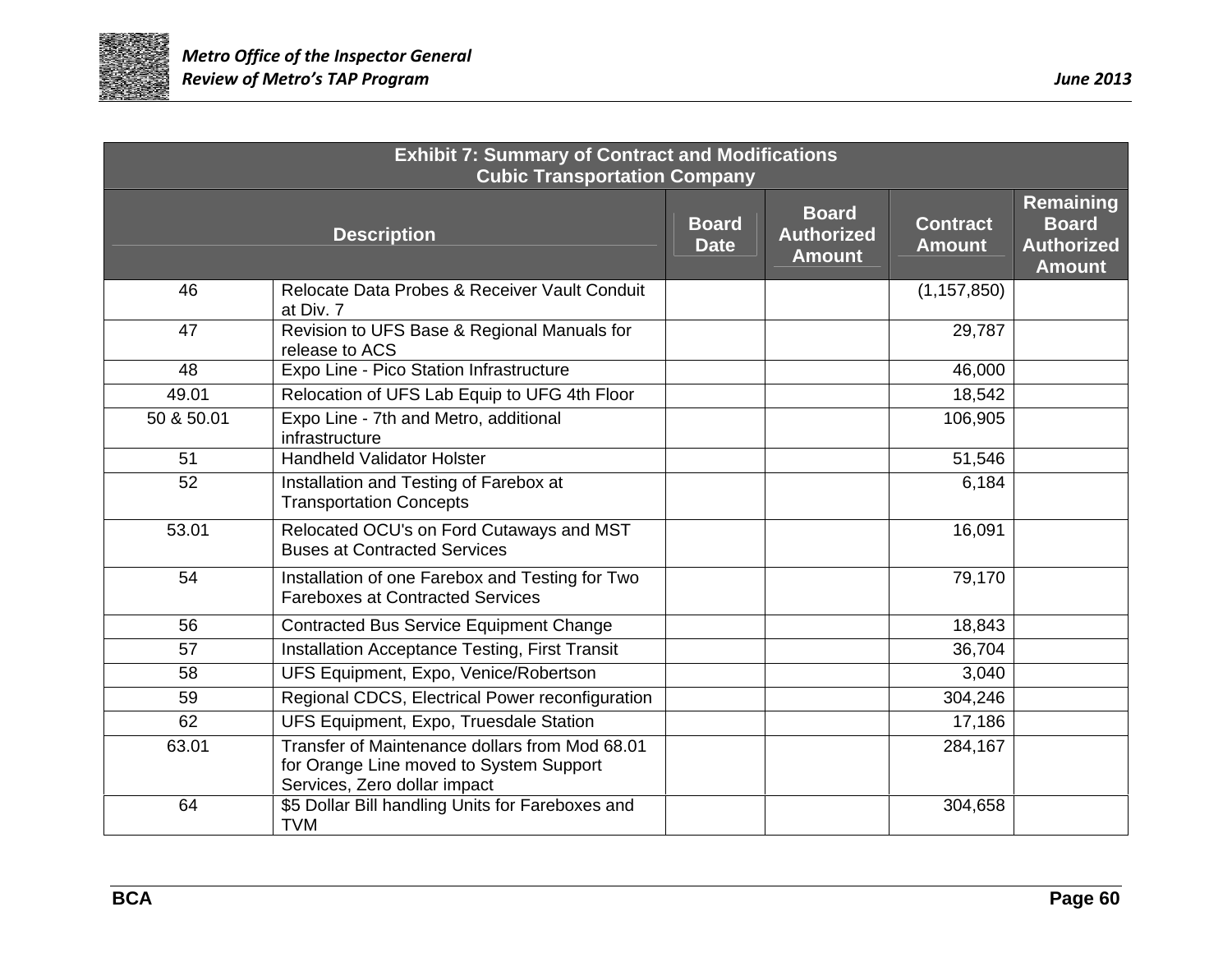

| <b>Exhibit 7: Summary of Contract and Modifications</b><br><b>Cubic Transportation Company</b> |                                                                |                             |                                                    |                                  |                                                                 |
|------------------------------------------------------------------------------------------------|----------------------------------------------------------------|-----------------------------|----------------------------------------------------|----------------------------------|-----------------------------------------------------------------|
|                                                                                                | <b>Description</b>                                             | <b>Board</b><br><b>Date</b> | <b>Board</b><br><b>Authorized</b><br><b>Amount</b> | <b>Contract</b><br><b>Amount</b> | Remaining<br><b>Board</b><br><b>Authorized</b><br><b>Amount</b> |
| 65                                                                                             | Installation of SAV's for Eastside Extension                   |                             |                                                    | 34,077                           |                                                                 |
| 66                                                                                             | Relocation of Swing Gate, Wilshire Normandie                   |                             |                                                    | 18,905                           |                                                                 |
| 68.01                                                                                          | Transfer Maintenance Dollars to Mod. 63.01                     |                             |                                                    | 13,031                           |                                                                 |
| 69                                                                                             | Additional TVM at Aviation, Greenline                          |                             |                                                    | 41,844                           |                                                                 |
| 70                                                                                             | <b>TAP Card Physical testing</b>                               |                             |                                                    | 96,726                           |                                                                 |
| 71                                                                                             | <b>Concession Light Functionality</b>                          |                             |                                                    | 45,024                           |                                                                 |
| 73                                                                                             | <b>APT Test Server Imaging</b>                                 |                             |                                                    | 33,854                           |                                                                 |
| 74                                                                                             | <b>Contracted Services, Relocation</b>                         |                             |                                                    | 993,795                          |                                                                 |
| 75                                                                                             | Additional Limited function, Sales Office Terminal             |                             |                                                    | 59,209                           |                                                                 |
| 76                                                                                             | Cisco API                                                      |                             |                                                    | 69,097                           |                                                                 |
| $\overline{77}$                                                                                | Limited Use Security Key Installation                          |                             |                                                    | 40,204                           |                                                                 |
| 78                                                                                             | Update Farebox Config to Support Aruba<br><b>Wireless</b>      |                             |                                                    | 80,911                           |                                                                 |
| 79                                                                                             | Relocation of test Lab Equipment                               |                             |                                                    | 362,069                          |                                                                 |
| 80                                                                                             | Four byte to seven byte Smard Card Software                    |                             |                                                    | 24,004                           |                                                                 |
| 81                                                                                             | Fencing Modification, N. Hollywood & Avalon                    |                             |                                                    | 15,531                           |                                                                 |
| 82                                                                                             | TVM at Hollywood and Western                                   |                             |                                                    | 363,492                          |                                                                 |
| 83                                                                                             | <b>DCU/Lite Validator Equipment</b>                            |                             |                                                    | 386,680                          |                                                                 |
| 84                                                                                             | <b>Install TVM's at Three Customer Center</b>                  |                             |                                                    | 111,188                          |                                                                 |
| 85                                                                                             | <b>Cubic Modification to Gate Software/locking</b><br>Commands |                             |                                                    | 415,184                          |                                                                 |
| 86                                                                                             | UFS Equipment for Expo Phase 1, Farmdale<br><b>Station</b>     |                             |                                                    | 15,909                           |                                                                 |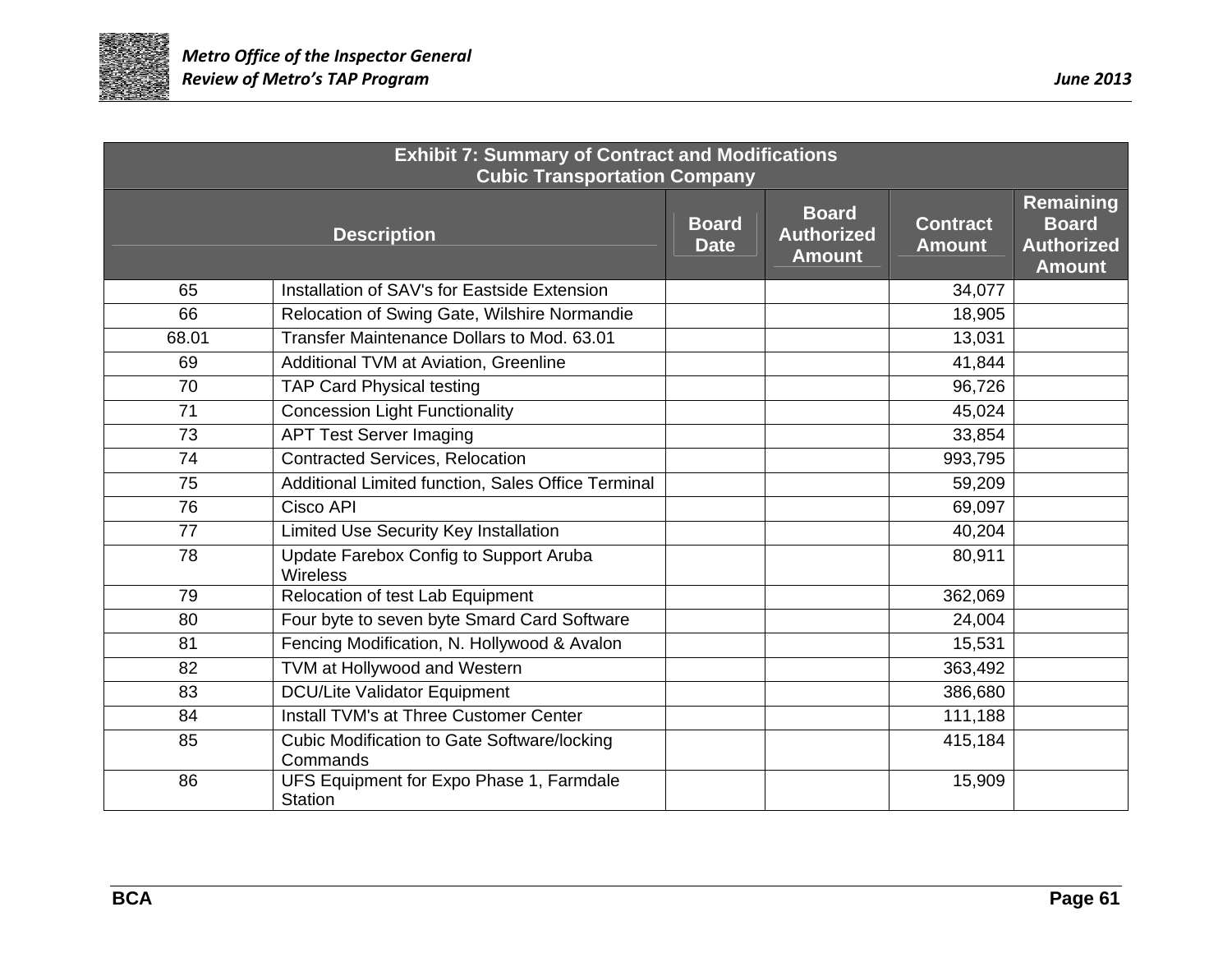

| <b>Exhibit 7: Summary of Contract and Modifications</b><br><b>Cubic Transportation Company</b> |                                                                                                                                                                                                |                             |                                                    |                                  |                                                                        |  |
|------------------------------------------------------------------------------------------------|------------------------------------------------------------------------------------------------------------------------------------------------------------------------------------------------|-----------------------------|----------------------------------------------------|----------------------------------|------------------------------------------------------------------------|--|
|                                                                                                | <b>Description</b>                                                                                                                                                                             | <b>Board</b><br><b>Date</b> | <b>Board</b><br><b>Authorized</b><br><b>Amount</b> | <b>Contract</b><br><b>Amount</b> | <b>Remaining</b><br><b>Board</b><br><b>Authorized</b><br><b>Amount</b> |  |
| 87                                                                                             | Relocation of Ticket Vending Machines at Green<br>Line, Long Beach Station                                                                                                                     |                             |                                                    | 611,677                          |                                                                        |  |
| 88                                                                                             | Mobile Validator, Non-Recurring Engineering                                                                                                                                                    |                             |                                                    | 17,592                           |                                                                        |  |
| 89                                                                                             | Expo-Pico Station North Platform TVM/SAV Work                                                                                                                                                  |                             |                                                    | (64, 170)                        |                                                                        |  |
| 90                                                                                             | Deletion of Contract Lines 1.03, 1.04, 1.33                                                                                                                                                    |                             |                                                    | 34,483                           |                                                                        |  |
| 91                                                                                             | Metro Orange Line Extension, Installation of 12<br><b>Owner Provided SAVs</b>                                                                                                                  |                             |                                                    | 4,129                            |                                                                        |  |
| 95                                                                                             | <b>UFS Equipment Storage Costs</b>                                                                                                                                                             |                             |                                                    |                                  |                                                                        |  |
|                                                                                                | UFS System - \$5M Contingency for Contract<br>modifications                                                                                                                                    | 2/28/02                     | 5,000,000                                          | 5,401,591                        | (401, 591)                                                             |  |
|                                                                                                | Subtotal                                                                                                                                                                                       |                             | 89,003,444                                         | 89,405,035                       | (401, 591)                                                             |  |
| SEPARATE DELEGATING AUTHORITY                                                                  |                                                                                                                                                                                                |                             |                                                    |                                  |                                                                        |  |
| 3                                                                                              | Orange Line - UFS Equipment                                                                                                                                                                    | 1/23/03                     | 7,454,844                                          | 7,454,844                        |                                                                        |  |
| 25, 25.01 & 25.02                                                                              | Municipal Operators /UFS Regional Central Data<br><b>Computer System</b>                                                                                                                       | 10/28/04                    | 6,100,000                                          | 5,316,714                        | 783,286                                                                |  |
| 28                                                                                             | Eastside Extension - UFS Equipment                                                                                                                                                             | 7/1/05                      | 3,808,722                                          | 3,808,722                        |                                                                        |  |
| 40                                                                                             | Expo Line - UFS Equipment                                                                                                                                                                      | 7/27/06                     | 5,200,000                                          | 5,197,204                        | 2,796                                                                  |  |
| 44                                                                                             | Additional UFS receiver vaults for Metro Bus<br>Operating Divisions and Metro contracted bus<br>operations; Capital rehabilitation and build out of<br>vault houses and related infrastructure | 2/23/06                     | 4,000,000                                          | 2,499,916                        | 1,500,084                                                              |  |
| 61                                                                                             | Fare Gates, Civil Work                                                                                                                                                                         | 2/28/08                     | 10,000,000                                         | 10,000,000                       |                                                                        |  |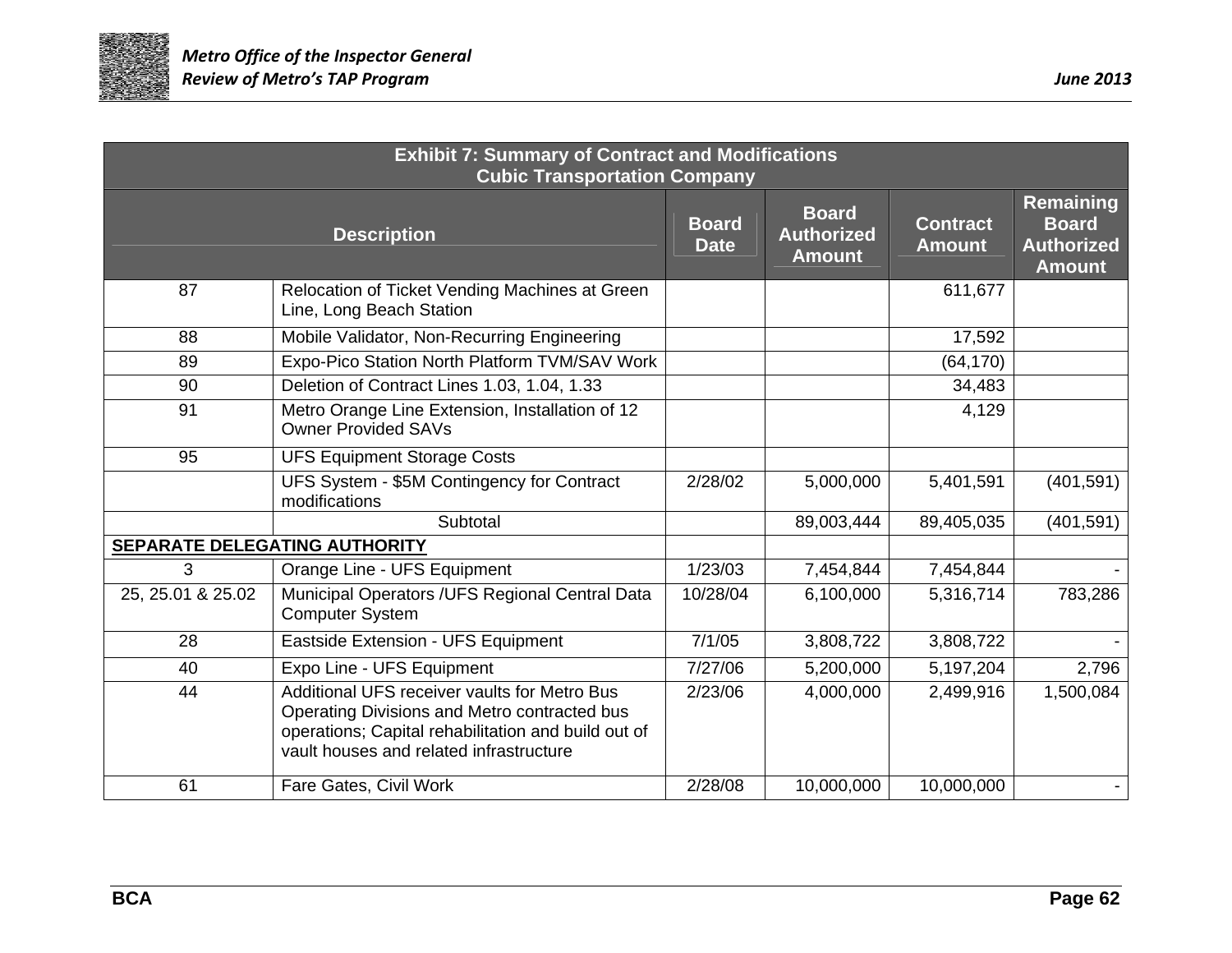

| <b>Exhibit 7: Summary of Contract and Modifications</b><br><b>Cubic Transportation Company</b> |                                                          |                             |                                                    |                                  |                                                                 |  |  |
|------------------------------------------------------------------------------------------------|----------------------------------------------------------|-----------------------------|----------------------------------------------------|----------------------------------|-----------------------------------------------------------------|--|--|
| <b>Description</b>                                                                             |                                                          | <b>Board</b><br><b>Date</b> | <b>Board</b><br><b>Authorized</b><br><b>Amount</b> | <b>Contract</b><br><b>Amount</b> | Remaining<br><b>Board</b><br><b>Authorized</b><br><b>Amount</b> |  |  |
| 63                                                                                             | Gate Maintenance / System Support Services               | 2/28/2008;<br>3/26/2009     | 35,240,000                                         | 33,988,558                       | 1,251,442                                                       |  |  |
| 68                                                                                             | Orange Line Extension - UFS Equipment                    | 4/22/10                     | 3,952,540                                          | 2,717,596                        | 1,234,944                                                       |  |  |
|                                                                                                | Subtotal                                                 |                             | 75,756,106                                         | 70,983,554                       | 4,772,552                                                       |  |  |
|                                                                                                | Total from Inception to June 30, 2012                    |                             | \$164,759,550                                      | \$160,420,469                    | \$4,339,081                                                     |  |  |
|                                                                                                |                                                          |                             |                                                    |                                  |                                                                 |  |  |
|                                                                                                | RECAP OF CONTRACT VALUE FROM INCEPTION TO 1/24/13        |                             |                                                    |                                  |                                                                 |  |  |
| Total from Inception to June 30, 2012                                                          |                                                          |                             | \$164,759,550                                      | \$160,420,469                    | \$4,339,081                                                     |  |  |
|                                                                                                | Total from 7/1/12 to 1/24/13 (see Exhibit C for details) |                             | 18,494,898                                         | 44,611                           | 18,450,287                                                      |  |  |
| <b>Grand Total</b>                                                                             |                                                          |                             | \$183,254,448                                      | \$160,465,080                    | \$22,789,368                                                    |  |  |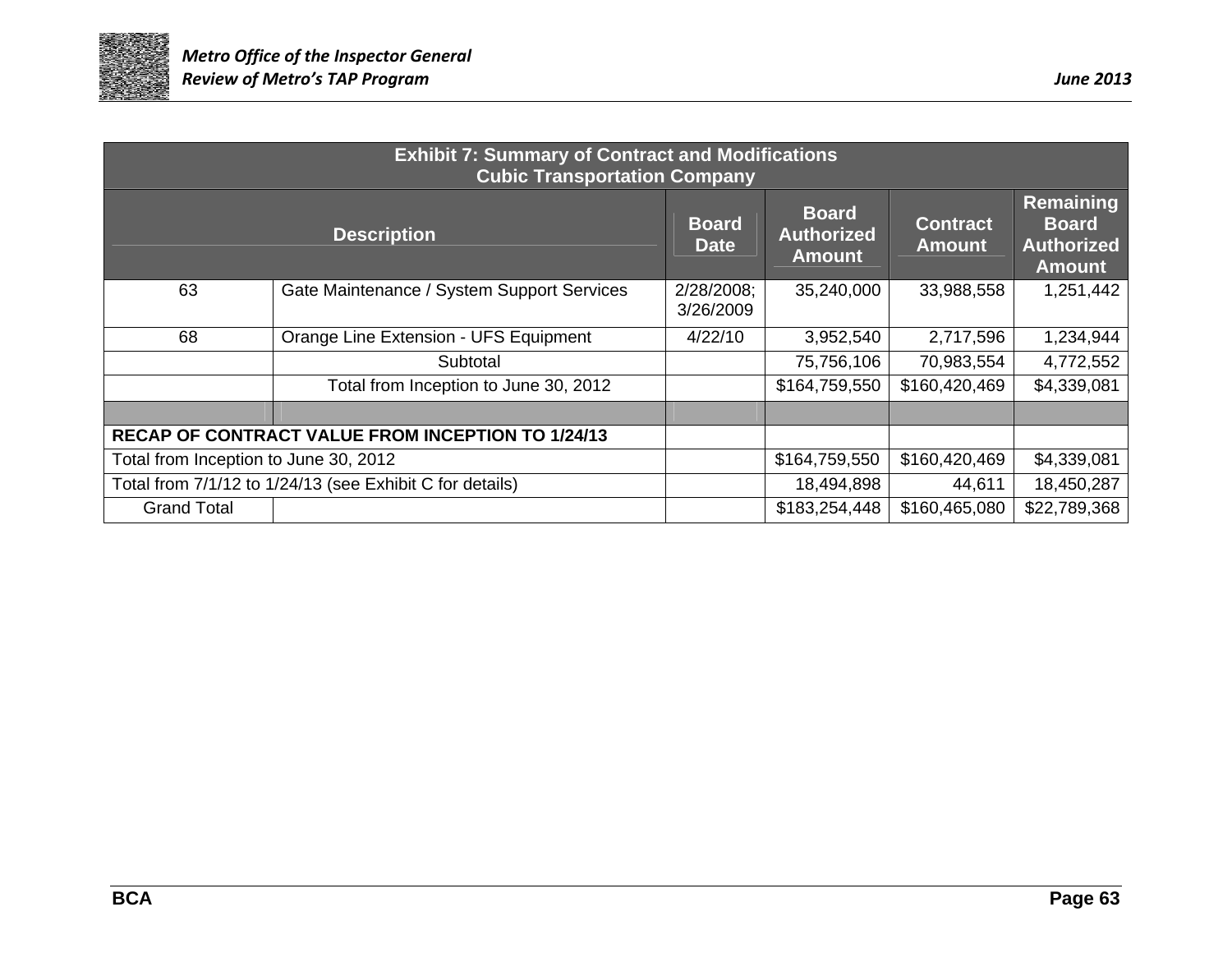

| <b>Exhibit 8: Summary of Modifications Pending Board Approval</b><br><b>Cubic Transportation Company</b> |                                                                                                             |             |                         |        |             |                                        |  |
|----------------------------------------------------------------------------------------------------------|-------------------------------------------------------------------------------------------------------------|-------------|-------------------------|--------|-------------|----------------------------------------|--|
|                                                                                                          |                                                                                                             |             | <b>Committee Report</b> |        | 1/24/2013   | <b>Approved Per Board Minute as of</b> |  |
| <b>Mod</b>                                                                                               | <b>Title / Description</b>                                                                                  | <b>Date</b> | <b>Value</b>            | Yes/No | <b>Date</b> | <b>Amount</b>                          |  |
| Mod 92                                                                                                   | Twelve month extension of the UFS system<br>support services contract from July 1, 2012<br>to June 30, 2013 | 6/21/12     | \$9,000,000             | yes    | 6/28/12     | \$9,000,000                            |  |
| <b>CN 145</b>                                                                                            | Install/Relocate Validators at approx. 26<br><b>Blue and Gold Line stations</b>                             |             | 1,382,600               |        |             |                                        |  |
| <b>CN 146</b>                                                                                            | Modification of Nextfare Central System to<br>allow for segregation of facility specific data               |             | 661,520                 |        |             |                                        |  |
| $\overline{CN}$ 147                                                                                      | Metro Green Line Fare Gating - Additional<br>fire key switches                                              |             | 9,277                   |        |             |                                        |  |
| <b>CN 148</b>                                                                                            | Fare Gating - Three additional emergency<br>swing gates, change array at six stations                       |             | 44,611                  |        |             |                                        |  |
| <b>CN</b>                                                                                                | Install 2 TVM at East Portal Customer                                                                       |             | 265,838                 |        |             |                                        |  |
| 150.02                                                                                                   | Center and Culver City Station                                                                              |             |                         |        |             |                                        |  |
| <b>CN 153A</b>                                                                                           | <b>Bus Division Vault Relocation - Group 1</b>                                                              |             | 418,191                 |        |             |                                        |  |
| <b>CN 153B</b>                                                                                           | <b>Bus Division Vault Relocation - Group 2</b>                                                              |             | 545,000                 |        |             |                                        |  |
| <b>CN 155</b>                                                                                            | Allow for multiple use on a single TAP card<br>for groups                                                   |             | 70,301                  |        |             |                                        |  |
| <b>CN 156</b>                                                                                            | Request for additional standard data reports                                                                |             | 250,000                 |        |             |                                        |  |
| <b>CN 157</b>                                                                                            | Strengthen swing gates to withstand<br>customer use                                                         |             | 300,000                 |        |             |                                        |  |
| <b>CN 158</b>                                                                                            | Turnkey mobile validator system                                                                             |             | 3,000,000               |        |             |                                        |  |
| <b>CN 160</b>                                                                                            | Engineer and design features for handheld<br>readers to check fares                                         |             | 687,560                 |        |             |                                        |  |
| <b>CN 162</b>                                                                                            | Modify TAP vending machine to improve<br>purchases                                                          |             | 250,000                 |        |             |                                        |  |
| Total                                                                                                    | <b>TAP System Enhancements</b>                                                                              | 10/25/12    | 7,884,898               | Yes    | 10/25/12    | 7,884,898                              |  |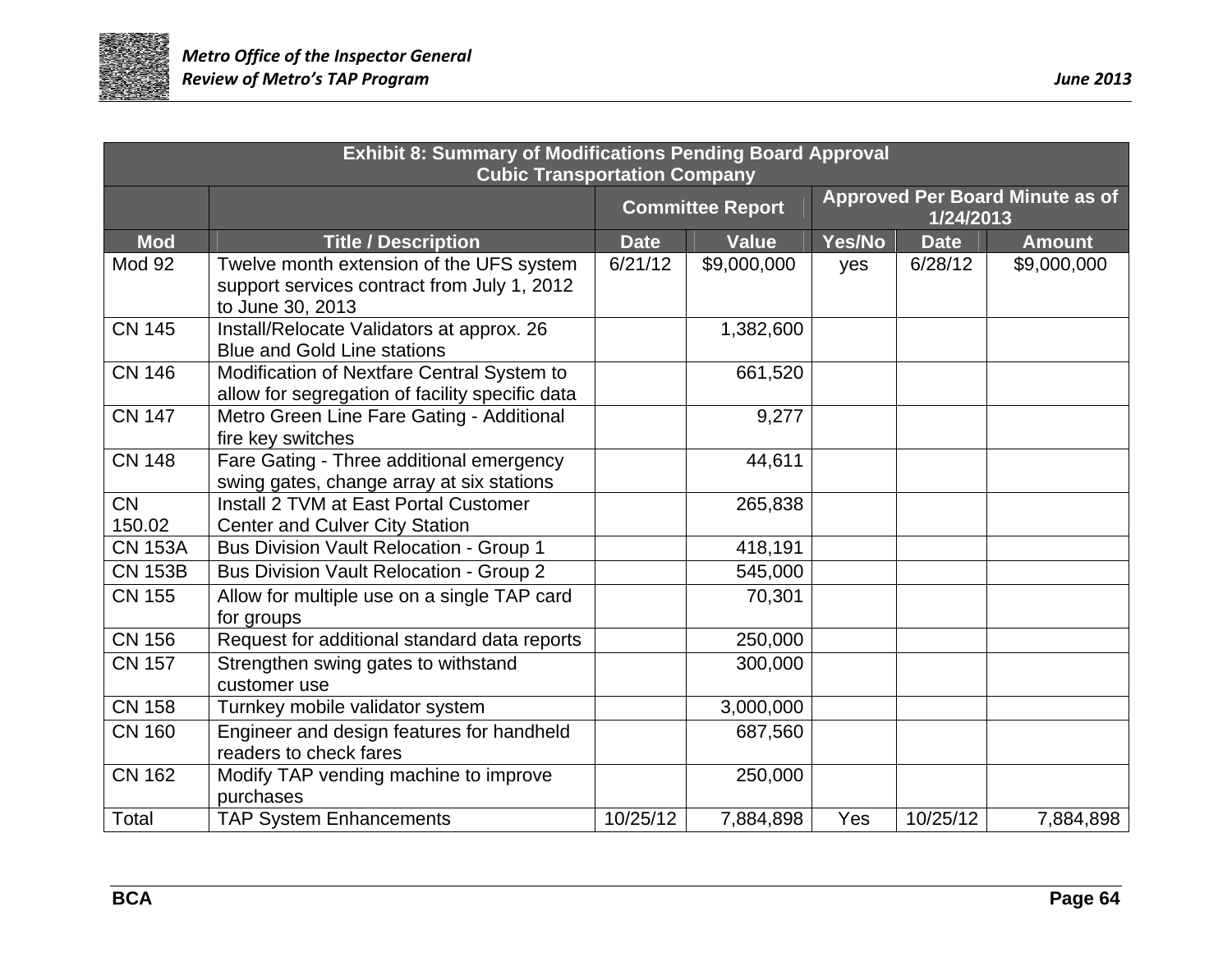

| <b>Exhibit 8: Summary of Modifications Pending Board Approval</b><br><b>Cubic Transportation Company</b>                                                                                                                                                              |                                                                                                                 |             |                                                                                |        |             |               |  |
|-----------------------------------------------------------------------------------------------------------------------------------------------------------------------------------------------------------------------------------------------------------------------|-----------------------------------------------------------------------------------------------------------------|-------------|--------------------------------------------------------------------------------|--------|-------------|---------------|--|
|                                                                                                                                                                                                                                                                       |                                                                                                                 |             | <b>Approved Per Board Minute as of</b><br><b>Committee Report</b><br>1/24/2013 |        |             |               |  |
| <b>Mod</b>                                                                                                                                                                                                                                                            | <b>Title / Description</b>                                                                                      | <b>Date</b> | <b>Value</b>                                                                   | Yes/No | <b>Date</b> | <b>Amount</b> |  |
| TBD                                                                                                                                                                                                                                                                   | Install 4 TVMs at El Monte Transit Center                                                                       | 1/17/13     | 610,000                                                                        | yes    | 1/24/13     | 610,000       |  |
| <b>TBD</b>                                                                                                                                                                                                                                                            | Additional contract modification authority for<br>miscellaneous contract changes for the<br>remainder of FY2013 | 1/17/13     | 500,000                                                                        | yes    | 1/24/13     | 500,000       |  |
|                                                                                                                                                                                                                                                                       |                                                                                                                 |             |                                                                                |        |             |               |  |
| <b>TBD</b>                                                                                                                                                                                                                                                            | Annual contract modification authority for<br>the life of the contract                                          | 1/17/13     | 500,000                                                                        | yes    | 1/24/13     | 500,000       |  |
|                                                                                                                                                                                                                                                                       |                                                                                                                 |             | \$18,494,898                                                                   |        |             | \$18,494,898  |  |
| 1. Per Contracting Officer, Modification 92 is not yet executed. Final amount is subject to resolution of audit findings.<br>However, Notice to Proceed was already issued to Cubic.<br>2. Change notice 148 was executed on February 4, 2013 as modification no. 96. |                                                                                                                 |             |                                                                                |        |             |               |  |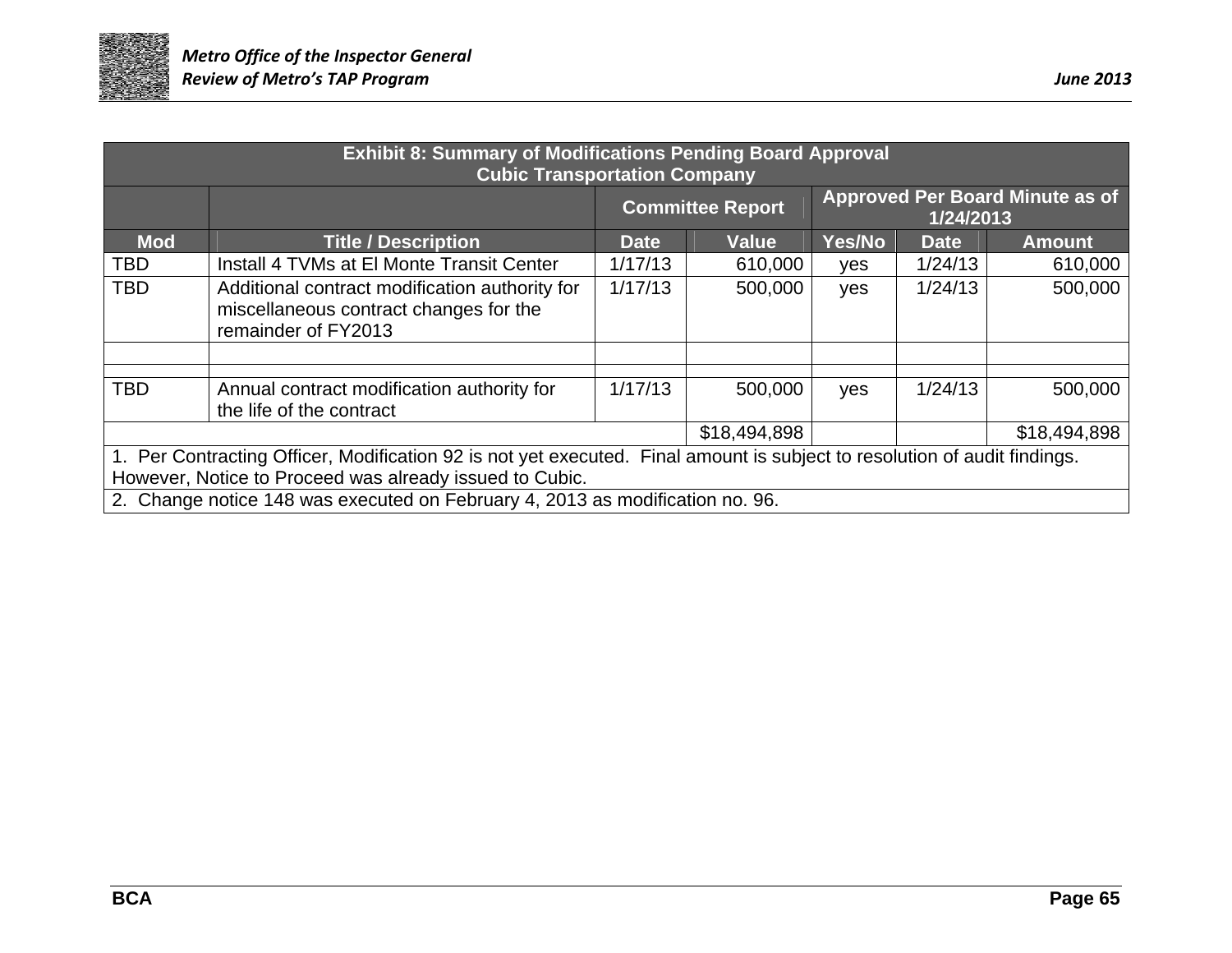

| <b>Exhibit 9: Summary of Contract and Modifications</b><br><b>ACS / Xerox</b> |                                                                                                                                         |                             |                                                    |                                  |                                                                        |  |
|-------------------------------------------------------------------------------|-----------------------------------------------------------------------------------------------------------------------------------------|-----------------------------|----------------------------------------------------|----------------------------------|------------------------------------------------------------------------|--|
|                                                                               | <b>Description</b>                                                                                                                      | <b>Board</b><br><b>Date</b> | <b>Board</b><br><b>Authorized</b><br><b>Amount</b> | <b>Contract</b><br><b>Amount</b> | <b>Remaining</b><br><b>Board</b><br><b>Authorized</b><br><b>Amount</b> |  |
| Original<br><b>Contract:</b>                                                  | <b>Transit Access Pass Regional Customer</b><br>Service Center and Financial Clearinghouse                                              | 2/23/06                     | 61,068,980                                         | \$31,572,127                     | 29,496,853                                                             |  |
| <b>Amendment</b>                                                              |                                                                                                                                         |                             |                                                    |                                  |                                                                        |  |
| 1                                                                             | Administrative Change: SP-09 same order<br>of precedence as Reg. Requirements Add<br>cost assumptions to SPs.                           |                             |                                                    |                                  |                                                                        |  |
| $\overline{2}$                                                                | Reduces DBE requirement to 6.26%                                                                                                        |                             |                                                    |                                  |                                                                        |  |
| 3                                                                             | Allocation of facility rent (billed amount<br>based on actuals); Facility build-out, and<br><b>Operation Support Redistribute Costs</b> |                             |                                                    |                                  |                                                                        |  |
| $\overline{4}$                                                                | Fare Evasion Study (Sub: TMD)                                                                                                           |                             |                                                    | 78,427                           | (78, 427)                                                              |  |
| 5                                                                             | Deductive change to reflect actual cost of<br>fare evasion study (Credit: \$17,684)                                                     |                             |                                                    | (17, 684)                        | 17,684                                                                 |  |
| 6                                                                             | Printing of Mifare smart cards for Retirees<br>and the dependents of current Metro<br>employees                                         |                             |                                                    | 36,158                           | (36, 158)                                                              |  |
| $\overline{7}$                                                                | <b>Purchase Contactless Smart Card Stock</b><br>(Qty: 550,000)                                                                          |                             |                                                    | 500,000                          | (500,000)                                                              |  |
| 8                                                                             | Cancelled by Mod 12                                                                                                                     |                             |                                                    |                                  |                                                                        |  |
| 9                                                                             | Cancelled by Mod 12                                                                                                                     |                             |                                                    |                                  |                                                                        |  |
| 10                                                                            | Cancelled by Mod 12                                                                                                                     |                             |                                                    |                                  |                                                                        |  |
| 11                                                                            | Cancelled by Mod 12                                                                                                                     |                             |                                                    |                                  |                                                                        |  |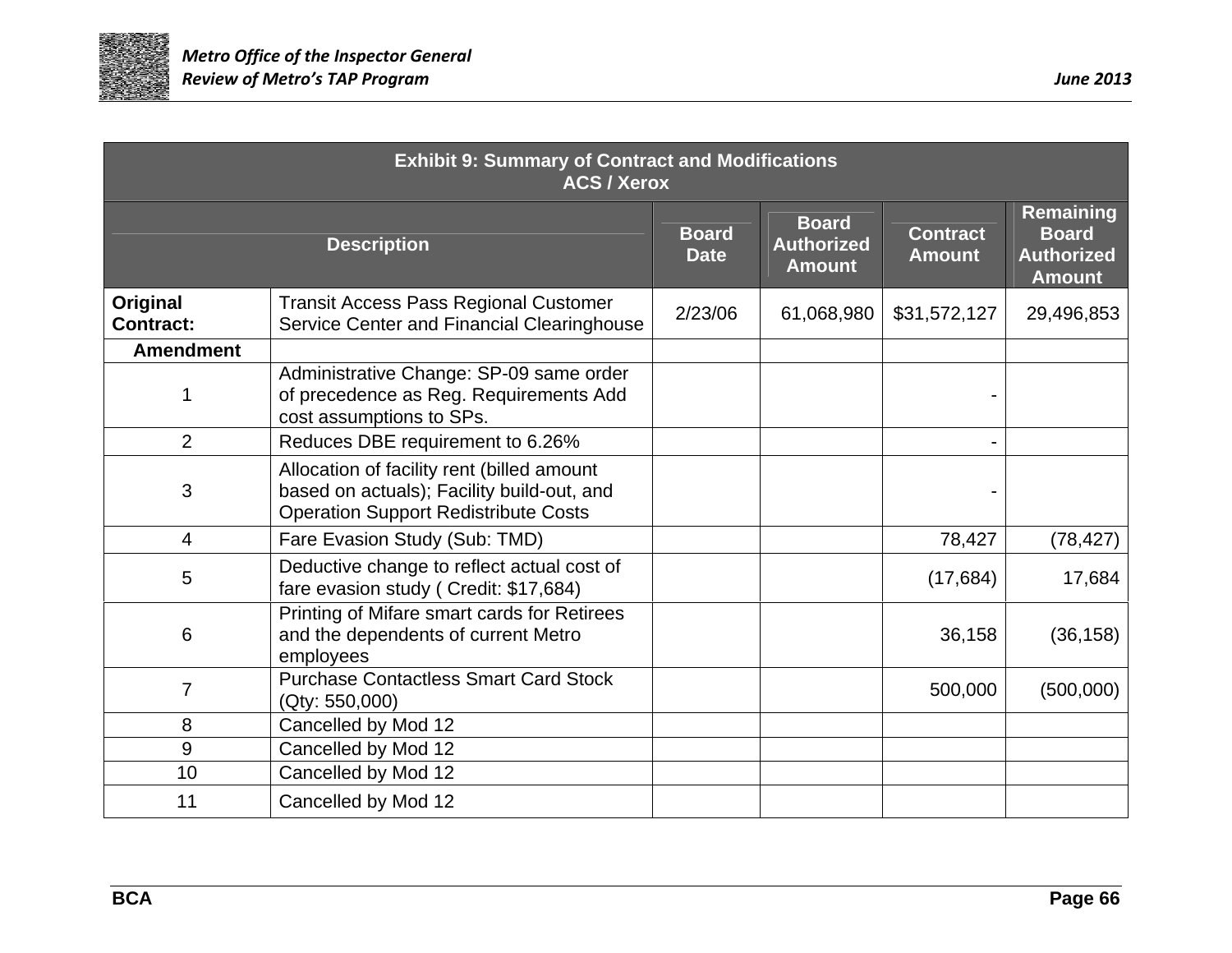

| <b>Exhibit 9: Summary of Contract and Modifications</b><br><b>ACS / Xerox</b> |                                                                                                                                                                                              |                             |                                                    |                                  |                                                                        |  |
|-------------------------------------------------------------------------------|----------------------------------------------------------------------------------------------------------------------------------------------------------------------------------------------|-----------------------------|----------------------------------------------------|----------------------------------|------------------------------------------------------------------------|--|
|                                                                               | <b>Description</b>                                                                                                                                                                           | <b>Board</b><br><b>Date</b> | <b>Board</b><br><b>Authorized</b><br><b>Amount</b> | <b>Contract</b><br><b>Amount</b> | <b>Remaining</b><br><b>Board</b><br><b>Authorized</b><br><b>Amount</b> |  |
| 12                                                                            | Extend period of performance from July 1,<br>2011 to December 31, 2012; plus an<br>additional six months from January 1, 2013<br>to June 30, 2013 on a month-to-month<br>basis as necessary. | 6/28/12                     | 14,200,896                                         | 14,200,896                       |                                                                        |  |
| n/a                                                                           | <b>Increasing Contract Modification Authority</b><br>for funding pending changes in the amount<br>of \$500,000                                                                               | 6/28/12                     | 500,000                                            |                                  | 500,000                                                                |  |
| n/a                                                                           | Returning to the Board delegated authority<br>for two options that will not be exercised<br>(Option Period 1 and Option Period 2)                                                            | 6/28/12                     | (24, 182, 212)                                     |                                  | (24, 182, 212)                                                         |  |
| 13                                                                            | Add Temporary Staff for Spike in Card<br>Processing for period October 22, 2012 to<br>December 31, 2012                                                                                      |                             |                                                    | 36,946                           | (36, 946)                                                              |  |
| 14                                                                            | Add Temporary Staff for Spike in Call<br>Volume for November 1, 2012 to January<br>31, 2013                                                                                                  |                             |                                                    | 39,577                           | (39, 577)                                                              |  |
| 15                                                                            | Settlement of Contractor's Claim for<br>reimbursement of various Envision Group<br>Invoices                                                                                                  |                             |                                                    | 150,000                          | (150,000)                                                              |  |
|                                                                               | <b>Totals</b>                                                                                                                                                                                |                             | \$51,587,664                                       | \$46,596,447                     | \$4,991,217                                                            |  |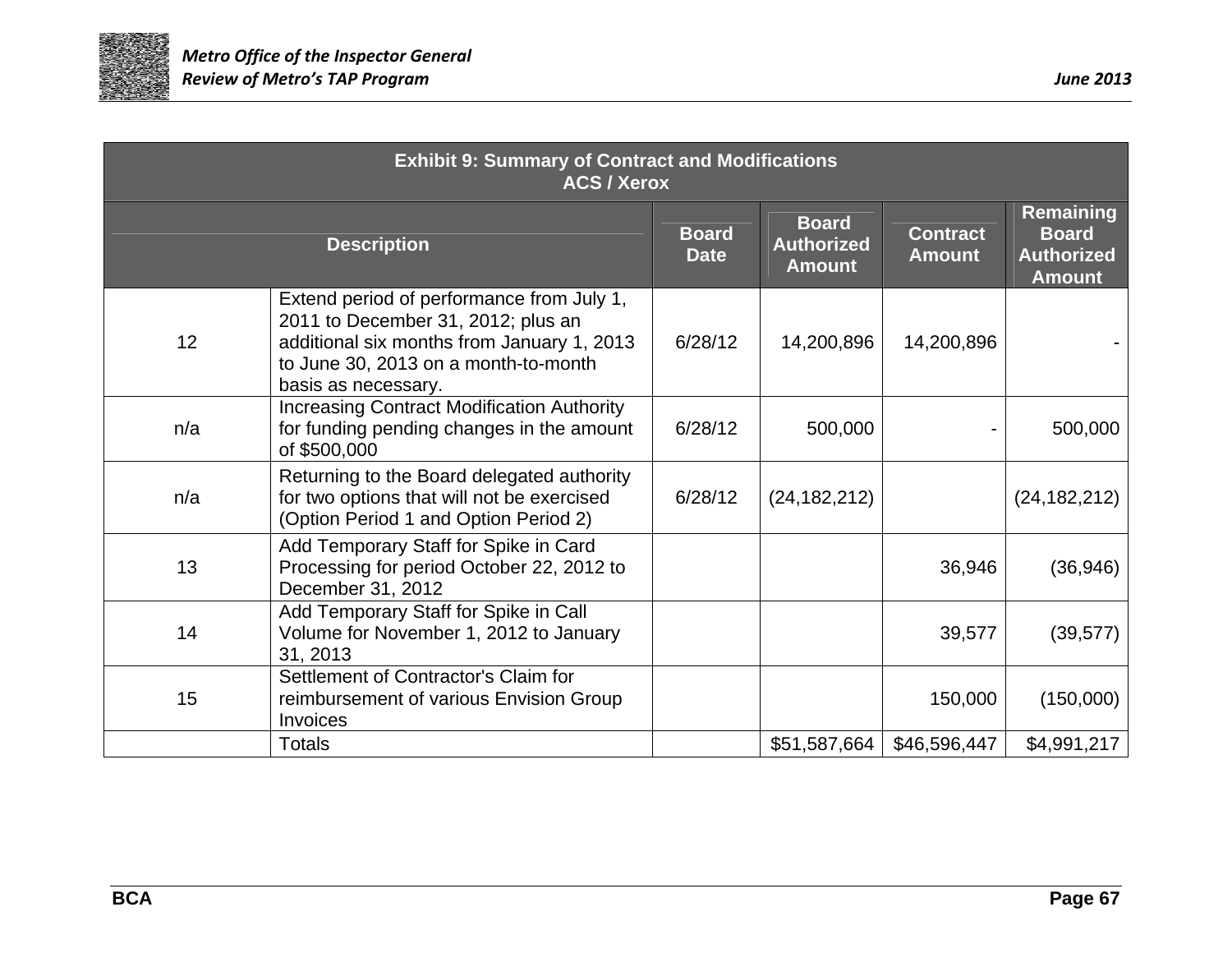

| <b>Exhibit 10: Summary of Contract and Modifications</b><br><b>Booze, Allen and Hamilton (BAH)</b> |                                                                                                        |                             |                                                    |                                  |                                                                 |  |
|----------------------------------------------------------------------------------------------------|--------------------------------------------------------------------------------------------------------|-----------------------------|----------------------------------------------------|----------------------------------|-----------------------------------------------------------------|--|
|                                                                                                    | <b>Description</b>                                                                                     | <b>Board</b><br><b>Date</b> | <b>Board</b><br><b>Authorized</b><br><b>Amount</b> | <b>Contract</b><br><b>Amount</b> | Remaining<br><b>Board</b><br><b>Authorized</b><br><b>Amount</b> |  |
| <b>Contract Number:</b>                                                                            | PS-4610-1026                                                                                           |                             |                                                    |                                  |                                                                 |  |
| <b>Original Contract:</b>                                                                          | <b>UFS Implementation Management</b><br>Services for period from April 9, 2001 to<br>November 30, 2004 | 2/14/01                     | \$4,500,000                                        | \$4,499,557                      | \$443                                                           |  |
| <b>Amendment</b>                                                                                   |                                                                                                        |                             |                                                    |                                  |                                                                 |  |
|                                                                                                    | Add under CEO delegated authority,<br>\$76,786, PGL UFS betterment oversite.                           |                             |                                                    | 76,786                           | (76, 786)                                                       |  |
| $\overline{2}$                                                                                     | Revise DBE participation from 13.43 to<br>13.8%                                                        | 9/27/03                     | 128,842                                            | 128,842                          |                                                                 |  |
| 3                                                                                                  | Under Board authority, add \$2,996,458 for<br>Regional TAP support.                                    | 3/25/04                     | 2,996,458                                          | 2,996,458                        |                                                                 |  |
| 4                                                                                                  | Extend Period of Performance to 10-31-06                                                               |                             |                                                    |                                  |                                                                 |  |
| 5                                                                                                  | <b>Revised Provisional OH Rate for Eigertech</b>                                                       |                             |                                                    |                                  |                                                                 |  |
| 6                                                                                                  | Add funding under CEO delegated<br>authority of \$23,214 for base contract<br>support.                 |                             |                                                    | 23,214                           | (23, 214)                                                       |  |
| $\overline{7}$                                                                                     | Add funding for on-going support Metro<br>Orange Line, Contract Services and Metro<br>base contract    | 9/27/05                     | 1,300,393                                          | 1,300,393                        |                                                                 |  |
| 8                                                                                                  | Extend Period of Performance to 12-31-07                                                               |                             |                                                    |                                  |                                                                 |  |
| 9                                                                                                  | <b>Execute Gating Study</b>                                                                            |                             | 400,000                                            | 399,059                          | 941                                                             |  |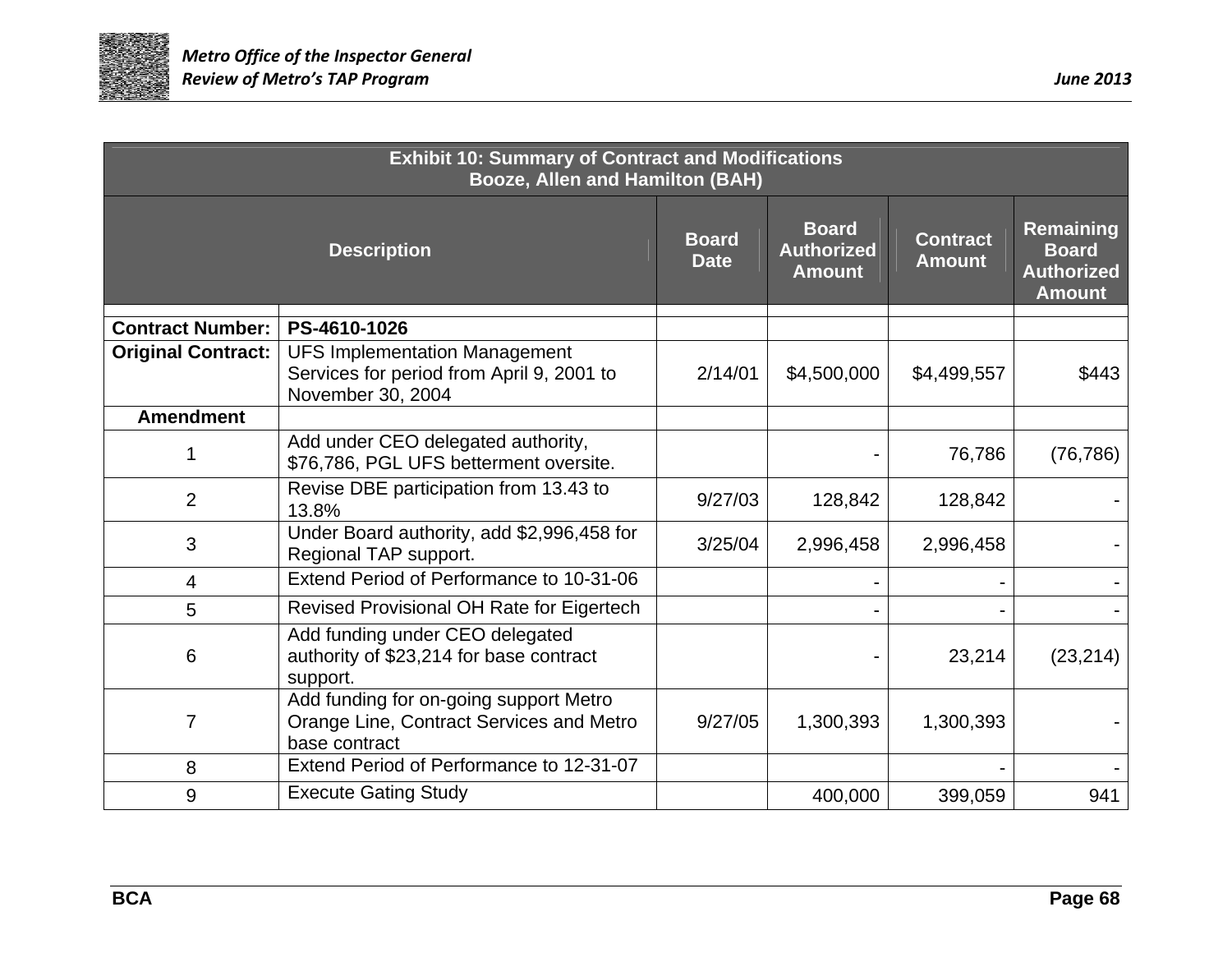

| <b>Exhibit 10: Summary of Contract and Modifications</b><br><b>Booze, Allen and Hamilton (BAH)</b> |                                                                                                                                                                                                                                        |                             |                                                    |                                  |                                                                 |  |
|----------------------------------------------------------------------------------------------------|----------------------------------------------------------------------------------------------------------------------------------------------------------------------------------------------------------------------------------------|-----------------------------|----------------------------------------------------|----------------------------------|-----------------------------------------------------------------|--|
|                                                                                                    | <b>Description</b>                                                                                                                                                                                                                     | <b>Board</b><br><b>Date</b> | <b>Board</b><br><b>Authorized</b><br><b>Amount</b> | <b>Contract</b><br><b>Amount</b> | Remaining<br><b>Board</b><br><b>Authorized</b><br><b>Amount</b> |  |
| 10                                                                                                 | <b>Extend Period of Performance to</b><br>December 31, 2008                                                                                                                                                                            |                             |                                                    |                                  |                                                                 |  |
| 11                                                                                                 | Gating Support for 24 months                                                                                                                                                                                                           | 2/28/08                     | 1,000,000                                          | 1,000,000                        |                                                                 |  |
| 12                                                                                                 | Support regional integration of Local<br>Transit Service Systems design and<br>Municipal Operator TAP implementation<br>oversight; Metrolink TAP integration; and<br>Expo Fare Equipment & Systemwide<br>Gating installation oversight | 3/26/09                     | 2,100,000                                          | 2,130,552                        | (30, 552)                                                       |  |
| 13                                                                                                 | Correction of NTE amount                                                                                                                                                                                                               |                             |                                                    | (30, 552)                        | 30,552                                                          |  |
|                                                                                                    | <b>Totals</b>                                                                                                                                                                                                                          |                             | \$12,425,693                                       | \$12,524,309                     | \$(98,616)                                                      |  |
|                                                                                                    |                                                                                                                                                                                                                                        |                             |                                                    |                                  |                                                                 |  |
| <b>Contract Number:</b>                                                                            | PS41602581                                                                                                                                                                                                                             |                             |                                                    |                                  |                                                                 |  |
| <b>Original Contract:</b>                                                                          | UFS Gating Technical Oversight for 365<br>calendar days after commencement date of<br>July 1, 2010                                                                                                                                     |                             |                                                    | \$499,639                        | \$(499,639)                                                     |  |
|                                                                                                    |                                                                                                                                                                                                                                        |                             |                                                    |                                  |                                                                 |  |
| <b>Contract Number:</b>                                                                            | PS4010-2178-11-08                                                                                                                                                                                                                      | 10/22/09                    | <b>Bench</b><br>Contract -<br>\$20 million         |                                  |                                                                 |  |
| <b>Task Order No.</b>                                                                              |                                                                                                                                                                                                                                        |                             |                                                    |                                  |                                                                 |  |
| 01                                                                                                 | Universal Fare System TAP Support for<br>period from November 15, 2010 to                                                                                                                                                              |                             | \$500,000                                          | \$495,196                        | 4,804                                                           |  |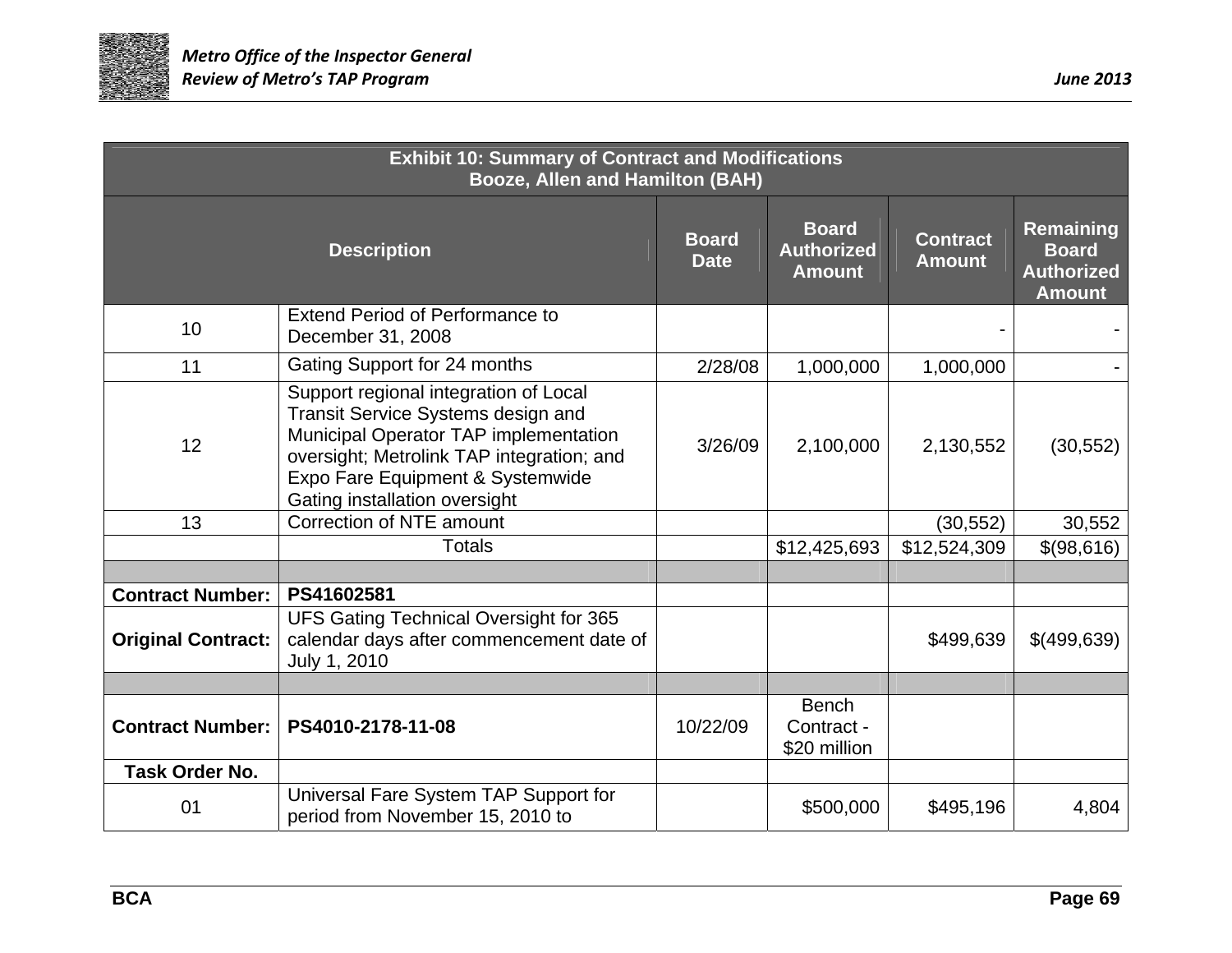

| <b>Exhibit 10: Summary of Contract and Modifications</b><br>Booze, Allen and Hamilton (BAH) |                                                                                                                                            |                                                    |                                  |                                                                 |         |  |  |  |  |
|---------------------------------------------------------------------------------------------|--------------------------------------------------------------------------------------------------------------------------------------------|----------------------------------------------------|----------------------------------|-----------------------------------------------------------------|---------|--|--|--|--|
|                                                                                             | <b>Board</b><br><b>Date</b>                                                                                                                | <b>Board</b><br><b>Authorized</b><br><b>Amount</b> | <b>Contract</b><br><b>Amount</b> | Remaining<br><b>Board</b><br><b>Authorized</b><br><b>Amount</b> |         |  |  |  |  |
|                                                                                             | November 30, 2011                                                                                                                          |                                                    |                                  |                                                                 |         |  |  |  |  |
| 01A                                                                                         | Universal Fare System TAP Support for<br>period from November 15, 2010 to<br>November 30, 2011 - Reduction of scope<br>and level of effort |                                                    |                                  |                                                                 |         |  |  |  |  |
|                                                                                             | Totals                                                                                                                                     |                                                    | \$500,000                        | \$495,196                                                       | \$4,804 |  |  |  |  |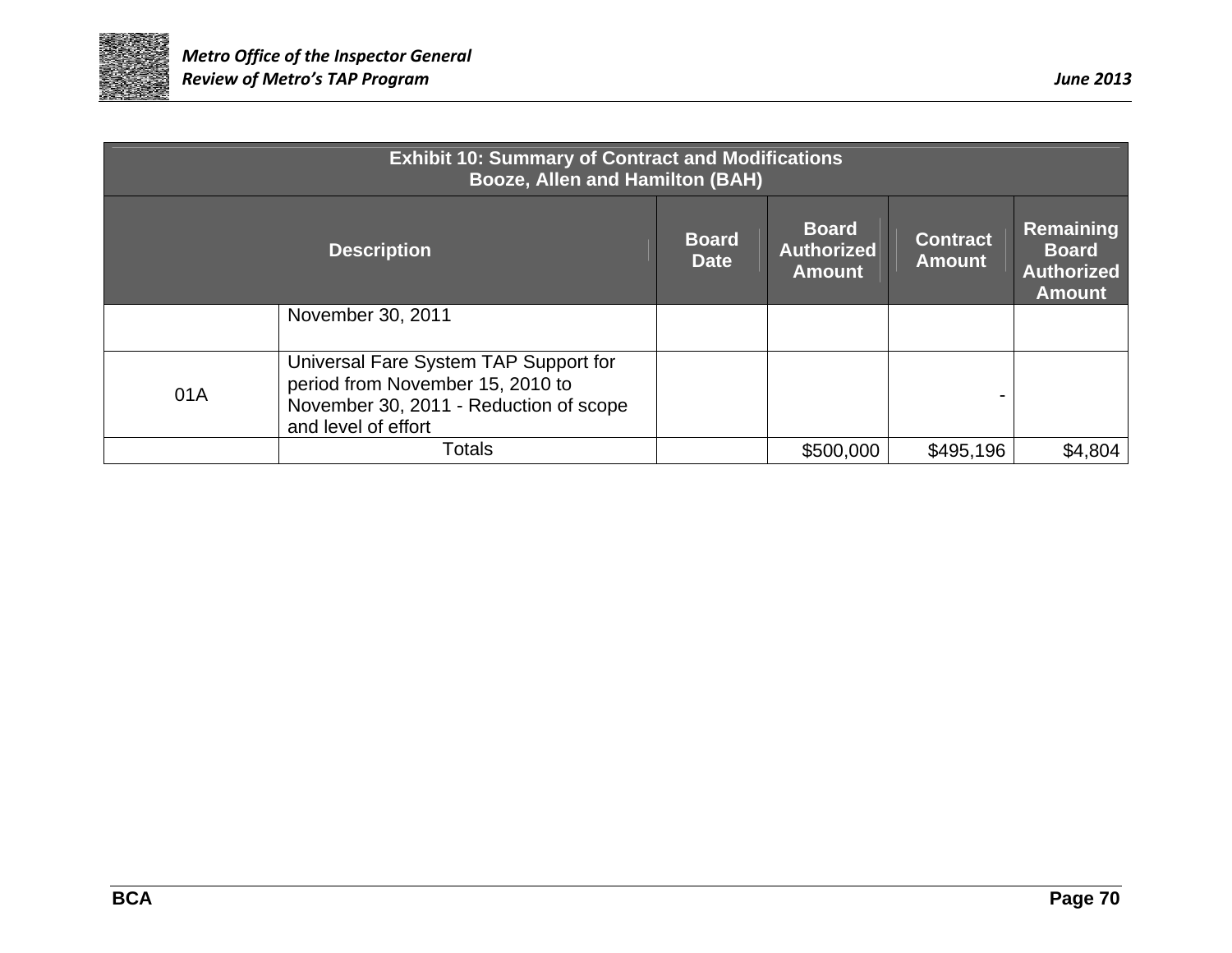

| <b>Exhibit 11: Summary of Contract and Modifications</b><br><b>CH2MHIII</b> |                                                                                                                                                    |                                                |                                                    |                                  |                                                                        |  |  |  |
|-----------------------------------------------------------------------------|----------------------------------------------------------------------------------------------------------------------------------------------------|------------------------------------------------|----------------------------------------------------|----------------------------------|------------------------------------------------------------------------|--|--|--|
|                                                                             | <b>Description</b>                                                                                                                                 | <b>Board Date</b><br>/ Contract<br><b>Date</b> | <b>Board</b><br><b>Authorized</b><br><b>Amount</b> | <b>Contract</b><br><b>Amount</b> | <b>Remaining</b><br><b>Board</b><br><b>Authorized</b><br><b>Amount</b> |  |  |  |
| <b>Contract No.:</b>                                                        | PS4010-2178-16-05                                                                                                                                  | 10/22/09                                       | <b>Bench</b><br>Contract - \$20<br>million         |                                  |                                                                        |  |  |  |
| <b>Task Order No. 1</b>                                                     | Regional Fare Policy For TAP for<br>period from May 9, 2011 to May 30,<br>2012                                                                     | 9/11/11                                        | 500,000                                            | \$310,675                        |                                                                        |  |  |  |
| <b>Modification No. 1</b>                                                   | Perform additional work in<br>accordance with Metro TAP<br>Program Call and Card Issuance<br>Center Development (effective date<br>March 16, 2012) | 3/22/12                                        |                                                    | 96,870                           |                                                                        |  |  |  |
|                                                                             | Total                                                                                                                                              |                                                | \$500,000                                          | \$407,545                        | \$92,455                                                               |  |  |  |
| <b>Task Order No.:</b>                                                      | PS92402142-C14                                                                                                                                     | 9/25/08                                        | <b>Bench</b><br>Contract - \$5<br>million          |                                  |                                                                        |  |  |  |
| <b>Original Task</b><br>Order:                                              | <b>TAP Technical Support for period</b><br>from January 17, 2012 to June 30,<br>2013                                                               | 1/30/12                                        | \$5,000,000                                        | \$443,955                        | Note 1                                                                 |  |  |  |
| issued.                                                                     | Note 1: \$5 million is for all task orders under this Bench Contract. This task order no. 14 is only one of the task orders                        |                                                |                                                    |                                  |                                                                        |  |  |  |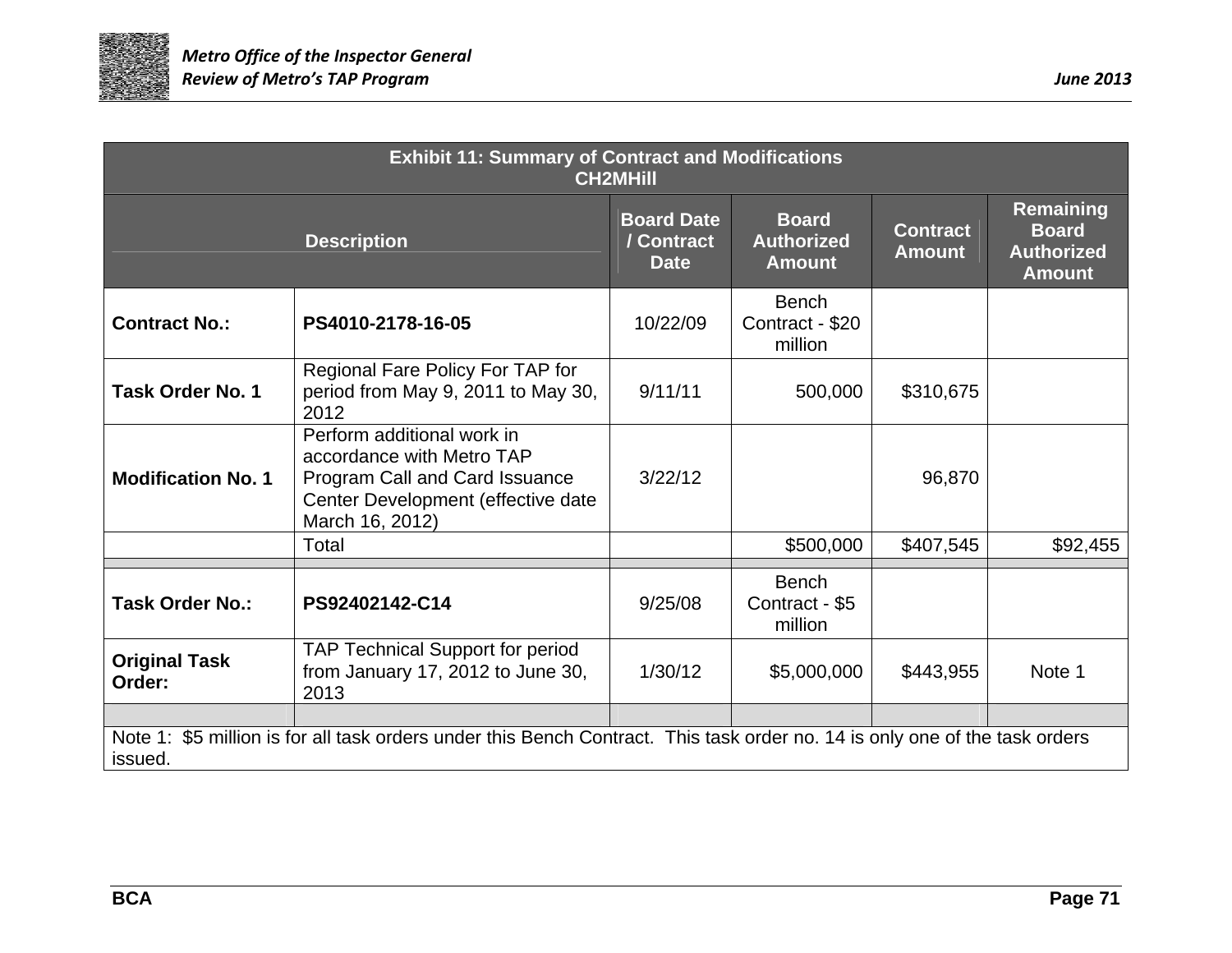

| <b>Exhibit 12: Summary of Contract and Modifications</b><br><b>CH2MHill</b>                                                                                |                                                                                                                                                                       |                                                       |                                                    |                                  |                                                                        |  |  |  |
|------------------------------------------------------------------------------------------------------------------------------------------------------------|-----------------------------------------------------------------------------------------------------------------------------------------------------------------------|-------------------------------------------------------|----------------------------------------------------|----------------------------------|------------------------------------------------------------------------|--|--|--|
|                                                                                                                                                            | <b>Description</b>                                                                                                                                                    | <b>Board Date /</b><br><b>Contract</b><br><b>Date</b> | <b>Board</b><br><b>Authorized</b><br><b>Amount</b> | <b>Contract</b><br><b>Amount</b> | <b>Remaining</b><br><b>Board</b><br><b>Authorized</b><br><b>Amount</b> |  |  |  |
| <b>Original Contract</b>                                                                                                                                   | Rail Vehicle and Rail Systems Engineering<br>and Consulting Services Bench                                                                                            | $3/27/08$ ;<br>5/1/08                                 | <b>Bench</b><br>Contract -<br>\$10 million         | n/a                              |                                                                        |  |  |  |
| <b>Modification No.:</b>                                                                                                                                   |                                                                                                                                                                       |                                                       |                                                    |                                  |                                                                        |  |  |  |
|                                                                                                                                                            | Deleted all Browz requirements                                                                                                                                        | 12/9/09                                               |                                                    | n/a                              |                                                                        |  |  |  |
| $\overline{2}$                                                                                                                                             | Extended period of performance to this<br>contract for one year from May 1, 2011 to<br>April 30, 2012                                                                 | 4/5/11                                                |                                                    | n/a                              |                                                                        |  |  |  |
| $\mathfrak{S}$                                                                                                                                             | Added Alinc Inc. to the list of approved<br>subcontractors                                                                                                            |                                                       |                                                    | n/a                              |                                                                        |  |  |  |
| Extended period of performance to this<br>$\overline{4}$<br>contract for one year from May 1, 2012 to<br>April 30, 2013                                    |                                                                                                                                                                       | 4/11/12                                               |                                                    | n/a                              |                                                                        |  |  |  |
|                                                                                                                                                            |                                                                                                                                                                       |                                                       |                                                    |                                  |                                                                        |  |  |  |
| <b>Task Order No.:</b>                                                                                                                                     |                                                                                                                                                                       |                                                       |                                                    |                                  |                                                                        |  |  |  |
| A <sub>6</sub>                                                                                                                                             | Provide consulting services for TAP Rail<br><b>Systems Operations and Engineering Support</b><br>(Tasks 1 to 5) for period from December 8,<br>2011 to June 30,` 2013 | 12/8/11                                               | 1,000,000                                          | \$695,347                        | 304,653                                                                |  |  |  |
| Engineering support for Metrolink TAP<br>A7<br>integration with Metro Rail System (Group B<br>Task 6) for period from December 8, 2011 to<br>June 30, 2013 |                                                                                                                                                                       | 12/8/11                                               | 1,000,000                                          | 75,770                           | 924,230                                                                |  |  |  |
|                                                                                                                                                            | <b>Totals</b>                                                                                                                                                         |                                                       | 2,000,000                                          | 771,117                          | 1,228,883                                                              |  |  |  |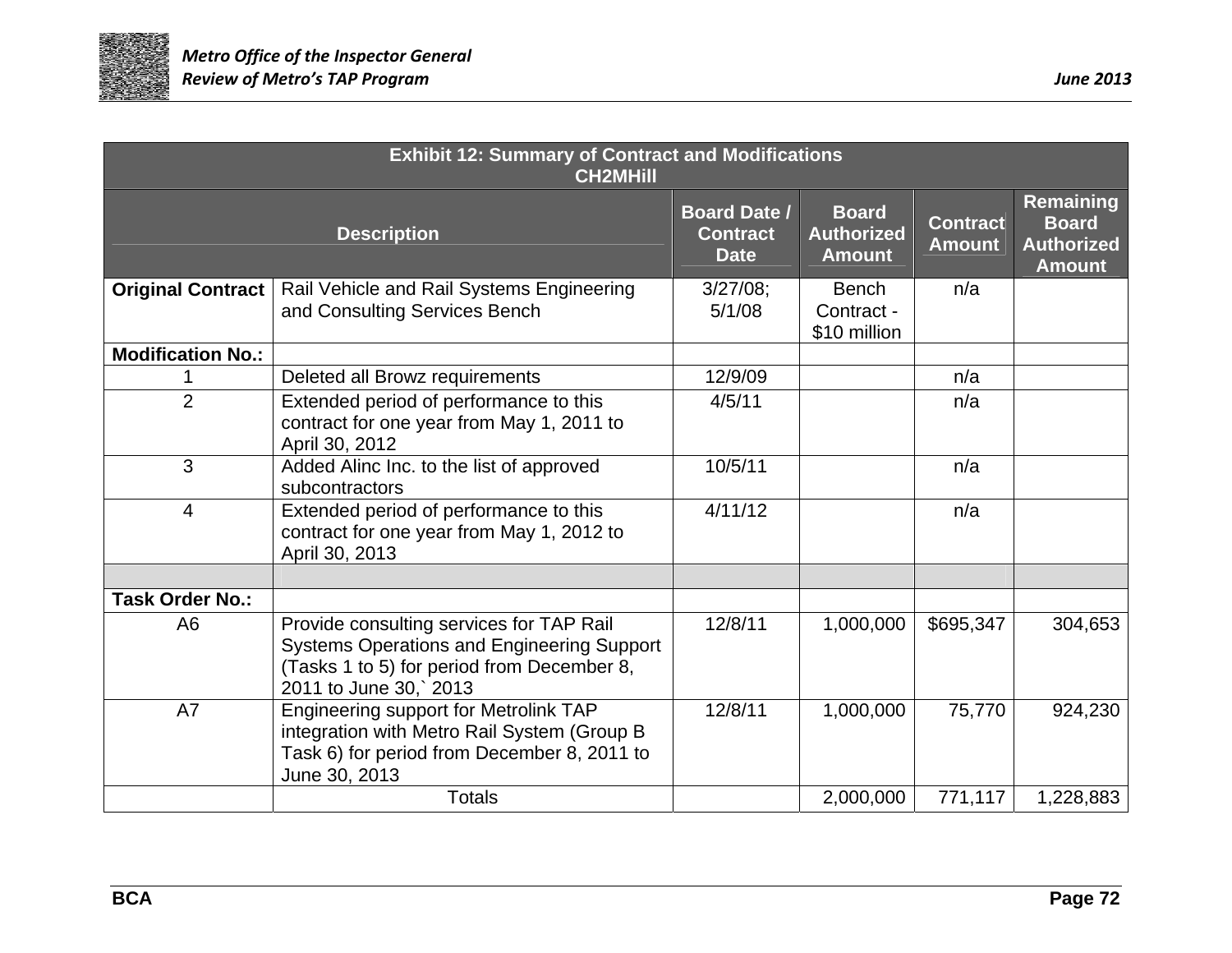

|                | <b>Exhibit 13: Follow-Up on Prior Review Report Recommendations</b>                                                                                                                                                                                                                                                                                                                                                                                                                                   |               |                                     |                                                                                                                                                                                                                                                                                                                                                                              |                                     |                                                                                                                                                                                                                                                                                                                                                                                                                                                                                                                                      |
|----------------|-------------------------------------------------------------------------------------------------------------------------------------------------------------------------------------------------------------------------------------------------------------------------------------------------------------------------------------------------------------------------------------------------------------------------------------------------------------------------------------------------------|---------------|-------------------------------------|------------------------------------------------------------------------------------------------------------------------------------------------------------------------------------------------------------------------------------------------------------------------------------------------------------------------------------------------------------------------------|-------------------------------------|--------------------------------------------------------------------------------------------------------------------------------------------------------------------------------------------------------------------------------------------------------------------------------------------------------------------------------------------------------------------------------------------------------------------------------------------------------------------------------------------------------------------------------------|
|                | <b>Prior Review Recommendation</b>                                                                                                                                                                                                                                                                                                                                                                                                                                                                    | <b>Status</b> |                                     | <b>Actions Taken</b>                                                                                                                                                                                                                                                                                                                                                         |                                     | <b>Recommendation-</b><br><b>Actions to be Completed</b>                                                                                                                                                                                                                                                                                                                                                                                                                                                                             |
| 1              | LACMTA should immediately<br>convene a planning process<br>to review, document and<br>adopt guiding principles, clear<br>achievable objectives<br>and<br>measurable<br>success<br>and<br>criteria for the program and<br>publish a formal Program<br>Charter<br>Once<br>document.<br>adopted, these<br>guiding<br>principles, objectives<br>and<br>success criteria should form<br>the basis for management<br>decisions related to staffing,<br>budgets, contracts and other<br>operating decisions. | In Process    | $\bullet$<br>$\bullet$<br>$\bullet$ | Regional   •<br>Amended<br>the<br>Operating & Business Rules<br>in 2009 to address TAP<br>enabled Muni and non-TAP<br>Munis comments.<br>Adopted<br>the<br>Regional<br>Operating & Business Rules<br>as guiding principles.<br>Identified<br>and<br>approved<br>staffing budgets,<br>contracts,<br>decisions<br>and<br>operating<br>through the annual budgeting<br>process. | $\bullet$<br>$\bullet$<br>$\bullet$ | Identify clear and achievable<br>objectives<br>with<br>measurable<br>success criteria for the program.<br>Publish<br>a formal<br>Program<br>Charter document.<br>Review the annual budgeting<br>process to ensure that staffing<br>budgets, contracts and other<br>operating decisions fulfill the<br>objectives and success criteria.<br><b>Review</b><br>and<br>update<br>the<br>Regional Operating & Business<br>Rules on a regularly basis to<br>address issues and concerns<br>from the TAP enabled Munis<br>and non-TAP Munis. |
| $\overline{2}$ | integrated<br>An<br>program<br>management plan identifying<br>all remaining projects, tasks<br>required to meet objectives,<br>task dependencies, resource<br>needs and schedules should<br>be developed for completing<br>the program. This Program<br>Plan should form the basis for<br>management<br>program<br>staffing and budget planning.                                                                                                                                                      | In Process    | $\bullet$                           | budget requests  <br>Submitted<br>of the<br>part<br>annual<br>as<br>budgeting process.                                                                                                                                                                                                                                                                                       | $\bullet$                           | Identify all remaining projects,<br>tasks required to meet the<br>objectives, task dependencies,<br>resource needs and schedules<br>for completing the program.                                                                                                                                                                                                                                                                                                                                                                      |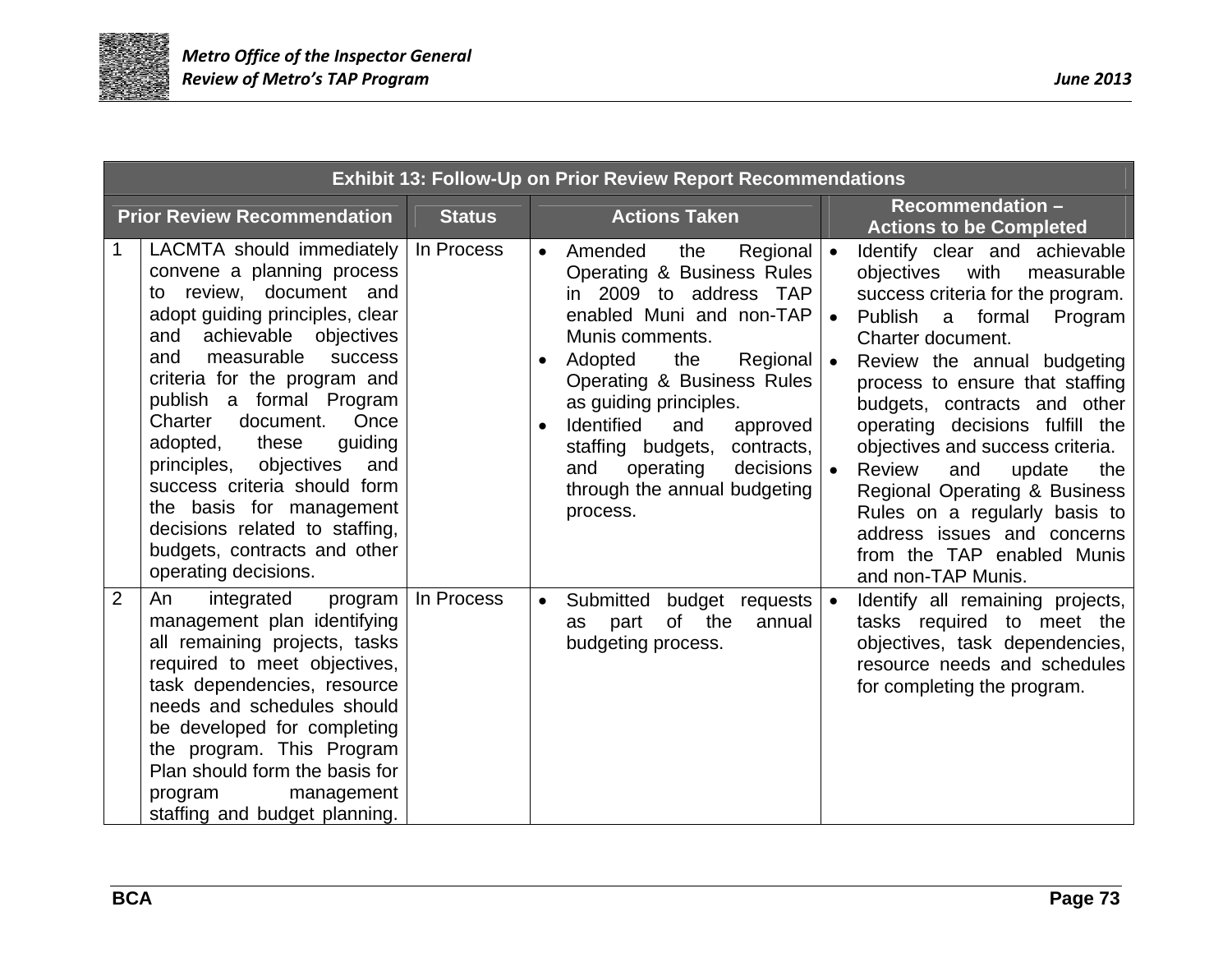

|   | <b>Exhibit 13: Follow-Up on Prior Review Report Recommendations</b>                                                                                                                                                                                                                                                                                                                                                                                                                                                                                        |               |                                                                                                                                                                                                                                                                                                                                                                                                                                                                                                                                        |                                                   |  |  |
|---|------------------------------------------------------------------------------------------------------------------------------------------------------------------------------------------------------------------------------------------------------------------------------------------------------------------------------------------------------------------------------------------------------------------------------------------------------------------------------------------------------------------------------------------------------------|---------------|----------------------------------------------------------------------------------------------------------------------------------------------------------------------------------------------------------------------------------------------------------------------------------------------------------------------------------------------------------------------------------------------------------------------------------------------------------------------------------------------------------------------------------------|---------------------------------------------------|--|--|
|   | <b>Prior Review Recommendation</b>                                                                                                                                                                                                                                                                                                                                                                                                                                                                                                                         | <b>Status</b> | <b>Recommendation-</b><br><b>Actions Taken</b><br><b>Actions to be Completed</b>                                                                                                                                                                                                                                                                                                                                                                                                                                                       |                                                   |  |  |
|   | The<br>plan<br>should<br>be<br>a<br>multiyear plan founded on<br>reaching the success criteria<br>identified above.                                                                                                                                                                                                                                                                                                                                                                                                                                        |               |                                                                                                                                                                                                                                                                                                                                                                                                                                                                                                                                        |                                                   |  |  |
| 3 | The program management<br>team should be assigned to<br>projects and tasks identified<br>in the program plan based on<br>the experience and expertise<br>of each team member. The<br>should<br>program<br>manager<br>to report to an<br>continue<br>executive that is a direct<br>the CEO.<br>report to<br>The<br>leadership<br>executive<br>team<br>should<br>clearly<br>and<br>consistently<br>demonstrate<br>support for completing the<br>program and the continuous<br>of<br>measurement<br>progress<br>defined<br>against<br>business<br>objectives. | In Process    | Published<br><b>TAP</b><br>working<br>Prepare a schedule identifying<br>$\bullet$<br>$\bullet$<br>assigned<br>documents<br>the program management team,<br>and<br>staff to specific issues.<br>projects and task from the<br>program plan, and assignment<br><b>The</b><br>program<br>$\bullet$<br>manager<br>to each team member based on<br>continues to report to an<br>executive that is a direct<br>their experience and expertise.<br>report to the CEO.<br>Develop<br>continuous<br>against<br>progress<br>business objectives. | procedures<br>for<br>0f<br>measurement<br>defined |  |  |
| 4 | A detailed operating strategy<br>and cutover plan should be<br>prepared for the support of<br>TAP/UFS.<br><b>This</b><br>should<br>document the responsibilities<br>and training of operations                                                                                                                                                                                                                                                                                                                                                             | In Process    | $\bullet$<br>Review TAP Integration Plan to<br>with<br>the<br>impacted<br>Met<br>$\bullet$<br>departments regarding their<br>ensure the following items are<br>included:<br>staffing<br>requirements<br>to<br>support TAP.<br>Responsibilities and training<br>$\circ$<br>Drafted TAP Integration Plan.<br>οf<br>operations<br>$\bullet$<br>personnel, stakeholders and                                                                                                                                                                | support                                           |  |  |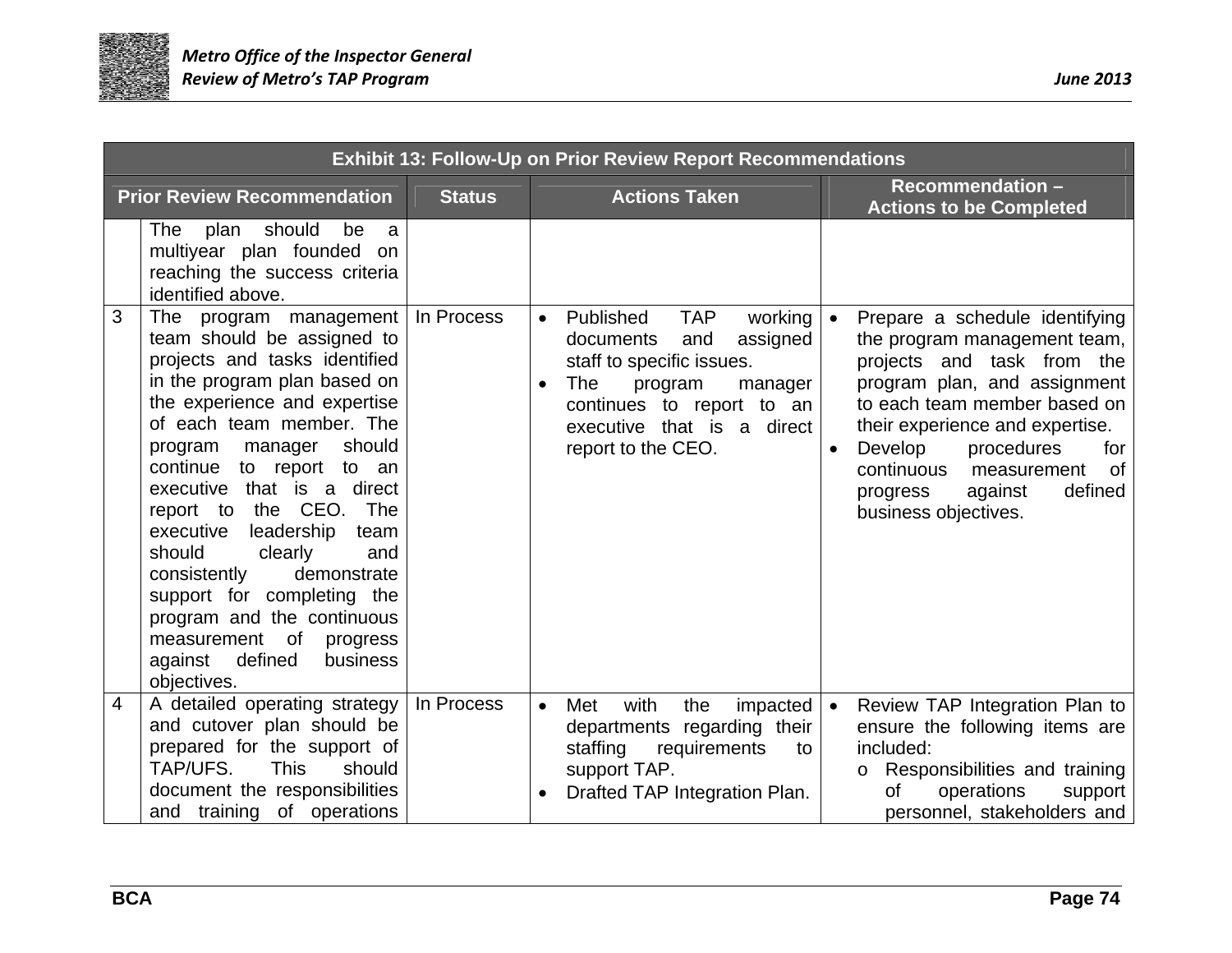

| <b>Exhibit 13: Follow-Up on Prior Review Report Recommendations</b> |                                                                                                                                                                                                                                                                                                                                                                                                                                                                                                              |               |                                                                                                                       |                                                                                                                                                                                                                                                                                                                                                                                                                                             |  |
|---------------------------------------------------------------------|--------------------------------------------------------------------------------------------------------------------------------------------------------------------------------------------------------------------------------------------------------------------------------------------------------------------------------------------------------------------------------------------------------------------------------------------------------------------------------------------------------------|---------------|-----------------------------------------------------------------------------------------------------------------------|---------------------------------------------------------------------------------------------------------------------------------------------------------------------------------------------------------------------------------------------------------------------------------------------------------------------------------------------------------------------------------------------------------------------------------------------|--|
|                                                                     | <b>Prior Review Recommendation</b>                                                                                                                                                                                                                                                                                                                                                                                                                                                                           | <b>Status</b> | <b>Actions Taken</b>                                                                                                  | <b>Recommendation-</b><br><b>Actions to be Completed</b>                                                                                                                                                                                                                                                                                                                                                                                    |  |
|                                                                     | personnel,<br>support<br>stakeholders and other users,<br>long-term<br>for<br>roles<br>the<br>contractors and the program<br>office, the expected annual<br>staffing<br>requirements<br>and<br>operating costs. Based on<br>this plan, key team members<br>from operating organizations<br>identified<br>should<br>be<br>to<br>support testing, training and<br>deployment<br>activities<br>to<br>enhance knowledge transfer<br>outside<br>0f<br>the<br>program<br>management<br>and<br>team<br>contractors. |               |                                                                                                                       | other users, the long term<br>roles for contractors and<br>program office;<br>Expected annual<br>staffing<br>$\circ$<br>requirements and operating<br>costs:<br>Key team members from<br>$\circ$<br>operating organizations to<br>support testing, training and<br>deployment<br>activities<br>to<br>enhance knowledge transfer<br>outside<br>of the program<br>and<br>management<br>team<br>contractors.<br>Finalize TAP Integration Plan. |  |
| 5                                                                   | The program and project<br>management tools should be<br>enhanced to include standard<br>artifacts<br>approaches<br>and<br>common to projects of this<br>size and duration. Experience<br>with PMBoK and other project<br>disciplines<br>management<br>should be incorporated into<br>the team.                                                                                                                                                                                                              | In Process    | Consultants working on the<br>$\bullet$<br>program have training<br>in<br>PMBoK information and PMI<br>certification. | Identify the program and project<br>$\bullet$<br>management tools appropriate<br>for the projects of this size and<br>duration.<br>Provide training to staffs on<br><b>PMBoK</b><br>and other<br>project<br>management disciplines.                                                                                                                                                                                                         |  |
| 6                                                                   | Based on the development of<br>the Program Charter and full                                                                                                                                                                                                                                                                                                                                                                                                                                                  | In Process    | Reported to the Board the<br>$\bullet$<br>executed<br>contract                                                        | Perform a full assessment of<br>$\bullet$<br>tasks,<br>contracts<br>and                                                                                                                                                                                                                                                                                                                                                                     |  |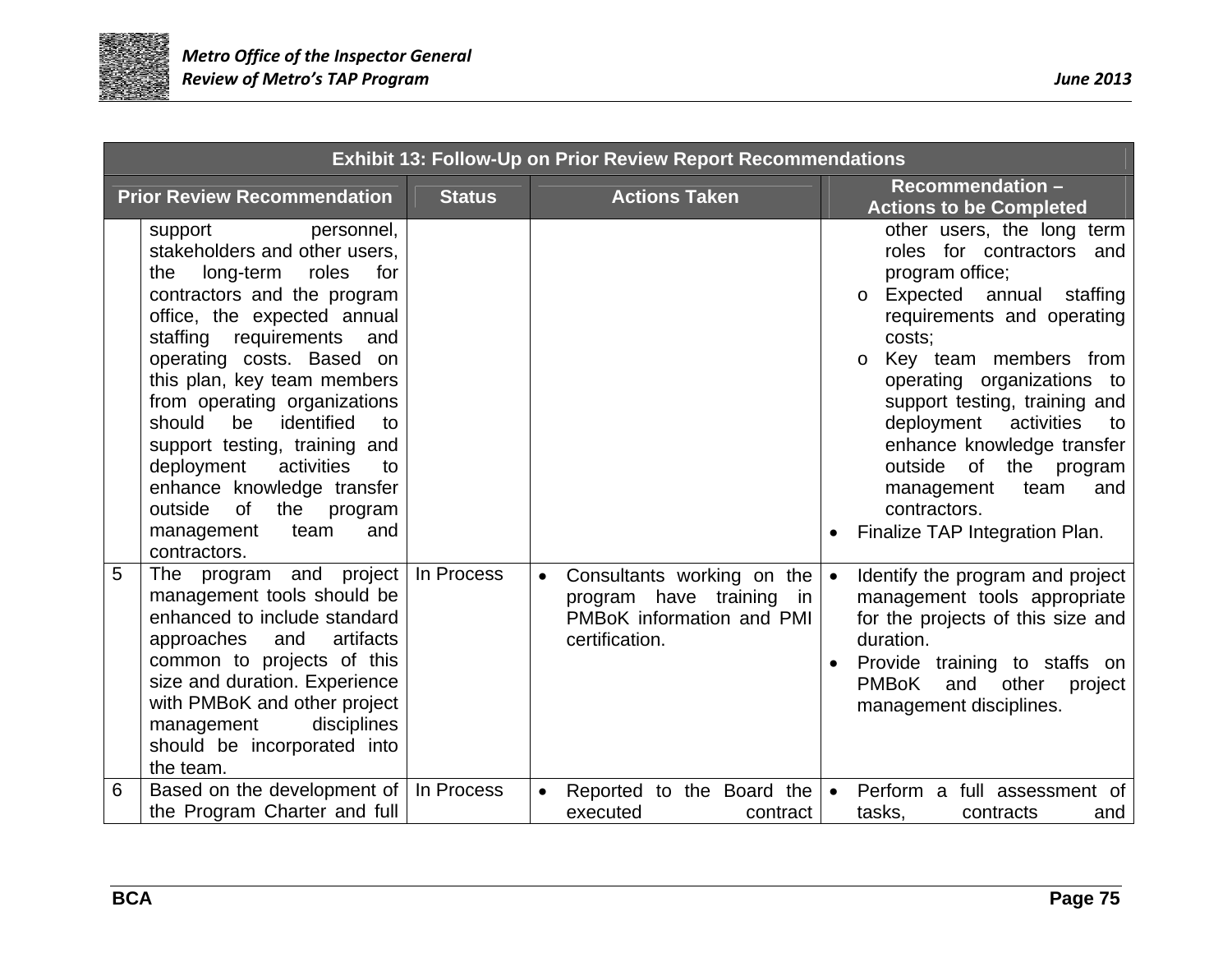

| <b>Exhibit 13: Follow-Up on Prior Review Report Recommendations</b> |                                                                                                                                                                                                                                                                                                                                                                                                   |               |                                                                                                                                                                                                                                                                                                                                                                       |                                                                                                                                                                                                                                                                                                                                                   |  |  |
|---------------------------------------------------------------------|---------------------------------------------------------------------------------------------------------------------------------------------------------------------------------------------------------------------------------------------------------------------------------------------------------------------------------------------------------------------------------------------------|---------------|-----------------------------------------------------------------------------------------------------------------------------------------------------------------------------------------------------------------------------------------------------------------------------------------------------------------------------------------------------------------------|---------------------------------------------------------------------------------------------------------------------------------------------------------------------------------------------------------------------------------------------------------------------------------------------------------------------------------------------------|--|--|
|                                                                     | <b>Prior Review Recommendation</b>                                                                                                                                                                                                                                                                                                                                                                | <b>Status</b> | <b>Actions Taken</b>                                                                                                                                                                                                                                                                                                                                                  | <b>Recommendation -</b><br><b>Actions to be Completed</b>                                                                                                                                                                                                                                                                                         |  |  |
|                                                                     | program plan described in the<br>earlier section, perform a full<br>0f<br>tasks.<br>assessment<br>deliverables,<br>contracts and<br>schedules and costs and<br>develop and maintain an<br>estimation<br>to<br>complete<br>including<br>process<br>contingencies.<br>Report<br>Estimate to Complete (ETC)<br>budgets<br>regular<br>and<br>in the set<br>management<br>to<br>reports<br>leadership. |               | modifications and anticipated<br>changes.                                                                                                                                                                                                                                                                                                                             | schedules<br>deliverables,<br>and<br>costs based on the Program<br>Charter and Integrated Program<br>Management Plan.<br>Develop and<br>maintain<br>an<br>estimation to<br>complete<br>the<br>including<br>process<br>contingencies.<br>Report estimate to complete<br>and<br>budgets<br>regular<br>in<br>management reports and to the<br>Board. |  |  |
| $\overline{7}$                                                      | confirm<br>the<br>Review<br>and<br>schedule<br>for<br>completing<br>development and testing of<br>the clearing, settlement and<br>distribution<br>process<br>and<br>develop a plan and schedule<br>participation<br>0f<br>the<br>for<br>Operators<br>Municipal<br>in<br>acceptance testing.                                                                                                       | Completed     | The clearing, settlement and<br>$\bullet$<br>distribution process is already<br>in the operational stage.<br><b>TAP</b><br>Municipal Operators<br>already participated in the<br>process.<br>Non-TAP Operators<br>have<br>$\bullet$<br>submitted the Request for<br>Mobile Validators and plans<br>underway<br>for<br><b>TAP</b><br>are<br>equipment to be installed. | None.                                                                                                                                                                                                                                                                                                                                             |  |  |
| 8                                                                   | Confirm<br>in<br>writing<br>the<br>implementation<br>individual<br>each<br>Municipal<br>for<br>plan<br>Operator or other regional                                                                                                                                                                                                                                                                 | In Process    | Confirmed in writing<br>from<br>$\bullet$<br>non-TAP operators to commit<br>to be TAP enabled.<br>Issues are being addressed                                                                                                                                                                                                                                          | Execute the formal MOUs to<br>$\bullet$<br>each operator when distributing<br>the equipment and/or funds to<br>the operators to<br>be TAP                                                                                                                                                                                                         |  |  |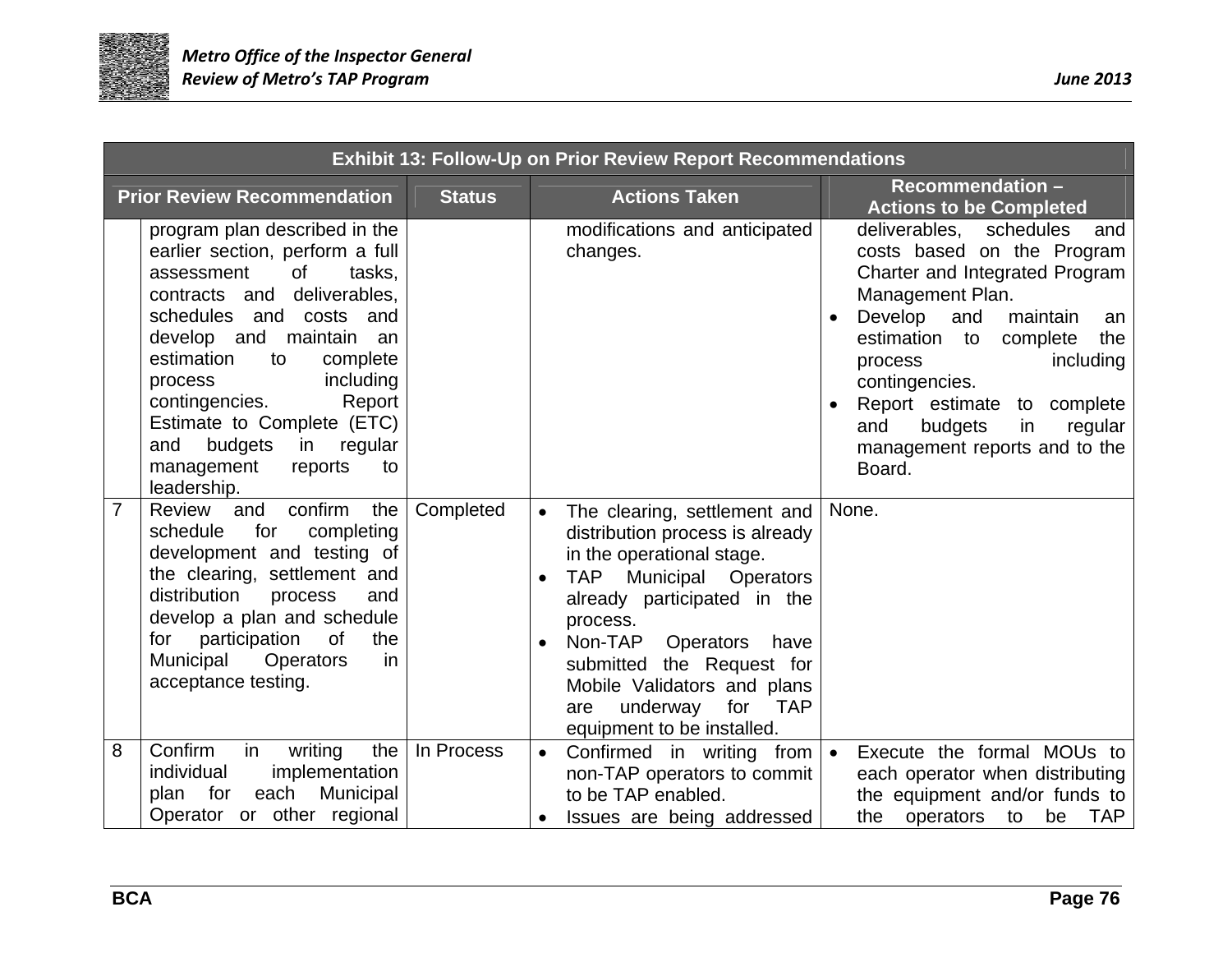

|    | <b>Exhibit 13: Follow-Up on Prior Review Report Recommendations</b>                                                                                                                                                                                                                                                                                                                                                                           |                              |                                                                                                                                                                                                                                                                                |                                                                                                                                         |  |  |  |
|----|-----------------------------------------------------------------------------------------------------------------------------------------------------------------------------------------------------------------------------------------------------------------------------------------------------------------------------------------------------------------------------------------------------------------------------------------------|------------------------------|--------------------------------------------------------------------------------------------------------------------------------------------------------------------------------------------------------------------------------------------------------------------------------|-----------------------------------------------------------------------------------------------------------------------------------------|--|--|--|
|    | <b>Prior Review Recommendation</b>                                                                                                                                                                                                                                                                                                                                                                                                            | <b>Status</b>                | <b>Actions Taken</b>                                                                                                                                                                                                                                                           | Recommendation -<br><b>Actions to be Completed</b>                                                                                      |  |  |  |
|    | partner including identification<br>of issues and an action plan<br>for addressing them. Obtain<br>document<br>executive<br>and<br>leadership<br>for<br>agreement<br>these plans. Publish the plans<br>and the key criteria for<br>success and track against<br>these plans.                                                                                                                                                                  |                              | at the TAP Working Group<br>meetings.                                                                                                                                                                                                                                          | enabled.<br>Publish the plans and<br>key<br>criteria for success and track<br>against these plans.                                      |  |  |  |
| 9  | Once the implementation of<br>TAP/UFS is complete, initiate<br>independent<br>annual,<br>an<br><b>of</b><br>the<br>clearing,<br>review<br>distribution<br>settlement and<br>process.                                                                                                                                                                                                                                                          | Yet<br><b>Not</b><br>started | None.                                                                                                                                                                                                                                                                          | Schedule<br>annual,<br>$\bullet$<br>an<br>independent<br>review<br>of<br>the<br>clearing,<br>settlement<br>and<br>distribution process. |  |  |  |
| 10 | The TAP/UFS application  <br>contains a significant amount<br>information<br>related<br>to<br>of<br>$\mathsf{A}$<br>for<br>usage.<br>process<br>obtaining and analyzing this<br>information to evaluate trends<br>in revenue and changing use<br>of fare media in relation to<br>indicators<br>economic<br>key<br>should be implemented. Until<br>more detailed information is<br>available, analysis of actual<br>fare evasion based on site | In Process                   | Generated ad hoc reports to<br>$\bullet$<br>analyze the impact of TVM<br>conversions and gate locking.<br>Prepared<br>monthly<br><b>TAP</b><br>$\bullet$<br>Operations Reports to see<br>the sales trend of fare media.<br>Established<br>Performance<br>$\bullet$<br>Metrics. | Conduct site studies of actual<br>$\bullet$<br>fare evasion.<br>Report to the Board regularly on<br>$\bullet$<br>fare enforcement.      |  |  |  |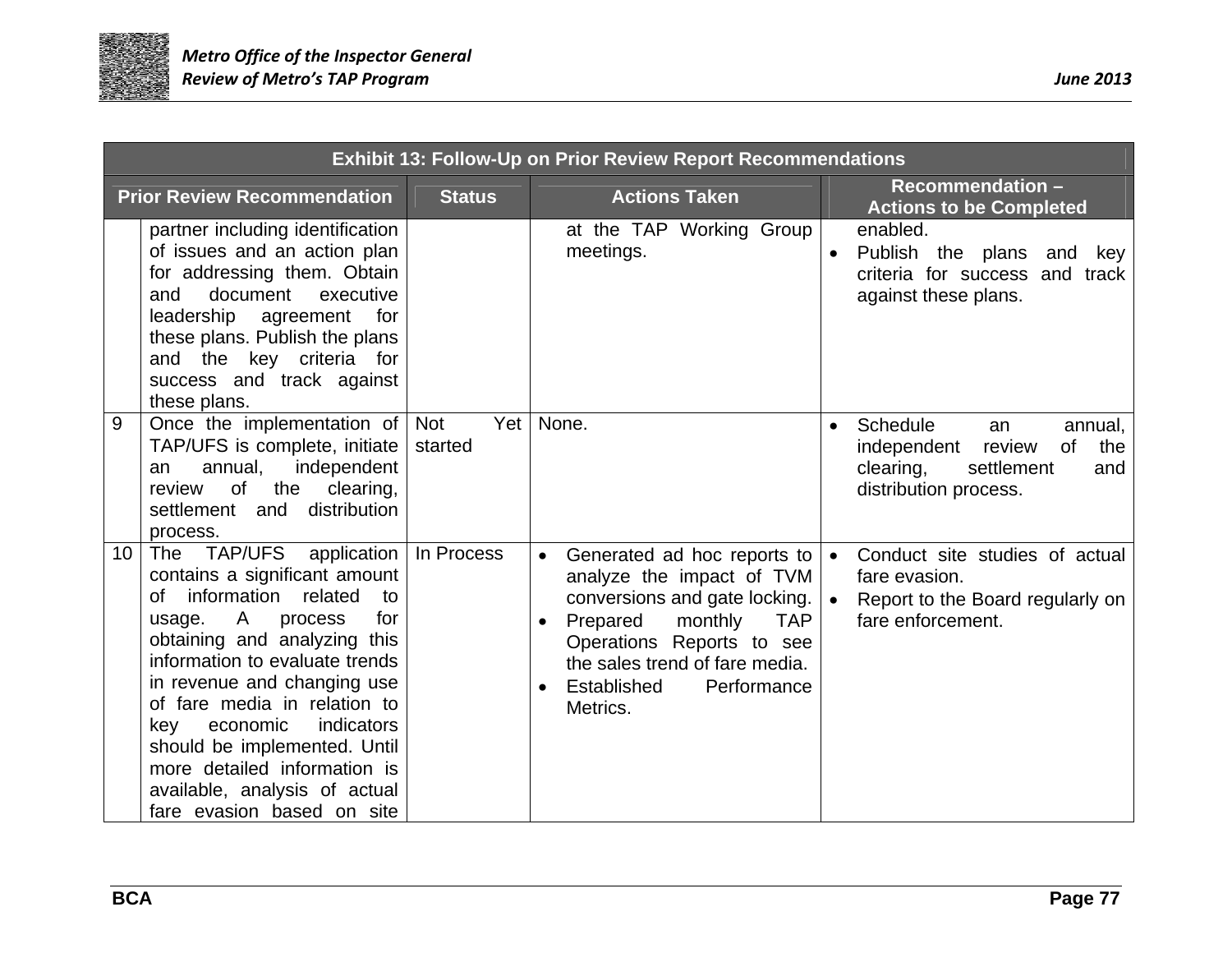

|                  | <b>Exhibit 13: Follow-Up on Prior Review Report Recommendations</b>                                                                                                                                                                                                                                                                                                                                                                                          |               |                                                                                                 |                                                                                                                                                                                                                                                                                                                                                                       |  |  |
|------------------|--------------------------------------------------------------------------------------------------------------------------------------------------------------------------------------------------------------------------------------------------------------------------------------------------------------------------------------------------------------------------------------------------------------------------------------------------------------|---------------|-------------------------------------------------------------------------------------------------|-----------------------------------------------------------------------------------------------------------------------------------------------------------------------------------------------------------------------------------------------------------------------------------------------------------------------------------------------------------------------|--|--|
|                  | <b>Prior Review Recommendation</b>                                                                                                                                                                                                                                                                                                                                                                                                                           | <b>Status</b> | <b>Actions Taken</b>                                                                            | Recommendation -<br><b>Actions to be Completed</b>                                                                                                                                                                                                                                                                                                                    |  |  |
|                  | studies may best assist in<br>determining<br>the<br>relative<br>declines<br>for<br>in<br>causes<br>revenue.                                                                                                                                                                                                                                                                                                                                                  |               |                                                                                                 |                                                                                                                                                                                                                                                                                                                                                                       |  |  |
| 11               | Cubic<br>Review<br>the<br><b>ACS</b><br>Transportation<br>and<br>contracts to determine what<br>controls are required by the<br>contracts.<br>Examine<br>vendor<br>O.<br>documentation to determine<br>what controls are in place.<br>o Compare against similar<br>systems to determine where<br>gaps may exist.<br>o Establish monitoring and<br>mechanisms<br>enforcement<br>(e.g. service levels) to sustain<br>performance of the system as<br>designed. | In Process    | financial<br>Incorporated<br>$\bullet$<br>penalties to Cubic's contract<br>for non-performance. | Incorporate financial penalties<br>$\bullet$<br>to ACS/Xerox contract for non-<br>performance.<br>Identify the controls required by<br>the contracts and determine<br>whether these controls are in<br>place.<br>Compare these controls against<br>similar systems to determine<br>where gaps may exist.<br>Monitor and enforce contract<br>terms for non-compliance. |  |  |
| 12 <sup>12</sup> | Develop documentation of<br>and test key fare collection<br>controls<br>to<br>increase<br>stakeholder confidence that<br>the fare collection system is<br>operating effectively.                                                                                                                                                                                                                                                                             | In Process    | <b>Drafted</b><br>$\bullet$<br>policies<br>and<br>procedures on fare tables.                    | Prepare flow charts<br>$\bullet$<br>Finalize policies and procedures<br>Test and document key<br>fare<br>collection<br>controls<br>and<br>compliance<br>policies<br>to<br>and<br>procedures                                                                                                                                                                           |  |  |
| 13               | Establish<br>reoccurring<br>with<br>reviews<br>program                                                                                                                                                                                                                                                                                                                                                                                                       | Completed     | Implemented<br>monthly<br>$\bullet$<br>program reviews by a group                               | None.                                                                                                                                                                                                                                                                                                                                                                 |  |  |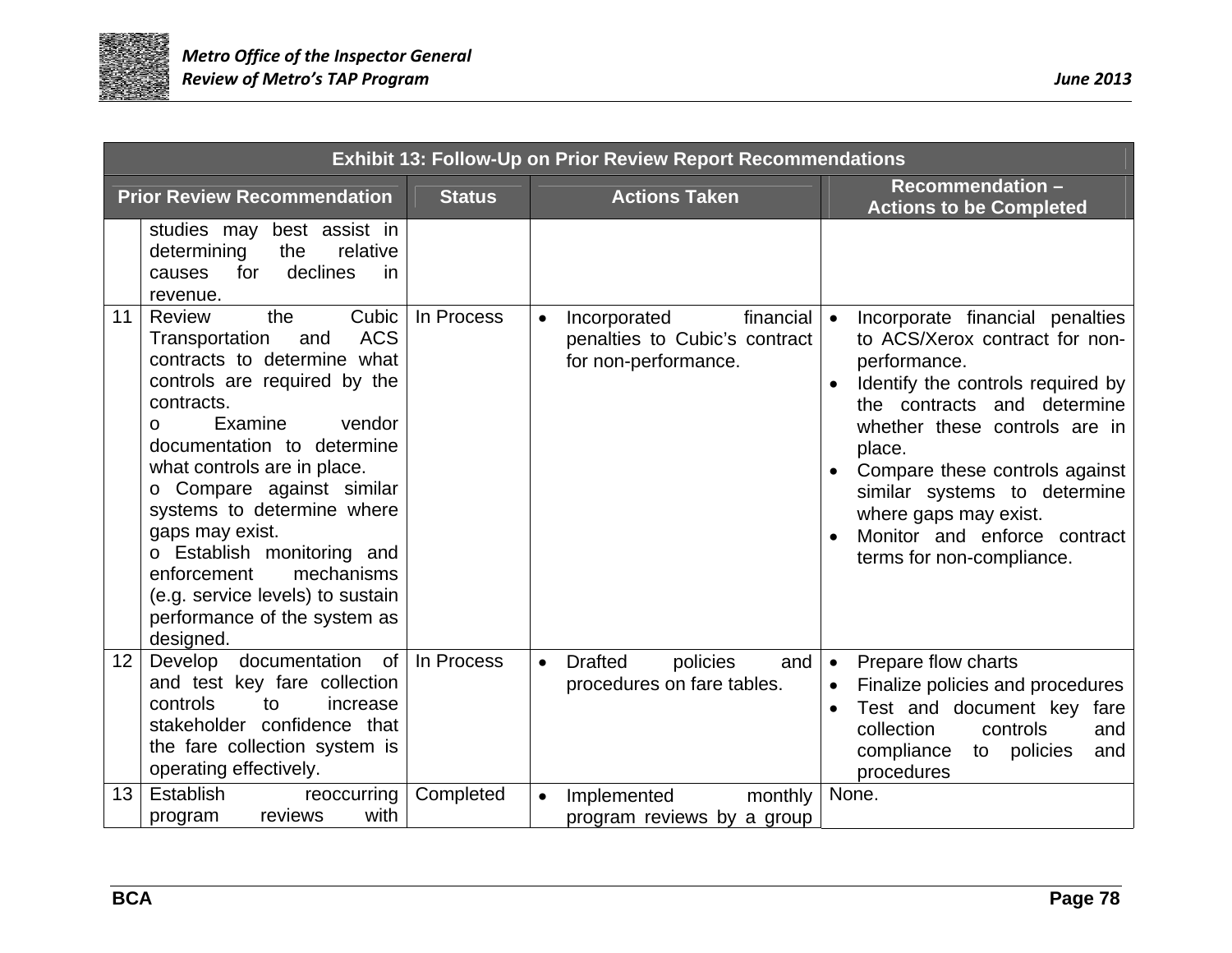

|                                    | <b>Exhibit 13: Follow-Up on Prior Review Report Recommendations</b> |               |                      |                                                                                                                 |                                                       |
|------------------------------------|---------------------------------------------------------------------|---------------|----------------------|-----------------------------------------------------------------------------------------------------------------|-------------------------------------------------------|
| <b>Prior Review Recommendation</b> |                                                                     | <b>Status</b> | <b>Actions Taken</b> |                                                                                                                 | $Recommenulation -$<br><b>Actions to be Completed</b> |
|                                    | prioritized scope and focus.                                        |               |                      | of Muni Agencies and Metro<br>who are TAP enabled.<br><b>TAP</b><br>Prepared monthly<br>Operating Group Agenda. |                                                       |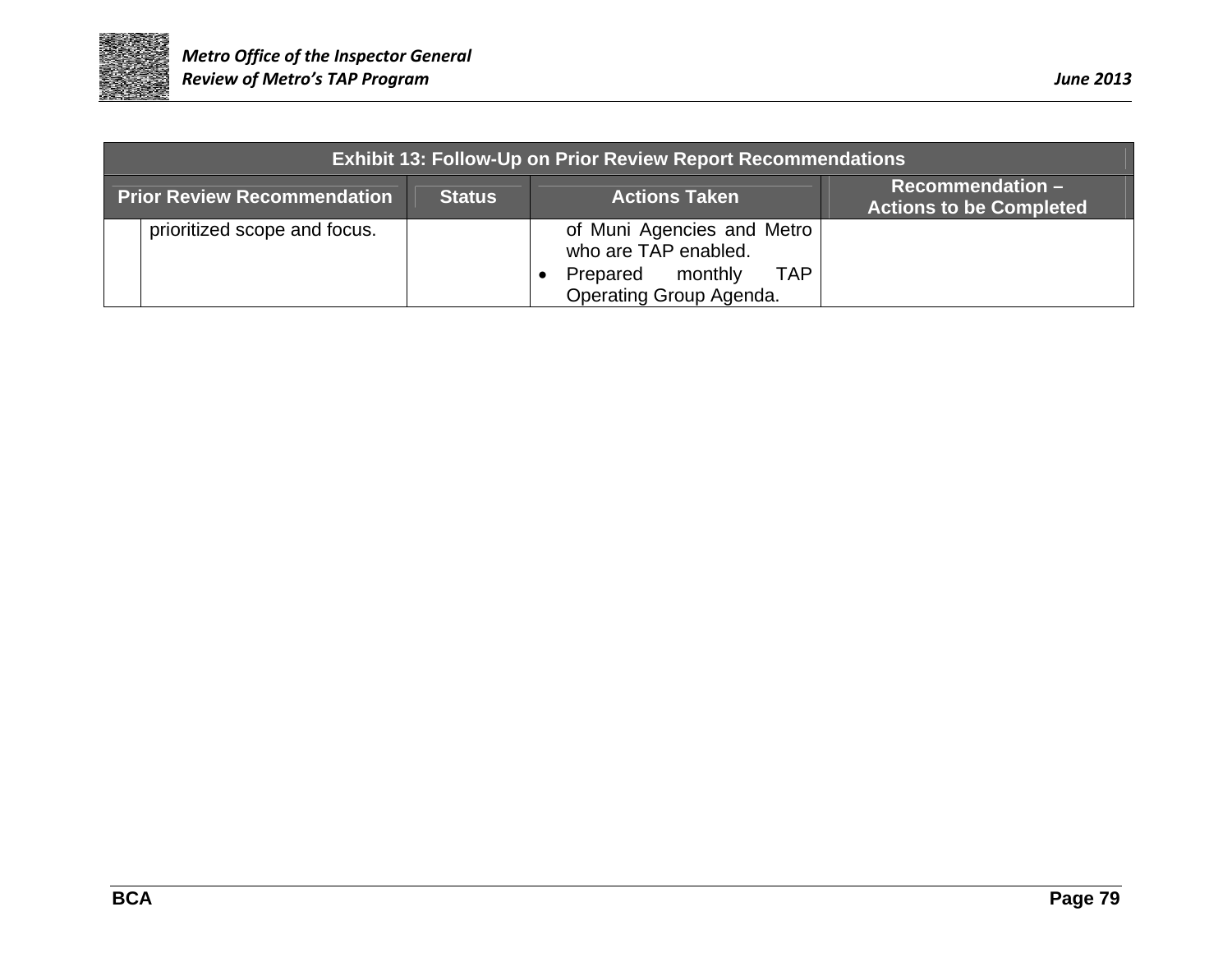

| <b>Exhibit 14</b><br><b>Summary of Recommendations and Management Responses</b>                                                                                                                                                                                                                                                                                                                                                                               |                                                                                                                                                                                                                    |      |  |  |  |  |
|---------------------------------------------------------------------------------------------------------------------------------------------------------------------------------------------------------------------------------------------------------------------------------------------------------------------------------------------------------------------------------------------------------------------------------------------------------------|--------------------------------------------------------------------------------------------------------------------------------------------------------------------------------------------------------------------|------|--|--|--|--|
| <b>Recommendation</b><br>No.                                                                                                                                                                                                                                                                                                                                                                                                                                  | <b>Management Response</b>                                                                                                                                                                                         | Page |  |  |  |  |
| Concur – On-going<br>TAP Program management should consider closing-<br>out the current contract with Cubic and issuing new<br>1<br>work.<br>contracts for future work required.<br>is in the best interest of Metro and the program.                                                                                                                                                                                                                         | TAP will work with Metro Procurement to review the<br>current contract and evaluate, in process and future<br>We will work together to evaluate moving<br>towards closing out the contract, and will do that which | 20   |  |  |  |  |
| TAP Program management should follow through on <sup>l</sup> Concur – On-going<br>plans to use the additional Board authority for TAP Management is using the additional Board<br>miscellaneous changes to the Cubic contract to coverauthority for miscellaneous changes to the Cubid<br>previous contract modifications that exceeded Board contract to cover previous contract modifications that<br>approved amounts.<br>exceeded Board approved amounts. |                                                                                                                                                                                                                    | 20   |  |  |  |  |
| TAP Program management should seek board Will be handled by Metro's policies and procedures.<br>direction to re-allocate the remaining MTA Board Project LOP value not used will be handled through<br>Metro's policies and procedures.<br>lauthorized funds.                                                                                                                                                                                                 |                                                                                                                                                                                                                    | 20   |  |  |  |  |
| TAP Program management should work with other <b>Concur</b><br>appropriate Metro departments to include a tracking TAP Program management will encourage and work<br>number in the FIS system for each modification that with the correct Metro department to evaluate/adopt<br>has a dollar value.<br>this recommendation                                                                                                                                    |                                                                                                                                                                                                                    | 21   |  |  |  |  |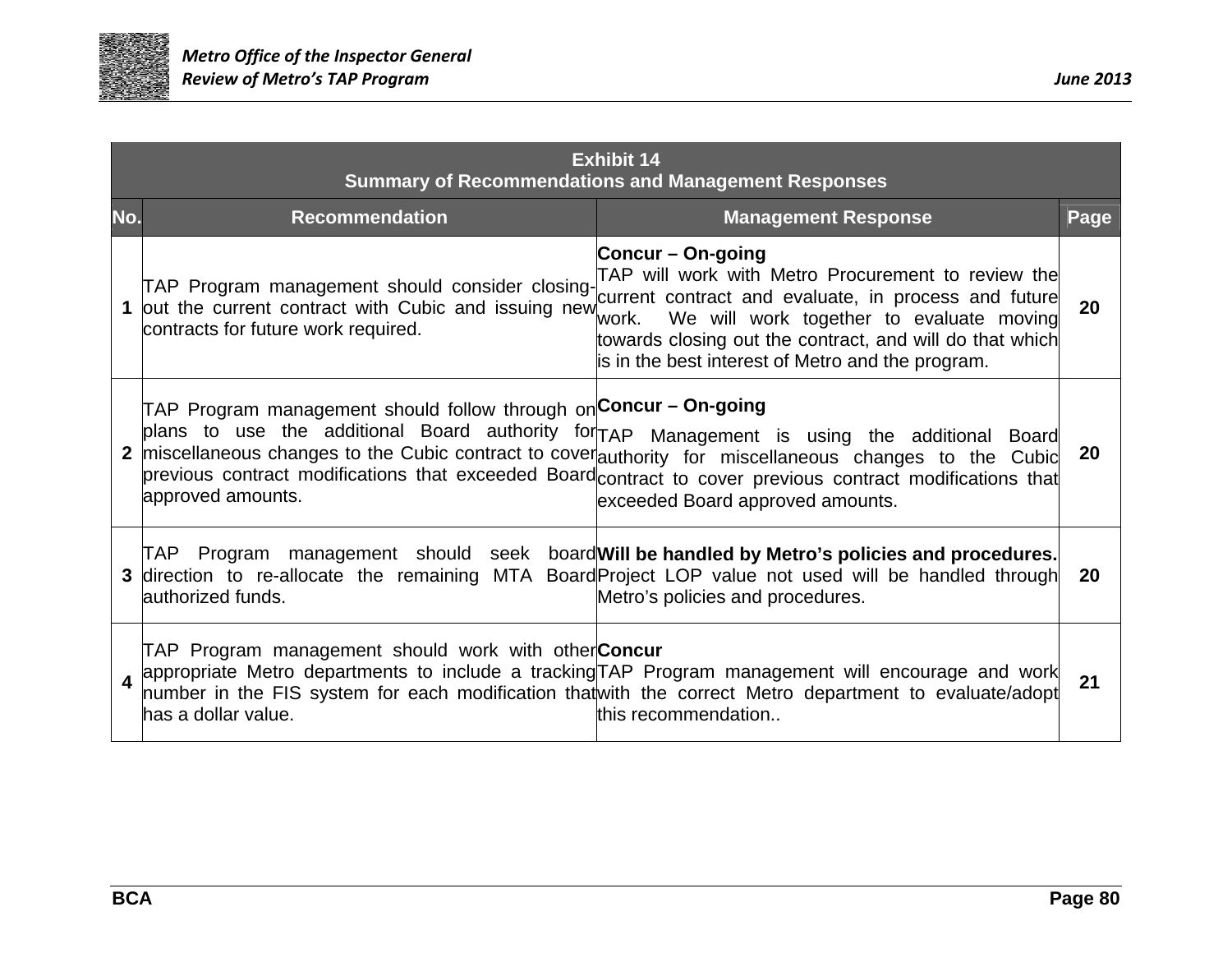

| <b>Exhibit 14</b><br><b>Summary of Recommendations and Management Responses</b> |     |                                                                                                                       |                                                                                                                                                                                                                                                                                                                                                                                                                                                                                                                                                                                                                                                                                                                                                                                                                                                                                          |      |  |  |
|---------------------------------------------------------------------------------|-----|-----------------------------------------------------------------------------------------------------------------------|------------------------------------------------------------------------------------------------------------------------------------------------------------------------------------------------------------------------------------------------------------------------------------------------------------------------------------------------------------------------------------------------------------------------------------------------------------------------------------------------------------------------------------------------------------------------------------------------------------------------------------------------------------------------------------------------------------------------------------------------------------------------------------------------------------------------------------------------------------------------------------------|------|--|--|
|                                                                                 | No. | <b>Recommendation</b>                                                                                                 | <b>Management Response</b>                                                                                                                                                                                                                                                                                                                                                                                                                                                                                                                                                                                                                                                                                                                                                                                                                                                               | Page |  |  |
|                                                                                 | 5   | TAP Program management should work with MTA<br>Accounting staff to correct the expenditure period<br>recording error. | The Operating results for the fiscal year were not<br>impacted.<br>Cubic submitted an invoice for the Gating project in<br>August 2009 for the period covering 2/1/2009 to<br>7/31/2009. It should be noted that the invoice was<br>received by Metro Accounts Payable on August 27,<br>2009, well after the Accounting Department's FY09 final<br>closing. (See attached FY09 Year End Accrual Memo)<br>The charges in question of approximately \$700,000<br>were for a Cubic subcontractor, Robnett Electric, Inc.<br>The invoices were recorded in August 2009 of<br>FY2010. Each year in June, the project staff makes<br>very effort to get vendors to submit all charges up to<br>June 30th of the respective year.<br>Both UFS and TAP projects were current at end of<br>FY2009. As these were capital charges, the operating<br>results for the fiscal year were not impacted. | 21   |  |  |
|                                                                                 |     | TAP Program management should work with other <b>Concur</b><br>lamounts into FIS.                                     | appropriate Metro departments to direct staff to scanTAP Program management will encourage and work<br>pertinent documents required to support billingwith the correct Metro department to evaluate/adopt<br>this recommendation.                                                                                                                                                                                                                                                                                                                                                                                                                                                                                                                                                                                                                                                        | 22   |  |  |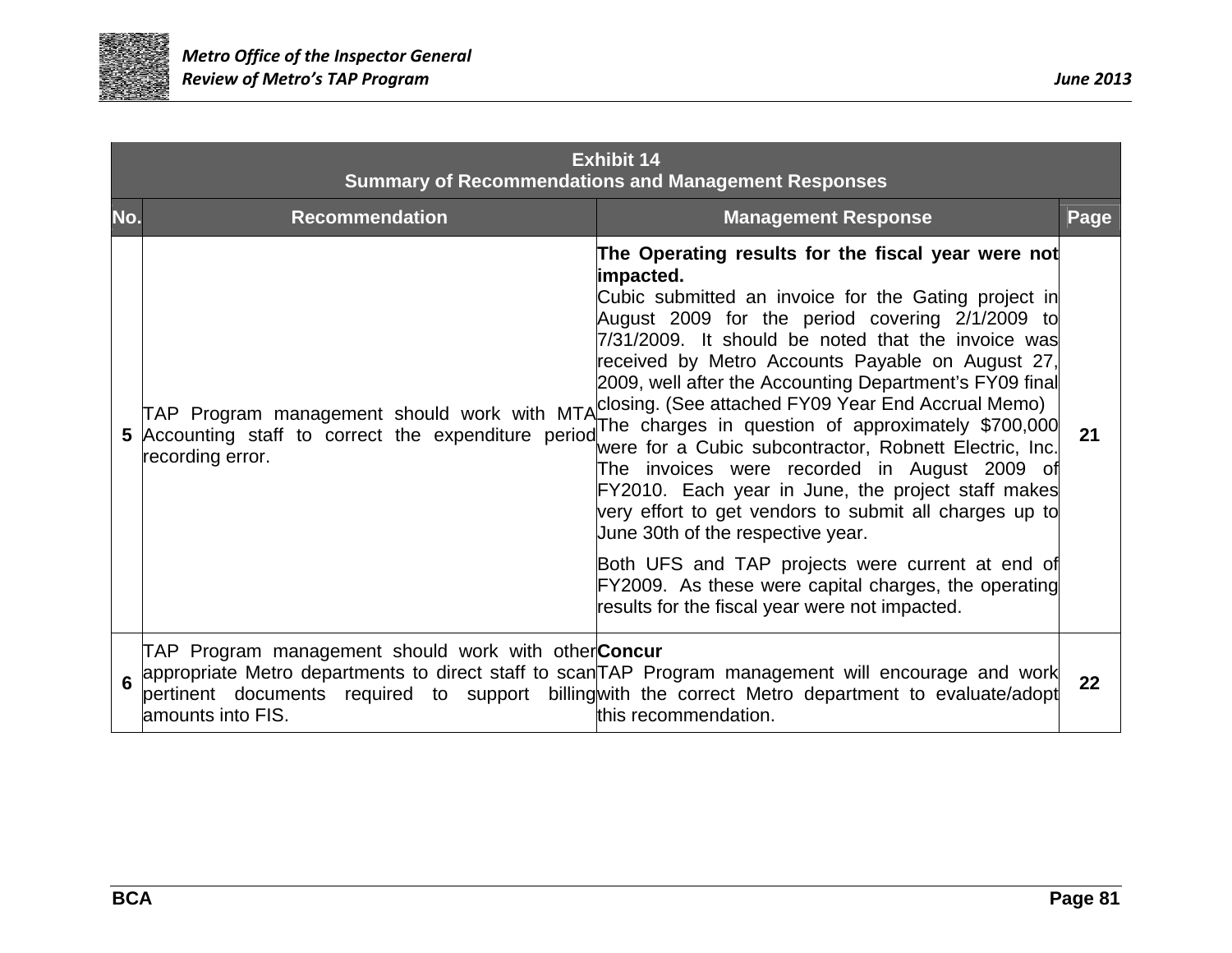

| <b>Exhibit 14</b><br><b>Summary of Recommendations and Management Responses</b> |                                                                                                                                                                                                                  |                                                                                                                                                                                                                                                                                                                                                                                                                                                                                                                                                                                                                                                                                           |      |
|---------------------------------------------------------------------------------|------------------------------------------------------------------------------------------------------------------------------------------------------------------------------------------------------------------|-------------------------------------------------------------------------------------------------------------------------------------------------------------------------------------------------------------------------------------------------------------------------------------------------------------------------------------------------------------------------------------------------------------------------------------------------------------------------------------------------------------------------------------------------------------------------------------------------------------------------------------------------------------------------------------------|------|
| No.                                                                             | <b>Recommendation</b>                                                                                                                                                                                            | <b>Management Response</b>                                                                                                                                                                                                                                                                                                                                                                                                                                                                                                                                                                                                                                                                | Page |
|                                                                                 | Accounting staff to correct the expenditure period to 054B.<br>recording error.                                                                                                                                  | Amount was booked at time of settlement.<br>During FY2010, there were disputes between Metro<br>and ACS over a portion of the monthly invoice<br>charges. During this time, four monthly invoices from<br>ACS (March to June 2010) had amounts that were in<br>TAP Program management should work with MTAdispute. The invoices involved were TAP-BASE 050B<br>At that time, it could not be determined how much if any<br>would ultimately be paid. The disputed amounts were<br>not settled and paid until June 2011, which was over<br>one year from the time of the original invoices. The<br>final settlement amount was \$236,000. That amount<br>was booked at time of settlement. | 23   |
| 8                                                                               | TAP Program management should work with transit<br>operators throughout the region to develop and <b>Concur</b><br>collection, as well as specific timelines and recommendation<br>measureable success criteria. | publish new business objectives and system TAP Program management will encourage and work<br>functionalities for TAP and regional electronic farewith the TAP Participants to evaluate/adopt this                                                                                                                                                                                                                                                                                                                                                                                                                                                                                         | 31   |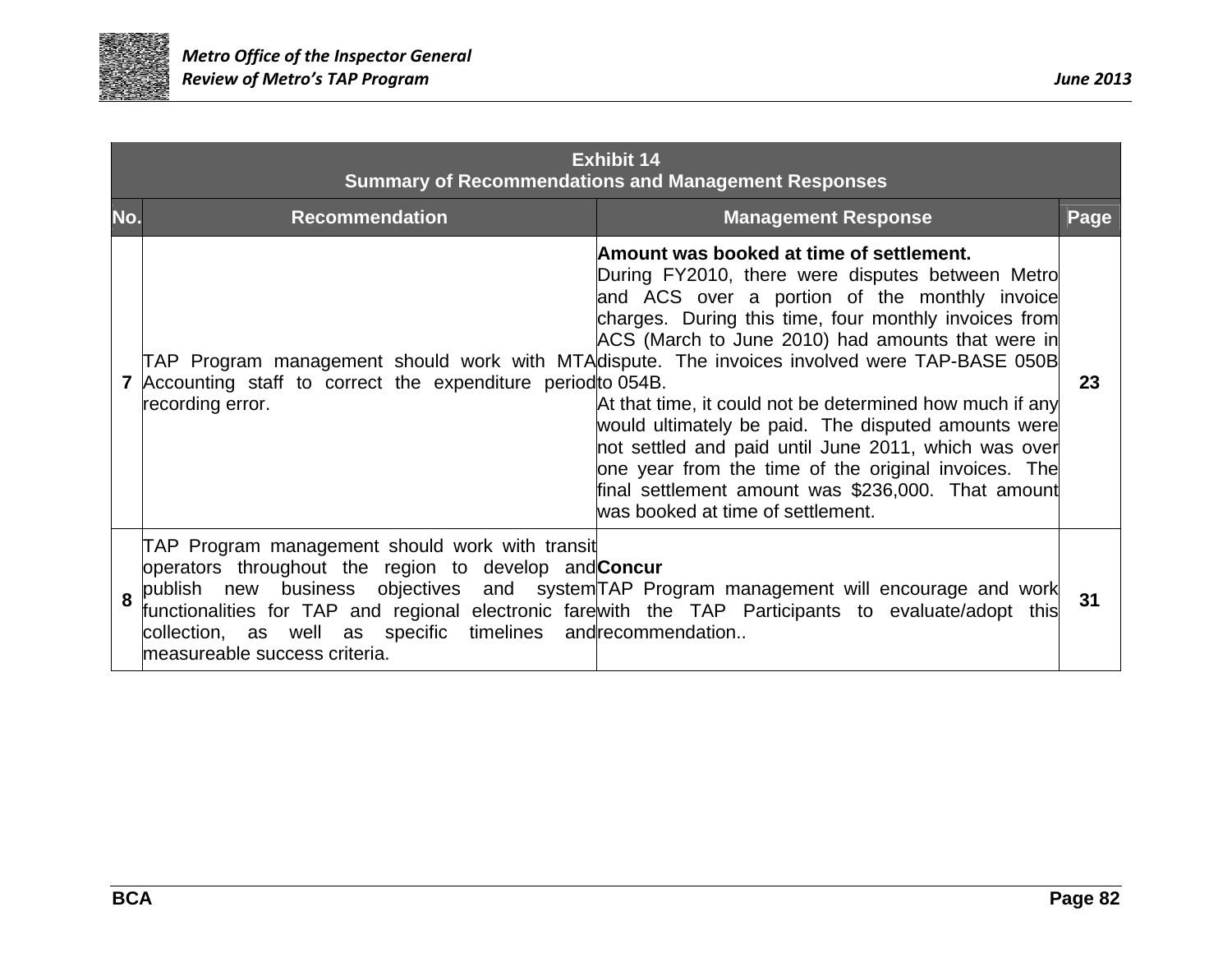

| <b>Exhibit 14</b><br><b>Summary of Recommendations and Management Responses</b> |                                                                                                                                                                                                                                                                                                                                                                                                                                                                                                                                                                                                                                                                                                                                                                                                                                                                                                                                                    |      |  |  |
|---------------------------------------------------------------------------------|----------------------------------------------------------------------------------------------------------------------------------------------------------------------------------------------------------------------------------------------------------------------------------------------------------------------------------------------------------------------------------------------------------------------------------------------------------------------------------------------------------------------------------------------------------------------------------------------------------------------------------------------------------------------------------------------------------------------------------------------------------------------------------------------------------------------------------------------------------------------------------------------------------------------------------------------------|------|--|--|
| No.                                                                             | <b>Recommendation</b><br><b>Management Response</b>                                                                                                                                                                                                                                                                                                                                                                                                                                                                                                                                                                                                                                                                                                                                                                                                                                                                                                | Page |  |  |
| 9                                                                               | <b>Concur</b><br>TAP is proud to be a tool to improve fare evasion<br>prevention, and will work with the multiple Metro<br>departments who are responsible for this item.<br>The TAP Program should work with other appropriate OMB, in conjunction with Transit Security, is tracking<br>Metro departments to develop and implement anthe aforementioned areas. TAP will continue to provide<br>ongoing approach and system for tracking and the TAP data to OMB and Transit Security. In addition,<br>reporting on the impact of TAP on fare media fraud, key performance metrics on fare enforcement and fare<br>forgery, fare evasion and fare revenue.<br>per boarding are presented to the Board monthly. OMB<br>and Transit Security will continue to track and monitor<br>these areas. While TAP cards have mitigated problems<br>related with forgery and fraud, TAP cards on Metro's<br>system still requires adequate fare enforcement. | 33   |  |  |
|                                                                                 | <b>Concur</b><br>TAP is proud to be a tool to improve bus loading dwell<br>time.<br>TAP Program management will encourage and work<br>TAP Program management should develop and<br>with the correct Metro department to evaluate/adopt<br>implement an ongoing approach and system for this recommendation<br>10 evaluating and reporting on the impact of TAP on Evaluating the impact of TAP on buses is difficult as<br>passenger fare payment time, related bus dwell time,<br>there are many variables. Almost 30% of boardings are<br>and overall impact on system efficiency.<br>cash boardings, so while TAP cards may have reduced<br>passenger fare payment time, there are still a large<br>amount of passengers that pay cash that would<br>adversely impact the system efficiency.                                                                                                                                                    | 34   |  |  |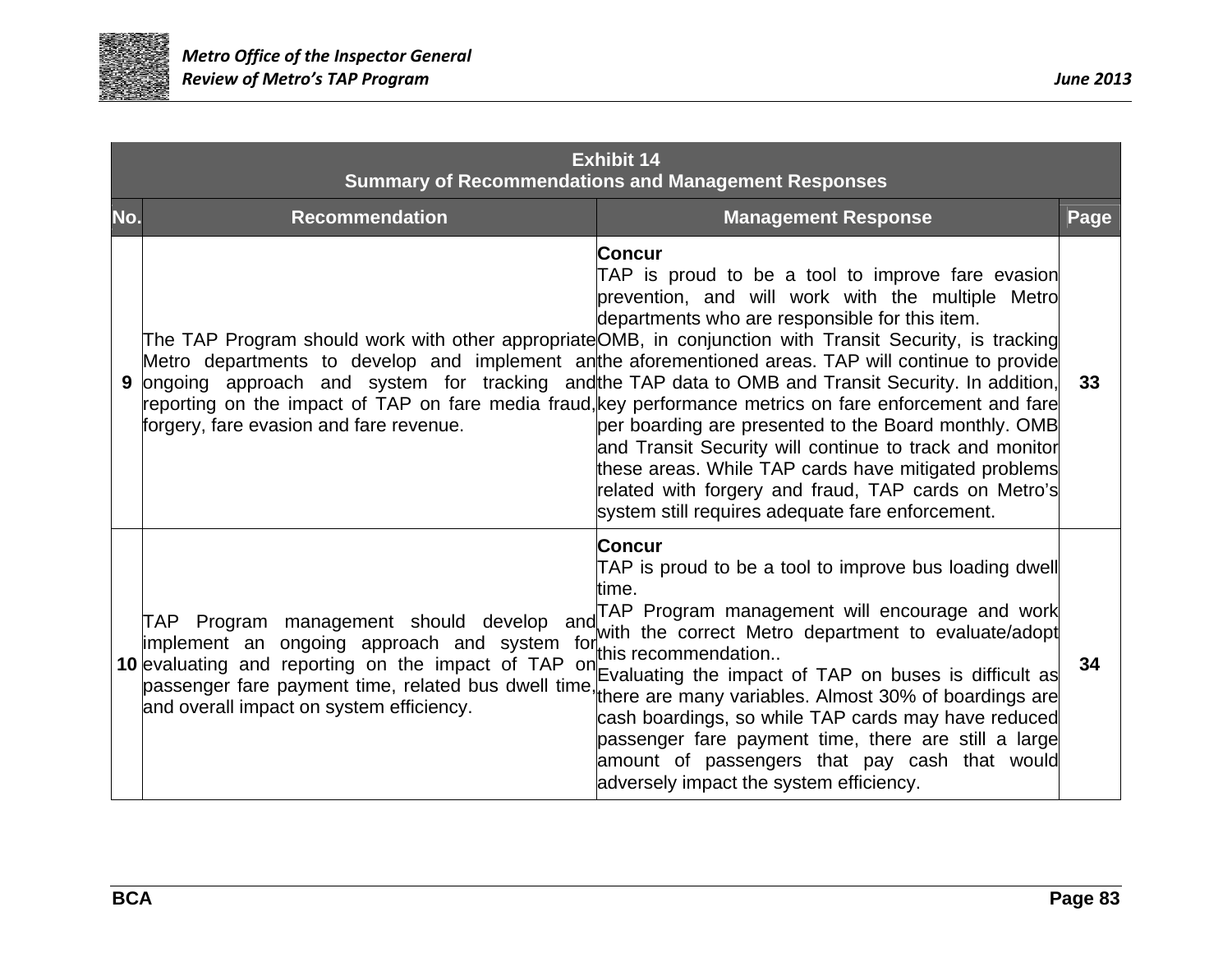

|     | <b>Exhibit 14</b><br><b>Summary of Recommendations and Management Responses</b>                                                                                                                                                                                                                                                                                                                                                                                                                                                                                                                                                                                                                                                                                                                                                                             |      |  |
|-----|-------------------------------------------------------------------------------------------------------------------------------------------------------------------------------------------------------------------------------------------------------------------------------------------------------------------------------------------------------------------------------------------------------------------------------------------------------------------------------------------------------------------------------------------------------------------------------------------------------------------------------------------------------------------------------------------------------------------------------------------------------------------------------------------------------------------------------------------------------------|------|--|
| No. | <b>Recommendation</b><br><b>Management Response</b>                                                                                                                                                                                                                                                                                                                                                                                                                                                                                                                                                                                                                                                                                                                                                                                                         | Page |  |
|     | TAP Program management should work to identify<br>current and potential uses of the TAP data and<br>information, and should work with regional transit Concur - On-going<br>agencies to increase the accessibility and usefulness <b>Concuitive Services</b><br>agencies to increase the accessibility and usefulness <b>Concuitive Service Service</b> and for data, and we are listening<br>11 of this information, and provide case studies and<br>examples of how this data can be used to improve and and responsive to the needs of our MUNI partners.<br>better understand customer behaviors and target<br>marketing efforts, and to improve transit system<br>operations and efficiency.                                                                                                                                                           | 36   |  |
|     | <b>Concur – Ongoing</b><br>TAP Program management has become more focused<br>TAP Program management should develop andon customer satisfaction. Efforts to improve our Ticket<br>implement an ongoing approach and system for Vending Machines are already underway to make it<br>collecting, analyzing, and using customer feedbackeasier for our customers. Marketing campaigns are<br>12 and satisfaction information to identify benefits of the already underway to better assist our customers. Focus<br>system to customers, determine levels of satisfaction, groups are being held to understand our customer<br>and target system improvements to customerneeds and overall satisfaction with TAP.<br>TAP Program management will encourage and work<br>priorities.<br>with the correct Metro department to evaluate/adopt<br>this recommendation | 37   |  |
|     | TAP Program management should work with other Concur<br>appropriate Metro departments to develop and<br>TAP Program management will encourage and work<br>13 implement an ongoing approach and system for the correct Metro department to evaluate/adopt<br>evaluating and reporting on the impact of TAP on cost this recommendation<br>of fare media, distribution, collection, and counting.                                                                                                                                                                                                                                                                                                                                                                                                                                                             | 37   |  |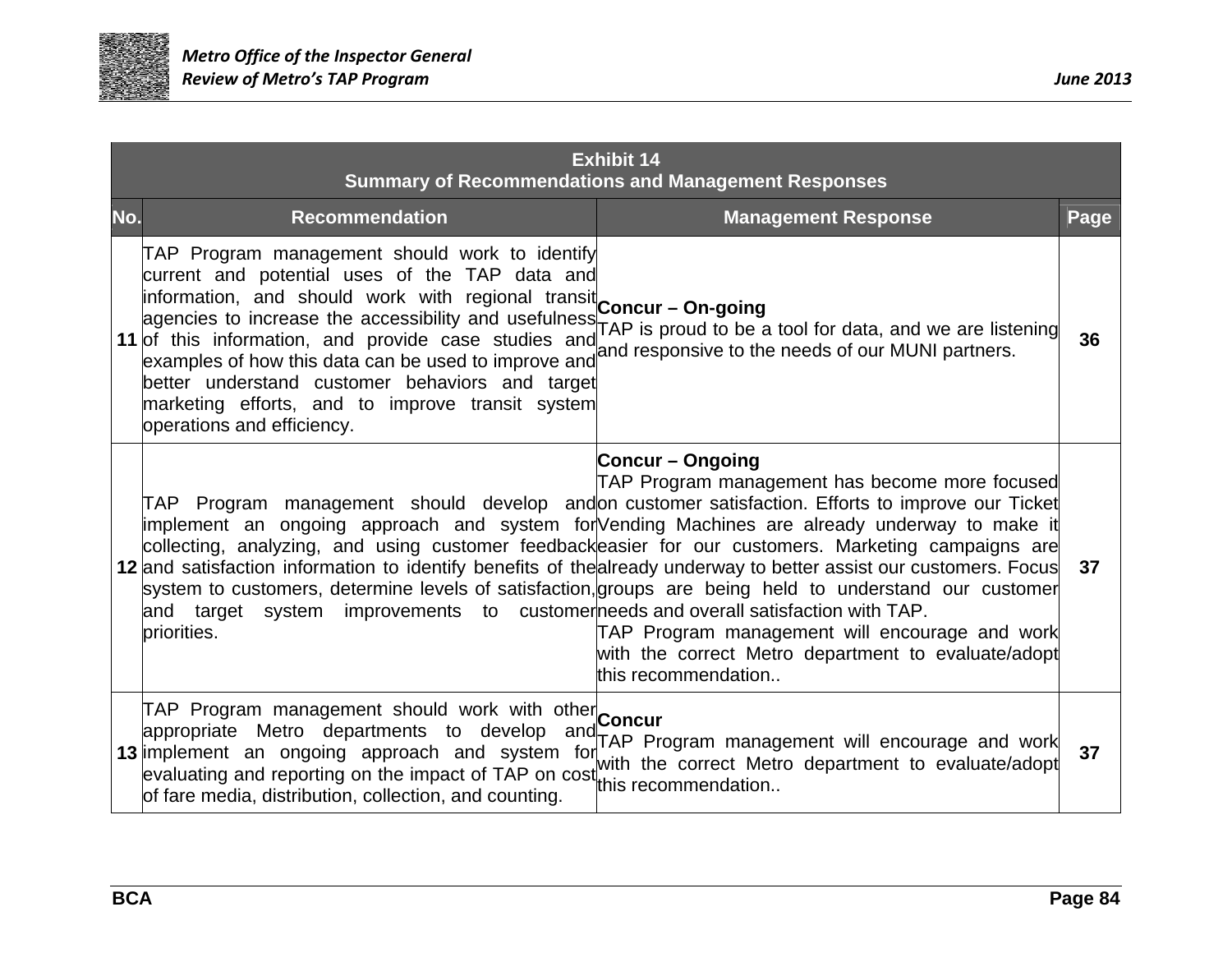

|     | <b>Exhibit 14</b><br><b>Summary of Recommendations and Management Responses</b>                                                                                                                                                                                                                                                                                                                                                                                                                                                                                                                                                                                                                                                                                |      |  |
|-----|----------------------------------------------------------------------------------------------------------------------------------------------------------------------------------------------------------------------------------------------------------------------------------------------------------------------------------------------------------------------------------------------------------------------------------------------------------------------------------------------------------------------------------------------------------------------------------------------------------------------------------------------------------------------------------------------------------------------------------------------------------------|------|--|
| No. | <b>Management Response</b><br><b>Recommendation</b>                                                                                                                                                                                                                                                                                                                                                                                                                                                                                                                                                                                                                                                                                                            | Page |  |
|     | TAP Program management should continue to build Concur - On-going<br>on the positive direction and momentum gained over Concur - On-going<br>the past several months, and continue to move TAP continue to moot and work toward regional integration<br>continue to meet and work toward regional integration.<br>toward regional integration.                                                                                                                                                                                                                                                                                                                                                                                                                 | 40   |  |
| 15  | <b>Concur – On-going</b><br>TAP Program management should continue to work TAP is proud of the detailed work done on clearing and<br>with municipal operators on TAP to improve the settlement, and we are listening and responsive to the<br>needs of our MUNI partners who are currently on TAP.<br>financial clearinghouse function and with operators<br>In addition, a TAP Municipal Operator Working Group<br>that have not yet implemented TAP to increase their<br>was established to work through all Municipal Operator<br>understanding of the financial clearinghouse and<br>A Workshop specifically for Financial<br>concerns.<br>address their concerns.<br>Clearinghouse will be scheduled to address any other<br>municipal operator concerns. | 42   |  |
| 16  | <b>Concur-On-going</b><br>TAP is proud of the detailed work done on clearing<br>and settlement, and we are listening and responsive<br>The TAP Program should move forward with to the needs of our MUNI partners who are currently<br>implementing the Oversight Committee and the annual<br>on TAP. In addition, a TAP Municipal Operator<br>independent review for the financial clearinghouse<br>Working Group was established to work through all<br>Workshop<br>function.<br>Operator<br>Municipal<br>A<br>concerns.<br>specifically for Financial Clearinghouse will be<br>scheduled to address any other municipal operator<br>concerns.                                                                                                               | 43   |  |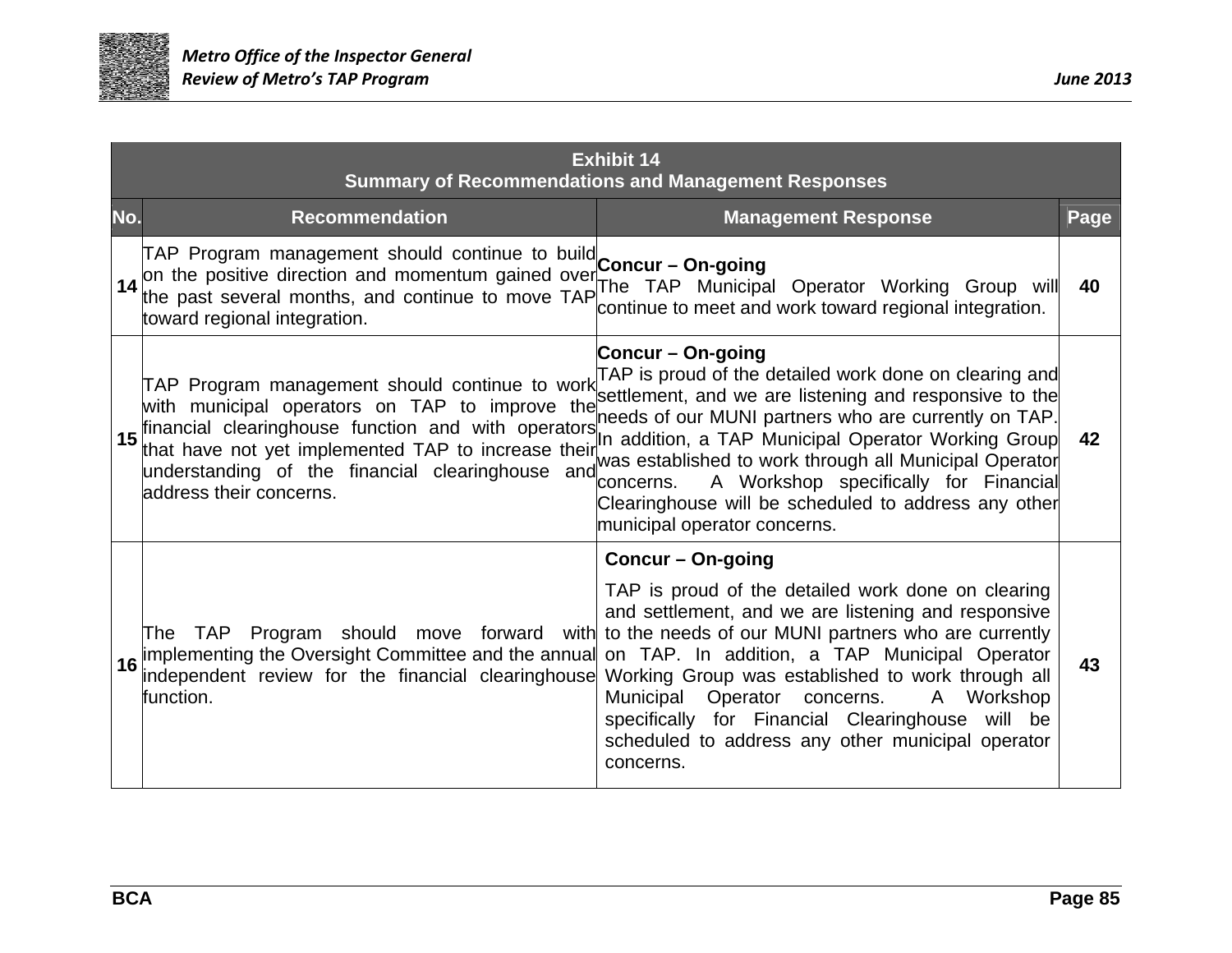

| <b>Exhibit 14</b><br><b>Summary of Recommendations and Management Responses</b> |                                                                                                                                                                                                                                                                                                                                                                                                                                                                                                                                                                                                                                                                                                      |      |  |
|---------------------------------------------------------------------------------|------------------------------------------------------------------------------------------------------------------------------------------------------------------------------------------------------------------------------------------------------------------------------------------------------------------------------------------------------------------------------------------------------------------------------------------------------------------------------------------------------------------------------------------------------------------------------------------------------------------------------------------------------------------------------------------------------|------|--|
|                                                                                 | No.<br><b>Recommendation</b><br><b>Management Response</b>                                                                                                                                                                                                                                                                                                                                                                                                                                                                                                                                                                                                                                           | Page |  |
|                                                                                 | TAP Program management should work with regional <b>Concur - On-going</b><br>transit agencies to review and revise the TAP rules TAP Municipal Operator Working Group has been<br>17 and memoranda of understanding to<br>ensure they are fully understood and agreed to, and established and TAP Operating Rules will be discussed<br>at a future workshop.<br>concerns are adequately addressed.                                                                                                                                                                                                                                                                                                   | 44   |  |
|                                                                                 | TAP Program management should work with regional Concur – On-going<br>transit agencies to review and rovice the gurser saulTAP has an ope<br>an open partnership with all of the<br>transit agencies to review and revise the current and<br>participating TAP agencies. The TAP Program has<br>future approach to allocating TAP<br>18<br>fixed Annual costs, which, to date, have never allocated<br>Program and Service Center operations costs, and<br>outside of Metro. TAP will continue to work with all<br>ensure they are fully understood and agreed to, and<br>regional transit agencies to ensure their understanding<br>concerns are adequately addressed.<br>and address any concerns. | 45   |  |
|                                                                                 | TAP Program management should work with regional Concur - On-going<br>The TAP Municipal Operator Working Group was<br>transit operators to identify the potential ongoing<br>established to work through all Municipal Operator<br>19 capital, operating, and maintenance costs<br>related to TAP and TAP equipment, and provide concerns. This group will continue to meet and work<br>toward regional integration. A Workshop was held on<br>technical assistance to those agencies that request May 30, 2013 to discuss Mobile Validators, including<br>technical issues, costs, and timeframes.                                                                                                  | 46   |  |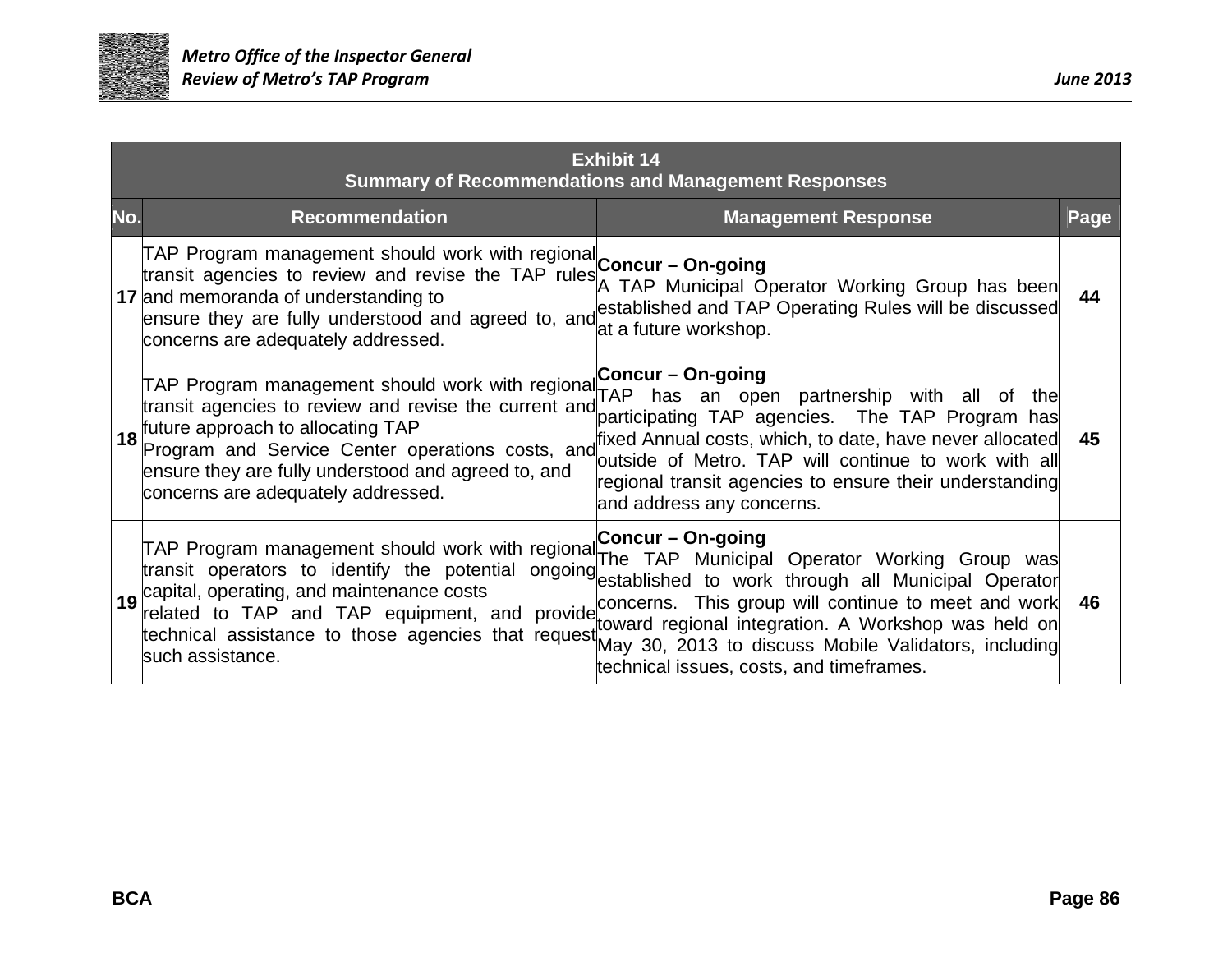

|    | <b>Exhibit 14</b><br><b>Summary of Recommendations and Management Responses</b>                                                                                                             |                                                                                                                                                                                                                                                                                                                                                                                                                                                                                                                |      |  |  |
|----|---------------------------------------------------------------------------------------------------------------------------------------------------------------------------------------------|----------------------------------------------------------------------------------------------------------------------------------------------------------------------------------------------------------------------------------------------------------------------------------------------------------------------------------------------------------------------------------------------------------------------------------------------------------------------------------------------------------------|------|--|--|
|    | No.<br><b>Recommendation</b>                                                                                                                                                                | <b>Management Response</b>                                                                                                                                                                                                                                                                                                                                                                                                                                                                                     | Page |  |  |
|    | TAP Program management should ensure<br>that<br>obstacles to TAP implementation for each transit<br>20<br>agency are substantially resolved prior to funding of<br>TAP equipment purchases. | Concur – In Process<br>In March 2013, the Board approved the purchase of<br>new TAP technology devices for new Municipal<br>Operators joining TAP. A signed Memorandum of<br>Understanding (MOU) with each of the new Municipal<br>Operators will be required upon acceptance of the new<br>TAP equipment.<br>Workshops are held with the operators/agencies<br>focusing on this new equipment and TAP will continue<br>to work with each of the operators/agencies to ensure<br>that all issues are resolved. | 46   |  |  |
| 21 | TAP Program management should work with regional<br>and consistent interagency transfer policy<br>for the region.                                                                           | <b>Concur – In Process</b><br>TAP management has prepared a Draft Interagency<br>Transfers Policy that is being reviewed by the Municipal<br>transit operators to develop and implement a revised Operators in the TAP Working Group. As this is a policy<br>issue for the region, the policy will be presented to the<br>appropriate groups (BOS, General Managers, TOG) for<br>review and approval.                                                                                                          | 47   |  |  |
|    | TAP Program management should work with regional<br>implement<br>identify<br>operators to<br>and<br>transit<br>22<br>improvements to data reporting capabilities on an<br>ongoing basis.    | <b>Concur – In Process</b><br>TAP Program management is addressing transit<br>operators' requests for report modifications. In October<br>2012, the Board approved Cubic Change Notices to<br>proceed with report modifications requested by transit<br>operators. TAP will continue to work with all transit<br>operators.                                                                                                                                                                                    | 48   |  |  |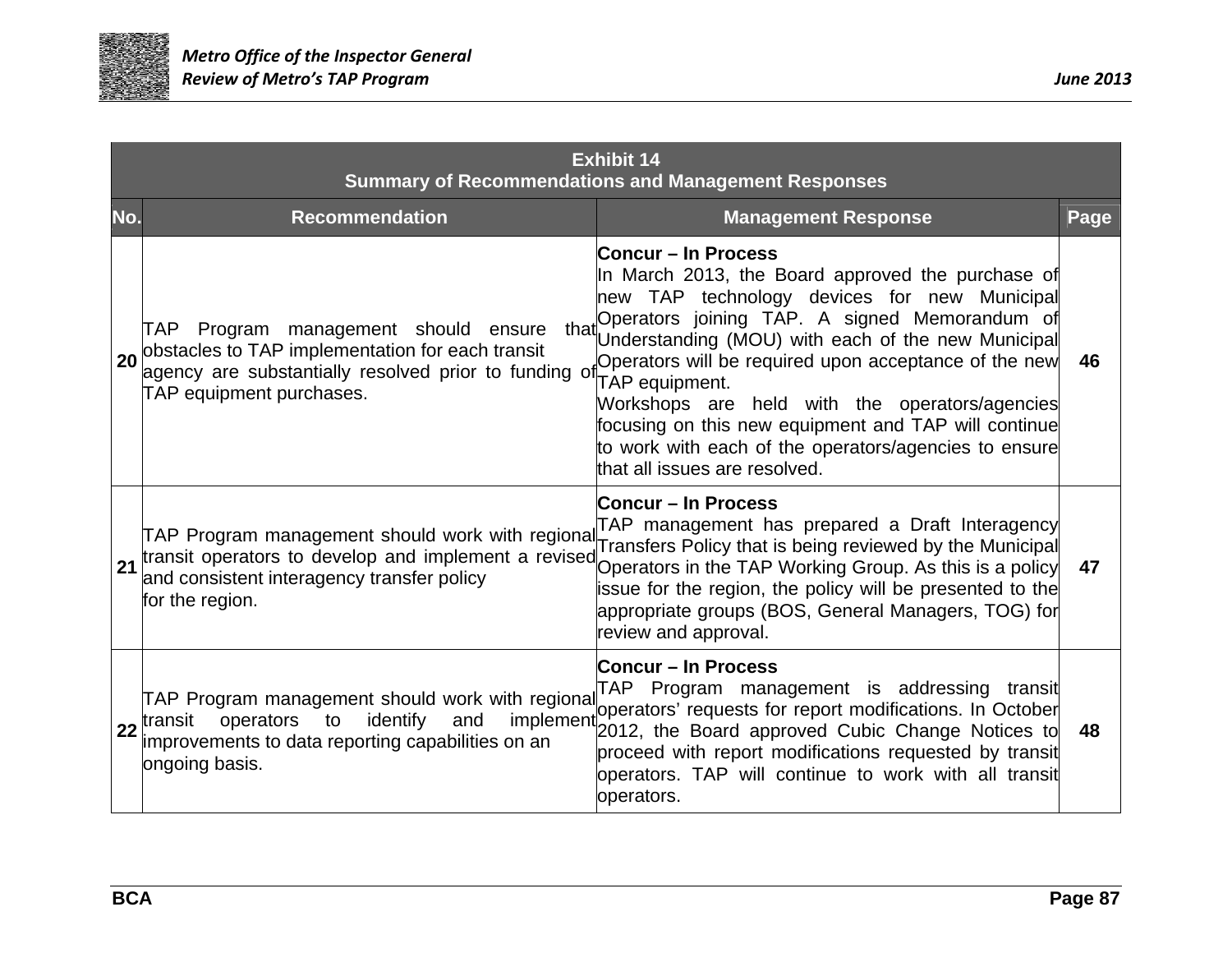

| <b>Exhibit 14</b><br><b>Summary of Recommendations and Management Responses</b> |                                                                                                                                                                                                                                   |                                                                                                                                                                                                                                                                                                                                                                                                                                                                                                             |      |
|---------------------------------------------------------------------------------|-----------------------------------------------------------------------------------------------------------------------------------------------------------------------------------------------------------------------------------|-------------------------------------------------------------------------------------------------------------------------------------------------------------------------------------------------------------------------------------------------------------------------------------------------------------------------------------------------------------------------------------------------------------------------------------------------------------------------------------------------------------|------|
| No.                                                                             | <b>Recommendation</b>                                                                                                                                                                                                             | <b>Management Response</b>                                                                                                                                                                                                                                                                                                                                                                                                                                                                                  | Page |
|                                                                                 | TAP Program management should complete its efforts Concur - In Process<br>23 to review and revise how TAP support services are<br>provided.                                                                                       | The TAP Service Center responsibilities are currently<br>under review with plans for a complete overhaul of<br>these functions.                                                                                                                                                                                                                                                                                                                                                                             | 49   |
|                                                                                 | TAP Program management should work with regional<br>operators to identify and<br>24 transit<br>improvements to the TAP marketing and information<br>campaigns.                                                                    | <b>Concur – On-going</b><br>A Regional TAP Marketing group was established and<br>chaired first by Foothill, then Santa Clarita, and now<br>implement Culver City. These sub-committees used TAP funded<br>resources to develop hundreds of materials, many free<br>to the agencies. Recently Metro has been providing<br>TAP marketing resources for the agencies.                                                                                                                                         | 50   |
|                                                                                 | TAP Program management should identify and<br>for<br>increasing<br>stakeholder<br>options<br>evaluate<br>25 involvement in TAP planning and decision making<br>and present these options to the Metro Board for<br>consideration. | <b>Concur – Completed and On-going</b><br>The TAP Municipal Operator Working Group was<br>established and this is one of the forums for the<br>Municipal and Transit Operators to be involved in the<br>planning for the regional system. In addition, with the<br>reorganization and increased staff, Metro will be able to<br>work more closely with the Municipal Operators in<br>addressing their concerns. The Board is presented TAP<br>updates every month at the Executive Management<br>Committee. | 51   |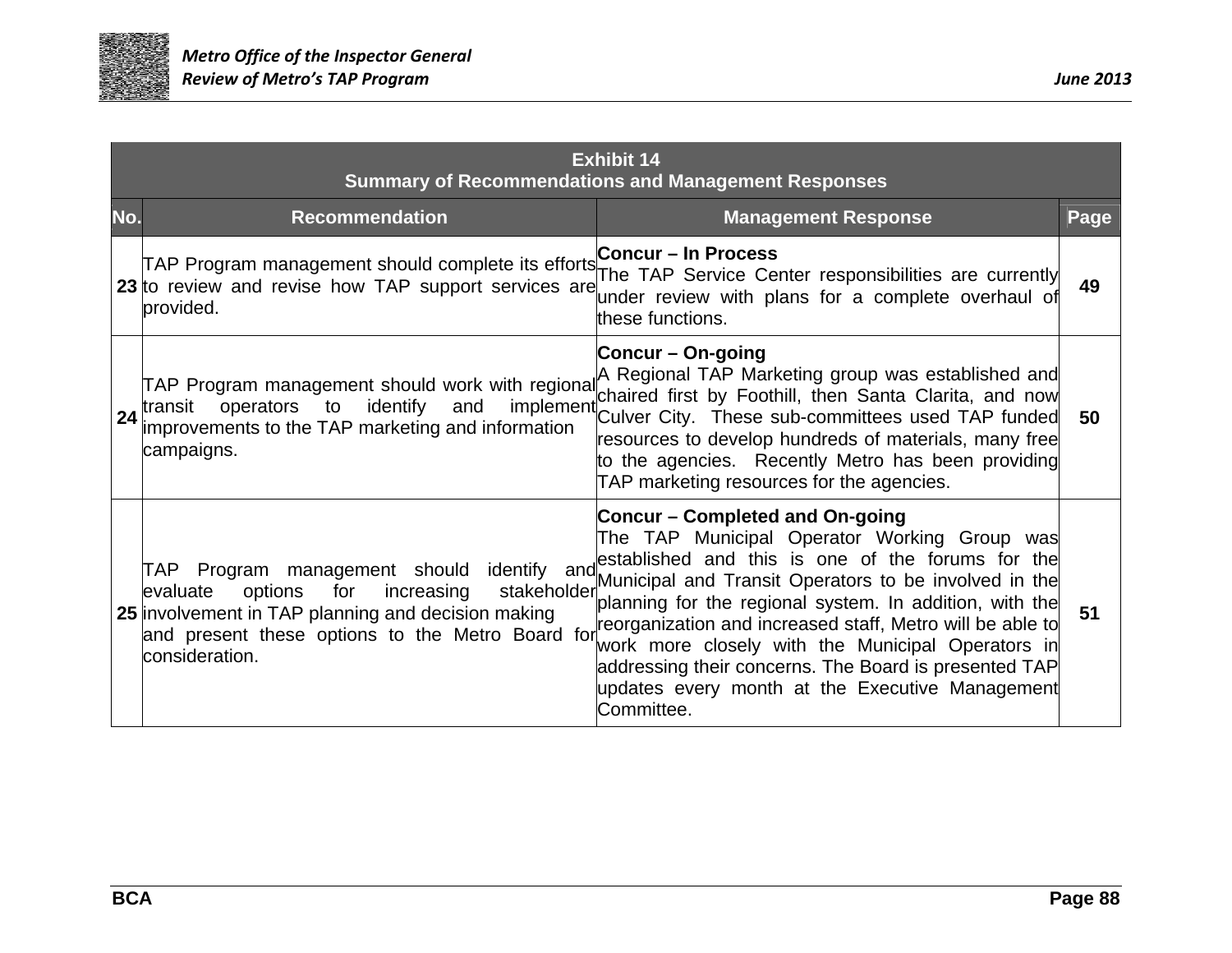

| <b>Exhibit 14</b><br><b>Summary of Recommendations and Management Responses</b> |                                                                                                                                                               |                                                                                                                                                                                                                                                                                                                                              |      |
|---------------------------------------------------------------------------------|---------------------------------------------------------------------------------------------------------------------------------------------------------------|----------------------------------------------------------------------------------------------------------------------------------------------------------------------------------------------------------------------------------------------------------------------------------------------------------------------------------------------|------|
| No.                                                                             | <b>Recommendation</b>                                                                                                                                         | <b>Management Response</b>                                                                                                                                                                                                                                                                                                                   | Page |
|                                                                                 | structure.                                                                                                                                                    | Concur – On-going<br>TAP Program management should move forward with The proposed organizational structure is still a work in<br>26 implementation of the proposed revised organization process. We will continue to evaluate the needs of the<br>program and determine the appropriate resources<br>needed as Municipal Operators join TAP. | 54   |
|                                                                                 | TAP Program management should move forward with<br>27 plans to replace consultant staff with full-time MetroConcur – In Process<br>employees.                 |                                                                                                                                                                                                                                                                                                                                              | 55   |
|                                                                                 | TAP Program management should move forward with<br>28 plans to convert temporary staff position to full-time Concur - In Process<br>Metro employee positions. |                                                                                                                                                                                                                                                                                                                                              | 56   |
|                                                                                 | staff shortages.                                                                                                                                              | <b>Concur - Completed and On-going</b><br>TAP Program management should move forward with In March 2013, the Board approved to amend the FY13<br>29 plans to augment the TAP Program staff to address pudget to add FTEs to support the TAP Reorganization,<br>focus on expansion will be presented to the Board for<br>approval.            | 57   |